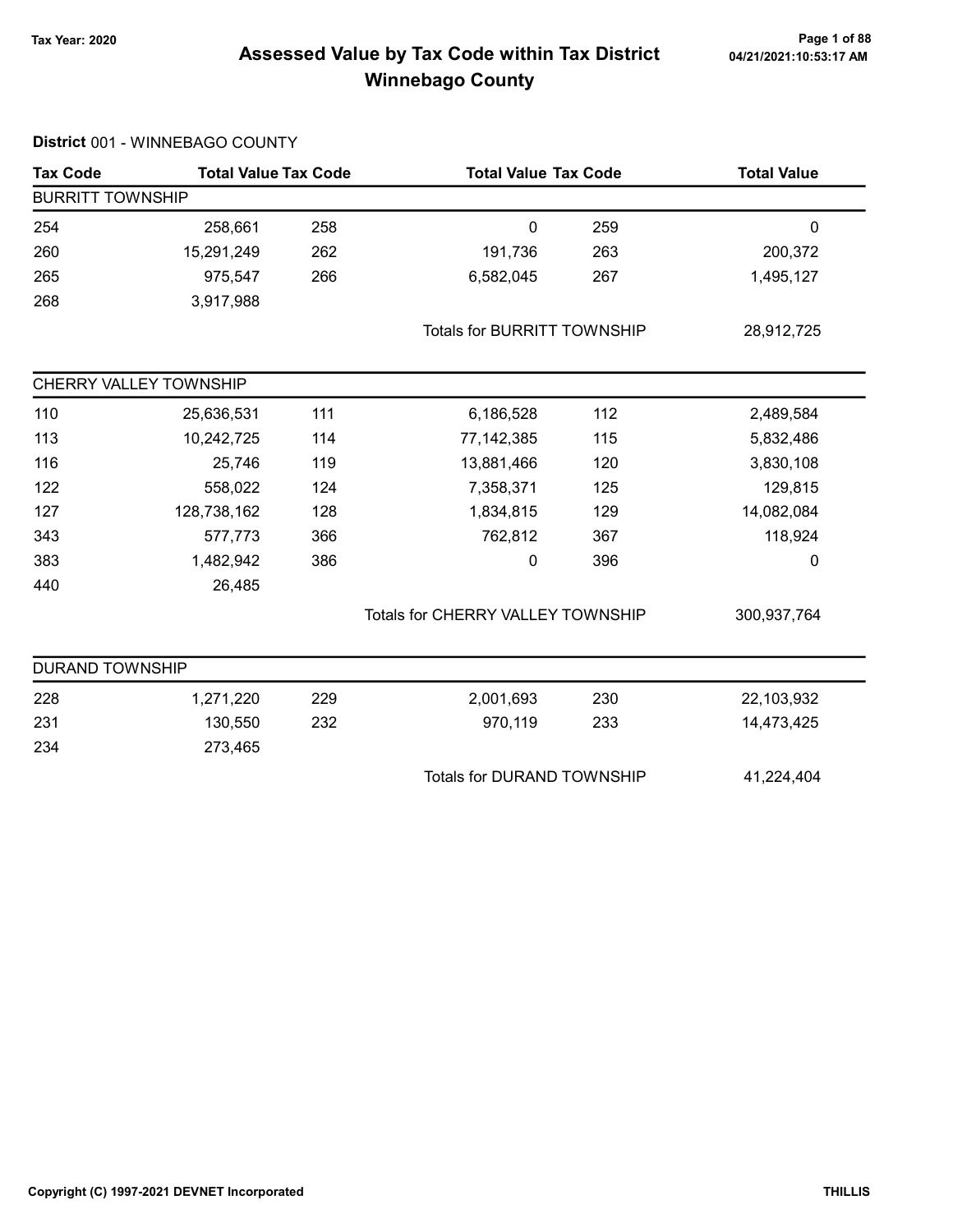# Page 2 of 88<br>Assessed Value by Tax Code within Tax District <sub>04/21/2021:10:53:17 AM</sub> Winnebago County

| <b>Tax Code</b>          | <b>Total Value Tax Code</b> |     |                                   | <b>Total Value Tax Code</b> |             |  |
|--------------------------|-----------------------------|-----|-----------------------------------|-----------------------------|-------------|--|
| <b>HARLEM TOWNSHIP</b>   |                             |     |                                   |                             |             |  |
| 006                      | 141,758,741                 | 007 | 5,196,704                         | 012                         | 188,642     |  |
| 019                      | 0                           | 020 | 24,300                            | 026                         | 33,836,747  |  |
| 042                      | 3,549,284                   | 045 | 300,304                           | 049                         | 23,561,266  |  |
| 078                      | 310,652                     | 108 | 46,893                            | 109                         | 33,723,313  |  |
| 118                      | 366,998                     | 130 | 4,328,565                         | 133                         | 113,173,016 |  |
| 134                      | 12,458                      | 135 | 7,720,539                         | 136                         | 28,781,631  |  |
| 137                      | 52,988,802                  | 138 | 40,259                            | 139                         | 8,156,252   |  |
| 140                      | 55,950                      | 141 | 222,408                           | 142                         | 4,290       |  |
| 143                      | 3,036,082                   | 144 | 115,485,142                       | 145                         | 4,803,240   |  |
| 147                      | 71,844                      | 149 | 32,903,638                        | 151                         | 846         |  |
| 152                      | 4,666,230                   | 153 | 752,109                           | 158                         | 6,541,092   |  |
| 159                      | 249,773                     | 160 | 514,899                           | 163                         | 1,921,996   |  |
| 164                      | 93,113                      | 194 | 2,538,390                         | 208                         | 48,344      |  |
| 413                      | 508,825                     | 414 | 1,115,680                         | 416                         | 6,213,391   |  |
| 427                      | 10,516                      | 428 | 1,800,234                         | 429                         | 4,613       |  |
| 430                      | 147,019                     | 433 | 1,441,194                         | 434                         | 215,802     |  |
| 435                      | 6,398,846                   | 442 | 1,018,079                         | 443                         | 53,848      |  |
| 444                      | 14,124                      | 454 | 30,306                            |                             |             |  |
|                          |                             |     | <b>Totals for HARLEM TOWNSHIP</b> |                             | 650,947,229 |  |
| <b>HARRISON TOWNSHIP</b> |                             |     |                                   |                             |             |  |
| 246                      | 8,997,229                   | 247 | 7,161,542                         | 248                         | 71,092      |  |
|                          |                             |     | Totals for HARRISON TOWNSHIP      |                             | 16,229,863  |  |
| <b>LAONA TOWNSHIP</b>    |                             |     |                                   |                             |             |  |
| 212                      | 0                           | 220 | 36,845,693                        |                             |             |  |
|                          |                             |     | <b>Totals for LAONA TOWNSHIP</b>  |                             | 36,845,693  |  |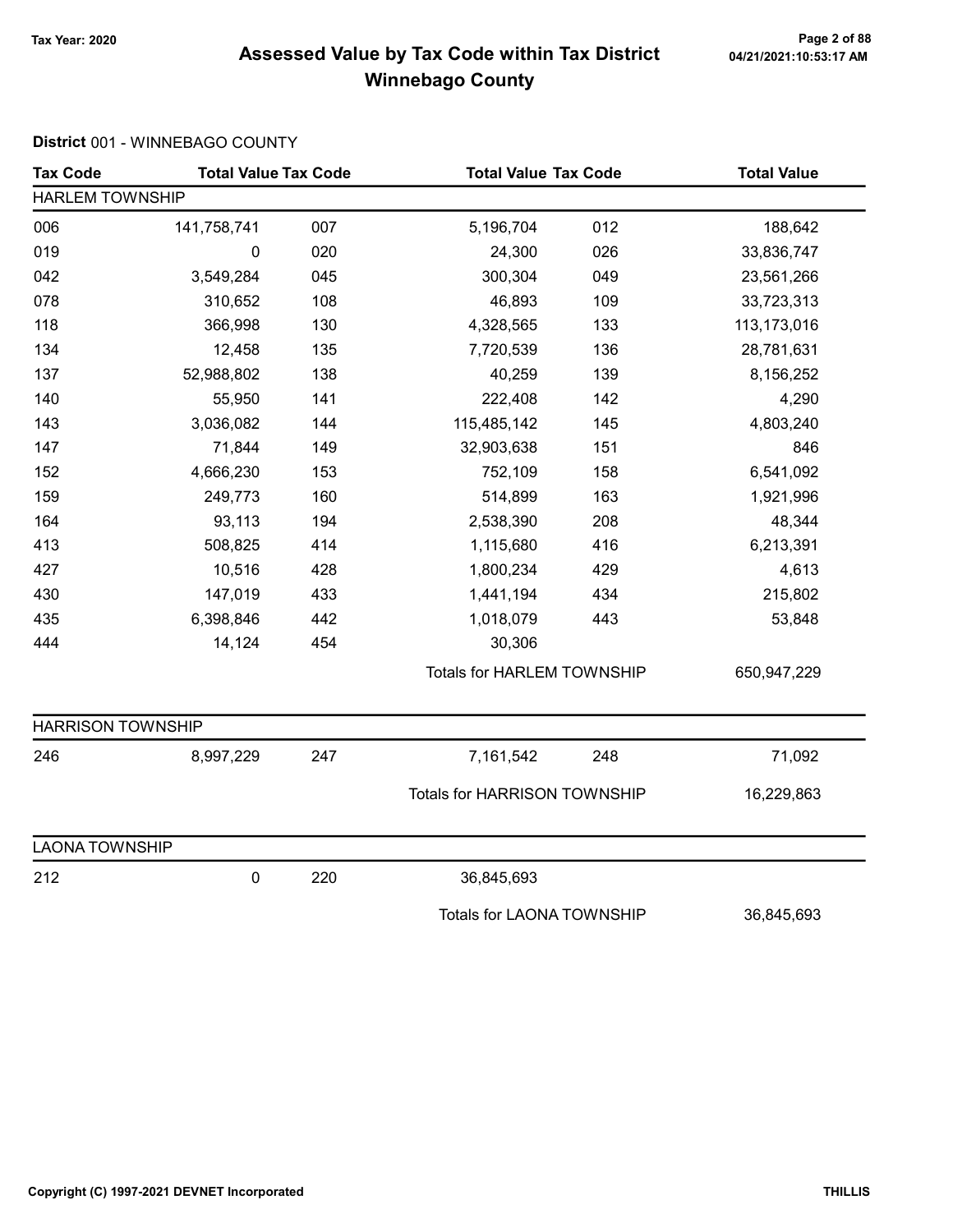#### Page 3 of 88<br>Assessed Value by Tax Code within Tax District <sub>04/21/2021:10:53:17 AM</sub> Winnebago County

#### Tax Code Total Value Tax Code Total Value Tax Code Total Value Tax Code OWEN TOWNSHIP 046 18,759,846 146 18,759,846 148 148 150 105,565 115,026 154 155 8,348,886 156 18,878,157 85,882 157 161 133,041 162 542,548 15,460,688 165 167 5,705,600 168 0 169 8,229,299 170 115,132 171 146,381 239,137 172 200 1,887,436 358 0 3,886 359 360 0 361 4,184 1,069,660 362 363 53,158 364 258,540 11,674,899 365 368 0 369 117,390 Totals for OWEN TOWNSHIP 91,969,674 PECATONICA TOWNSHIP 281 47,137,340 180,679 282 283 154,831 284 36,354 29,287,528 286 425 64,580 Totals for PECATONICA TOWNSHIP 76,861,312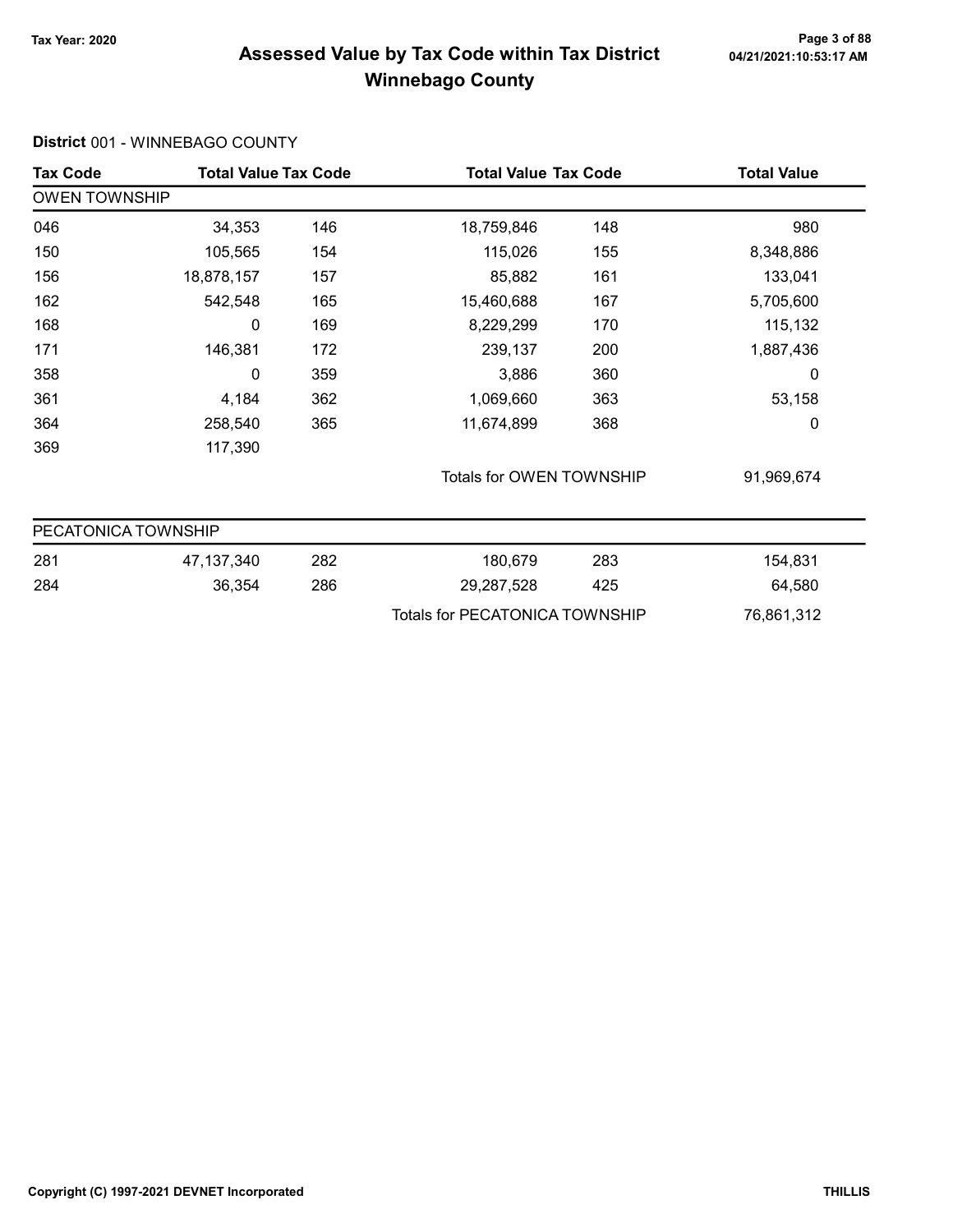# Page 4 of 88<br>Assessed Value by Tax Code within Tax District <sub>04/21/2021:10:53:17 AM</sub> Winnebago County

| <b>Tax Code</b>   | <b>Total Value Tax Code</b> |     | <b>Total Value Tax Code</b>  |     | <b>Total Value</b> |  |
|-------------------|-----------------------------|-----|------------------------------|-----|--------------------|--|
| ROCKFORD TOWNSHIP |                             |     |                              |     |                    |  |
| 001               | 1,331,835,386               | 002 | 110,077,232                  | 003 | 28,831,500         |  |
| 005               | 11,340,410                  | 008 | 58,179,914                   | 010 | 3,236,803          |  |
| 013               | 23,473,269                  | 014 | 1,574,752                    | 016 | 4,940              |  |
| 017               | 24,887,409                  | 018 | 54,336,417                   | 021 | 18,273,575         |  |
| 030               | 398,295                     | 031 | 4,947,008                    | 035 | 862,145            |  |
| 036               | 13,794,247                  | 038 | 0                            | 040 | 61,430             |  |
| 044               | 16,462                      | 047 | 3,861                        | 048 | 66,397             |  |
| 050               | 6,523,597                   | 051 | 9,755,116                    | 052 | 422,942            |  |
| 053               | 1,955,066                   | 056 | 334,799                      | 057 | 10,051,157         |  |
| 058               | 1,707,468                   | 059 | 1,536,398                    | 060 | 1,699,266          |  |
| 061               | 3,036,994                   | 062 | 7,328,654                    | 063 | 2,287,203          |  |
| 064               | 14,678,862                  | 066 | 12,991,210                   | 069 | 7,041,274          |  |
| 070               | 2,204,956                   | 071 | 11,275,754                   | 072 | 48,522             |  |
| 073               | 43,906                      | 076 | 1,174,819                    | 077 | 158,630            |  |
| 082               | 98,080                      | 083 | 639,997                      | 084 | 566,502            |  |
| 085               | 9,192,488                   | 086 | 1,231,180                    | 090 | 6,701              |  |
| 091               | 9,913,834                   | 092 | 4,752,053                    | 093 | 1,376,647          |  |
| 095               | 4,748,233                   | 096 | 8,270,378                    | 099 | 5,475,152          |  |
| 104               | 2,217,113                   | 117 | 11,362,015                   | 123 | 706,527            |  |
| 126               | 1,863,550                   | 131 | 4,028                        | 223 | 7,071,811          |  |
| 226               | 773,567                     | 351 | 780,669                      | 370 | 0                  |  |
| 372               | 4,110,177                   | 373 | 2,038,689                    | 374 | 1,588,000          |  |
| 378               | 51,522,934                  | 379 | 941,550                      | 380 | 984,204            |  |
| 381               | 7,380,837                   | 382 | 171,839                      | 385 | 938,713            |  |
| 391               | 890,850                     | 392 | 23,869,124                   | 393 | 431,475            |  |
| 394               | 0                           | 397 | 0                            | 400 | 48,014             |  |
| 403               | 69,898                      | 404 | 1,085,673                    | 405 | 1,545,217          |  |
| 406               | 10,548                      | 407 | 703,876                      | 408 | 281,186            |  |
| 409               | 11,368,388                  | 410 | 7,595,498                    | 411 | 479                |  |
| 412               | 96,815                      | 417 | 860,378                      | 418 | 5,758,779          |  |
| 419               | 457,568                     | 421 | 14,472,925                   | 422 | 9,483,317          |  |
| 423               | 12,207,909                  | 424 | 8,615,975                    | 426 | 2,326,192          |  |
| 438               | 568,259                     | 439 | 485,239                      | 441 | 448,020            |  |
| 448               | 11,686                      | 450 | 216,031                      | 451 | 42,223,018         |  |
| 452               | 29,180                      | 453 | 175,446                      | 455 | 6,517,372          |  |
| 456               | 4,231,422                   | 460 | 120,212                      |     |                    |  |
|                   |                             |     | Totals for ROCKFORD TOWNSHIP |     | 2,080,391,482      |  |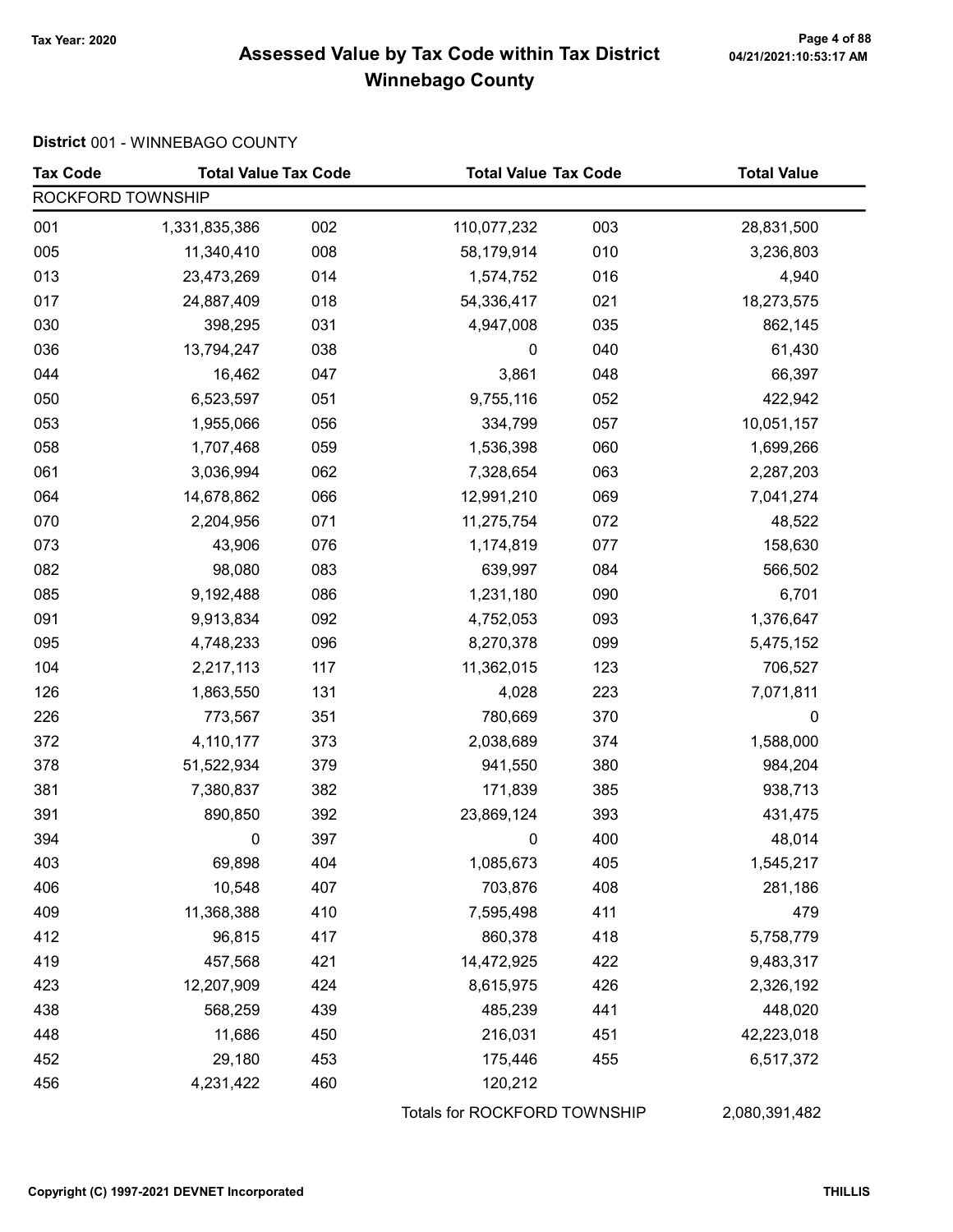# Page 5 of 88<br>Assessed Value by Tax Code within Tax District <sub>04/21/2021:10:53:17 AM</sub> Winnebago County

| <b>Tax Code</b>        | <b>Total Value Tax Code</b> |     | <b>Total Value Tax Code</b>        |     | <b>Total Value</b> |  |
|------------------------|-----------------------------|-----|------------------------------------|-----|--------------------|--|
|                        | <b>ROCKTON TOWNSHIP</b>     |     |                                    |     |                    |  |
| 190                    | 41,641,752                  | 191 | 13,364,729                         | 193 | 9,017,492          |  |
| 197                    | 114,056,210                 | 201 | 18,867,004                         | 202 | 47,812,600         |  |
| 203                    | 5,086,316                   | 204 | 32,496                             | 205 | 144,698            |  |
| 206                    | 21,813,669                  | 290 | $\mathbf 0$                        | 348 | 60,862             |  |
| 401                    | 3,979,992                   | 402 | 534,264                            | 420 | 1,718,942          |  |
| 458                    | 5,093,391                   |     |                                    |     |                    |  |
|                        |                             |     | <b>Totals for ROCKTON TOWNSHIP</b> |     | 283,224,417        |  |
| ROSCOE TOWNSHIP        |                             |     |                                    |     |                    |  |
| 068                    | 3,232,526                   | 175 | 44,792,963                         | 176 | 375,886            |  |
| 177                    | 13,785,885                  | 178 | 14,079                             | 179 | 9,707,037          |  |
| 180                    | 73,777,764                  | 181 | 148,787,944                        | 182 | 682,344            |  |
| 183                    | $\pmb{0}$                   | 184 | 1,163,396                          | 185 | 12,101,995         |  |
| 187                    | 2,860,031                   | 188 | 630,258                            | 189 | 73,646,488         |  |
| 192                    | 18,509,319                  | 196 | 13,267                             | 198 | 4,705,017          |  |
| 199                    | 44,182,808                  | 207 | $\mathbf 0$                        | 209 | 44,440,264         |  |
| 347                    | 304,604                     | 447 | 390,181                            | 457 | 1,644,589          |  |
|                        |                             |     | Totals for ROSCOE TOWNSHIP         |     | 499,748,645        |  |
| <b>SEWARD TOWNSHIP</b> |                             |     |                                    |     |                    |  |
| 305                    | 292,481                     | 306 | 419,447                            | 308 | 797,753            |  |
| 309                    | 5,831,759                   | 310 | 7,890,966                          | 311 | 4,107,593          |  |
| 312                    | 1,613,628                   | 313 | 1,857,330                          | 314 | 4,646,153          |  |
|                        |                             |     | Totals for SEWARD TOWNSHIP         |     | 27,457,110         |  |
| SHIRLAND TOWNSHIP      |                             |     |                                    |     |                    |  |
| 210                    | $\pmb{0}$                   | 211 | $\pmb{0}$                          | 213 | 7,376,768          |  |
| 214                    | 17,562,154                  |     |                                    |     |                    |  |
|                        |                             |     | Totals for SHIRLAND TOWNSHIP       |     | 24,938,922         |  |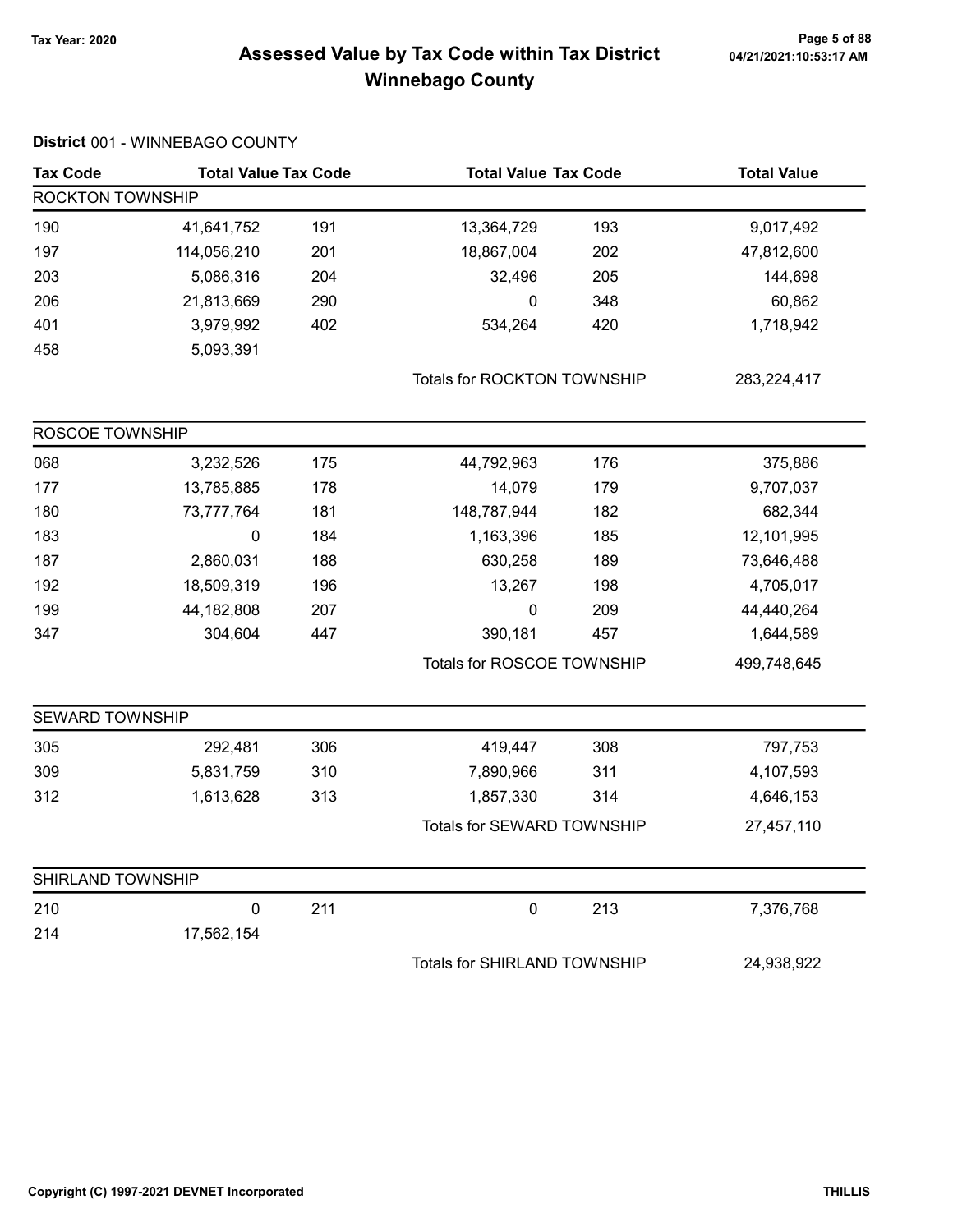# Tax Year: 2020 Page 6 of 88 Assessed Value by Tax Code within Tax District Winnebago County

|                         | District 001 - WINNEBAGO COUNTY |     |                                                |                             |                    |  |
|-------------------------|---------------------------------|-----|------------------------------------------------|-----------------------------|--------------------|--|
| <b>Tax Code</b>         | <b>Total Value Tax Code</b>     |     | <b>Total Value Tax Code</b>                    |                             | <b>Total Value</b> |  |
| WINNEBAGO TOWNSHIP      |                                 |     |                                                |                             |                    |  |
| 315                     | 73,514                          | 324 | 1,854,021                                      | 325                         | 319,927            |  |
| 326                     | 49,164,959                      | 327 | 51,339                                         | 328                         | 51,846,031         |  |
| 329                     | 1,867,541                       |     |                                                |                             |                    |  |
|                         |                                 |     | Totals for WINNEBAGO TOWNSHIP                  |                             | 105, 177, 332      |  |
|                         |                                 |     | <b>Totals for 001 - WINNEBAGO COUNTY</b>       |                             | 4,264,866,572      |  |
|                         |                                 |     |                                                | <b>State Railroad</b>       | 11,266,842         |  |
|                         |                                 |     |                                                | <b>Abatement difference</b> | 0                  |  |
|                         |                                 |     | <b>Grand Totals for 001 - WINNEBAGO COUNTY</b> |                             | 4,276,133,414      |  |
|                         | District 002 - FOREST PRESERVE  |     |                                                |                             |                    |  |
| <b>Tax Code</b>         | <b>Total Value Tax Code</b>     |     | <b>Total Value Tax Code</b>                    |                             | <b>Total Value</b> |  |
| <b>BURRITT TOWNSHIP</b> |                                 |     |                                                |                             |                    |  |
| 254                     | 258,661                         | 258 | 0                                              | 259                         | 0                  |  |
| 260                     | 15,291,249                      | 262 | 191,736                                        | 263                         | 200,372            |  |
| 265                     | 975,547                         | 266 | 6,582,045                                      | 267                         | 1,495,127          |  |
| 268                     | 3,917,988                       |     |                                                |                             |                    |  |
|                         |                                 |     | <b>Totals for BURRITT TOWNSHIP</b>             |                             | 28,912,725         |  |
|                         | CHERRY VALLEY TOWNSHIP          |     |                                                |                             |                    |  |
| 110                     | 25,636,531                      | 111 | 6,186,528                                      | 112                         | 2,489,584          |  |
| 113                     | 10,242,725                      | 114 | 77,142,385                                     | 115                         | 5,832,486          |  |
| 116                     | 25,746                          | 119 | 13,881,466                                     | 120                         | 3,830,108          |  |
| 122                     | 558,022                         | 124 | 7,358,371                                      | 125                         | 129,815            |  |
| 127                     | 128,738,162                     | 128 | 1,834,815                                      | 129                         | 14,082,084         |  |
| 343                     | 577,773                         | 366 | 762,812                                        | 367                         | 118,924            |  |
| 383                     | 1,482,942                       | 386 | 0                                              | 396                         | 0                  |  |
| 440                     | 26,485                          |     |                                                |                             |                    |  |
|                         |                                 |     | Totals for CHERRY VALLEY TOWNSHIP              |                             | 300,937,764        |  |
| <b>DURAND TOWNSHIP</b>  |                                 |     |                                                |                             |                    |  |
| 228                     | 1,271,220                       | 229 | 2,001,693                                      | 230                         | 22,103,932         |  |
| 231                     | 130,550                         | 232 | 970,119                                        | 233                         | 14,473,425         |  |
| 234                     | 273,465                         |     |                                                |                             |                    |  |
|                         |                                 |     | Totals for DURAND TOWNSHIP                     |                             | 41,224,404         |  |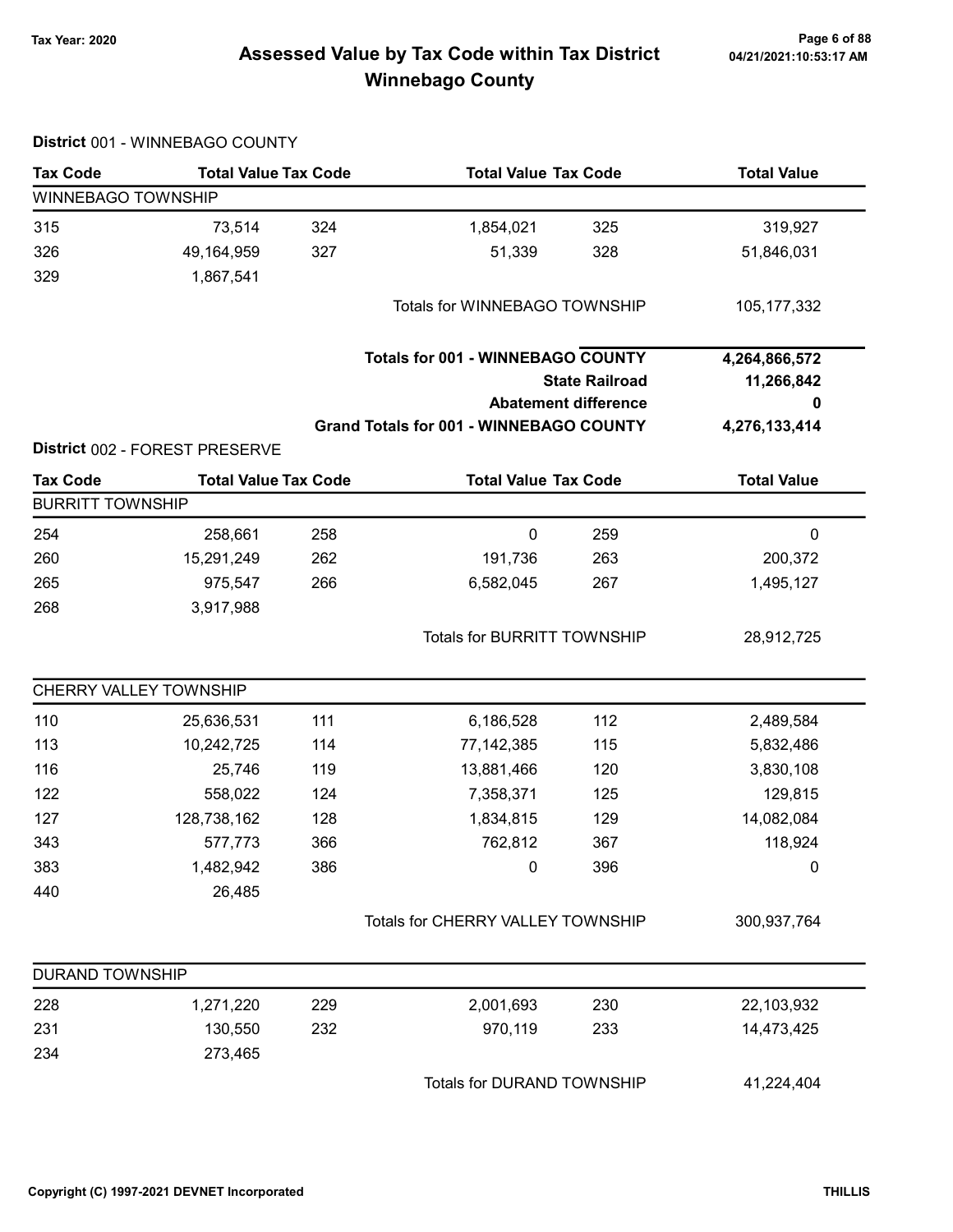# Tax Year: 2020 Page 7 of 88 Assessed Value by Tax Code within Tax District Winnebago County

| <b>Tax Code</b>          | <b>Total Value Tax Code</b> |     | <b>Total Value Tax Code</b>         |     | <b>Total Value</b> |
|--------------------------|-----------------------------|-----|-------------------------------------|-----|--------------------|
| <b>HARLEM TOWNSHIP</b>   |                             |     |                                     |     |                    |
| 006                      | 141,758,741                 | 007 | 5,196,704                           | 012 | 188,642            |
| 019                      | $\mathbf 0$                 | 020 | 24,300                              | 026 | 33,836,747         |
| 042                      | 3,549,284                   | 045 | 300,304                             | 049 | 23,561,266         |
| 078                      | 310,652                     | 108 | 46,893                              | 109 | 33,723,313         |
| 118                      | 366,998                     | 130 | 4,328,565                           | 133 | 113,173,016        |
| 134                      | 12,458                      | 135 | 7,720,539                           | 136 | 28,781,631         |
| 137                      | 52,988,802                  | 138 | 40,259                              | 139 | 8,156,252          |
| 140                      | 55,950                      | 141 | 222,408                             | 142 | 4,290              |
| 143                      | 3,036,082                   | 144 | 115,485,142                         | 145 | 4,803,240          |
| 147                      | 71,844                      | 149 | 32,903,638                          | 151 | 846                |
| 152                      | 4,666,230                   | 153 | 752,109                             | 158 | 6,541,092          |
| 159                      | 249,773                     | 160 | 514,899                             | 163 | 1,921,996          |
| 164                      | 93,113                      | 194 | 2,538,390                           | 208 | 48,344             |
| 413                      | 508,825                     | 414 | 1,115,680                           | 416 | 6,213,391          |
| 427                      | 10,516                      | 428 | 1,800,234                           | 429 | 4,613              |
| 430                      | 147,019                     | 433 | 1,441,194                           | 434 | 215,802            |
| 435                      | 6,398,846                   | 442 | 1,018,079                           | 443 | 53,848             |
| 444                      | 14,124                      | 454 | 30,306                              |     |                    |
|                          |                             |     | <b>Totals for HARLEM TOWNSHIP</b>   |     | 650,947,229        |
| <b>HARRISON TOWNSHIP</b> |                             |     |                                     |     |                    |
| 246                      | 8,997,229                   | 247 | 7,161,542                           | 248 | 71,092             |
|                          |                             |     | <b>Totals for HARRISON TOWNSHIP</b> |     | 16,229,863         |
| <b>LAONA TOWNSHIP</b>    |                             |     |                                     |     |                    |
| 212                      | $\pmb{0}$                   | 220 | 36,845,693                          |     |                    |
|                          |                             |     | <b>Totals for LAONA TOWNSHIP</b>    |     | 36,845,693         |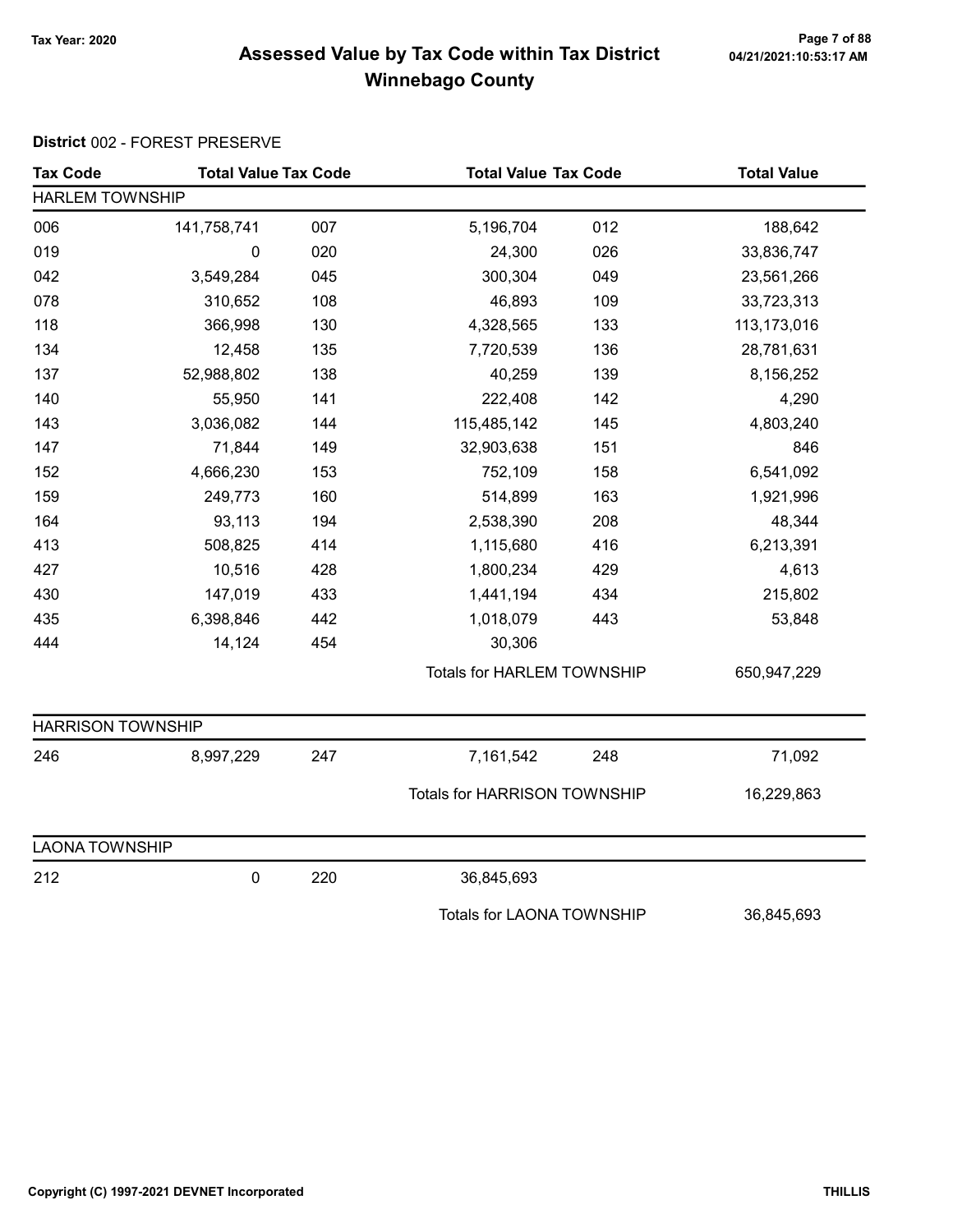# Tax Year: 2020 Page 8 of 88 Assessed Value by Tax Code within Tax District Winnebago County

| <b>Tax Code</b>      | <b>Total Value Tax Code</b> |     | <b>Total Value Tax Code</b>           |     | <b>Total Value</b> |  |  |
|----------------------|-----------------------------|-----|---------------------------------------|-----|--------------------|--|--|
| <b>OWEN TOWNSHIP</b> |                             |     |                                       |     |                    |  |  |
| 046                  | 34,353                      | 146 | 18,759,846                            | 148 | 980                |  |  |
| 150                  | 105,565                     | 154 | 115,026                               | 155 | 8,348,886          |  |  |
| 156                  | 18,878,157                  | 157 | 85,882                                | 161 | 133,041            |  |  |
| 162                  | 542,548                     | 165 | 15,460,688                            | 167 | 5,705,600          |  |  |
| 168                  | 0                           | 169 | 8,229,299                             | 170 | 115,132            |  |  |
| 171                  | 146,381                     | 172 | 239,137                               | 200 | 1,887,436          |  |  |
| 358                  | 0                           | 359 | 3,886                                 | 360 | 0                  |  |  |
| 361                  | 4,184                       | 362 | 1,069,660                             | 363 | 53,158             |  |  |
| 364                  | 258,540                     | 365 | 11,674,899                            | 368 | 0                  |  |  |
| 369                  | 117,390                     |     |                                       |     |                    |  |  |
|                      |                             |     | Totals for OWEN TOWNSHIP              |     | 91,969,674         |  |  |
| PECATONICA TOWNSHIP  |                             |     |                                       |     |                    |  |  |
| 281                  | 47, 137, 340                | 282 | 180,679                               | 283 | 154,831            |  |  |
| 284                  | 36,354                      | 286 | 29,287,528                            | 425 | 64,580             |  |  |
|                      |                             |     | <b>Totals for PECATONICA TOWNSHIP</b> |     | 76,861,312         |  |  |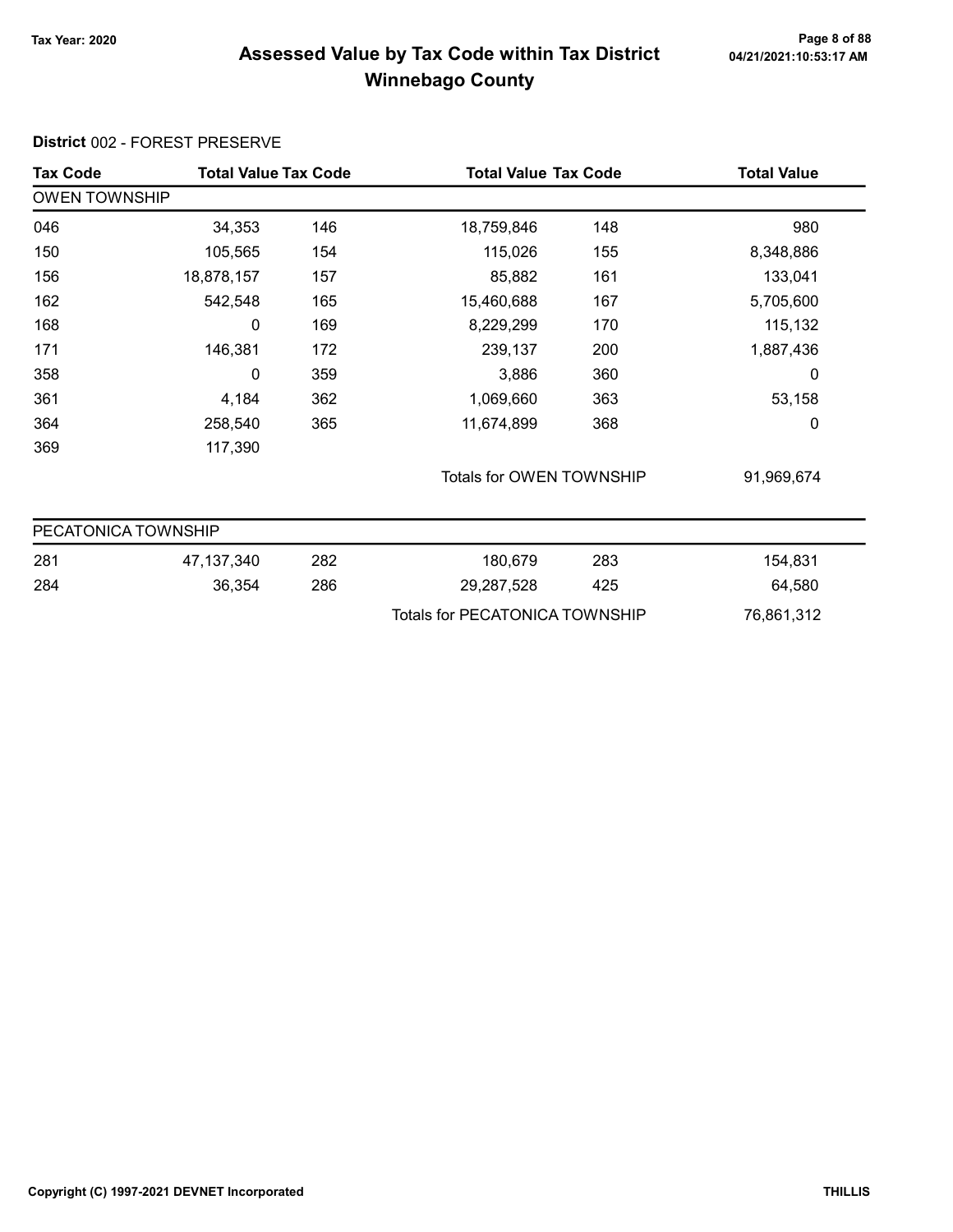# Page 9 of 88<br>Assessed Value by Tax Code within Tax District <sub>04/21/2021:10:53:17 AM</sub> Winnebago County

| <b>Tax Code</b>   | <b>Total Value Tax Code</b> |     | <b>Total Value Tax Code</b>  |     | <b>Total Value</b> |  |
|-------------------|-----------------------------|-----|------------------------------|-----|--------------------|--|
| ROCKFORD TOWNSHIP |                             |     |                              |     |                    |  |
| 001               | 1,331,835,386               | 002 | 110,077,232                  | 003 | 28,831,500         |  |
| 005               | 11,340,410                  | 008 | 58,179,914                   | 010 | 3,236,803          |  |
| 013               | 23,473,269                  | 014 | 1,574,752                    | 016 | 4,940              |  |
| 017               | 24,887,409                  | 018 | 54,336,417                   | 021 | 18,273,575         |  |
| 030               | 398,295                     | 031 | 4,947,008                    | 035 | 862,145            |  |
| 036               | 13,794,247                  | 038 | $\pmb{0}$                    | 040 | 61,430             |  |
| 044               | 16,462                      | 047 | 3,861                        | 048 | 66,397             |  |
| 050               | 6,523,597                   | 051 | 9,755,116                    | 052 | 422,942            |  |
| 053               | 1,955,066                   | 056 | 334,799                      | 057 | 10,051,157         |  |
| 058               | 1,707,468                   | 059 | 1,536,398                    | 060 | 1,699,266          |  |
| 061               | 3,036,994                   | 062 | 7,328,654                    | 063 | 2,287,203          |  |
| 064               | 14,678,862                  | 066 | 12,991,210                   | 069 | 7,041,274          |  |
| 070               | 2,204,956                   | 071 | 11,275,754                   | 072 | 48,522             |  |
| 073               | 43,906                      | 076 | 1,174,819                    | 077 | 158,630            |  |
| 082               | 98,080                      | 083 | 639,997                      | 084 | 566,502            |  |
| 085               | 9,192,488                   | 086 | 1,231,180                    | 090 | 6,701              |  |
| 091               | 9,913,834                   | 092 | 4,752,053                    | 093 | 1,376,647          |  |
| 095               | 4,748,233                   | 096 | 8,270,378                    | 099 | 5,475,152          |  |
| 104               | 2,217,113                   | 117 | 11,362,015                   | 123 | 706,527            |  |
| 126               | 1,863,550                   | 131 | 4,028                        | 223 | 7,071,811          |  |
| 226               | 773,567                     | 351 | 780,669                      | 370 | $\mathbf 0$        |  |
| 372               | 4,110,177                   | 373 | 2,038,689                    | 374 | 1,588,000          |  |
| 378               | 51,522,934                  | 379 | 941,550                      | 380 | 984,204            |  |
| 381               | 7,380,837                   | 382 | 171,839                      | 385 | 938,713            |  |
| 391               | 890,850                     | 392 | 23,869,124                   | 393 | 431,475            |  |
| 394               | 0                           | 397 | 0                            | 400 | 48,014             |  |
| 403               | 69,898                      | 404 | 1,085,673                    | 405 | 1,545,217          |  |
| 406               | 10,548                      | 407 | 703,876                      | 408 | 281,186            |  |
| 409               | 11,368,388                  | 410 | 7,595,498                    | 411 | 479                |  |
| 412               | 96,815                      | 417 | 860,378                      | 418 | 5,758,779          |  |
| 419               | 457,568                     | 421 | 14,472,925                   | 422 | 9,483,317          |  |
| 423               | 12,207,909                  | 424 | 8,615,975                    | 426 | 2,326,192          |  |
| 438               | 568,259                     | 439 | 485,239                      | 441 | 448,020            |  |
| 448               | 11,686                      | 450 | 216,031                      | 451 | 42,223,018         |  |
| 452               | 29,180                      | 453 | 175,446                      | 455 | 6,517,372          |  |
| 456               | 4,231,422                   | 460 | 120,212                      |     |                    |  |
|                   |                             |     | Totals for ROCKFORD TOWNSHIP |     | 2,080,391,482      |  |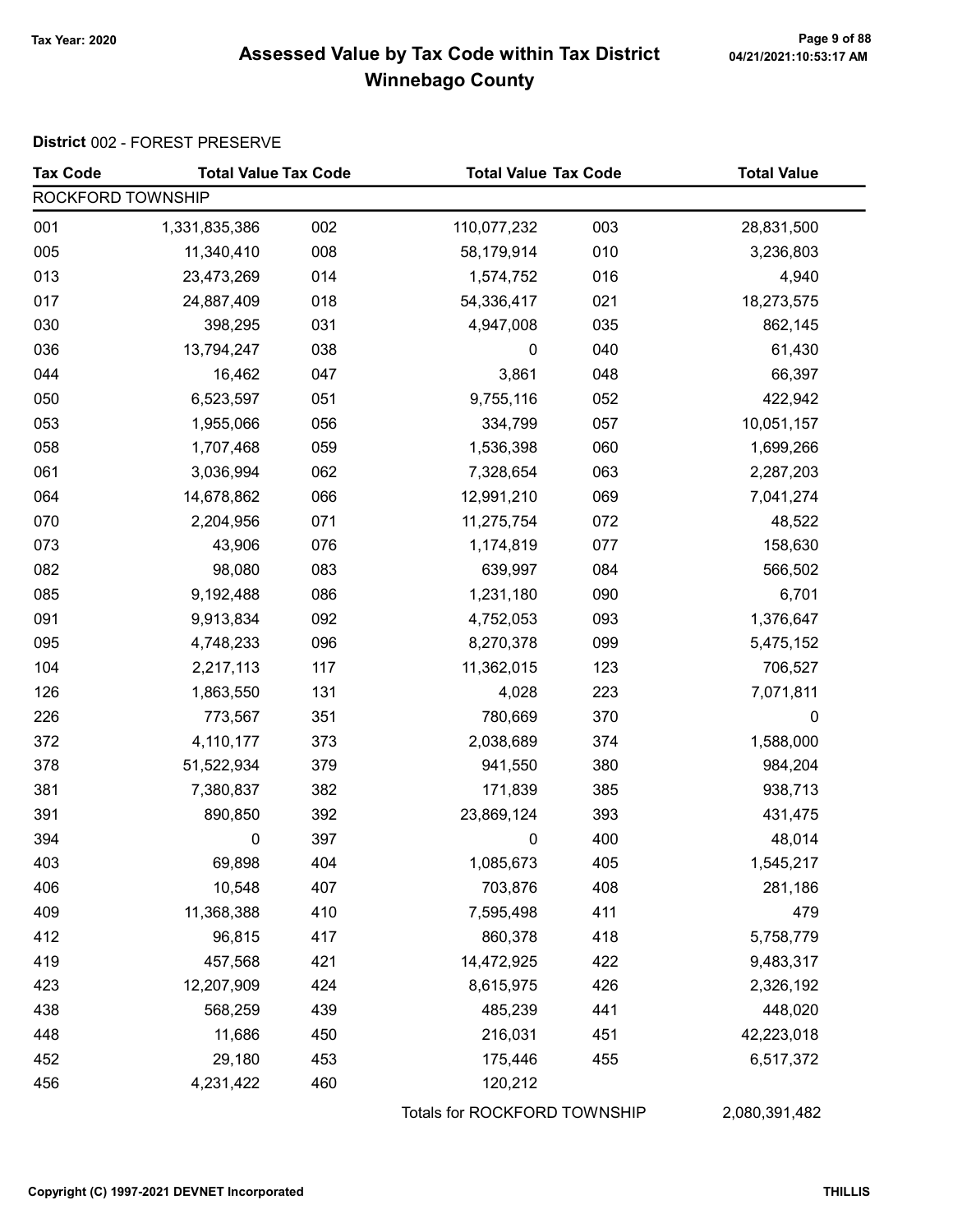#### Tax Year: 2020 Page 10 of 88 Assessed Value by Tax Code within Tax District **complex 04/21/2021:10:53:17 AM** Winnebago County

| <b>Tax Code</b>        | <b>Total Value Tax Code</b> |     | <b>Total Value Tax Code</b>  |     | <b>Total Value</b> |
|------------------------|-----------------------------|-----|------------------------------|-----|--------------------|
| ROCKTON TOWNSHIP       |                             |     |                              |     |                    |
| 190                    | 41,641,752                  | 191 | 13,364,729                   | 193 | 9,017,492          |
| 197                    | 114,056,210                 | 201 | 18,867,004                   | 202 | 47,812,600         |
| 203                    | 5,086,316                   | 204 | 32,496                       | 205 | 144,698            |
| 206                    | 21,813,669                  | 290 | 0                            | 348 | 60,862             |
| 401                    | 3,979,992                   | 402 | 534,264                      | 420 | 1,718,942          |
| 458                    | 5,093,391                   |     |                              |     |                    |
|                        |                             |     | Totals for ROCKTON TOWNSHIP  |     | 283,224,417        |
| ROSCOE TOWNSHIP        |                             |     |                              |     |                    |
| 068                    | 3,232,526                   | 175 | 44,792,963                   | 176 | 375,886            |
| 177                    | 13,785,885                  | 178 | 14,079                       | 179 | 9,707,037          |
| 180                    | 73,777,764                  | 181 | 148,787,944                  | 182 | 682,344            |
| 183                    | $\pmb{0}$                   | 184 | 1,163,396                    | 185 | 12,101,995         |
| 187                    | 2,860,031                   | 188 | 630,258                      | 189 | 73,646,488         |
| 192                    | 18,509,319                  | 196 | 13,267                       | 198 | 4,705,017          |
| 199                    | 44, 182, 808                | 207 | 0                            | 209 | 44,440,264         |
| 347                    | 304,604                     | 447 | 390,181                      | 457 | 1,644,589          |
|                        |                             |     | Totals for ROSCOE TOWNSHIP   |     | 499,748,645        |
| <b>SEWARD TOWNSHIP</b> |                             |     |                              |     |                    |
| 305                    | 292,481                     | 306 | 419,447                      | 308 | 797,753            |
| 309                    | 5,831,759                   | 310 | 7,890,966                    | 311 | 4,107,593          |
| 312                    | 1,613,628                   | 313 | 1,857,330                    | 314 | 4,646,153          |
|                        |                             |     | Totals for SEWARD TOWNSHIP   |     | 27,457,110         |
| SHIRLAND TOWNSHIP      |                             |     |                              |     |                    |
| 210                    | $\pmb{0}$                   | 211 | $\pmb{0}$                    | 213 | 7,376,768          |
| 214                    | 17,562,154                  |     |                              |     |                    |
|                        |                             |     | Totals for SHIRLAND TOWNSHIP |     | 24,938,922         |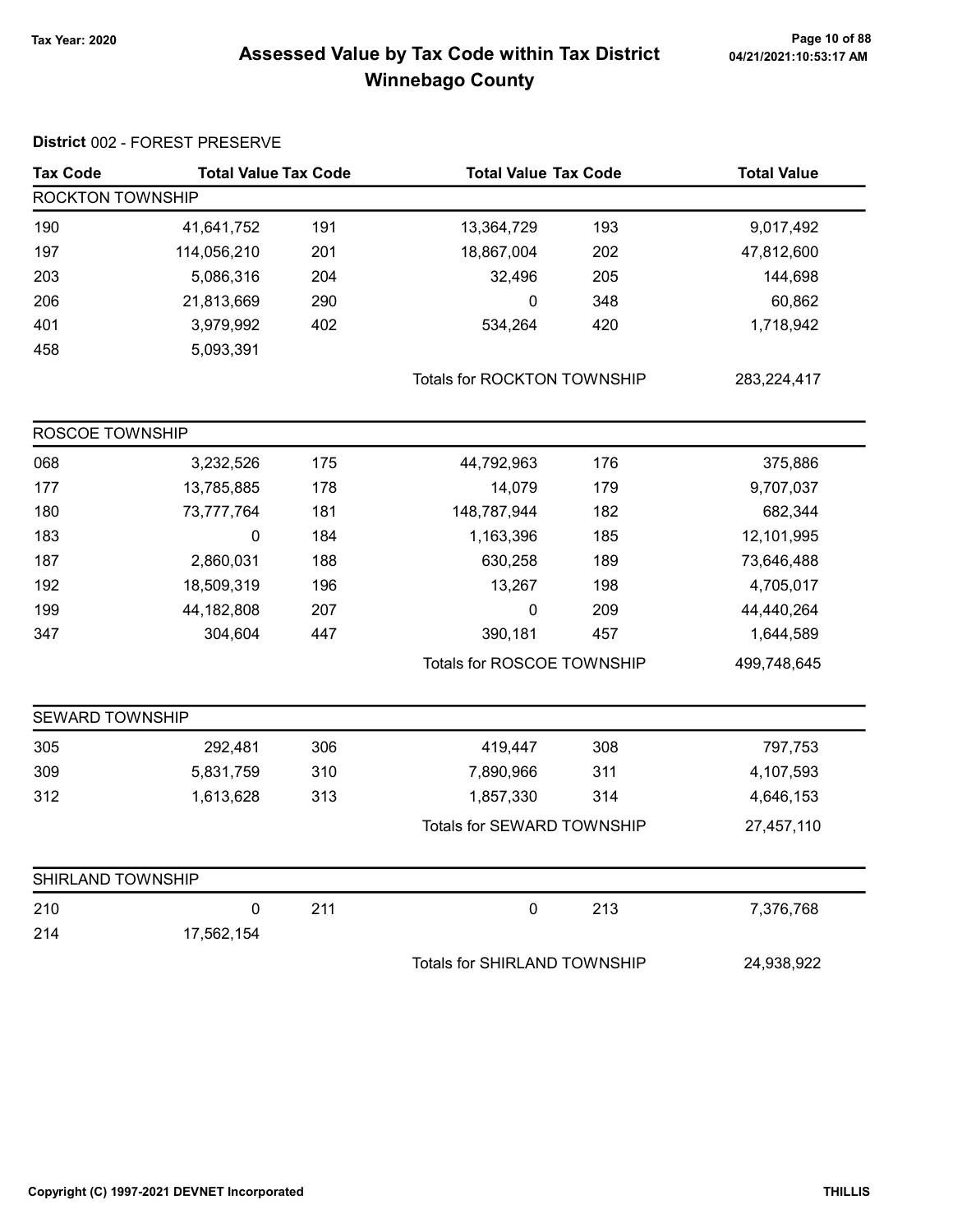District 002 - FOREST PRESERVE

# Page 11 of 88<br>Assessed Value by Tax Code within Tax District <sub>04/21/2021:10:53:17 AM</sub> Winnebago County

| <b>Tax Code</b>         | <b>Total Value Tax Code</b>     |     | <b>Total Value Tax Code</b>                    |                                                      | <b>Total Value</b> |  |
|-------------------------|---------------------------------|-----|------------------------------------------------|------------------------------------------------------|--------------------|--|
| WINNEBAGO TOWNSHIP      |                                 |     |                                                |                                                      |                    |  |
| 315                     | 73,514                          | 324 | 1,854,021                                      | 325                                                  | 319,927            |  |
| 326                     | 49,164,959                      | 327 | 51,339                                         | 328                                                  | 51,846,031         |  |
| 329                     | 1,867,541                       |     |                                                |                                                      |                    |  |
|                         |                                 |     | Totals for WINNEBAGO TOWNSHIP                  |                                                      | 105, 177, 332      |  |
|                         |                                 |     | <b>Totals for 002 - FOREST PRESERVE</b>        |                                                      | 4,264,866,572      |  |
|                         |                                 |     |                                                | <b>State Railroad</b>                                |                    |  |
|                         |                                 |     |                                                | <b>Abatement difference</b>                          | 0                  |  |
|                         |                                 |     | <b>Grand Totals for 002 - FOREST PRESERVE</b>  |                                                      | 4,276,133,414      |  |
|                         | District 003 - BURRITT TOWNSHIP |     |                                                |                                                      |                    |  |
| <b>Tax Code</b>         | <b>Total Value Tax Code</b>     |     | <b>Total Value Tax Code</b>                    |                                                      | <b>Total Value</b> |  |
| <b>BURRITT TOWNSHIP</b> |                                 |     |                                                |                                                      |                    |  |
| 254                     | 258,661                         | 258 | 0                                              | 259                                                  | 0                  |  |
| 260                     | 15,291,249                      | 262 | 191,736                                        | 263                                                  | 200,372            |  |
| 265                     | 975,547                         | 266 | 6,582,045                                      | 267                                                  | 1,495,127          |  |
| 268                     | 3,917,988                       |     |                                                |                                                      |                    |  |
|                         |                                 |     | <b>Totals for BURRITT TOWNSHIP</b>             |                                                      | 28,912,725         |  |
|                         |                                 |     | <b>Totals for 003 - BURRITT TOWNSHIP</b>       |                                                      | 28,912,725         |  |
|                         |                                 |     |                                                | <b>State Railroad</b><br><b>Abatement difference</b> |                    |  |
|                         |                                 |     |                                                |                                                      |                    |  |
|                         |                                 |     | <b>Grand Totals for 003 - BURRITT TOWNSHIP</b> | 28,912,725                                           |                    |  |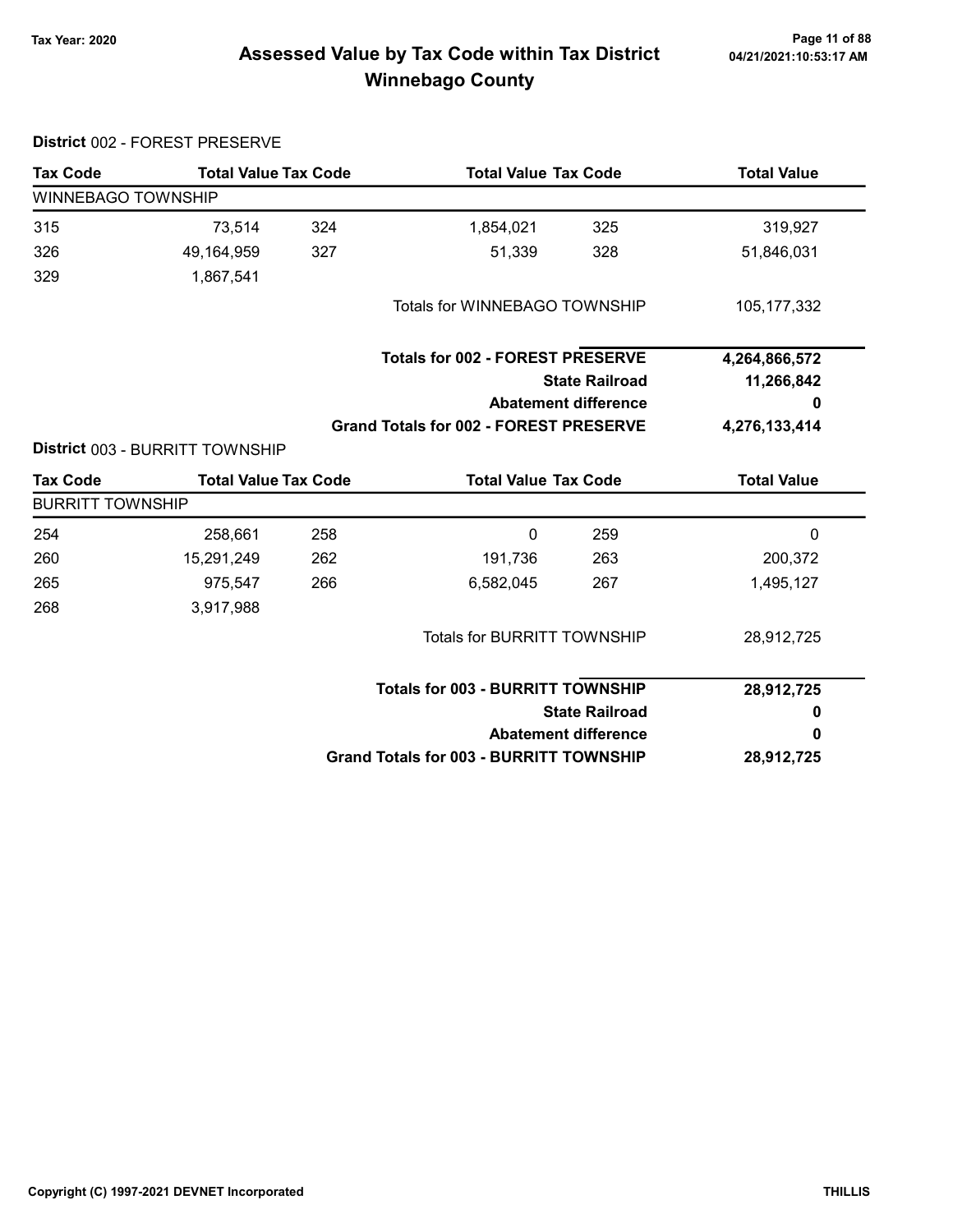# Page 12 of 88 مع Page 12 of 88<br>Assessed Value by Tax Code within Tax District مع Assessed Value by Tax Code Winnebago County

| <b>Tax Code</b>        | <b>Total Value Tax Code</b>                                   |     | <b>Total Value Tax Code</b>                          |                             | <b>Total Value</b> |  |
|------------------------|---------------------------------------------------------------|-----|------------------------------------------------------|-----------------------------|--------------------|--|
|                        | CHERRY VALLEY TOWNSHIP                                        |     |                                                      |                             |                    |  |
| 110                    | 25,636,531                                                    | 111 | 6,186,528                                            | 112                         | 2,489,584          |  |
| 113                    | 10,242,725                                                    | 114 | 77,142,385                                           | 115                         | 5,832,486          |  |
| 116                    | 25,746                                                        | 119 | 13,881,466                                           | 120                         | 3,830,108          |  |
| 122                    | 558,022                                                       | 124 | 7,358,371                                            | 125                         | 129,815            |  |
| 127                    | 128,738,162                                                   | 128 | 1,834,815                                            | 129                         | 14,082,084         |  |
| 343                    | 577,773                                                       | 366 | 762,812                                              | 367                         | 118,924            |  |
| 383                    | 1,482,942                                                     | 386 | 0                                                    | 396                         | 0                  |  |
| 440                    | 26,485                                                        |     |                                                      |                             |                    |  |
|                        |                                                               |     | Totals for CHERRY VALLEY TOWNSHIP                    |                             | 300,937,764        |  |
|                        |                                                               |     | <b>Totals for 004 - CHERRY VALLEY TOWNSHIP</b>       |                             | 300,937,764        |  |
|                        |                                                               |     |                                                      | <b>State Railroad</b>       | 1,650,260          |  |
|                        |                                                               |     |                                                      |                             |                    |  |
|                        |                                                               |     |                                                      | <b>Abatement difference</b> | 0                  |  |
|                        |                                                               |     | <b>Grand Totals for 004 - CHERRY VALLEY TOWNSHIP</b> |                             | 302,588,024        |  |
| <b>Tax Code</b>        | District 005 - DURAND TOWNSHIP<br><b>Total Value Tax Code</b> |     | <b>Total Value Tax Code</b>                          |                             | <b>Total Value</b> |  |
| <b>DURAND TOWNSHIP</b> |                                                               |     |                                                      |                             |                    |  |
| 228                    | 1,271,220                                                     | 229 | 2,001,693                                            | 230                         | 22,103,932         |  |
| 231                    | 130,550                                                       | 232 | 970,119                                              | 233                         | 14,473,425         |  |
| 234                    | 273,465                                                       |     |                                                      |                             |                    |  |
|                        |                                                               |     | Totals for DURAND TOWNSHIP                           |                             | 41,224,404         |  |
|                        |                                                               |     | <b>Totals for 005 - DURAND TOWNSHIP</b>              |                             | 41,224,404         |  |
|                        |                                                               |     |                                                      | <b>State Railroad</b>       | 0                  |  |
|                        |                                                               |     |                                                      | <b>Abatement difference</b> | 0                  |  |

District 004 - CHERRY VALLEY TOWNSHIP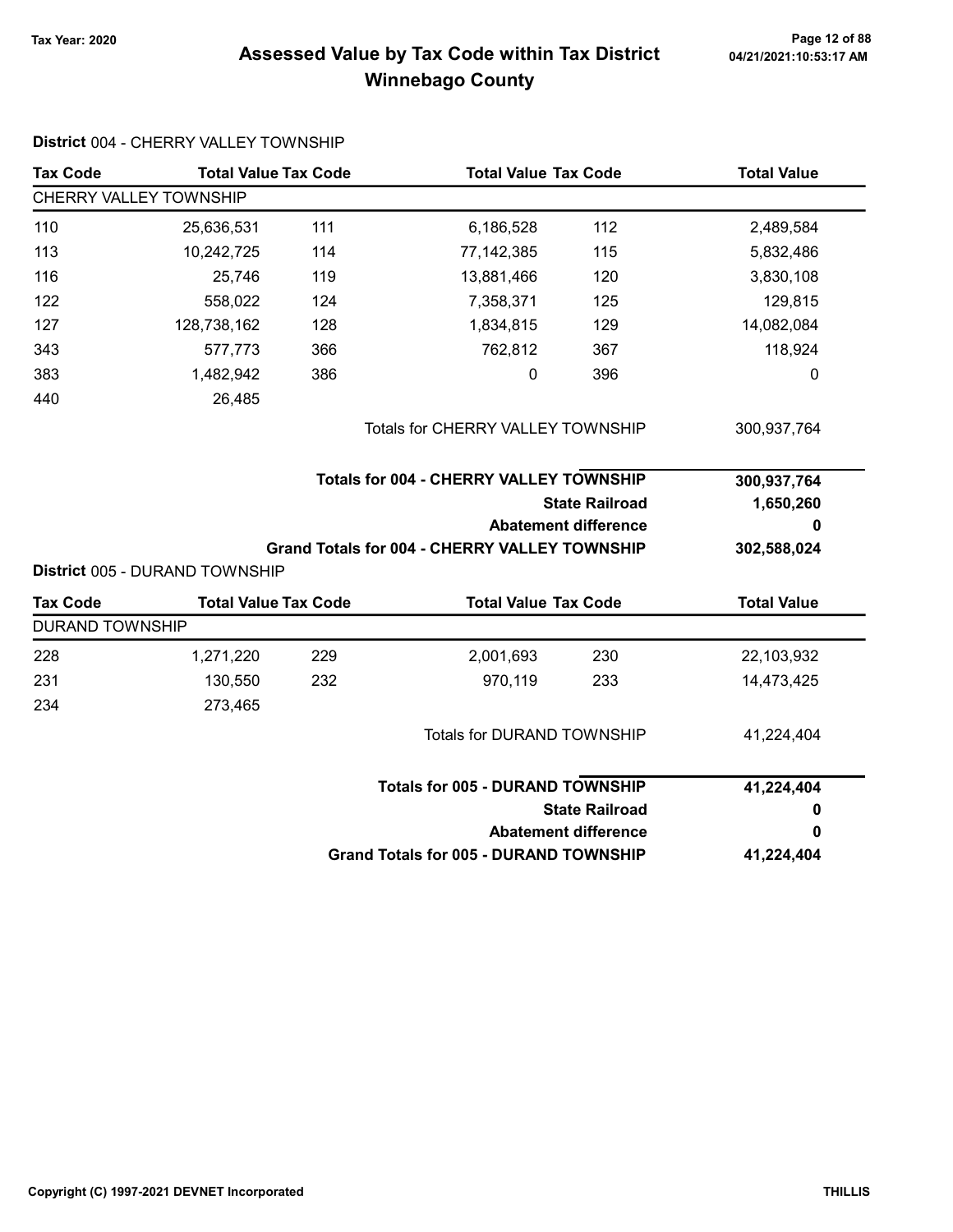# Page 13 of 88 وPage 13 of 88<br>Assessed Value by Tax Code within Tax District هو Assessed Value by Tax Code within Tax District Winnebago County

#### District 006 - HARLEM TOWNSHIP

| <b>Tax Code</b>          | <b>Total Value Tax Code</b>      |     | <b>Total Value Tax Code</b>                     |                             | <b>Total Value</b> |
|--------------------------|----------------------------------|-----|-------------------------------------------------|-----------------------------|--------------------|
| <b>HARLEM TOWNSHIP</b>   |                                  |     |                                                 |                             |                    |
| 006                      | 141,758,741                      | 007 | 5,196,704                                       | 012                         | 188,642            |
| 019                      | 0                                | 020 | 24,300                                          | 026                         | 33,836,747         |
| 042                      | 3,549,284                        | 045 | 300,304                                         | 049                         | 23,561,266         |
| 078                      | 310,652                          | 108 | 46,893                                          | 109                         | 33,723,313         |
| 118                      | 366,998                          | 130 | 4,328,565                                       | 133                         | 113,173,016        |
| 134                      | 12,458                           | 135 | 7,720,539                                       | 136                         | 28,781,631         |
| 137                      | 52,988,802                       | 138 | 40,259                                          | 139                         | 8,156,252          |
| 140                      | 55,950                           | 141 | 222,408                                         | 142                         | 4,290              |
| 143                      | 3,036,082                        | 144 | 115,485,142                                     | 145                         | 4,803,240          |
| 147                      | 71,844                           | 149 | 32,903,638                                      | 151                         | 846                |
| 152                      | 4,666,230                        | 153 | 752,109                                         | 158                         | 6,541,092          |
| 159                      | 249,773                          | 160 | 514,899                                         | 163                         | 1,921,996          |
| 164                      | 93,113                           | 194 | 2,538,390                                       | 208                         | 48,344             |
| 413                      | 508,825                          | 414 | 1,115,680                                       | 416                         | 6,213,391          |
| 427                      | 10,516                           | 428 | 1,800,234                                       | 429                         | 4,613              |
| 430                      | 147,019                          | 433 | 1,441,194                                       | 434                         | 215,802            |
| 435                      | 6,398,846                        | 442 | 1,018,079                                       | 443                         | 53,848             |
| 444                      | 14,124                           | 454 | 30,306                                          |                             |                    |
|                          |                                  |     | Totals for HARLEM TOWNSHIP                      |                             | 650,947,229        |
|                          |                                  |     | <b>Totals for 006 - HARLEM TOWNSHIP</b>         |                             | 650,947,229        |
|                          |                                  |     |                                                 | <b>State Railroad</b>       | 0                  |
|                          |                                  |     |                                                 | <b>Abatement difference</b> | 0                  |
|                          | District 007 - HARRISON TOWNSHIP |     | <b>Grand Totals for 006 - HARLEM TOWNSHIP</b>   |                             | 650,947,229        |
| <b>Tax Code</b>          | <b>Total Value Tax Code</b>      |     | <b>Total Value Tax Code</b>                     |                             | <b>Total Value</b> |
| <b>HARRISON TOWNSHIP</b> |                                  |     |                                                 |                             |                    |
| 246                      | 8,997,229                        | 247 | 7,161,542                                       | 248                         | 71,092             |
|                          |                                  |     | Totals for HARRISON TOWNSHIP                    |                             | 16,229,863         |
|                          |                                  |     | <b>Totals for 007 - HARRISON TOWNSHIP</b>       |                             | 16,229,863         |
|                          |                                  |     |                                                 | <b>State Railroad</b>       | 0                  |
|                          |                                  |     |                                                 | <b>Abatement difference</b> | 0                  |
|                          |                                  |     | <b>Grand Totals for 007 - HARRISON TOWNSHIP</b> |                             | 16,229,863         |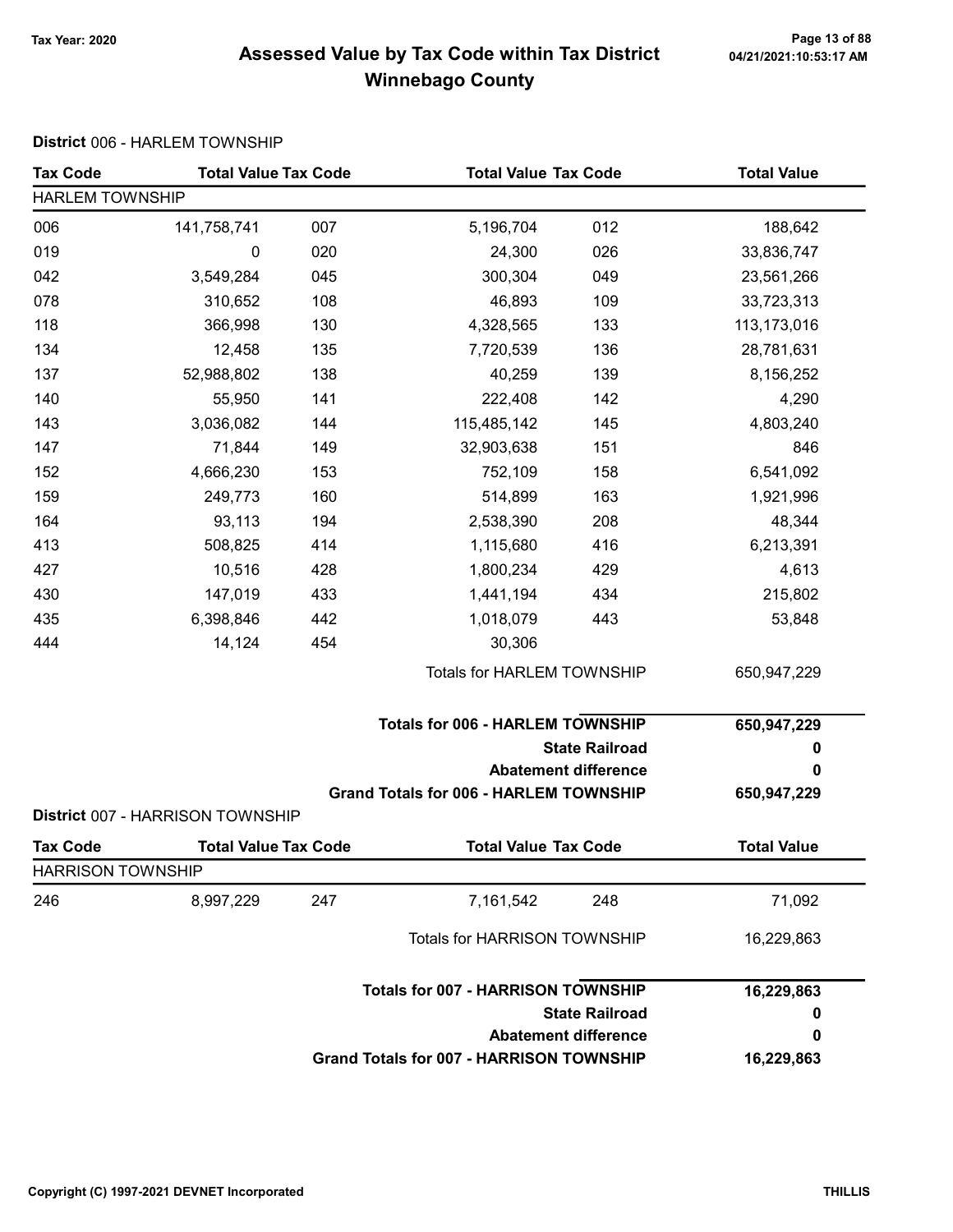# Page 14 of 88 مع Page 14 of 88<br>Assessed Value by Tax Code within Tax District مع Assessed Value by Tax Code Winnebago County

District 008 - LAONA TOWNSHIP

| <b>Tax Code</b>       | <b>Total Value Tax Code</b>        |     | <b>Total Value Tax Code</b>                       |                             | <b>Total Value</b> |
|-----------------------|------------------------------------|-----|---------------------------------------------------|-----------------------------|--------------------|
| <b>LAONA TOWNSHIP</b> |                                    |     |                                                   |                             |                    |
| 212                   | $\pmb{0}$                          | 220 | 36,845,693                                        |                             |                    |
|                       |                                    |     | <b>Totals for LAONA TOWNSHIP</b>                  |                             | 36,845,693         |
|                       |                                    |     | <b>Totals for 008 - LAONA TOWNSHIP</b>            |                             | 36,845,693         |
|                       |                                    |     |                                                   | <b>State Railroad</b>       | 0                  |
|                       |                                    |     |                                                   | <b>Abatement difference</b> | 0                  |
|                       | District 009 - OWEN TOWNSHIP       |     | <b>Grand Totals for 008 - LAONA TOWNSHIP</b>      |                             | 36,845,693         |
| <b>Tax Code</b>       | <b>Total Value Tax Code</b>        |     | <b>Total Value Tax Code</b>                       |                             | <b>Total Value</b> |
| <b>OWEN TOWNSHIP</b>  |                                    |     |                                                   |                             |                    |
| 046                   | 34,353                             | 146 | 18,759,846                                        | 148                         | 980                |
| 150                   | 105,565                            | 154 | 115,026                                           | 155                         | 8,348,886          |
| 156                   | 18,878,157                         | 157 | 85,882                                            | 161                         | 133,041            |
| 162                   | 542,548                            | 165 | 15,460,688                                        | 167                         | 5,705,600          |
| 168                   | 0                                  | 169 | 8,229,299                                         | 170                         | 115,132            |
| 171                   | 146,381                            | 172 | 239,137                                           | 200                         | 1,887,436          |
| 358                   | 0                                  | 359 | 3,886                                             | 360                         | 0                  |
| 361                   | 4,184                              | 362 | 1,069,660                                         | 363                         | 53,158             |
| 364                   | 258,540                            | 365 | 11,674,899                                        | 368                         | 0                  |
| 369                   | 117,390                            |     |                                                   |                             |                    |
|                       |                                    |     | Totals for OWEN TOWNSHIP                          |                             | 91,969,674         |
|                       |                                    |     | <b>Totals for 009 - OWEN TOWNSHIP</b>             |                             | 91,969,674         |
|                       |                                    |     |                                                   | <b>State Railroad</b>       | 647,872            |
|                       |                                    |     |                                                   | <b>Abatement difference</b> | 0                  |
|                       |                                    |     | <b>Grand Totals for 009 - OWEN TOWNSHIP</b>       |                             | 92,617,546         |
|                       | District 010 - PECATONICA TOWNSHIP |     |                                                   |                             |                    |
| <b>Tax Code</b>       | <b>Total Value Tax Code</b>        |     | <b>Total Value Tax Code</b>                       |                             | <b>Total Value</b> |
| PECATONICA TOWNSHIP   |                                    |     |                                                   |                             |                    |
| 281                   | 47, 137, 340                       | 282 | 180,679                                           | 283                         | 154,831            |
| 284                   | 36,354                             | 286 | 29,287,528                                        | 425                         | 64,580             |
|                       |                                    |     | Totals for PECATONICA TOWNSHIP                    |                             | 76,861,312         |
|                       |                                    |     | <b>Totals for 010 - PECATONICA TOWNSHIP</b>       |                             | 76,861,312         |
|                       |                                    |     |                                                   | <b>State Railroad</b>       | 0                  |
|                       |                                    |     |                                                   | <b>Abatement difference</b> | 0                  |
|                       |                                    |     | <b>Grand Totals for 010 - PECATONICA TOWNSHIP</b> |                             | 76,861,312         |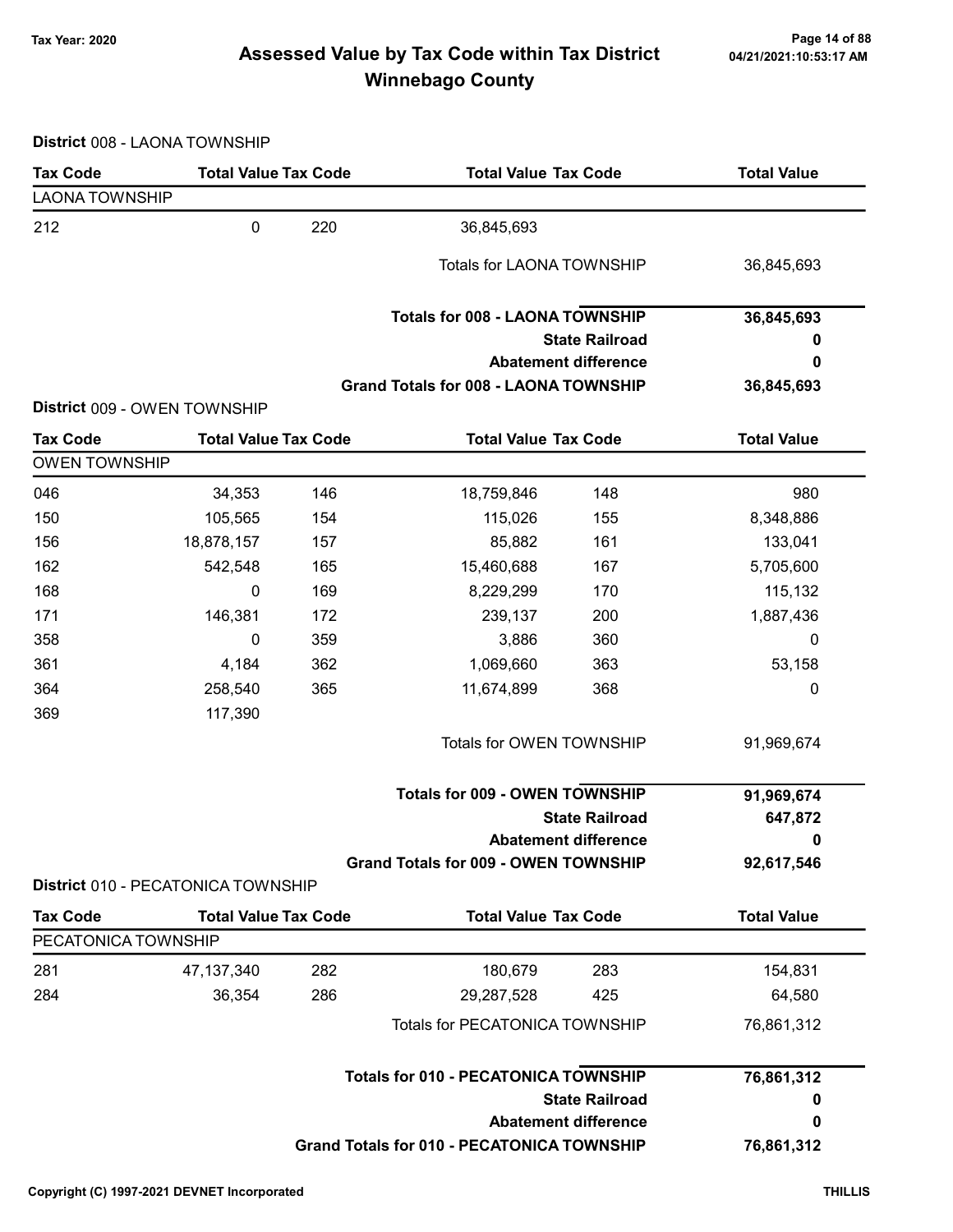#### Page 15 of 88 وPage 15 of 88<br>Assessed Value by Tax Code within Tax District هو Assessed Value by Tax Code within Tax District Winnebago County

#### District 011 - ROCKFORD TOWNSHIP

| <b>Tax Code</b>   | <b>Total Value Tax Code</b> |     | <b>Total Value Tax Code</b>               |     | <b>Total Value</b> |
|-------------------|-----------------------------|-----|-------------------------------------------|-----|--------------------|
| ROCKFORD TOWNSHIP |                             |     |                                           |     |                    |
| 001               | 1,331,835,386               | 002 | 110,077,232                               | 003 | 28,831,500         |
| 005               | 11,340,410                  | 008 | 58,179,914                                | 010 | 3,236,803          |
| 013               | 23,473,269                  | 014 | 1,574,752                                 | 016 | 4,940              |
| 017               | 24,887,409                  | 018 | 54,336,417                                | 021 | 18,273,575         |
| 030               | 398,295                     | 031 | 4,947,008                                 | 035 | 862,145            |
| 036               | 13,794,247                  | 038 | $\pmb{0}$                                 | 040 | 61,430             |
| 044               | 16,462                      | 047 | 3,861                                     | 048 | 66,397             |
| 050               | 6,523,597                   | 051 | 9,755,116                                 | 052 | 422,942            |
| 053               | 1,955,066                   | 056 | 334,799                                   | 057 | 10,051,157         |
| 058               | 1,707,468                   | 059 | 1,536,398                                 | 060 | 1,699,266          |
| 061               | 3,036,994                   | 062 | 7,328,654                                 | 063 | 2,287,203          |
| 064               | 14,678,862                  | 066 | 12,991,210                                | 069 | 7,041,274          |
| 070               | 2,204,956                   | 071 | 11,275,754                                | 072 | 48,522             |
| 073               | 43,906                      | 076 | 1,174,819                                 | 077 | 158,630            |
| 082               | 98,080                      | 083 | 639,997                                   | 084 | 566,502            |
| 085               | 9,192,488                   | 086 | 1,231,180                                 | 090 | 6,701              |
| 091               | 9,913,834                   | 092 | 4,752,053                                 | 093 | 1,376,647          |
| 095               | 4,748,233                   | 096 | 8,270,378                                 | 099 | 5,475,152          |
| 104               | 2,217,113                   | 117 | 11,362,015                                | 123 | 706,527            |
| 126               | 1,863,550                   | 131 | 4,028                                     | 223 | 7,071,811          |
| 226               | 773,567                     | 351 | 780,669                                   | 370 | 0                  |
| 372               | 4,110,177                   | 373 | 2,038,689                                 | 374 | 1,588,000          |
| 378               | 51,522,934                  | 379 | 941,550                                   | 380 | 984,204            |
| 381               | 7,380,837                   | 382 | 171,839                                   | 385 | 938,713            |
| 391               | 890,850                     | 392 | 23,869,124                                | 393 | 431,475            |
| 394               | 0                           | 397 | 0                                         | 400 | 48,014             |
| 403               | 69,898                      | 404 | 1,085,673                                 | 405 | 1,545,217          |
| 406               | 10,548                      | 407 | 703,876                                   | 408 | 281,186            |
| 409               | 11,368,388                  | 410 | 7,595,498                                 | 411 | 479                |
| 412               | 96,815                      | 417 | 860,378                                   | 418 | 5,758,779          |
| 419               | 457,568                     | 421 | 14,472,925                                | 422 | 9,483,317          |
| 423               | 12,207,909                  | 424 | 8,615,975                                 | 426 | 2,326,192          |
| 438               | 568,259                     | 439 | 485,239                                   | 441 | 448,020            |
| 448               | 11,686                      | 450 | 216,031                                   | 451 | 42,223,018         |
| 452               | 29,180                      | 453 | 175,446                                   | 455 | 6,517,372          |
| 456               | 4,231,422                   | 460 | 120,212                                   |     |                    |
|                   |                             |     | Totals for ROCKFORD TOWNSHIP              |     | 2,080,391,482      |
|                   |                             |     | <b>Totals for 011 - ROCKFORD TOWNSHIP</b> |     | 2,080,391,482      |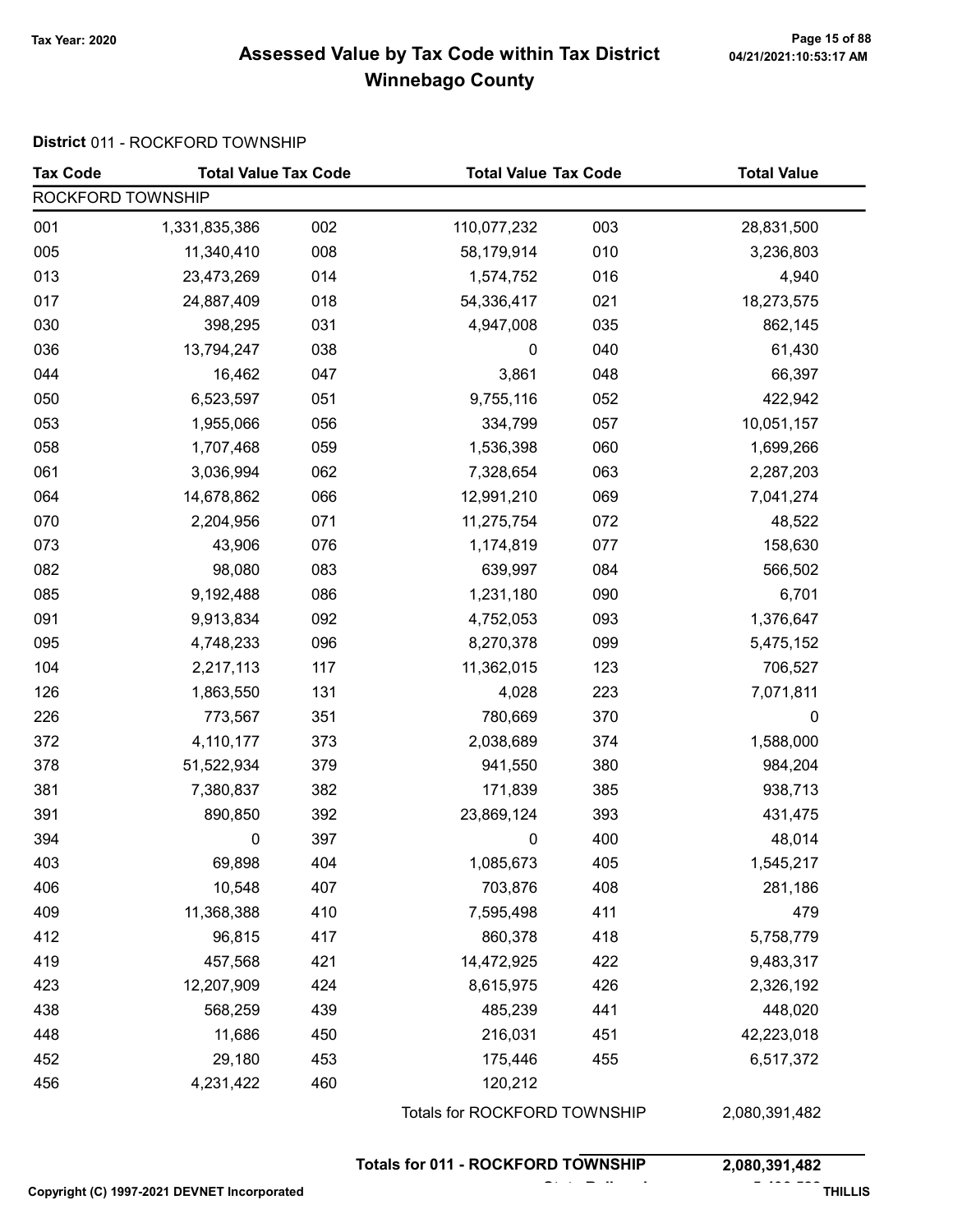#### Page 16 of 88 مع Page 16 of 88<br>Assessed Value by Tax Code within Tax District مع Assessed Value by Tax Code Winnebago County

#### District 012 - ROCKTON TOWNSHIP Tax Code Total Value Tax Code Total Value Tax Code Total Value ROCKTON TOWNSHIP 190 41,641,752 191 13,364,729 193 9,017,492 197 114,056,210 18,867,004 201 202 47,812,600 203 5,086,316 32,496 204 205 144,698 206 21,813,669 0 290 348 60,862 401 3,979,992 534,264 402 420 1,718,942 458 5,093,391 Totals for ROCKTON TOWNSHIP 283,224,417 State Railroad Totals for 012 - ROCKTON TOWNSHIP Abatement difference Grand Totals for 012 - ROCKTON TOWNSHIP 283,224,417 1,418,224 0 284,642,641 District 013 - ROSCOE TOWNSHIP Tax Code Total Value Tax Code Total Value Tax Code Total Value Tax Code Total Value ROSCOE TOWNSHIP 068 3,232,526 175 44,792,963 176 375,886 177 13,785,885 14,079 178 179 9,707,037 180 73,777,764 148,787,944 181 182 682,344 183 0 184 1,163,396 185 12,101,995 187 2,860,031 630,258 188 189 73,646,488 192 18,509,319 13,267 196 198 4,705,017 199 44,182,808 0 207 209 44,440,264 347 304,604 390,181 447 457 1,644,589 Totals for ROSCOE TOWNSHIP 499,748,645 State Railroad Totals for 013 - ROSCOE TOWNSHIP Abatement difference Grand Totals for 013 - ROSCOE TOWNSHIP 499,748,645 862,983 0 500,611,628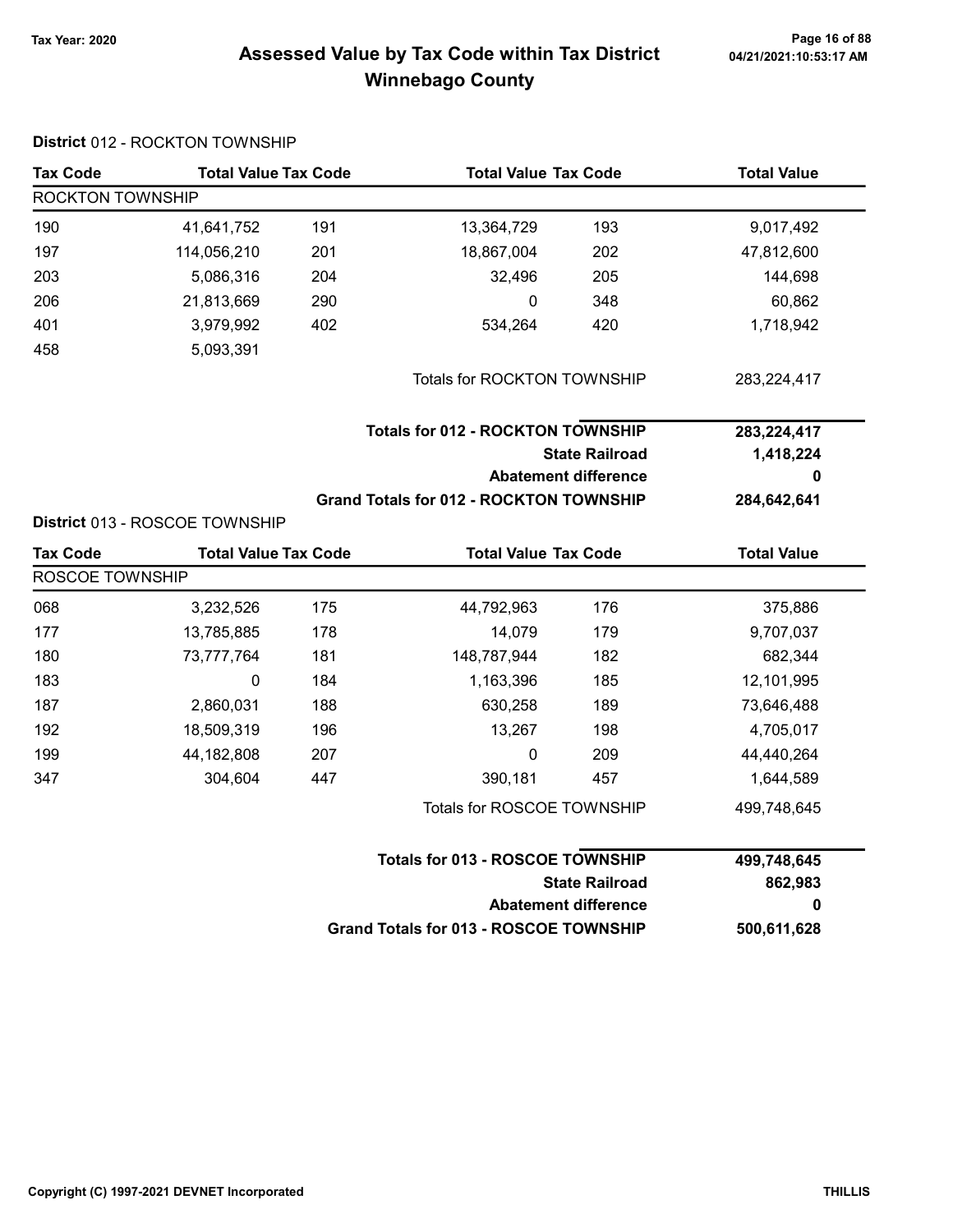# Page 17 of 88 مسلم Page 17 of 88<br>Assessed Value by Tax Code within Tax District مسلم 121/2021:10:53:17 Am Winnebago County

| <b>Tax Code</b>           | <b>Total Value Tax Code</b>       |     | <b>Total Value Tax Code</b>                      |     | <b>Total Value</b> |  |
|---------------------------|-----------------------------------|-----|--------------------------------------------------|-----|--------------------|--|
| <b>SEWARD TOWNSHIP</b>    |                                   |     |                                                  |     |                    |  |
| 305                       | 292,481                           | 306 | 419,447                                          | 308 | 797,753            |  |
| 309                       | 5,831,759                         | 310 | 7,890,966                                        | 311 | 4,107,593          |  |
| 312                       | 1,613,628                         | 313 | 1,857,330                                        | 314 | 4,646,153          |  |
|                           |                                   |     | Totals for SEWARD TOWNSHIP                       |     | 27,457,110         |  |
|                           |                                   |     | <b>Totals for 014 - SEWARD TOWNSHIP</b>          |     | 27,457,110         |  |
|                           |                                   |     | <b>State Railroad</b>                            |     | 688,877            |  |
|                           |                                   |     | <b>Abatement difference</b>                      |     | 0                  |  |
|                           |                                   |     | <b>Grand Totals for 014 - SEWARD TOWNSHIP</b>    |     | 28, 145, 987       |  |
|                           | District 015 - SHIRLAND TOWNSHIP  |     |                                                  |     |                    |  |
| <b>Tax Code</b>           | <b>Total Value Tax Code</b>       |     | <b>Total Value Tax Code</b>                      |     | <b>Total Value</b> |  |
| SHIRLAND TOWNSHIP         |                                   |     |                                                  |     |                    |  |
| 210                       | 0                                 | 211 | $\mathbf 0$                                      | 213 | 7,376,768          |  |
| 214                       | 17,562,154                        |     |                                                  |     |                    |  |
|                           |                                   |     | <b>Totals for SHIRLAND TOWNSHIP</b>              |     | 24,938,922         |  |
|                           |                                   |     |                                                  |     |                    |  |
|                           |                                   |     | <b>Totals for 015 - SHIRLAND TOWNSHIP</b>        |     | 24,938,922         |  |
|                           |                                   |     | <b>State Railroad</b>                            |     | 0                  |  |
|                           |                                   |     | <b>Abatement difference</b>                      |     | 0                  |  |
|                           |                                   |     | <b>Grand Totals for 015 - SHIRLAND TOWNSHIP</b>  |     | 24,938,922         |  |
|                           | District 016 - WINNEBAGO TOWNSHIP |     |                                                  |     |                    |  |
| <b>Tax Code</b>           | <b>Total Value Tax Code</b>       |     | <b>Total Value Tax Code</b>                      |     | <b>Total Value</b> |  |
| <b>WINNEBAGO TOWNSHIP</b> |                                   |     |                                                  |     |                    |  |
| 315                       | 73,514                            | 324 | 1,854,021                                        | 325 | 319,927            |  |
| 326                       | 49,164,959                        | 327 | 51,339                                           | 328 | 51,846,031         |  |
| 329                       | 1,867,541                         |     |                                                  |     |                    |  |
|                           |                                   |     | Totals for WINNEBAGO TOWNSHIP                    |     | 105, 177, 332      |  |
|                           |                                   |     |                                                  |     |                    |  |
|                           |                                   |     | <b>Totals for 016 - WINNEBAGO TOWNSHIP</b>       |     | 105,177,332        |  |
|                           |                                   |     | <b>State Railroad</b>                            |     | 592,038            |  |
|                           |                                   |     | <b>Abatement difference</b>                      |     | 0                  |  |
|                           |                                   |     | <b>Grand Totals for 016 - WINNEBAGO TOWNSHIP</b> |     | 105,769,370        |  |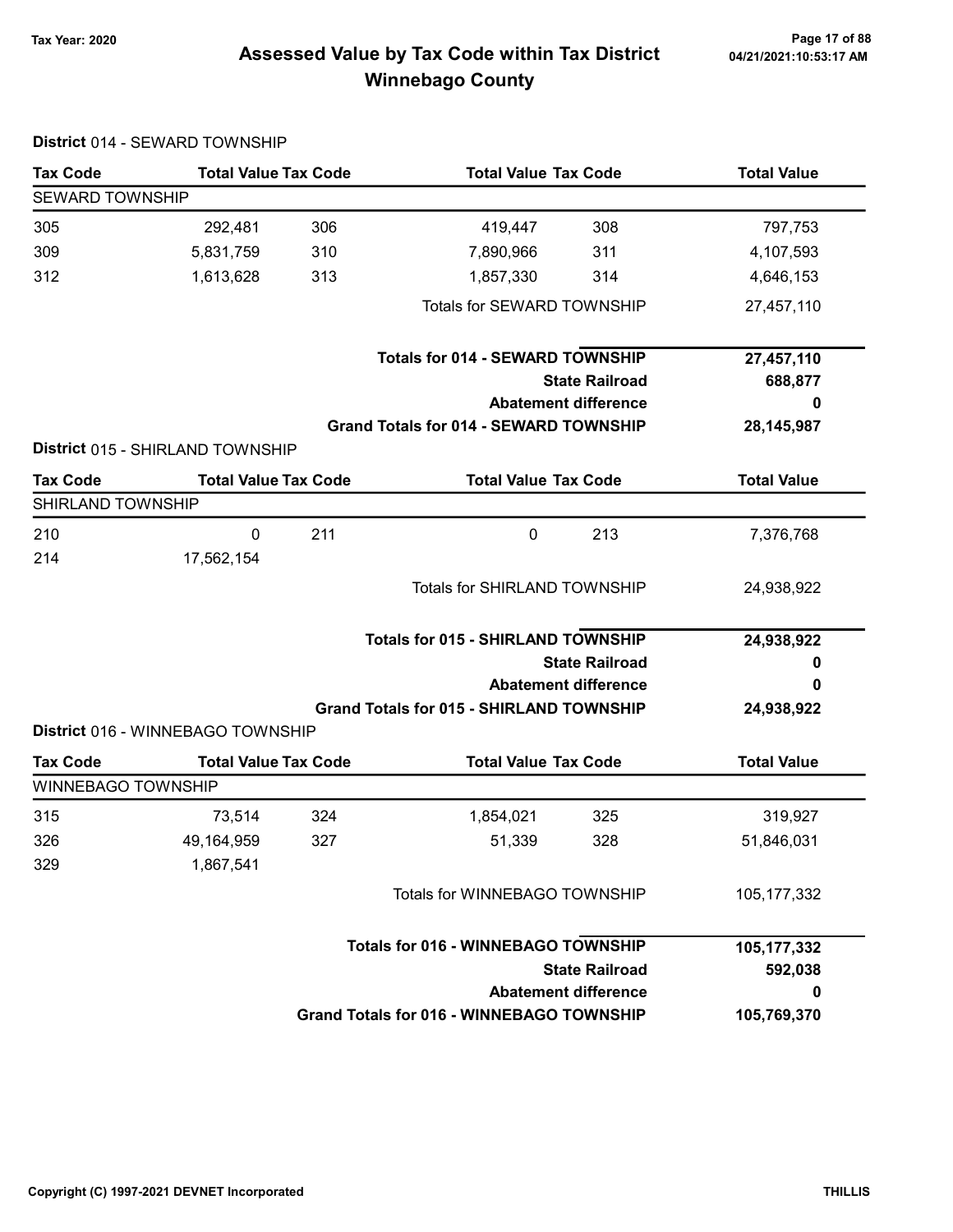# Page 18 of 88 و Tax Year: 2020<br>Assessed Value by Tax Code within Tax District هو Assessed Value by Tax Code within Tax District Winnebago County

|                               | District 017 - CHERRY VALLEY VILLAGE |     |                                                     |                             |                    |
|-------------------------------|--------------------------------------|-----|-----------------------------------------------------|-----------------------------|--------------------|
| <b>Tax Code</b>               | <b>Total Value Tax Code</b>          |     | <b>Total Value Tax Code</b>                         |                             | <b>Total Value</b> |
| <b>CHERRY VALLEY TOWNSHIP</b> |                                      |     |                                                     |                             |                    |
| 119                           | 13,881,466                           | 120 | 3,830,108                                           | 124                         | 7,358,371          |
| 125                           | 129,815                              | 396 | 0                                                   | 440                         | 26,485             |
|                               |                                      |     | <b>Totals for CHERRY VALLEY TOWNSHIP</b>            |                             | 25,226,245         |
| ROCKFORD TOWNSHIP             |                                      |     |                                                     |                             |                    |
| 072                           | 48,522                               | 374 | 1,588,000                                           | 378                         | 51,522,934         |
| 394                           | 0                                    | 397 | 0                                                   | 439                         | 485,239            |
| 452                           | 29,180                               |     |                                                     |                             |                    |
|                               |                                      |     | Totals for ROCKFORD TOWNSHIP                        |                             | 53,673,875         |
|                               |                                      |     | <b>Totals for 017 - CHERRY VALLEY VILLAGE</b>       |                             | 78,900,120         |
|                               |                                      |     |                                                     | <b>State Railroad</b>       | 204,152            |
|                               |                                      |     | <b>Abatement difference</b>                         |                             | 0                  |
|                               |                                      |     | <b>Grand Totals for 017 - CHERRY VALLEY VILLAGE</b> |                             | 79,104,272         |
|                               | District 018 - DURAND VILLAGE        |     |                                                     |                             |                    |
| <b>Tax Code</b>               | <b>Total Value Tax Code</b>          |     | <b>Total Value Tax Code</b>                         |                             | <b>Total Value</b> |
| <b>DURAND TOWNSHIP</b>        |                                      |     |                                                     |                             |                    |
| 228                           | 1,271,220                            | 229 | 2,001,693                                           | 233                         | 14,473,425         |
|                               |                                      |     | Totals for DURAND TOWNSHIP                          |                             | 17,746,338         |
|                               |                                      |     | <b>Totals for 018 - DURAND VILLAGE</b>              |                             | 17,746,338         |
|                               |                                      |     |                                                     | <b>State Railroad</b>       | 0                  |
|                               |                                      |     |                                                     | <b>Abatement difference</b> | 0                  |
|                               |                                      |     | <b>Grand Totals for 018 - DURAND VILLAGE</b>        |                             | 17,746,338         |
|                               | District 019 - LOVES PARK CITY       |     |                                                     |                             |                    |
| <b>Tax Code</b>               | <b>Total Value Tax Code</b>          |     | <b>Total Value Tax Code</b>                         |                             | <b>Total Value</b> |
| <b>HARLEM TOWNSHIP</b>        |                                      |     |                                                     |                             |                    |
| 006                           | 141,758,741                          | 007 | 5,196,704                                           | 012                         | 188,642            |
| 019                           | 0                                    | 020 | 24,300                                              | 026                         | 33,836,747         |
| 045                           | 300,304                              | 078 | 310,652                                             | 134                         | 12,458             |
| 143                           | 3,036,082                            | 427 | 10,516                                              | 428                         | 1,800,234          |
| 442                           | 1,018,079                            | 443 | 53,848                                              | 444                         | 14,124             |
| 454                           | 30,306                               |     |                                                     |                             |                    |
|                               |                                      |     | Totals for HARLEM TOWNSHIP                          |                             | 187,591,737        |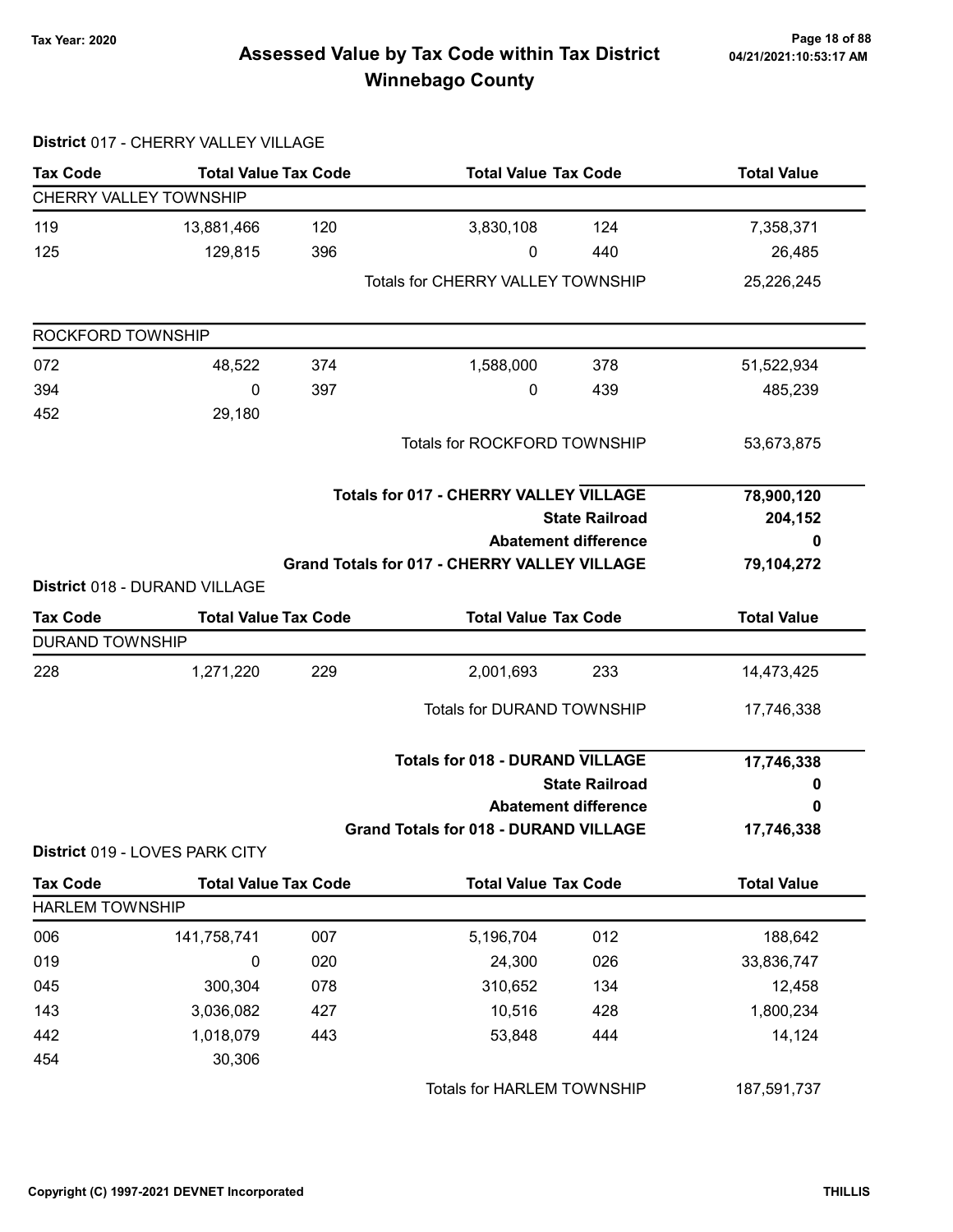# 04/21/2021:10:53:17 AM

# Page 19 of 88 وPage 19 of 88<br>Assessed Value by Tax Code within Tax District هو Assessed Value by Tax Code within Tax District Winnebago County

|                        | District 019 - LOVES PARK CITY        |     |                                                      |                             |                    |
|------------------------|---------------------------------------|-----|------------------------------------------------------|-----------------------------|--------------------|
| <b>Tax Code</b>        | <b>Total Value Tax Code</b>           |     | <b>Total Value Tax Code</b>                          |                             | <b>Total Value</b> |
| ROCKFORD TOWNSHIP      |                                       |     |                                                      |                             |                    |
| 002                    | 110,077,232                           | 008 | 58,179,914                                           | 030                         | 398,295            |
| 035                    | 862,145                               | 044 | 16,462                                               | 070                         | 2,204,956          |
| 076                    | 1,174,819                             | 077 | 158,630                                              | 409                         | 11,368,388         |
| 426                    | 2,326,192                             | 448 | 11,686                                               | 456                         | 4,231,422          |
|                        |                                       |     | Totals for ROCKFORD TOWNSHIP                         |                             | 191,010,141        |
|                        |                                       |     | <b>Totals for 019 - LOVES PARK CITY</b>              |                             | 378,601,878        |
|                        |                                       |     |                                                      | <b>State Railroad</b>       | 0                  |
|                        |                                       |     |                                                      | <b>Abatement difference</b> | 0                  |
|                        |                                       |     | <b>Grand Totals for 019 - LOVES PARK CITY</b>        |                             | 378,601,878        |
|                        | District 020 - MACHESNEY PARK VILLAGE |     |                                                      |                             |                    |
| <b>Tax Code</b>        | <b>Total Value Tax Code</b>           |     | <b>Total Value Tax Code</b>                          |                             | <b>Total Value</b> |
| <b>HARLEM TOWNSHIP</b> |                                       |     |                                                      |                             |                    |
| 108                    | 46,893                                | 109 | 33,723,313                                           | 118                         | 366,998            |
| 133                    | 113,173,016                           | 137 | 52,988,802                                           | 139                         | 8,156,252          |
| 141                    | 222,408                               | 144 | 115,485,142                                          | 152                         | 4,666,230          |
| 158                    | 6,541,092                             | 413 | 508,825                                              | 414                         | 1,115,680          |
| 416                    | 6,213,391                             | 429 | 4,613                                                | 430                         | 147,019            |
| 433                    | 1,441,194                             | 435 | 6,398,846                                            |                             |                    |
|                        |                                       |     | Totals for HARLEM TOWNSHIP                           |                             | 351,199,714        |
| <b>OWEN TOWNSHIP</b>   |                                       |     |                                                      |                             |                    |
| 168                    | $\mathbf 0$                           | 358 | $\mathbf 0$                                          | 359                         | 3,886              |
| 365                    | 11,674,899                            | 368 | 0                                                    |                             |                    |
|                        |                                       |     | Totals for OWEN TOWNSHIP                             |                             | 11,678,785         |
| ROSCOE TOWNSHIP        |                                       |     |                                                      |                             |                    |
| 183                    | 0                                     |     |                                                      |                             |                    |
|                        |                                       |     | Totals for ROSCOE TOWNSHIP                           |                             | 0                  |
|                        |                                       |     | <b>Totals for 020 - MACHESNEY PARK VILLAGE</b>       |                             | 362,878,499        |
|                        |                                       |     |                                                      | <b>State Railroad</b>       | 0                  |
|                        |                                       |     |                                                      | <b>Abatement difference</b> | 0                  |
|                        |                                       |     | <b>Grand Totals for 020 - MACHESNEY PARK VILLAGE</b> |                             | 362,878,499        |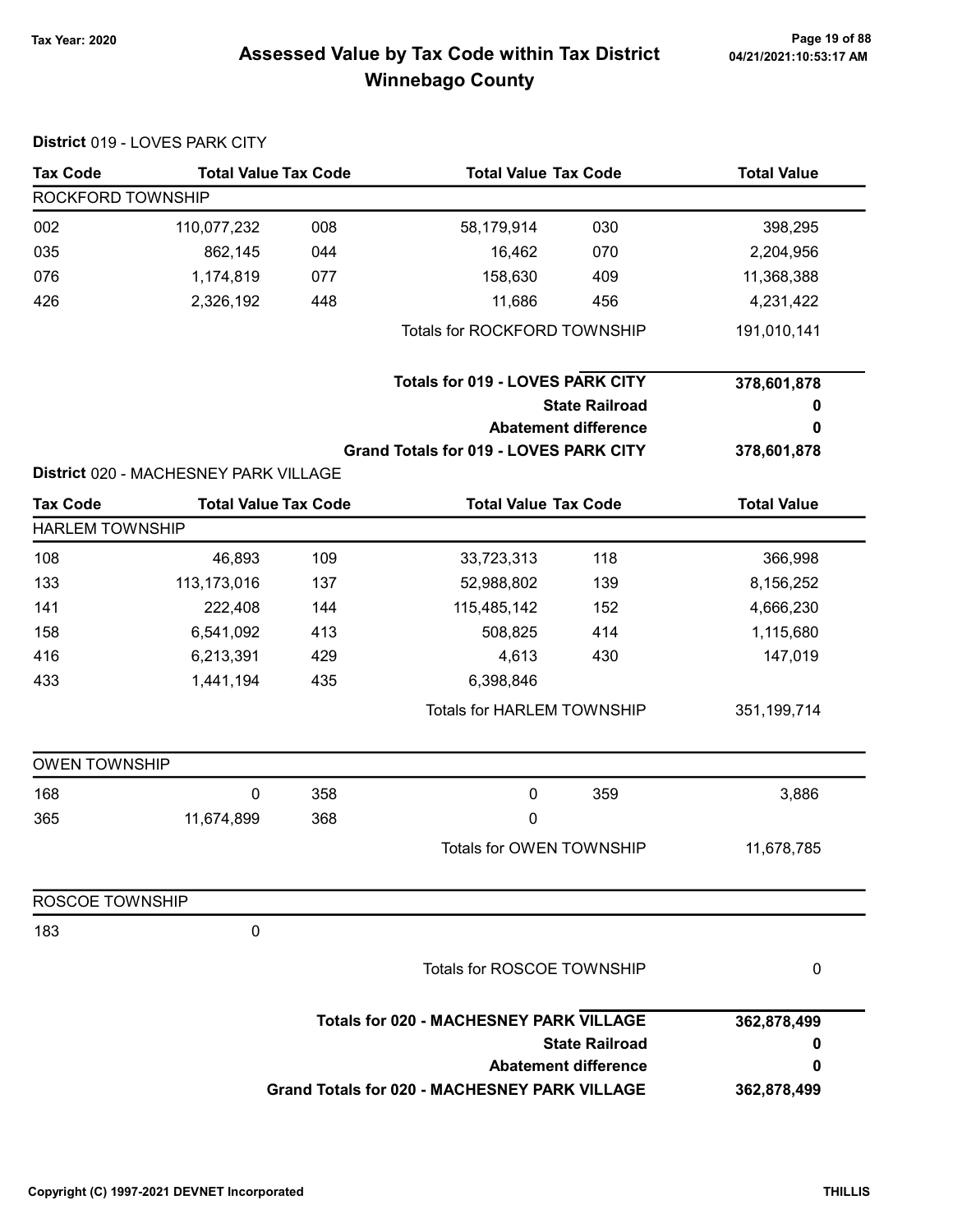# Page 20 of 88 و Tax Year: 2020 Page 20 of 88<br>Assessed Value by Tax Code within Tax District می Magaz1/2021:10:53:17 AM Winnebago County

District 021 - NEW MILFORD VILLAGE

| <b>Tax Code</b>               | <b>Total Value Tax Code</b>       |     | <b>Total Value Tax Code</b>                       |                       | <b>Total Value</b> |
|-------------------------------|-----------------------------------|-----|---------------------------------------------------|-----------------------|--------------------|
| <b>CHERRY VALLEY TOWNSHIP</b> |                                   |     |                                                   |                       |                    |
| 386                           | $\pmb{0}$                         |     |                                                   |                       |                    |
|                               |                                   |     | <b>Totals for CHERRY VALLEY TOWNSHIP</b>          |                       | 0                  |
|                               |                                   |     |                                                   |                       |                    |
| ROCKFORD TOWNSHIP             |                                   |     |                                                   |                       |                    |
| 370                           | 0                                 | 372 | 4,110,177                                         | 373                   | 2,038,689          |
| 379                           | 941,550                           | 380 | 984,204                                           | 385                   | 938,713            |
| 393                           | 431,475                           | 441 | 448,020                                           |                       |                    |
|                               |                                   |     | Totals for ROCKFORD TOWNSHIP                      |                       | 9,892,828          |
|                               |                                   |     | <b>Totals for 021 - NEW MILFORD VILLAGE</b>       |                       | 9,892,828          |
|                               |                                   |     |                                                   | <b>State Railroad</b> | o                  |
|                               |                                   |     | <b>Abatement difference</b>                       |                       | 0                  |
|                               |                                   |     | <b>Grand Totals for 021 - NEW MILFORD VILLAGE</b> |                       | 9,892,828          |
|                               | District 022 - PECATONICA VILLAGE |     |                                                   |                       |                    |
| <b>Tax Code</b>               | <b>Total Value Tax Code</b>       |     | <b>Total Value Tax Code</b>                       |                       | <b>Total Value</b> |
| PECATONICA TOWNSHIP           |                                   |     |                                                   |                       |                    |
| 286                           | 29,287,528                        | 425 | 64,580                                            |                       |                    |
|                               |                                   |     | <b>Totals for PECATONICA TOWNSHIP</b>             |                       | 29,352,108         |
|                               |                                   |     | <b>Totals for 022 - PECATONICA VILLAGE</b>        |                       | 29,352,108         |
|                               |                                   |     |                                                   | <b>State Railroad</b> | 0                  |
|                               |                                   |     | <b>Abatement difference</b>                       |                       | 0                  |
|                               |                                   |     | <b>Grand Totals for 022 - PECATONICA VILLAGE</b>  |                       | 29,352,108         |
|                               | District 023 - ROCKFORD CITY      |     |                                                   |                       |                    |
| <b>Tax Code</b>               | <b>Total Value Tax Code</b>       |     | <b>Total Value Tax Code</b>                       |                       | <b>Total Value</b> |
| <b>BURRITT TOWNSHIP</b>       |                                   |     |                                                   |                       |                    |
| 258                           | 0                                 | 259 | $\mathbf 0$                                       |                       |                    |
|                               |                                   |     | <b>Totals for BURRITT TOWNSHIP</b>                |                       | 0                  |
| CHERRY VALLEY TOWNSHIP        |                                   |     |                                                   |                       |                    |
| 112                           | 2,489,584                         | 116 | 25,746                                            | 127                   | 128,738,162        |
| 383                           | 1,482,942                         |     |                                                   |                       |                    |
|                               |                                   |     | Totals for CHERRY VALLEY TOWNSHIP                 |                       | 132,736,434        |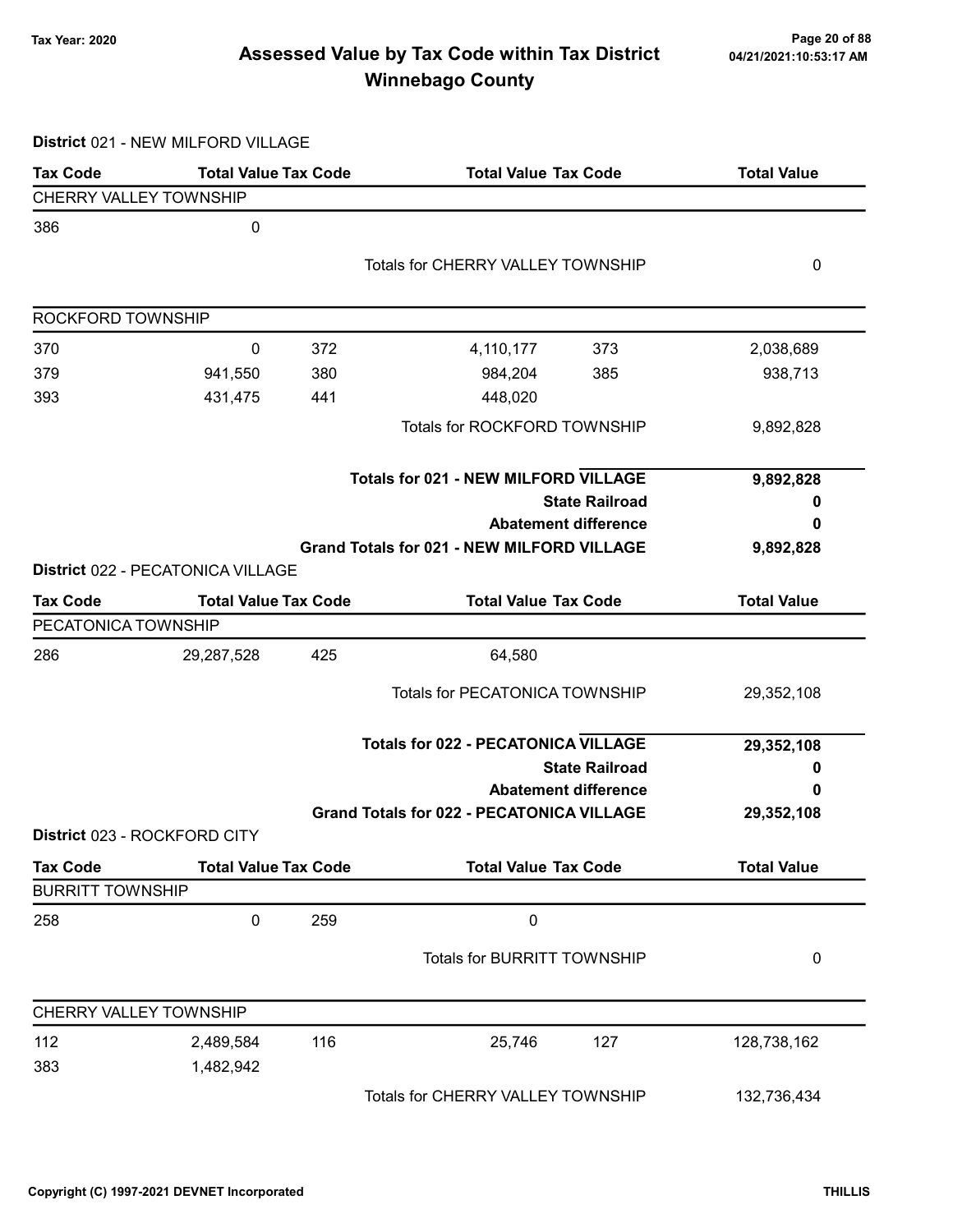# Page 21 of 88 مسمع Page 21 of 88<br>Assessed Value by Tax Code within Tax District مسمع Assessed Value by Tax Code within Tax District Winnebago County

|                         | District 023 - ROCKFORD CITY   |     |                                                                                      |                                                      |                                                           |
|-------------------------|--------------------------------|-----|--------------------------------------------------------------------------------------|------------------------------------------------------|-----------------------------------------------------------|
| <b>Tax Code</b>         | <b>Total Value Tax Code</b>    |     | <b>Total Value Tax Code</b>                                                          |                                                      | <b>Total Value</b>                                        |
| <b>OWEN TOWNSHIP</b>    |                                |     |                                                                                      |                                                      |                                                           |
| 046                     | 34,353                         | 146 | 18,759,846                                                                           | 154                                                  | 115,026                                                   |
| 157                     | 85,882                         | 172 | 239,137                                                                              | 361                                                  | 4,184                                                     |
|                         |                                |     | Totals for OWEN TOWNSHIP                                                             |                                                      | 19,238,428                                                |
| ROCKFORD TOWNSHIP       |                                |     |                                                                                      |                                                      |                                                           |
| 001                     | 1,331,835,386                  | 014 | 1,574,752                                                                            | 021                                                  | 18,273,575                                                |
| 036                     | 13,794,247                     | 038 | $\pmb{0}$                                                                            | 047                                                  | 3,861                                                     |
| 048                     | 66,397                         | 056 | 334,799                                                                              | 082                                                  | 98,080                                                    |
| 085                     | 9,192,488                      | 086 | 1,231,180                                                                            | 117                                                  | 11,362,015                                                |
| 123                     | 706,527                        | 126 | 1,863,550                                                                            | 131                                                  | 4,028                                                     |
| 223                     | 7,071,811                      | 226 | 773,567                                                                              | 381                                                  | 7,380,837                                                 |
| 382                     | 171,839                        | 391 | 890,850                                                                              | 392                                                  | 23,869,124                                                |
| 400                     | 48,014                         | 403 | 69,898                                                                               | 404                                                  | 1,085,673                                                 |
| 405                     | 1,545,217                      | 406 | 10,548                                                                               | 407                                                  | 703,876                                                   |
| 408                     | 281,186                        | 410 | 7,595,498                                                                            | 411                                                  | 479                                                       |
| 412                     | 96,815                         | 417 | 860,378                                                                              | 418                                                  | 5,758,779                                                 |
| 419                     | 457,568                        | 421 | 14,472,925                                                                           | 422                                                  | 9,483,317                                                 |
| 423                     | 12,207,909                     | 424 | 8,615,975                                                                            | 450                                                  | 216,031                                                   |
| 451                     | 42,223,018                     | 453 | 175,446                                                                              | 455                                                  | 6,517,372                                                 |
| 460                     | 120,212                        |     |                                                                                      |                                                      |                                                           |
|                         |                                |     | Totals for ROCKFORD TOWNSHIP                                                         |                                                      | 1,543,045,047                                             |
| WINNEBAGO TOWNSHIP      |                                |     |                                                                                      |                                                      |                                                           |
| 315                     | 73,514                         | 327 | 51,339                                                                               |                                                      |                                                           |
|                         |                                |     | Totals for WINNEBAGO TOWNSHIP                                                        |                                                      | 124,853                                                   |
|                         |                                |     | <b>Totals for 023 - ROCKFORD CITY</b><br><b>Grand Totals for 023 - ROCKFORD CITY</b> | <b>State Railroad</b><br><b>Abatement difference</b> | 1,695,144,762<br>4,458,680<br>$-542,687$<br>1,699,060,755 |
|                         | District 024 - ROCKTON VILLAGE |     |                                                                                      |                                                      |                                                           |
| <b>Tax Code</b>         | <b>Total Value Tax Code</b>    |     | <b>Total Value Tax Code</b>                                                          |                                                      | <b>Total Value</b>                                        |
| <b>ROCKTON TOWNSHIP</b> |                                |     |                                                                                      |                                                      |                                                           |
| 197                     | 114,056,210                    | 204 | 32,496                                                                               | 401                                                  | 3,979,992                                                 |
| 402                     | 534,264                        | 420 | 1,718,942                                                                            |                                                      |                                                           |
|                         |                                |     | Totals for ROCKTON TOWNSHIP                                                          |                                                      | 120,321,904                                               |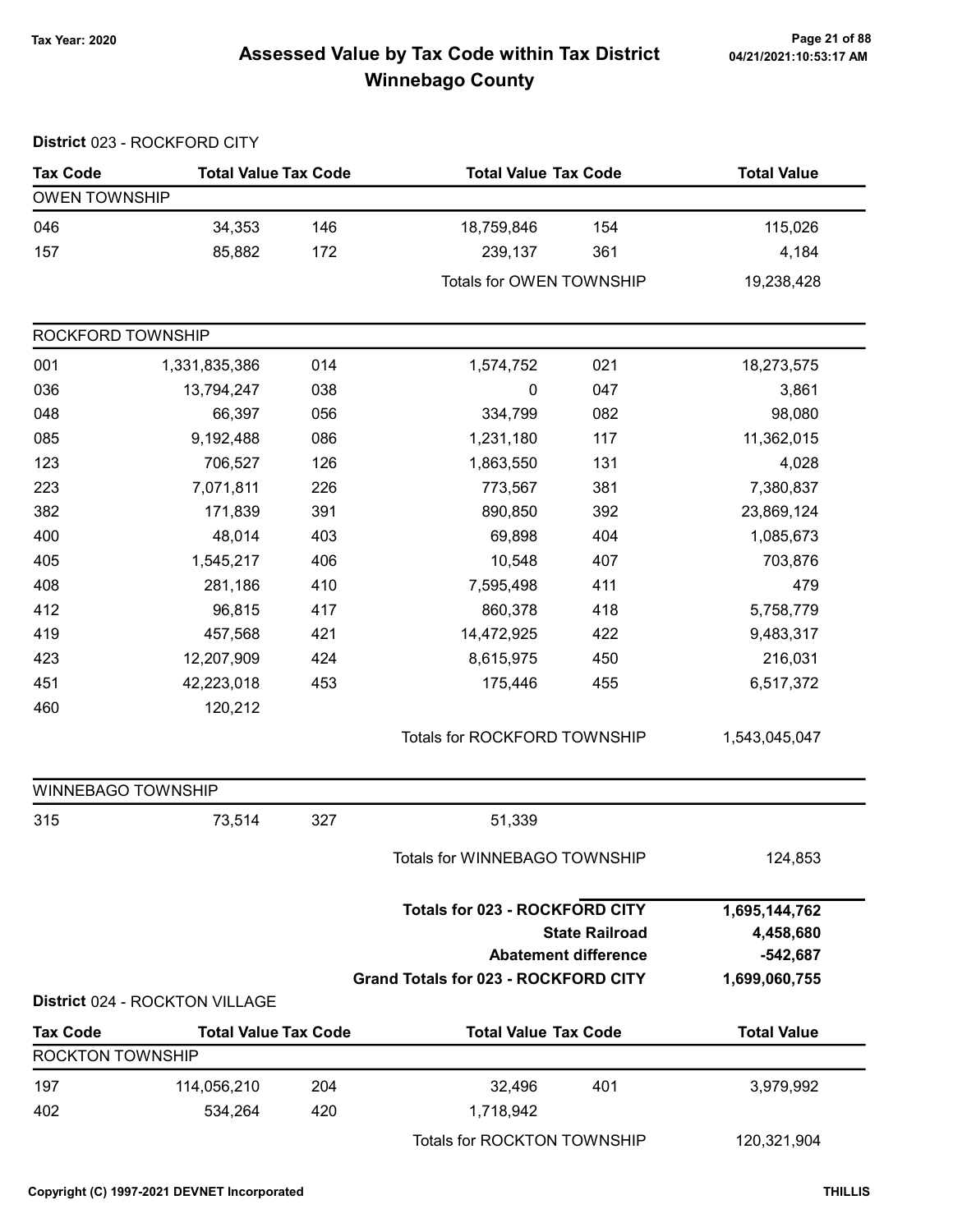# Page 22 of 88 مسمح Page 22 of 88<br>Assessed Value by Tax Code within Tax District مسمح Assessed Value by Tax Code within Tax District Winnebago County

District 024 - ROCKTON VILLAGE

| <b>Tax Code</b>         | <b>Total Value Tax Code</b>   |     | <b>Total Value Tax Code</b>                                            |                       | <b>Total Value</b>     |
|-------------------------|-------------------------------|-----|------------------------------------------------------------------------|-----------------------|------------------------|
| ROSCOE TOWNSHIP         |                               |     |                                                                        |                       |                        |
| 198                     | 4,705,017                     | 199 | 44,182,808                                                             |                       |                        |
|                         |                               |     | Totals for ROSCOE TOWNSHIP                                             |                       | 48,887,825             |
|                         |                               |     | <b>Totals for 024 - ROCKTON VILLAGE</b><br><b>Abatement difference</b> | <b>State Railroad</b> | 169,209,729<br>185,263 |
|                         |                               |     | <b>Grand Totals for 024 - ROCKTON VILLAGE</b>                          |                       | 0<br>169,394,992       |
|                         | District 025 - ROSCOE VILLAGE |     |                                                                        |                       |                        |
| <b>Tax Code</b>         | <b>Total Value Tax Code</b>   |     | <b>Total Value Tax Code</b>                                            |                       | <b>Total Value</b>     |
| <b>HARLEM TOWNSHIP</b>  |                               |     |                                                                        |                       |                        |
| 049<br>149              | 23,561,266<br>32,903,638      | 130 | 4,328,565                                                              | 138                   | 40,259                 |
|                         |                               |     | <b>Totals for HARLEM TOWNSHIP</b>                                      |                       | 60,833,728             |
| <b>OWEN TOWNSHIP</b>    |                               |     |                                                                        |                       |                        |
| 200                     | 1,887,436                     |     |                                                                        |                       |                        |
|                         |                               |     | Totals for OWEN TOWNSHIP                                               |                       | 1,887,436              |
| <b>ROCKTON TOWNSHIP</b> |                               |     |                                                                        |                       |                        |
| 205                     | 144,698                       | 206 | 21,813,669                                                             |                       |                        |
|                         |                               |     | Totals for ROCKTON TOWNSHIP                                            |                       | 21,958,367             |
| ROSCOE TOWNSHIP         |                               |     |                                                                        |                       |                        |
| 068                     | 3,232,526                     | 185 | 12,101,995                                                             | 189                   | 73,646,488             |
| 192                     | 18,509,319                    | 207 | $\pmb{0}$                                                              | 209                   | 44,440,264             |
| 447                     | 390,181                       |     |                                                                        |                       |                        |
|                         |                               |     | Totals for ROSCOE TOWNSHIP                                             |                       | 152,320,773            |
|                         |                               |     | <b>Totals for 025 - ROSCOE VILLAGE</b>                                 |                       | 237,000,304            |
|                         |                               |     |                                                                        | <b>State Railroad</b> | $\bf{0}$               |
|                         |                               |     | <b>Abatement difference</b>                                            |                       | 0                      |
|                         |                               |     | <b>Grand Totals for 025 - ROSCOE VILLAGE</b>                           |                       | 237,000,304            |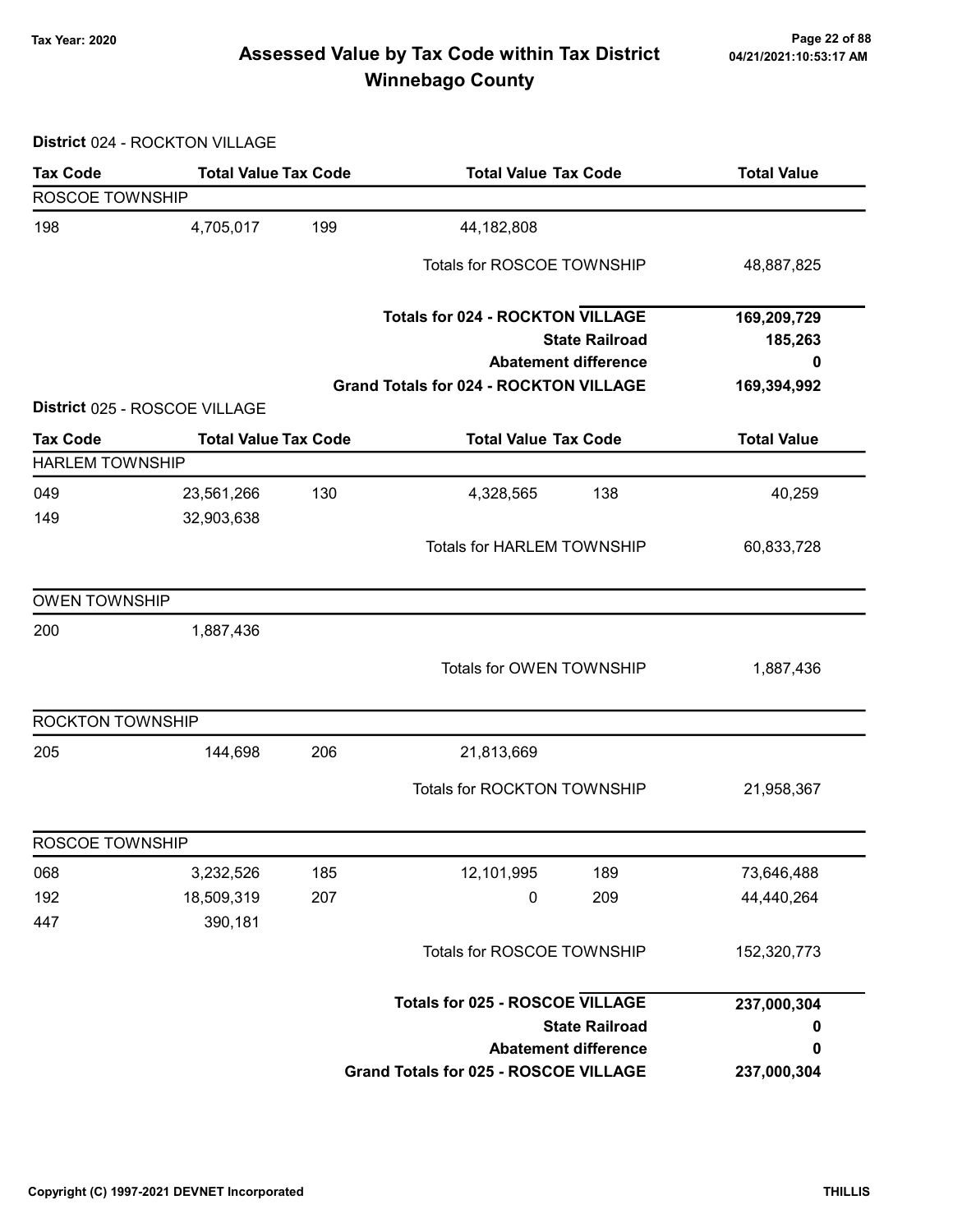District 026 - SOUTH BELOIT CITY

# Page 23 of 88 مسلم Page 23 of 88<br>Assessed Value by Tax Code within Tax District مسلم 121/2021:10:53:17 Am Winnebago County

| <b>Tax Code</b>         | <b>Total Value Tax Code</b>      |     | <b>Total Value Tax Code</b>                     | <b>Total Value</b> |
|-------------------------|----------------------------------|-----|-------------------------------------------------|--------------------|
| <b>ROCKTON TOWNSHIP</b> |                                  |     |                                                 |                    |
| 190                     | 41,641,752                       | 201 | 18,867,004<br>290                               | 0                  |
| 348                     | 60,862                           | 458 | 5,093,391                                       |                    |
|                         |                                  |     | Totals for ROCKTON TOWNSHIP                     | 65,663,009         |
| ROSCOE TOWNSHIP         |                                  |     |                                                 |                    |
| 175                     | 44,792,963                       | 177 | 13,785,885<br>347                               | 304,604            |
| 457                     | 1,644,589                        |     |                                                 |                    |
|                         |                                  |     | Totals for ROSCOE TOWNSHIP                      | 60,528,041         |
|                         |                                  |     | <b>Totals for 026 - SOUTH BELOIT CITY</b>       | 126,191,050        |
|                         |                                  |     | <b>State Railroad</b>                           | 1,393,787          |
|                         |                                  |     | <b>Abatement difference</b>                     | 0                  |
|                         |                                  |     | Grand Totals for 026 - SOUTH BELOIT CITY        | 127,584,837        |
|                         | District 027 - WINNEBAGO VILLAGE |     |                                                 |                    |
| <b>Tax Code</b>         | <b>Total Value Tax Code</b>      |     | <b>Total Value Tax Code</b>                     | <b>Total Value</b> |
| WINNEBAGO TOWNSHIP      |                                  |     |                                                 |                    |
| 325                     | 319,927                          | 328 | 51,846,031                                      |                    |
|                         |                                  |     | <b>Totals for WINNEBAGO TOWNSHIP</b>            | 52,165,958         |
|                         |                                  |     | <b>Totals for 027 - WINNEBAGO VILLAGE</b>       |                    |
|                         |                                  |     | <b>State Railroad</b>                           | 52,165,958<br>0    |
|                         |                                  |     | <b>Abatement difference</b>                     | 0                  |
|                         |                                  |     | <b>Grand Totals for 027 - WINNEBAGO VILLAGE</b> | 52,165,958         |
|                         | District 030 - BLACKHAWK FIRE    |     |                                                 |                    |
| <b>Tax Code</b>         | <b>Total Value Tax Code</b>      |     | <b>Total Value Tax Code</b>                     | <b>Total Value</b> |
| ROCKFORD TOWNSHIP       |                                  |     |                                                 |                    |
| 064                     | 14,678,862                       | 066 | 12,991,210<br>069                               | 7,041,274          |
| 071                     | 11,275,754                       |     |                                                 |                    |
|                         |                                  |     | <b>Totals for ROCKFORD TOWNSHIP</b>             | 45,987,100         |
|                         |                                  |     | <b>Totals for 030 - BLACKHAWK FIRE</b>          | 45,987,100         |
|                         |                                  |     | <b>State Railroad</b>                           | 232,918            |
|                         |                                  |     | <b>Abatement difference</b>                     | 0                  |
|                         |                                  |     | <b>Grand Totals for 030 - BLACKHAWK FIRE</b>    | 46,220,018         |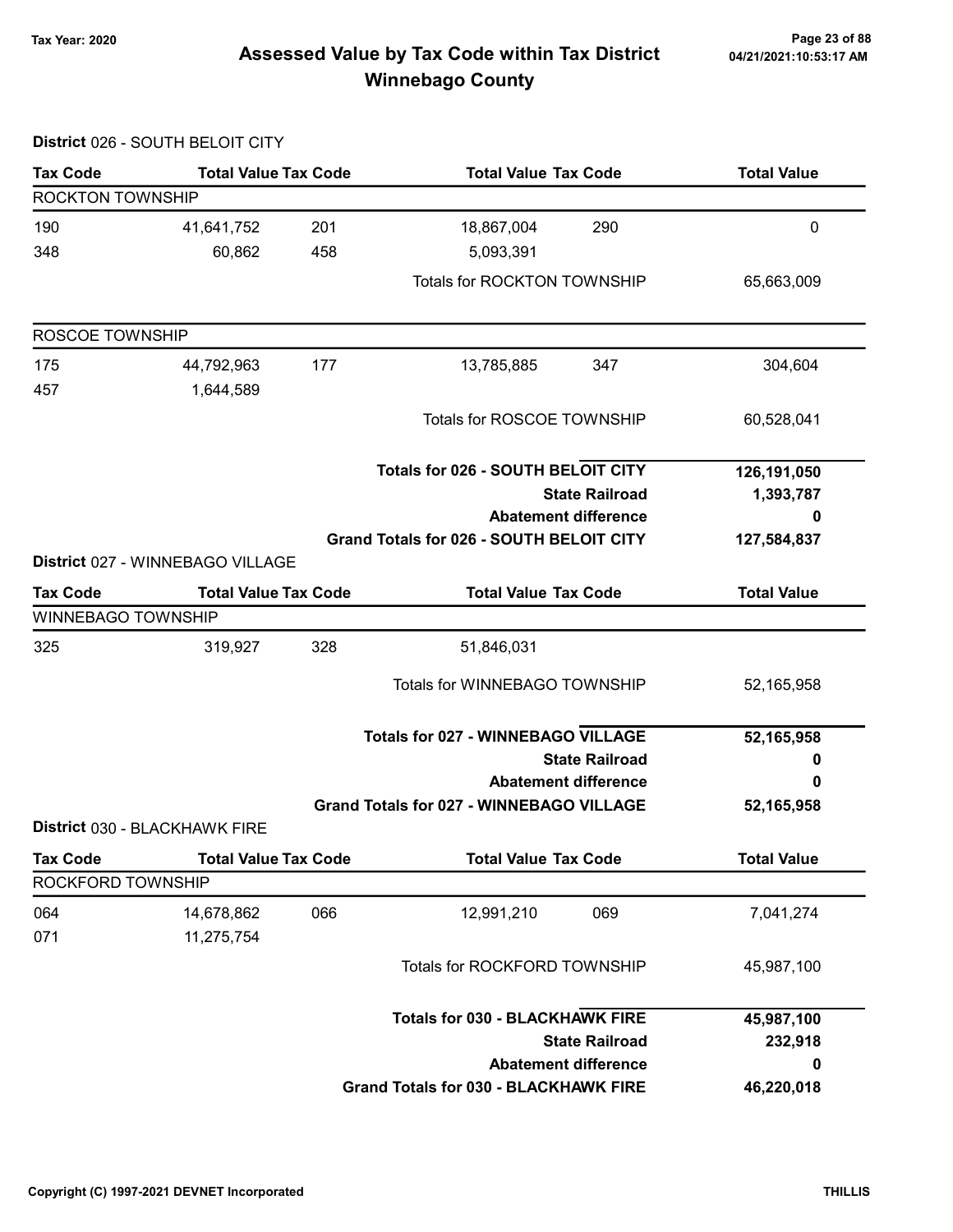District 031 - CHERRY VALLEY FIRE

# Page 24 of 88 مع Page 24 of 88<br>Assessed Value by Tax Code within Tax District مع Assessed Value by Tax Code within Tax District Winnebago County

| <b>Tax Code</b>                          | <b>Total Value Tax Code</b> |     | <b>Total Value Tax Code</b>                      |                             | <b>Total Value</b> |
|------------------------------------------|-----------------------------|-----|--------------------------------------------------|-----------------------------|--------------------|
| CHERRY VALLEY TOWNSHIP                   |                             |     |                                                  |                             |                    |
| 110                                      | 25,636,531                  | 111 | 6,186,528                                        | 113                         | 10,242,725         |
| 114                                      | 77, 142, 385                | 115 | 5,832,486                                        | 119                         | 13,881,466         |
| 120                                      | 3,830,108                   | 122 | 558,022                                          | 124                         | 7,358,371          |
| 125                                      | 129,815                     | 128 | 1,834,815                                        | 129                         | 14,082,084         |
| 343                                      | 577,773                     | 366 | 762,812                                          | 367                         | 118,924            |
| 386                                      | 0                           | 396 | 0                                                | 440                         | 26,485             |
|                                          |                             |     | <b>Totals for CHERRY VALLEY TOWNSHIP</b>         |                             | 168,201,330        |
| ROCKFORD TOWNSHIP                        |                             |     |                                                  |                             |                    |
| 003                                      | 28,831,500                  | 005 | 11,340,410                                       | 017                         | 24,887,409         |
| 018                                      | 54,336,417                  | 072 | 48,522                                           | 374                         | 1,588,000          |
| 378                                      | 51,522,934                  | 397 | 0                                                | 439                         | 485,239            |
|                                          |                             |     | Totals for ROCKFORD TOWNSHIP                     |                             | 173,040,431        |
|                                          |                             |     | <b>Totals for 031 - CHERRY VALLEY FIRE</b>       |                             | 341,241,761        |
|                                          |                             |     |                                                  | <b>State Railroad</b>       | 820,317            |
|                                          |                             |     |                                                  | <b>Abatement difference</b> | 0                  |
|                                          |                             |     | <b>Grand Totals for 031 - CHERRY VALLEY FIRE</b> |                             | 342,062,078        |
| District 033 - FIRE 1<br><b>Tax Code</b> | <b>Total Value Tax Code</b> |     | <b>Total Value Tax Code</b>                      |                             | <b>Total Value</b> |
| <b>DURAND TOWNSHIP</b>                   |                             |     |                                                  |                             |                    |
| 228                                      | 1,271,220                   | 229 | 2,001,693                                        | 230                         | 22,103,932         |
| 231                                      | 130,550                     | 232 | 970,119                                          | 233                         | 14,473,425         |
| 234                                      | 273,465                     |     |                                                  |                             |                    |
|                                          |                             |     | Totals for DURAND TOWNSHIP                       |                             | 41,224,404         |
| <b>HARRISON TOWNSHIP</b>                 |                             |     |                                                  |                             |                    |
| 246                                      | 8,997,229                   | 247 | 7,161,542                                        | 248                         | 71,092             |
|                                          |                             |     | <b>Totals for HARRISON TOWNSHIP</b>              |                             | 16,229,863         |
| <b>LAONA TOWNSHIP</b>                    |                             |     |                                                  |                             |                    |
| 212                                      | $\pmb{0}$                   | 220 | 36,845,693                                       |                             |                    |
|                                          |                             |     | Totals for LAONA TOWNSHIP                        |                             | 36,845,693         |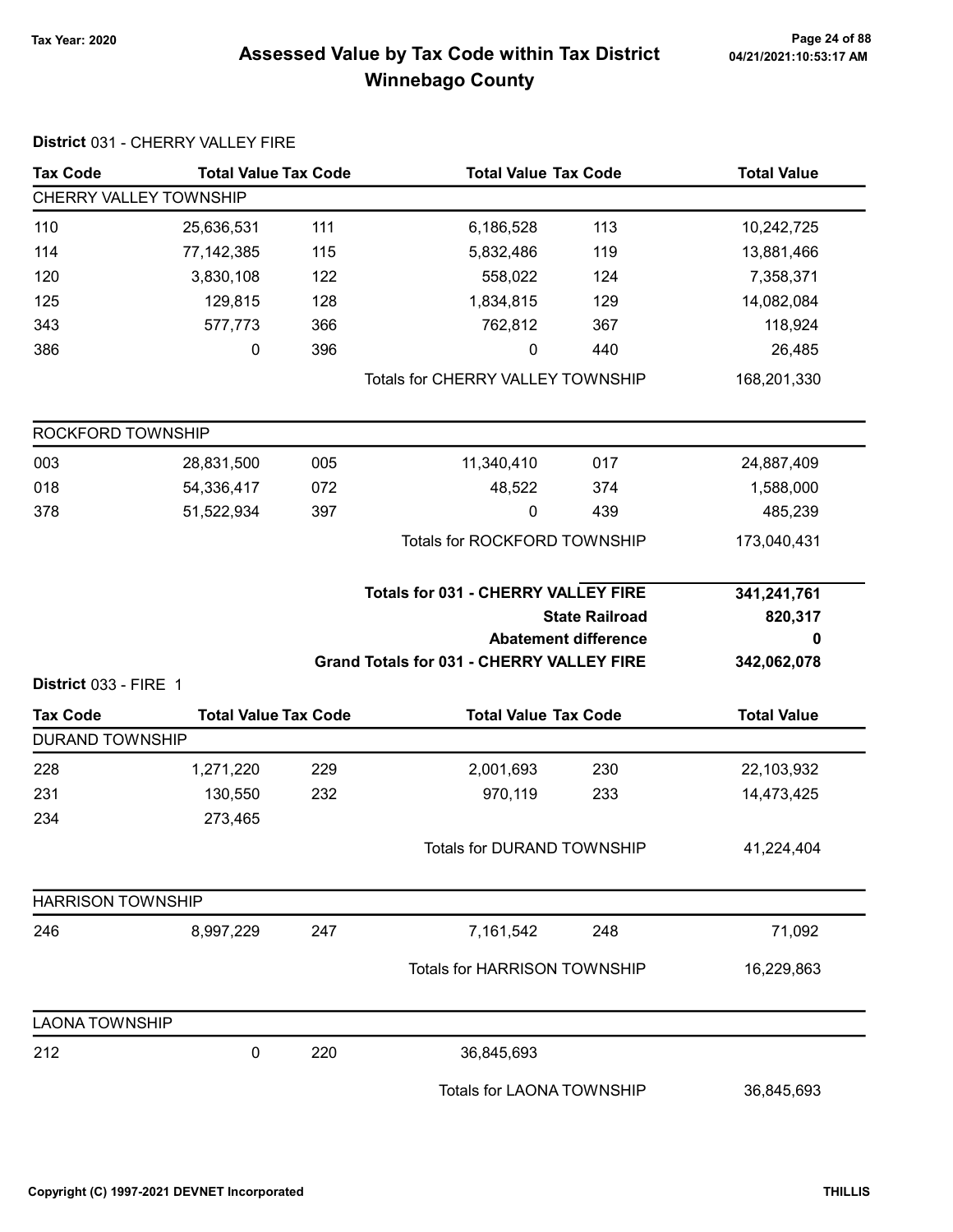# Page 25 of 88 مع Page 25 of 88<br>Assessed Value by Tax Code within Tax District مع Assessed Value by Tax Code Winnebago County

District 033 - FIRE 1

| <b>Tax Code</b>        | <b>Total Value Tax Code</b>       |     | <b>Total Value Tax Code</b>                      |                             | <b>Total Value</b> |  |
|------------------------|-----------------------------------|-----|--------------------------------------------------|-----------------------------|--------------------|--|
| SHIRLAND TOWNSHIP      |                                   |     |                                                  |                             |                    |  |
| 211                    | $\mathbf 0$                       | 214 | 17,562,154                                       |                             |                    |  |
|                        |                                   |     | <b>Totals for SHIRLAND TOWNSHIP</b>              |                             | 17,562,154         |  |
|                        |                                   |     |                                                  | Totals for 033 - FIRE 1     | 111,862,114        |  |
|                        |                                   |     |                                                  | <b>State Railroad</b>       | o                  |  |
|                        |                                   |     |                                                  | <b>Abatement difference</b> | 0                  |  |
|                        |                                   |     | Grand Totals for 033 - FIRE 1                    |                             | 111,862,114        |  |
|                        | District 034 - GERMAN VALLEY FIRE |     |                                                  |                             |                    |  |
| <b>Tax Code</b>        | <b>Total Value Tax Code</b>       |     | <b>Total Value Tax Code</b>                      |                             | <b>Total Value</b> |  |
| <b>SEWARD TOWNSHIP</b> |                                   |     |                                                  |                             |                    |  |
| 313                    | 1,857,330                         |     |                                                  |                             |                    |  |
|                        |                                   |     | Totals for SEWARD TOWNSHIP                       |                             | 1,857,330          |  |
|                        |                                   |     | <b>Totals for 034 - GERMAN VALLEY FIRE</b>       |                             | 1,857,330          |  |
|                        |                                   |     |                                                  | <b>State Railroad</b>       | 0                  |  |
|                        |                                   |     |                                                  | <b>Abatement difference</b> | 0                  |  |
|                        | District 035 - HARLEM-ROSCOE FIRE |     | <b>Grand Totals for 034 - GERMAN VALLEY FIRE</b> |                             | 1,857,330          |  |
| <b>Tax Code</b>        | <b>Total Value Tax Code</b>       |     | <b>Total Value Tax Code</b>                      |                             | <b>Total Value</b> |  |
| <b>HARLEM TOWNSHIP</b> |                                   |     |                                                  |                             |                    |  |
| 049                    | 23,561,266                        | 108 | 46,893                                           | 109                         | 33,723,313         |  |
| 118                    | 366,998                           | 130 | 4,328,565                                        | 133                         | 113,173,016        |  |
| 135                    | 7,720,539                         | 136 | 28,781,631                                       | 137                         | 52,988,802         |  |
| 138                    | 40,259                            | 141 | 222,408                                          | 149                         | 32,903,638         |  |
| 151                    | 846                               | 152 | 4,666,230                                        | 153                         | 752,109            |  |
| 163                    | 1,921,996                         | 208 | 48,344                                           | 413                         | 508,825            |  |
| 414                    | 1,115,680                         | 429 | 4,613                                            | 430                         | 147,019            |  |
| 433                    | 1,441,194                         | 434 | 215,802                                          | 435                         | 6,398,846          |  |
|                        |                                   |     | Totals for HARLEM TOWNSHIP                       |                             | 315,078,832        |  |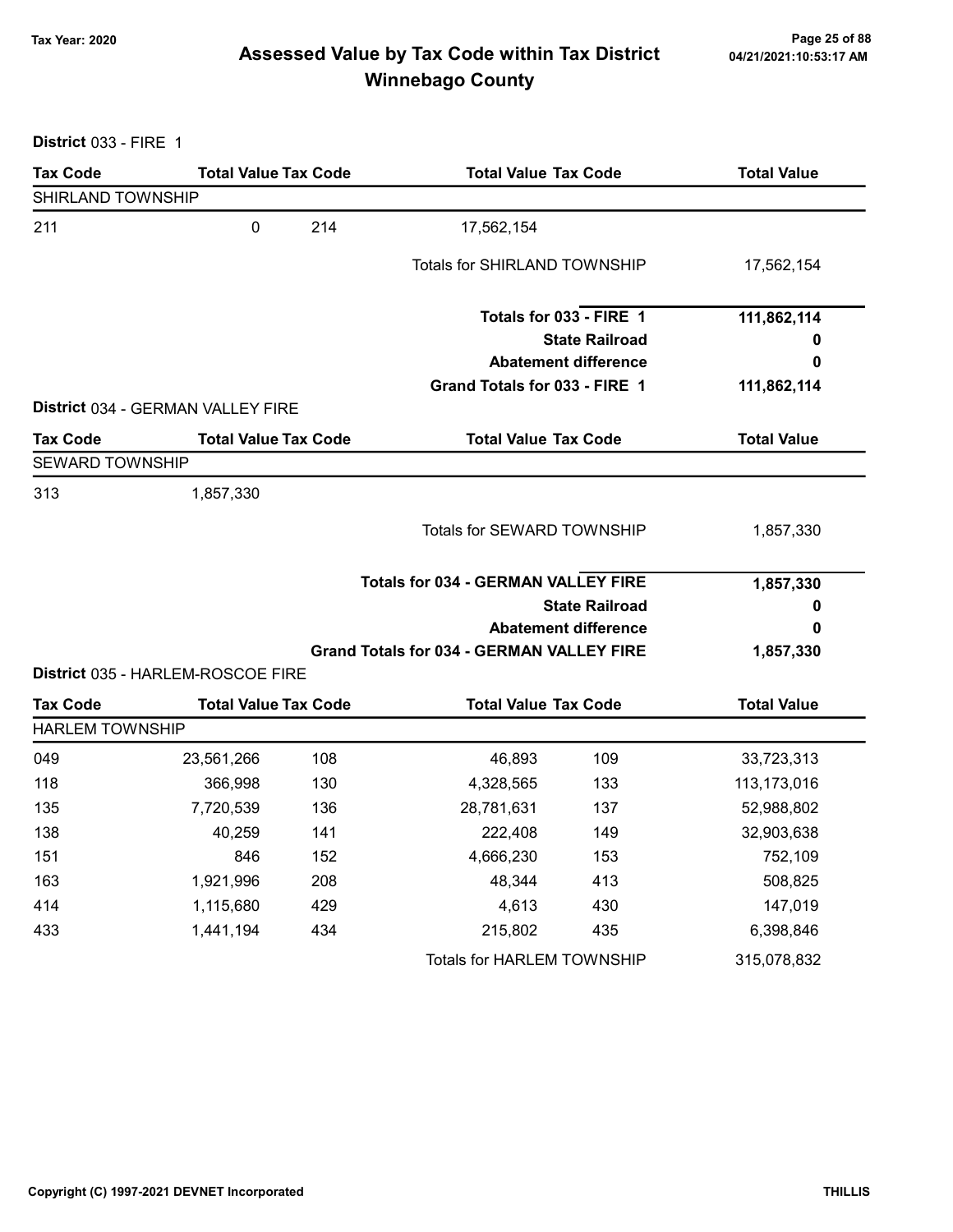# Page 26 of 88 مع Page 26 of 88<br>Assessed Value by Tax Code within Tax District مع Assessed Value by Tax Code Winnebago County

|                                                                   | District 035 - HARLEM-ROSCOE FIRE |     |                                                  |                             |                    |
|-------------------------------------------------------------------|-----------------------------------|-----|--------------------------------------------------|-----------------------------|--------------------|
| <b>Tax Code</b>                                                   | <b>Total Value Tax Code</b>       |     | <b>Total Value Tax Code</b>                      |                             | <b>Total Value</b> |
| ROSCOE TOWNSHIP                                                   |                                   |     |                                                  |                             |                    |
| 068                                                               | 3,232,526                         | 179 | 9,707,037                                        | 180                         | 73,777,764         |
| 181                                                               | 148,787,944                       | 182 | 682,344                                          | 183                         | 0                  |
| 184                                                               | 1,163,396                         | 185 | 12,101,995                                       | 187                         | 2,860,031          |
| 188                                                               | 630,258                           | 189 | 73,646,488                                       | 192                         | 18,509,319         |
| 196                                                               | 13,267                            | 198 | 4,705,017                                        | 199                         | 44,182,808         |
| 207                                                               | 0                                 | 209 | 44,440,264                                       | 447                         | 390,181            |
|                                                                   |                                   |     | Totals for ROSCOE TOWNSHIP                       |                             | 438,830,639        |
|                                                                   |                                   |     | <b>Totals for 035 - HARLEM-ROSCOE FIRE</b>       |                             | 753,909,471        |
|                                                                   |                                   |     |                                                  | <b>State Railroad</b>       | 481,666            |
|                                                                   |                                   |     |                                                  | <b>Abatement difference</b> | 0                  |
|                                                                   |                                   |     | <b>Grand Totals for 035 - HARLEM-ROSCOE FIRE</b> |                             | 754,391,137        |
|                                                                   | District 036 - NEW MILFORD FIRE   |     |                                                  |                             |                    |
| <b>Tax Code</b>                                                   | <b>Total Value Tax Code</b>       |     | <b>Total Value Tax Code</b>                      |                             | <b>Total Value</b> |
| ROCKFORD TOWNSHIP                                                 |                                   |     |                                                  |                             |                    |
| 053                                                               | 1,955,066                         | 092 | 4,752,053                                        | 093                         | 1,376,647          |
| 095                                                               | 4,748,233                         | 096 | 8,270,378                                        | 099                         | 5,475,152          |
| 351                                                               | 780,669                           | 370 | 0                                                | 372                         | 4,110,177          |
| 373                                                               | 2,038,689                         | 379 | 941,550                                          | 380                         | 984,204            |
| 385                                                               | 938,713                           | 393 | 431,475                                          | 394                         | 0                  |
| 438                                                               | 568,259                           | 441 | 448,020                                          | 452                         | 29,180             |
|                                                                   |                                   |     | Totals for ROCKFORD TOWNSHIP                     |                             | 37,848,465         |
| <b>Totals for 036 - NEW MILFORD FIRE</b><br><b>State Railroad</b> |                                   |     | 37,848,465<br>190,324                            |                             |                    |
|                                                                   |                                   |     |                                                  | <b>Abatement difference</b> | 0                  |
|                                                                   | District 037 - NORTH PARK FIRE    |     | <b>Grand Totals for 036 - NEW MILFORD FIRE</b>   |                             | 38,038,789         |
| <b>Tax Code</b>                                                   | <b>Total Value Tax Code</b>       |     | <b>Total Value Tax Code</b>                      |                             | <b>Total Value</b> |
| <b>HARLEM TOWNSHIP</b>                                            |                                   |     |                                                  |                             |                    |
| 042                                                               | 3,549,284                         | 139 | 8,156,252                                        | 140                         | 55,950             |
| 142                                                               | 4,290                             | 144 | 115,485,142                                      | 145                         | 4,803,240          |
| 147                                                               | 71,844                            | 158 | 6,541,092                                        | 159                         | 249,773            |
| 160                                                               | 514,899                           | 164 | 93,113                                           | 194                         | 2,538,390          |
| 416                                                               | 6,213,391                         |     |                                                  |                             |                    |
|                                                                   |                                   |     | Totals for HARLEM TOWNSHIP                       |                             | 148,276,660        |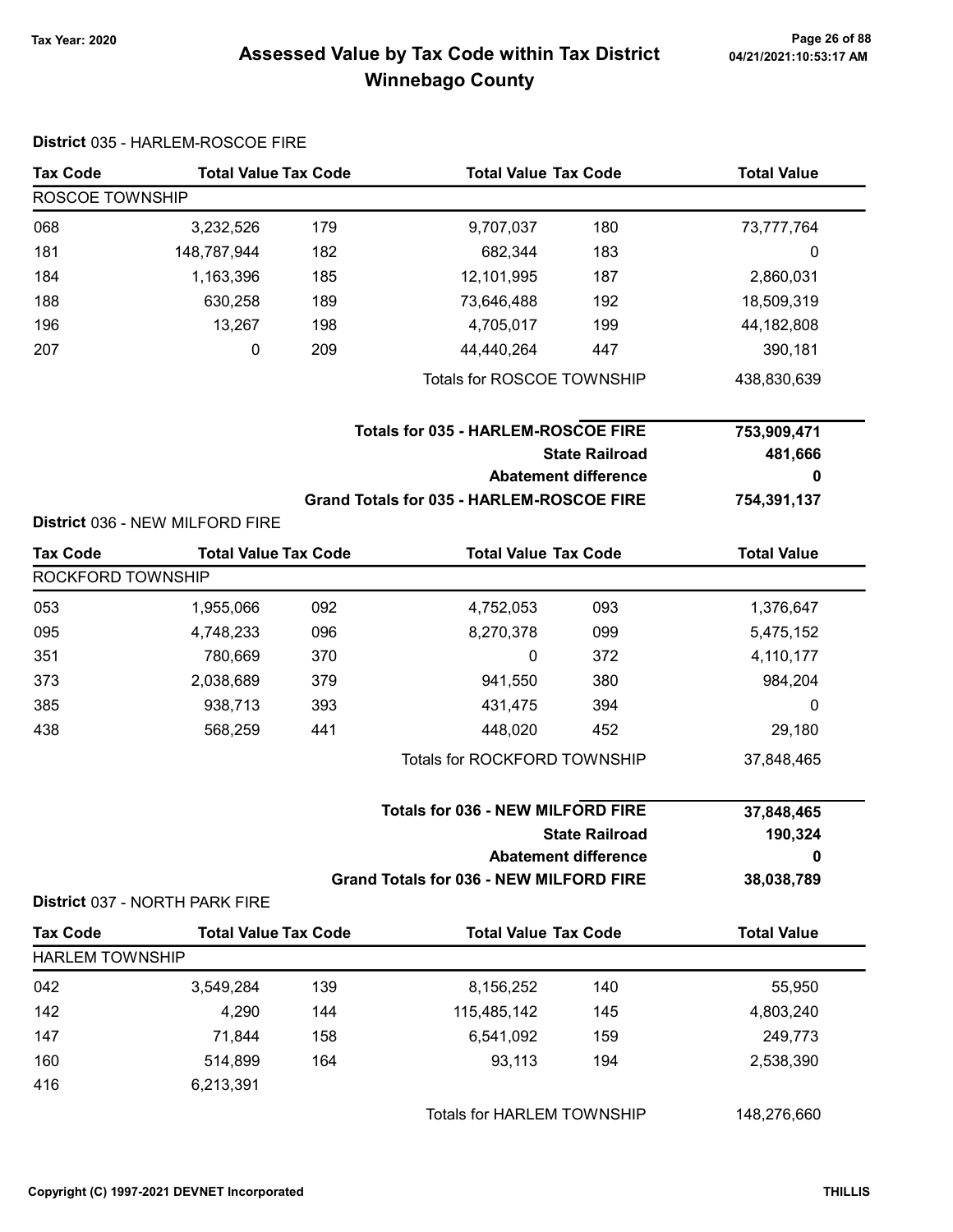District 037 - NORTH PARK FIRE

#### Page 27 of 88 مسمح Page 27 of 88<br>Assessed Value by Tax Code within Tax District مسمح Assessed Value by Tax Code within Tax District Winnebago County

#### Tax Code Total Value Tax Code Total Value Tax Code Total Value ROCKFORD TOWNSHIP 010 3,236,803 013 23,473,269 031 4,947,008 040 61,430 061 3,036,994 Totals for ROCKFORD TOWNSHIP 34,755,504 State Railroad Totals for 037 - NORTH PARK FIRE Abatement difference Grand Totals for 037 - NORTH PARK FIRE 183,032,164 538,616 0 183,570,780 District 038 - NORTHWEST FIRE Tax Code Total Value Tax Code Total Value Tax Code Total Value Tax Code OWEN TOWNSHIP 148 105,565 150 150 105,565 156 18,878,157 161 133,041 542,548 162 167 5,705,600 169 8,229,299 115,132 170 171 146,381 358 0 3,886 359 360 0 362 1,069,660 53,158 363 365 11,674,899 368 0 117,390 369 Totals for OWEN TOWNSHIP 46,775,696 ROCKFORD TOWNSHIP 050 6,523,597 051 9,755,116 052 422,942 Totals for ROCKFORD TOWNSHIP 16,701,655 State Railroad Totals for 038 - NORTHWEST FIRE Abatement difference Grand Totals for 038 - NORTHWEST FIRE 63,477,351 503,170  $\Omega$ 63,980,521 District 039 - PECATONICA FIRE Tax Code Total Value Tax Code Total Value Tax Code Total Value Tax Code BURRITT TOWNSHIP 263 200,372 1,495,127 267 268 3,917,988 Totals for BURRITT TOWNSHIP 5,613,487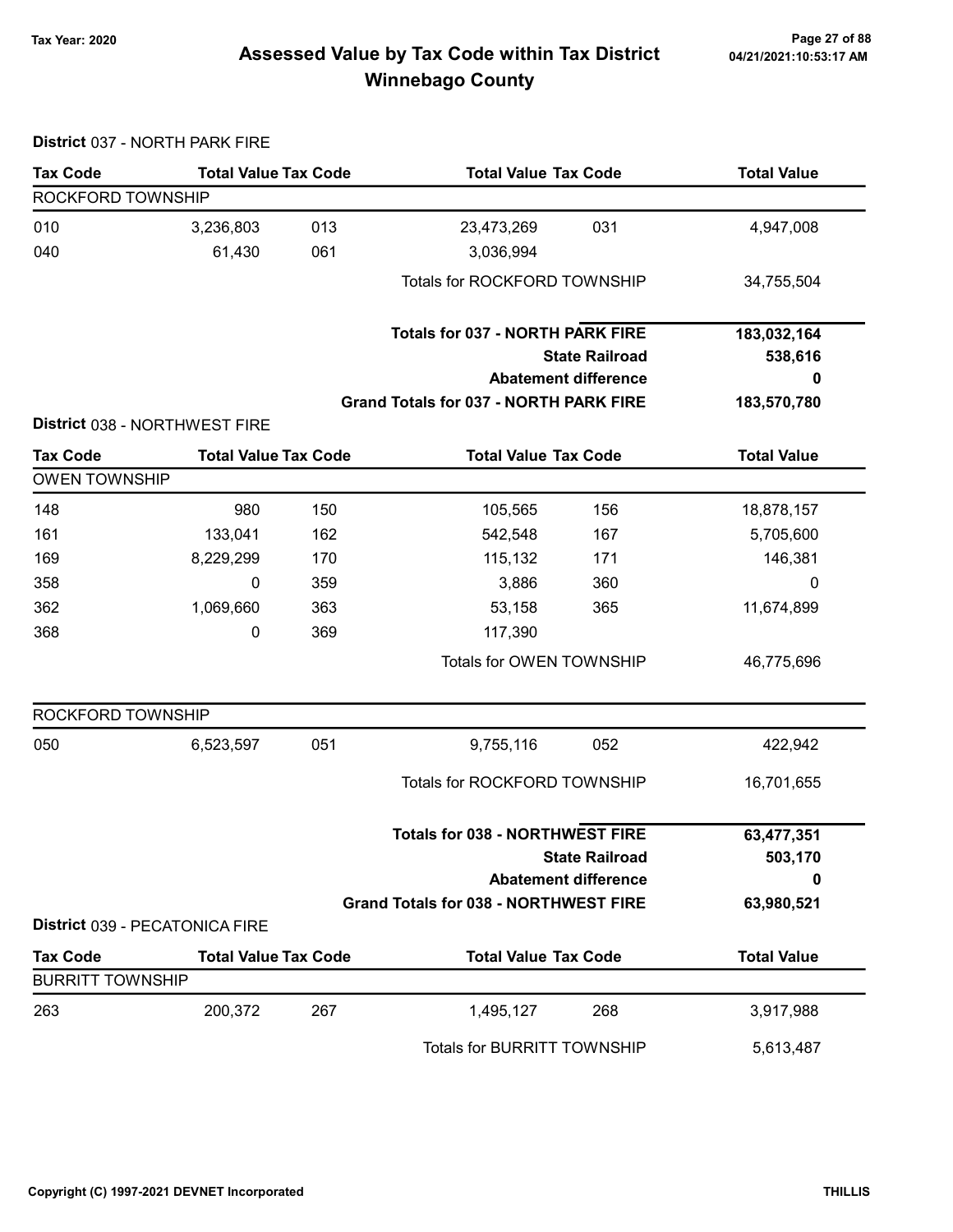District 039 - PECATONICA FIRE

# Page 28 of 88 مع Page 28 of 88<br>Assessed Value by Tax Code within Tax District مع Assessed Value by Tax Code within Tax District Winnebago County

Tax Code Total Value Tax Code Total Value Tax Code Total Value PECATONICA TOWNSHIP 281 47,137,340 180,679 282 286 29,287,528 425 64,580 Totals for PECATONICA TOWNSHIP 76,670,127 SEWARD TOWNSHIP 305 292,481 797,753 308 309 5,831,759 310 7,890,966 1,613,628 312 314 4,646,153 Totals for SEWARD TOWNSHIP 21,072,740 State Railroad Totals for 039 - PECATONICA FIRE Abatement difference Grand Totals for 039 - PECATONICA FIRE 103,356,354 593,894 0 103,950,248 District 040 - ROCK RIVER FIRE Tax Code Total Value Tax Code Total Value Tax Code Total Value Tax Code ROCKFORD TOWNSHIP 084 566,502 104 2,217,113 Totals for ROCKFORD TOWNSHIP 2,783,615 State Railroad Totals for 040 - ROCK RIVER FIRE Abatement difference Grand Totals for 040 - ROCK RIVER FIRE 2,783,615 912,680 0 3,696,295 District 041 - ROCKTON FIRE Tax Code Total Value Tax Code Total Value Tax Code Total Value OWEN TOWNSHIP 155 8,348,886 165 15,460,688 168 168 200 1,887,436 258,540 364 Totals for OWEN TOWNSHIP 25,955,550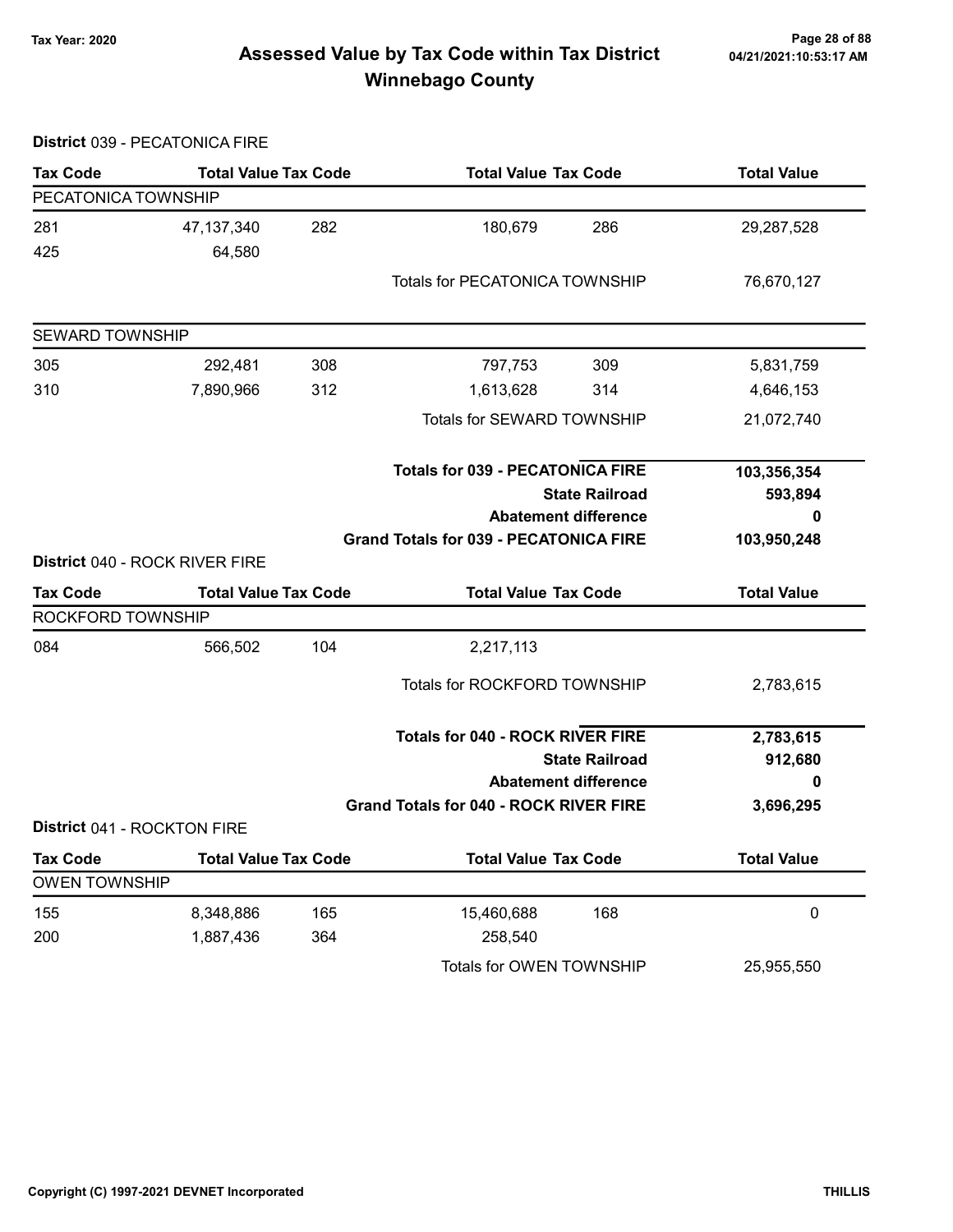#### Page 29 of 88 موجوع Page 29 of 88<br>Assessed Value by Tax Code within Tax District می Assessed Value by Tax Code within Tax District Winnebago County

#### Tax Code Total Value Tax Code Total Value Tax Code Total Value ROCKTON TOWNSHIP 191 13,364,729 193 9,017,492 197 114,056,210 202 47,812,600 5,086,316 203 204 32,496 205 144,698 21,813,669 206 401 3,979,992 402 534,264 420 1,718,942 Totals for ROCKTON TOWNSHIP 217,561,408 SHIRLAND TOWNSHIP 210 0 7,376,768 213 Totals for SHIRLAND TOWNSHIP 7,376,768 State Railroad Totals for 041 - ROCKTON FIRE Abatement difference Grand Totals for 041 - ROCKTON FIRE 250,893,726 752,013 0 251,645,739 District 042 - STILLMAN FIRE Tax Code Total Value Tax Code Total Value Tax Code Total Value Tax Code ROCKFORD TOWNSHIP 090 6,701 091 9,913,834 Totals for ROCKFORD TOWNSHIP 9,920,535 State Railroad Totals for 042 - STILLMAN FIRE Abatement difference Grand Totals for 042 - STILLMAN FIRE 9,920,535 0 0 9,920,535 District 043 - WEST SUBURBAN FIRE Tax Code Total Value Tax Code Total Value Tax Code Total Value Tax Code ROCKFORD TOWNSHIP 057 10,051,157 058 1,707,468 059 1,536,398 060 1,699,266 7,328,654 062 063 2,287,203 073 43,906 639,997 083 Totals for ROCKFORD TOWNSHIP 25,294,049 State Railroad Totals for 043 - WEST SUBURBAN FIRE Abatement difference Grand Totals for 043 - WEST SUBURBAN FIRE 25,294,049 29,695 0 25,323,744

#### District 041 - ROCKTON FIRE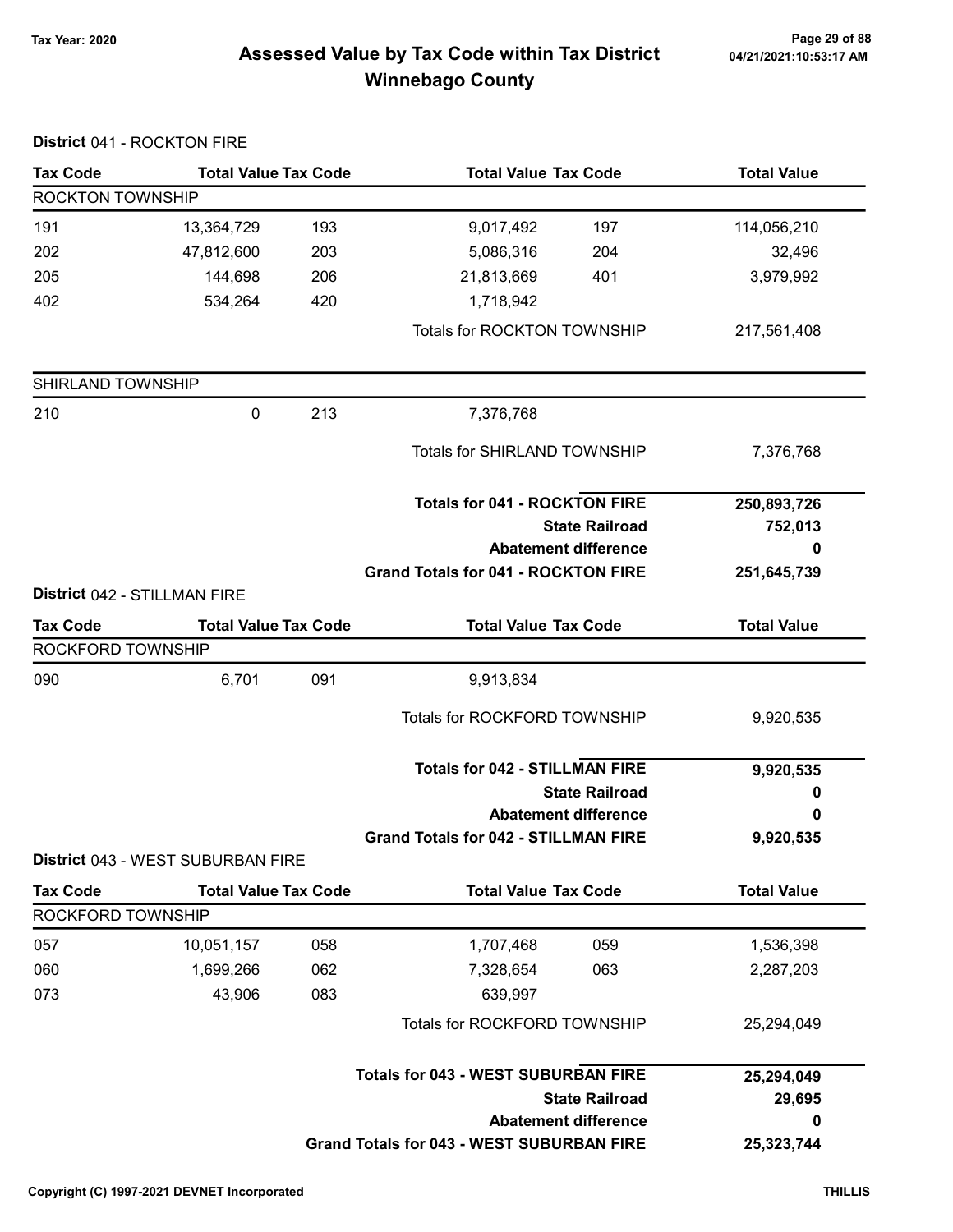# Page 30 of 88 وTax Year: 2020<br>Assessed Value by Tax Code within Tax District هو Assessed Value by Tax Code within Tax District Winnebago County

| District 044 - W B S FIRE |                                       |     |                                                                                     |     |                             |
|---------------------------|---------------------------------------|-----|-------------------------------------------------------------------------------------|-----|-----------------------------|
| <b>Tax Code</b>           | <b>Total Value Tax Code</b>           |     | <b>Total Value Tax Code</b>                                                         |     | <b>Total Value</b>          |
| <b>BURRITT TOWNSHIP</b>   |                                       |     |                                                                                     |     |                             |
| 254                       | 258,661                               | 260 | 15,291,249                                                                          | 262 | 191,736                     |
| 265                       | 975,547                               | 266 | 6,582,045                                                                           |     |                             |
|                           |                                       |     | <b>Totals for BURRITT TOWNSHIP</b>                                                  |     | 23,299,238                  |
| PECATONICA TOWNSHIP       |                                       |     |                                                                                     |     |                             |
| 283                       | 154,831                               | 284 | 36,354                                                                              |     |                             |
|                           |                                       |     | Totals for PECATONICA TOWNSHIP                                                      |     | 191,185                     |
| <b>SEWARD TOWNSHIP</b>    |                                       |     |                                                                                     |     |                             |
| 306                       | 419,447                               | 311 | 4,107,593                                                                           |     |                             |
|                           |                                       |     | Totals for SEWARD TOWNSHIP                                                          |     | 4,527,040                   |
| WINNEBAGO TOWNSHIP        |                                       |     |                                                                                     |     |                             |
| 324                       | 1,854,021                             | 325 | 319,927                                                                             | 326 | 49,164,959                  |
| 328                       | 51,846,031                            | 329 | 1,867,541                                                                           |     |                             |
|                           |                                       |     | Totals for WINNEBAGO TOWNSHIP                                                       |     | 105,052,479                 |
|                           |                                       |     | Totals for 044 - W B S FIRE<br><b>State Railroad</b><br><b>Abatement difference</b> |     | 133,069,942<br>687,021<br>0 |
|                           |                                       |     | Grand Totals for 044 - W B S FIRE                                                   |     | 133,756,963                 |
|                           | District 046 - ROCKFORD PARK DISTRICT |     |                                                                                     |     |                             |
| Tax Code                  | <b>Total Value Tax Code</b>           |     | <b>Total Value Tax Code</b>                                                         |     | <b>Total Value</b>          |
|                           | CHERRY VALLEY TOWNSHIP                |     |                                                                                     |     |                             |
| 113                       | 10,242,725                            | 124 | 7,358,371                                                                           | 125 | 129,815                     |
| 127                       | 128,738,162                           | 128 | 1,834,815                                                                           | 129 | 14,082,084                  |
| 343                       | 577,773                               | 383 | 1,482,942                                                                           | 386 | 0                           |
|                           |                                       |     | Totals for CHERRY VALLEY TOWNSHIP                                                   |     | 164,446,687                 |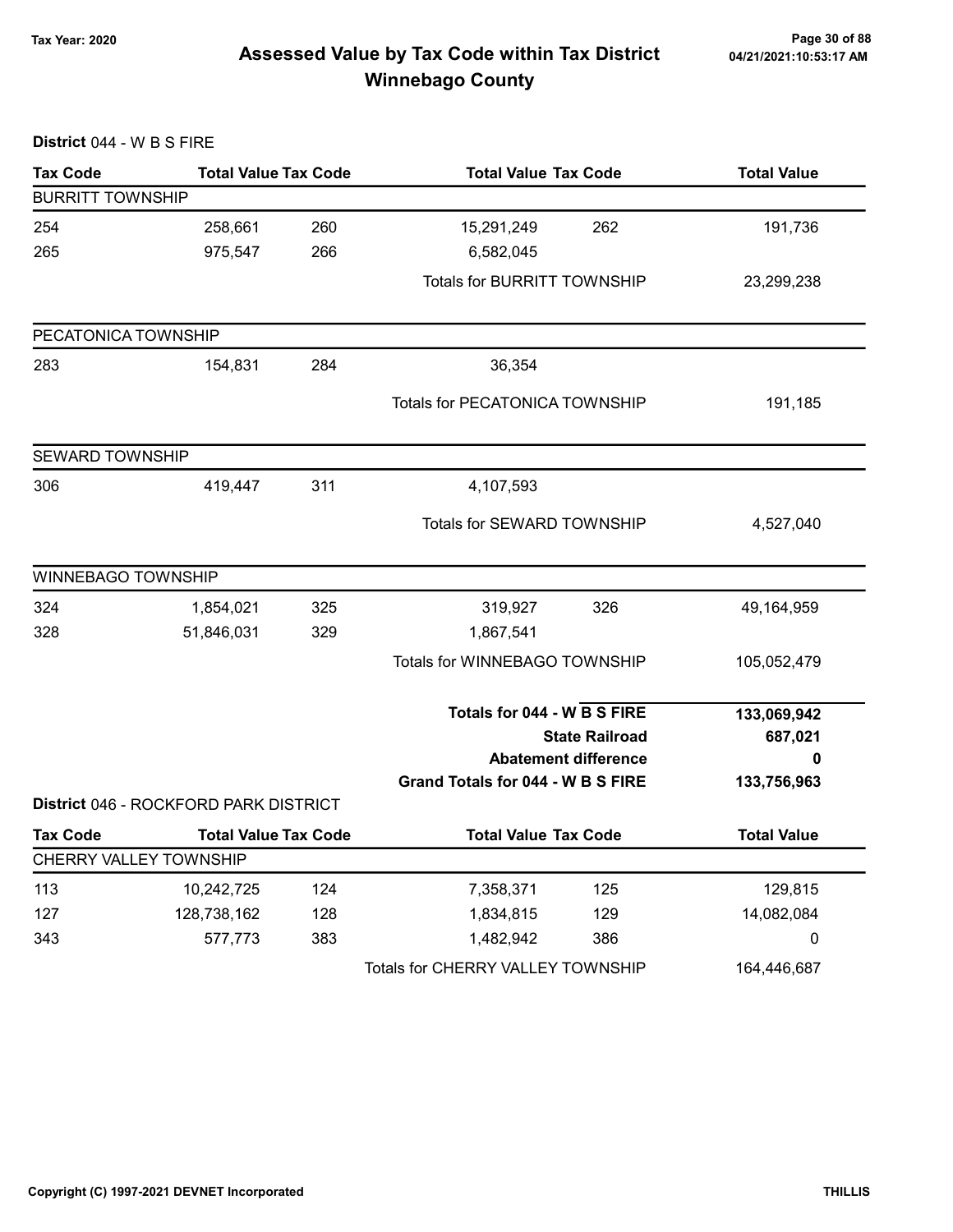# Page 31 of 88 وTax Year: 2020<br>Assessed Value by Tax Code within Tax District هو Assessed Value by Tax Code within Tax District Winnebago County

#### District 046 - ROCKFORD PARK DISTRICT

| <b>Tax Code</b>                              |             | <b>Total Value Tax Code</b> |                                   | <b>Total Value Tax Code</b> |             |
|----------------------------------------------|-------------|-----------------------------|-----------------------------------|-----------------------------|-------------|
| <b>Total Value</b><br><b>HARLEM TOWNSHIP</b> |             |                             |                                   |                             |             |
| 006                                          | 141,758,741 | 007                         | 5,196,704                         | 019                         | 0           |
| 020                                          | 24,300      | 026                         | 33,836,747                        | 042                         | 3,549,284   |
| 078                                          | 310,652     | 142                         | 4,290                             | 147                         | 71,844      |
| 151                                          | 846         | 152                         | 4,666,230                         | 158                         | 6,541,092   |
| 159                                          | 249,773     | 427                         | 10,516                            | 428                         | 1,800,234   |
| 442                                          | 1,018,079   | 444                         | 14,124                            | 454                         | 30,306      |
|                                              |             |                             | <b>Totals for HARLEM TOWNSHIP</b> |                             | 199,083,762 |
| <b>OWEN TOWNSHIP</b>                         |             |                             |                                   |                             |             |
| 046                                          | 34,353      | 146                         | 18,759,846                        | 150                         | 105,565     |
| 154                                          | 115,026     | 171                         | 146,381                           | 172                         | 239,137     |
|                                              |             |                             | Totals for OWEN TOWNSHIP          |                             | 19,400,308  |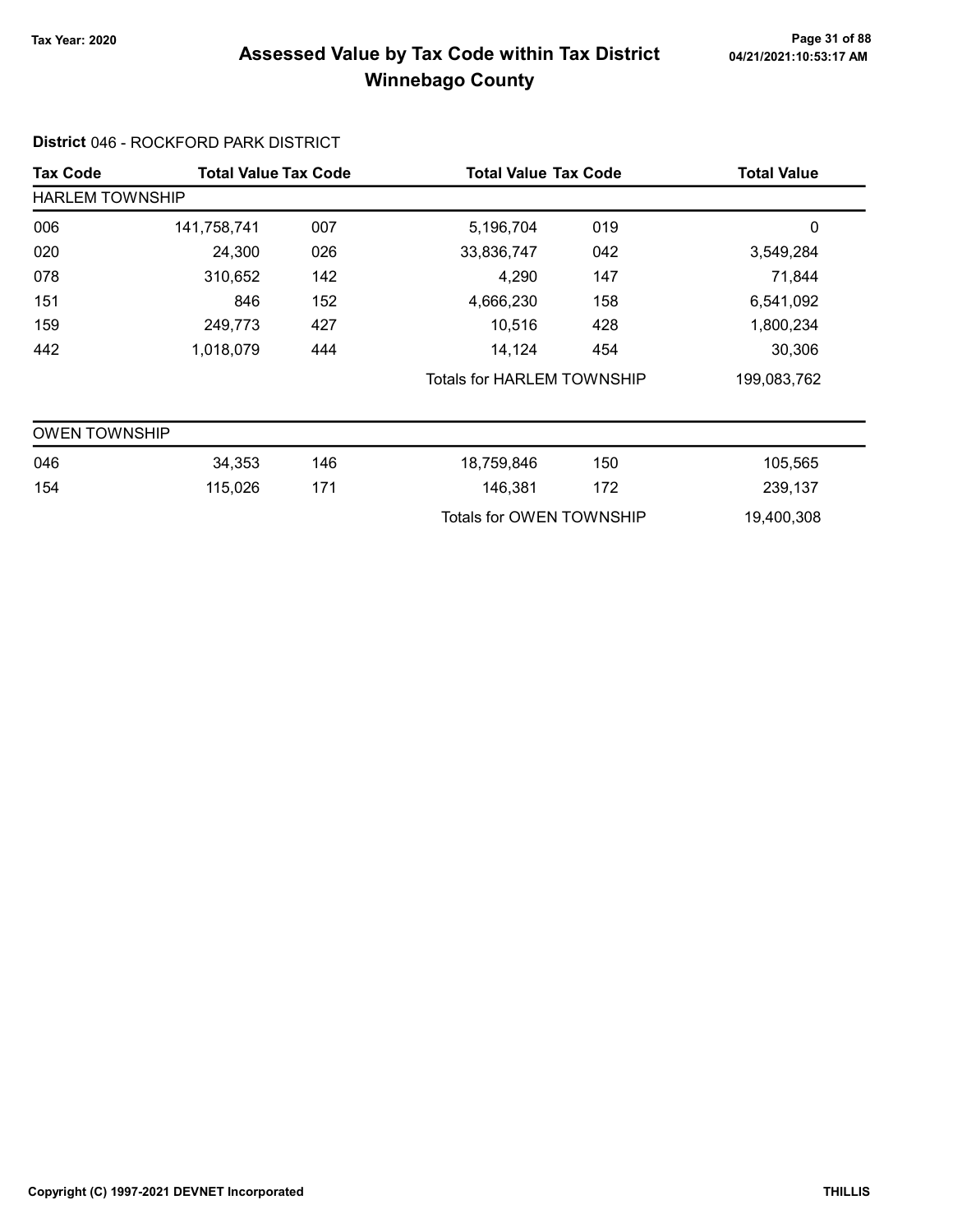#### Page 32 of 88 وTax Year: 2020<br>Assessed Value by Tax Code within Tax District هو Assessed Value by Tax Code within Tax District Winnebago County

#### District 046 - ROCKFORD PARK DISTRICT

| <b>Tax Code</b>   | <b>Total Value Tax Code</b> |     | <b>Total Value Tax Code</b>                          |     | <b>Total Value</b>      |
|-------------------|-----------------------------|-----|------------------------------------------------------|-----|-------------------------|
| ROCKFORD TOWNSHIP |                             |     |                                                      |     |                         |
| 001               | 1,331,835,386               | 002 | 110,077,232                                          | 003 | 28,831,500              |
| 005               | 11,340,410                  | 008 | 58,179,914                                           | 010 | 3,236,803               |
| 013               | 23,473,269                  | 014 | 1,574,752                                            | 016 | 4,940                   |
| 017               | 24,887,409                  | 018 | 54,336,417                                           | 021 | 18,273,575              |
| 030               | 398,295                     | 031 | 4,947,008                                            | 035 | 862,145                 |
| 036               | 13,794,247                  | 038 | $\pmb{0}$                                            | 040 | 61,430                  |
| 044               | 16,462                      | 047 | 3,861                                                | 048 | 66,397                  |
| 050               | 6,523,597                   | 051 | 9,755,116                                            | 052 | 422,942                 |
| 053               | 1,955,066                   | 056 | 334,799                                              | 057 | 10,051,157              |
| 058               | 1,707,468                   | 059 | 1,536,398                                            | 060 | 1,699,266               |
| 061               | 3,036,994                   | 062 | 7,328,654                                            | 063 | 2,287,203               |
| 064               | 14,678,862                  | 066 | 12,991,210                                           | 069 | 7,041,274               |
| 070               | 2,204,956                   | 071 | 11,275,754                                           | 073 | 43,906                  |
| 076               | 1,174,819                   | 077 | 158,630                                              | 082 | 98,080                  |
| 083               | 639,997                     | 084 | 566,502                                              | 085 | 9,192,488               |
| 086               | 1,231,180                   | 096 | 8,270,378                                            | 099 | 5,475,152               |
| 104               | 2,217,113                   | 117 | 11,362,015                                           | 126 | 1,863,550               |
| 223               | 7,071,811                   | 226 | 773,567                                              | 370 | $\pmb{0}$               |
| 372               | 4,110,177                   | 374 | 1,588,000                                            | 378 | 51,522,934              |
| 380               | 984,204                     | 381 | 7,380,837                                            | 382 | 171,839                 |
| 385               | 938,713                     | 391 | 890,850                                              | 392 | 23,869,124              |
| 400               | 48,014                      | 403 | 69,898                                               | 404 | 1,085,673               |
| 405               | 1,545,217                   | 406 | 10,548                                               | 407 | 703,876                 |
| 408               | 281,186                     | 409 | 11,368,388                                           | 410 | 7,595,498               |
| 411               | 479                         | 412 | 96,815                                               | 417 | 860,378                 |
| 418               | 5,758,779                   | 419 | 457,568                                              | 421 | 14,472,925              |
| 422               | 9,483,317                   | 423 | 12,207,909                                           | 424 | 8,615,975               |
| 426               | 2,326,192                   | 448 | 11,686                                               | 450 | 216,031                 |
| 451               | 42,223,018                  | 453 | 175,446                                              | 455 | 6,517,372               |
| 456               | 4,231,422                   | 460 | 120,212                                              |     |                         |
|                   |                             |     | Totals for ROCKFORD TOWNSHIP                         |     | 2,053,111,856           |
|                   |                             |     | <b>Totals for 046 - ROCKFORD PARK DISTRICT</b>       |     | 2,436,042,613           |
|                   |                             |     | <b>State Railroad</b><br><b>Abatement difference</b> |     | 5,539,992<br>$-102,330$ |

Grand Totals for 046 - ROCKFORD PARK DISTRICT 2,441,480,275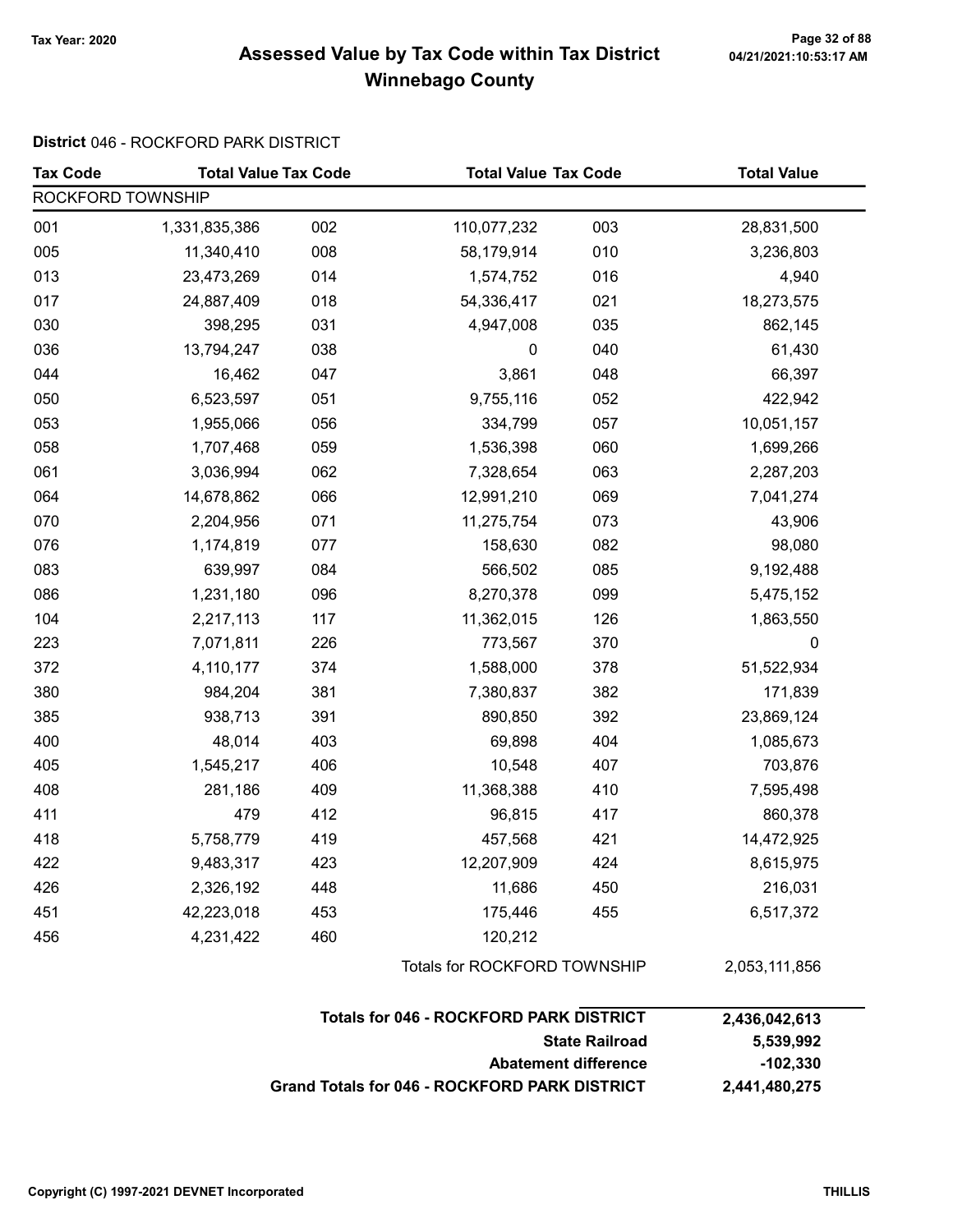# Page 33 of 88 وTax Year: 2020<br>Assessed Value by Tax Code within Tax District هو Assessed Value by Tax Code within Tax District Winnebago County

| District 047 - SUMNER PARK |                                        |     |                                                       |                             |                    |
|----------------------------|----------------------------------------|-----|-------------------------------------------------------|-----------------------------|--------------------|
| <b>Tax Code</b>            | <b>Total Value Tax Code</b>            |     | <b>Total Value Tax Code</b>                           |                             | <b>Total Value</b> |
| PECATONICA TOWNSHIP        |                                        |     |                                                       |                             |                    |
| 281                        | 47, 137, 340                           | 282 | 180,679                                               | 283                         | 154,831            |
| 284                        | 36,354                                 | 286 | 29,287,528                                            | 425                         | 64,580             |
|                            |                                        |     | <b>Totals for PECATONICA TOWNSHIP</b>                 |                             | 76,861,312         |
| <b>SEWARD TOWNSHIP</b>     |                                        |     |                                                       |                             |                    |
| 306                        | 419,447                                | 308 | 797,753                                               | 309                         | 5,831,759          |
| 312                        | 1,613,628                              |     |                                                       |                             |                    |
|                            |                                        |     | Totals for SEWARD TOWNSHIP                            |                             | 8,662,587          |
|                            |                                        |     | <b>Totals for 047 - SUMNER PARK</b>                   |                             | 85,523,899         |
|                            |                                        |     | <b>State Railroad</b>                                 |                             | 0                  |
|                            |                                        |     | <b>Abatement difference</b>                           |                             | 0                  |
|                            | District 048 - WINNEBAGO PARK DISTRICT |     | <b>Grand Totals for 047 - SUMNER PARK</b>             |                             | 85,523,899         |
| <b>Tax Code</b>            | <b>Total Value Tax Code</b>            |     | <b>Total Value Tax Code</b>                           |                             | <b>Total Value</b> |
| <b>WINNEBAGO TOWNSHIP</b>  |                                        |     |                                                       |                             |                    |
| 315                        | 73,514                                 | 324 | 1,854,021                                             | 325                         | 319,927            |
| 326                        | 49,164,959                             | 327 | 51,339                                                | 328                         | 51,846,031         |
| 329                        | 1,867,541                              |     |                                                       |                             |                    |
|                            |                                        |     | <b>Totals for WINNEBAGO TOWNSHIP</b>                  |                             | 105, 177, 332      |
|                            |                                        |     | <b>Totals for 048 - WINNEBAGO PARK DISTRICT</b>       |                             | 105,177,332        |
|                            |                                        |     | <b>State Railroad</b>                                 |                             | 592,038            |
|                            |                                        |     |                                                       | <b>Abatement difference</b> | 0                  |
|                            | District 049 - SEWARD PARK DISTRICT    |     | <b>Grand Totals for 048 - WINNEBAGO PARK DISTRICT</b> |                             | 105,769,370        |
| <b>Tax Code</b>            | <b>Total Value Tax Code</b>            |     | <b>Total Value Tax Code</b>                           |                             | <b>Total Value</b> |
| <b>SEWARD TOWNSHIP</b>     |                                        |     |                                                       |                             |                    |
| 305                        | 292,481                                | 310 | 7,890,966                                             | 311                         | 4,107,593          |
| 313                        | 1,857,330                              | 314 | 4,646,153                                             |                             |                    |
|                            |                                        |     | Totals for SEWARD TOWNSHIP                            |                             | 18,794,523         |
|                            |                                        |     | <b>Totals for 049 - SEWARD PARK DISTRICT</b>          |                             | 18,794,523         |
|                            |                                        |     | <b>State Railroad</b>                                 |                             | 688,877            |
|                            |                                        |     | <b>Abatement difference</b>                           | 0                           |                    |
|                            |                                        |     | Grand Totals for 049 - SEWARD PARK DISTRICT           |                             | 19,483,400         |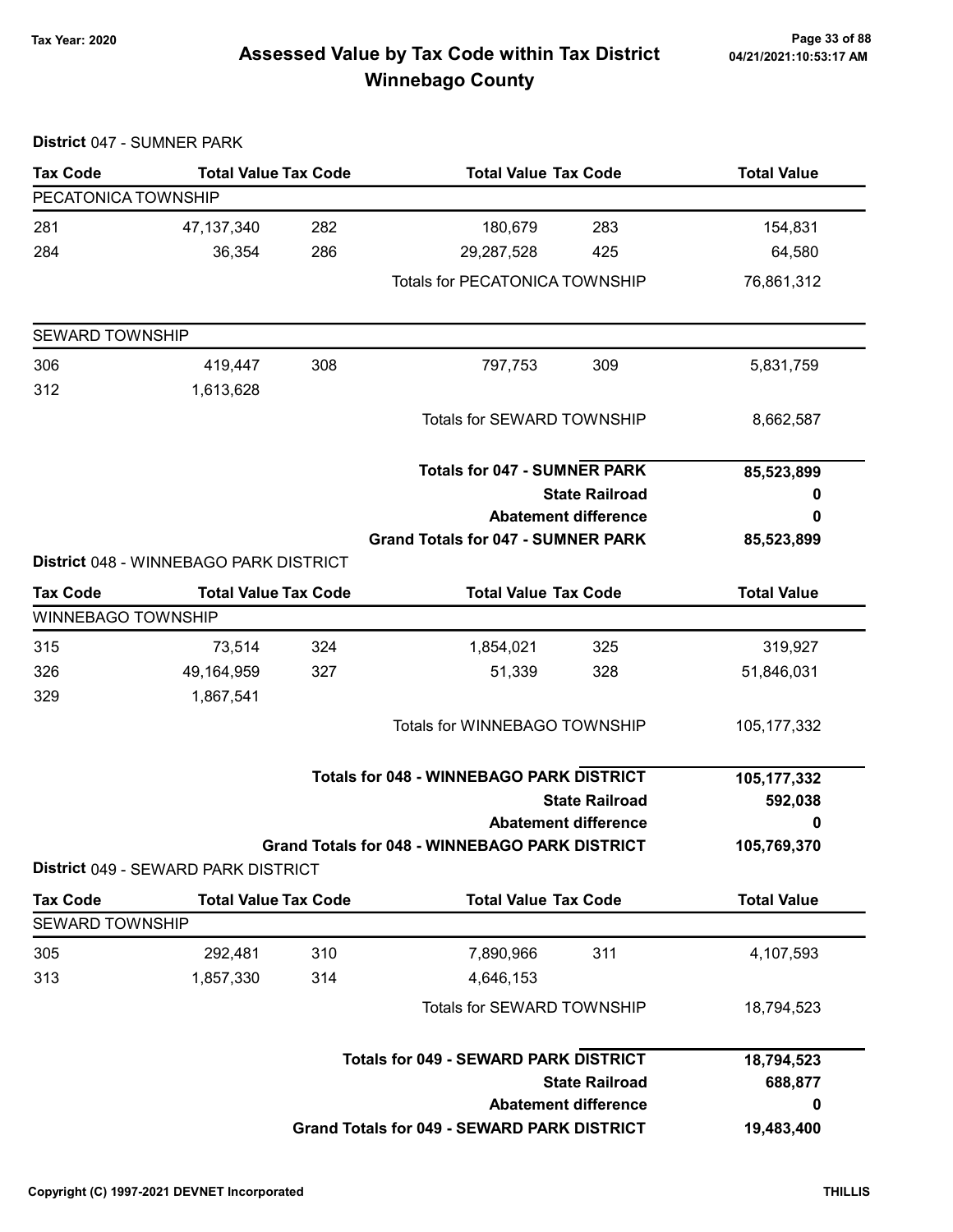# Page 34 of 88 وTax Year: 2020<br>Assessed Value by Tax Code within Tax District هو Assessed Value by Tax Code within Tax District Winnebago County

District 050 - DURAND SANITARY

| <b>Tax Code</b>        | <b>Total Value Tax Code</b>         |                             | <b>Total Value Tax Code</b>                   |     | <b>Total Value</b> |
|------------------------|-------------------------------------|-----------------------------|-----------------------------------------------|-----|--------------------|
| <b>DURAND TOWNSHIP</b> |                                     |                             |                                               |     |                    |
| 228                    | 1,271,220                           | 233                         | 14,473,425                                    | 234 | 273,465            |
|                        |                                     |                             | <b>Totals for DURAND TOWNSHIP</b>             |     | 16,018,110         |
|                        |                                     |                             | <b>Totals for 050 - DURAND SANITARY</b>       |     | 16,018,110         |
|                        |                                     |                             | <b>State Railroad</b>                         | 0   |                    |
|                        |                                     | <b>Abatement difference</b> |                                               |     |                    |
|                        |                                     |                             | <b>Grand Totals for 050 - DURAND SANITARY</b> |     | 16,018,110         |
|                        | District 051 - ROCK RIVER WATER REC |                             |                                               |     |                    |
| <b>Tax Code</b>        | <b>Total Value Tax Code</b>         |                             | <b>Total Value Tax Code</b>                   |     | <b>Total Value</b> |
|                        | <b>CHERRY VALLEY TOWNSHIP</b>       |                             |                                               |     |                    |
| 110                    | 25,636,531                          | 111                         | 6,186,528                                     | 112 | 2,489,584          |
| 113                    | 10,242,725                          | 119                         | 13,881,466                                    | 124 | 7,358,371          |
| 127                    | 128,738,162                         | 343                         | 577,773                                       |     |                    |
|                        |                                     |                             | Totals for CHERRY VALLEY TOWNSHIP             |     | 195, 111, 140      |
| <b>HARLEM TOWNSHIP</b> |                                     |                             |                                               |     |                    |
| 006                    | 141,758,741                         | 026                         | 33,836,747                                    | 042 | 3,549,284          |
| 045                    | 300,304                             | 049                         | 23,561,266                                    | 078 | 310,652            |
| 109                    | 33,723,313                          | 118                         | 366,998                                       | 133 | 113,173,016        |
| 143                    | 3,036,082                           | 144                         | 115,485,142                                   | 147 | 71,844             |
| 151                    | 846                                 | 152                         | 4,666,230                                     | 153 | 752,109            |
| 158                    | 6,541,092                           | 160                         | 514,899                                       | 194 | 2,538,390          |
| 208                    | 48,344                              | 414                         | 1,115,680                                     | 416 | 6,213,391          |
| 428                    | 1,800,234                           | 430                         | 147,019                                       | 433 | 1,441,194          |
| 434                    | 215,802                             | 435                         | 6,398,846                                     | 442 | 1,018,079          |
| 444                    | 14,124                              |                             |                                               |     |                    |
|                        |                                     |                             | Totals for HARLEM TOWNSHIP                    |     | 502,599,668        |
| <b>OWEN TOWNSHIP</b>   |                                     |                             |                                               |     |                    |
| 146                    | 18,759,846                          | 148                         | 980                                           | 170 | 115,132            |
| 171                    | 146,381                             | 172                         | 239,137                                       | 200 | 1,887,436          |
| 361                    | 4,184                               | 365                         | 11,674,899                                    | 369 | 117,390            |
|                        |                                     |                             | Totals for OWEN TOWNSHIP                      |     | 32,945,385         |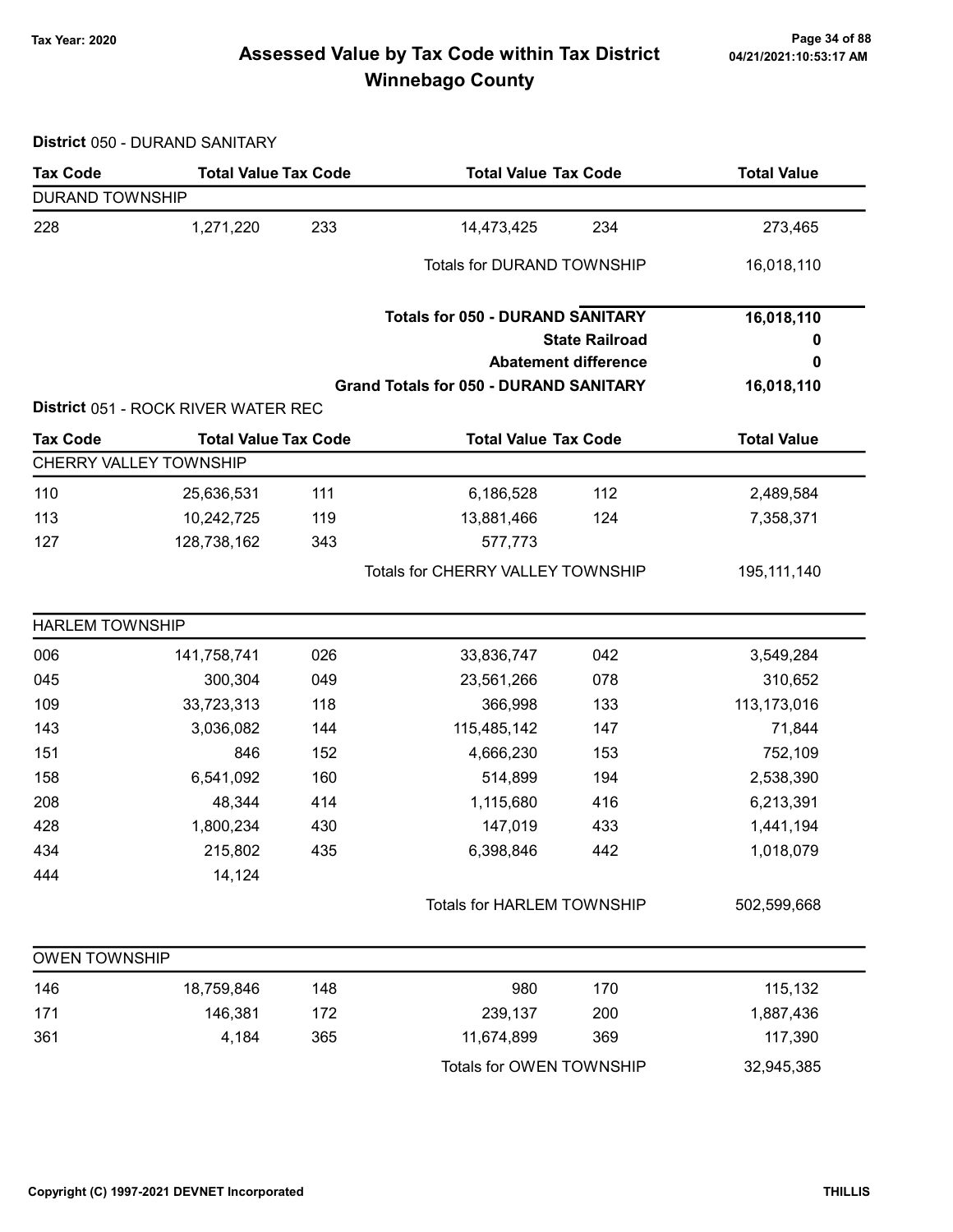# Page 35 of 88 وTax Year: 2020<br>Assessed Value by Tax Code within Tax District هو Assessed Value by Tax Code within Tax District Winnebago County

#### District 051 - ROCK RIVER WATER REC

| <b>Tax Code</b>         | <b>Total Value Tax Code</b> |     |                              | <b>Total Value Tax Code</b> |               |
|-------------------------|-----------------------------|-----|------------------------------|-----------------------------|---------------|
| ROCKFORD TOWNSHIP       |                             |     |                              |                             |               |
| 001                     | 1,331,835,386               | 002 | 110,077,232                  | 008                         | 58,179,914    |
| 010                     | 3,236,803                   | 013 | 23,473,269                   | 014                         | 1,574,752     |
| 016                     | 4,940                       | 017 | 24,887,409                   | 018                         | 54,336,417    |
| 021                     | 18,273,575                  | 030 | 398,295                      | 038                         | $\pmb{0}$     |
| 047                     | 3,861                       | 048 | 66,397                       | 050                         | 6,523,597     |
| 053                     | 1,955,066                   | 056 | 334,799                      | 057                         | 10,051,157    |
| 059                     | 1,536,398                   | 061 | 3,036,994                    | 062                         | 7,328,654     |
| 066                     | 12,991,210                  | 069 | 7,041,274                    | 070                         | 2,204,956     |
| 077                     | 158,630                     | 082 | 98,080                       | 083                         | 639,997       |
| 085                     | 9,192,488                   | 086 | 1,231,180                    | 104                         | 2,217,113     |
| 117                     | 11,362,015                  | 123 | 706,527                      | 126                         | 1,863,550     |
| 223                     | 7,071,811                   | 226 | 773,567                      | 372                         | 4,110,177     |
| 373                     | 2,038,689                   | 378 | 51,522,934                   | 381                         | 7,380,837     |
| 385                     | 938,713                     | 391 | 890,850                      | 392                         | 23,869,124    |
| 400                     | 48,014                      | 403 | 69,898                       | 404                         | 1,085,673     |
| 405                     | 1,545,217                   | 406 | 10,548                       | 407                         | 703,876       |
| 408                     | 281,186                     | 409 | 11,368,388                   | 410                         | 7,595,498     |
| 412                     | 96,815                      | 417 | 860,378                      | 418                         | 5,758,779     |
| 419                     | 457,568                     | 421 | 14,472,925                   | 422                         | 9,483,317     |
| 423                     | 12,207,909                  | 424 | 8,615,975                    | 426                         | 2,326,192     |
| 448                     | 11,686                      | 450 | 216,031                      | 451                         | 42,223,018    |
| 455                     | 6,517,372                   | 456 | 4,231,422                    | 460                         | 120,212       |
|                         |                             |     | Totals for ROCKFORD TOWNSHIP |                             | 1,935,726,534 |
| <b>ROCKTON TOWNSHIP</b> |                             |     |                              |                             |               |
| 206                     | 21,813,669                  |     |                              |                             |               |
|                         |                             |     | Totals for ROCKTON TOWNSHIP  |                             | 21,813,669    |
| ROSCOE TOWNSHIP         |                             |     |                              |                             |               |
| 068                     | 3,232,526                   | 187 | 2,860,031                    | 188                         | 630,258       |
| 189                     | 73,646,488                  | 196 | 13,267                       | 199                         | 44,182,808    |
| 207                     | 0                           | 209 | 44,440,264                   |                             |               |
|                         |                             |     | Totals for ROSCOE TOWNSHIP   |                             | 169,005,642   |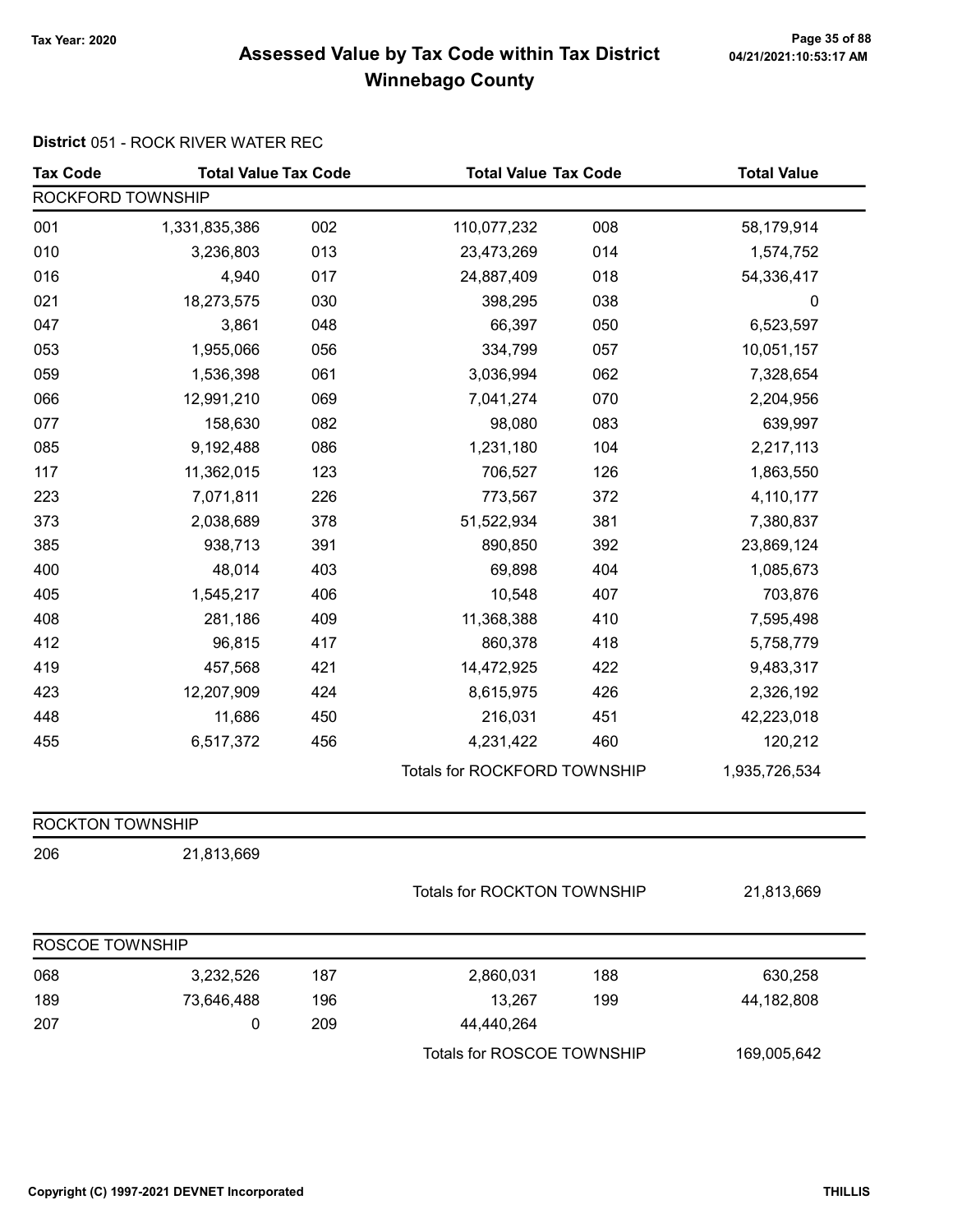# Page 36 of 88 وTax Year: 2020<br>Assessed Value by Tax Code within Tax District هو Assessed Value by Tax Code within Tax District Winnebago County

District 051 - ROCK RIVER WATER REC

| Tax Code                  | <b>Total Value Tax Code</b>                                         | <b>Total Value Tax Code</b>                             | <b>Total Value</b> |
|---------------------------|---------------------------------------------------------------------|---------------------------------------------------------|--------------------|
| <b>WINNEBAGO TOWNSHIP</b> |                                                                     |                                                         |                    |
| 328                       | 329<br>51,846,031                                                   | 1,867,541                                               |                    |
|                           |                                                                     | Totals for WINNEBAGO TOWNSHIP                           | 53,713,572         |
|                           |                                                                     | <b>Totals for 051 - ROCK RIVER WATER REC</b>            | 2,910,915,610      |
|                           |                                                                     | <b>State Railroad</b>                                   | 5,955,834          |
|                           |                                                                     | <b>Abatement difference</b>                             | 0                  |
|                           |                                                                     | <b>Grand Totals for 051 - ROCK RIVER WATER REC</b>      | 2,916,871,444      |
| <b>Tax Code</b>           | District 052 - PRESTON & CENTRAL TIF<br><b>Total Value Tax Code</b> | <b>Total Value Tax Code</b>                             | <b>Total Value</b> |
| ROCKFORD TOWNSHIP         |                                                                     |                                                         |                    |
|                           |                                                                     |                                                         |                    |
| 126                       | 1,863,550                                                           |                                                         |                    |
|                           |                                                                     | Totals for ROCKFORD TOWNSHIP                            | 1,863,550          |
|                           |                                                                     | <b>Totals for 052 - PRESTON &amp; CENTRAL TIF</b>       | 1,863,550          |
|                           |                                                                     | <b>State Railroad</b>                                   | 0                  |
|                           | <b>Abatement difference</b>                                         |                                                         |                    |
|                           |                                                                     | <b>Grand Totals for 052 - PRESTON &amp; CENTRAL TIF</b> | 1,863,550          |
|                           | District 053 - SEWARD SANITARY                                      |                                                         |                    |
| <b>Tax Code</b>           | <b>Total Value Tax Code</b>                                         | <b>Total Value Tax Code</b>                             | <b>Total Value</b> |
| <b>SEWARD TOWNSHIP</b>    |                                                                     |                                                         |                    |
| 314                       | 4,646,153                                                           |                                                         |                    |
|                           |                                                                     | Totals for SEWARD TOWNSHIP                              | 4,646,153          |
|                           |                                                                     | <b>Totals for 053 - SEWARD SANITARY</b>                 | 4,646,153          |
|                           |                                                                     | <b>State Railroad</b>                                   | 61,245             |
|                           |                                                                     | <b>Abatement difference</b>                             | 0                  |
|                           |                                                                     | <b>Grand Totals for 053 - SEWARD SANITARY</b>           | 4,707,398          |
|                           |                                                                     |                                                         |                    |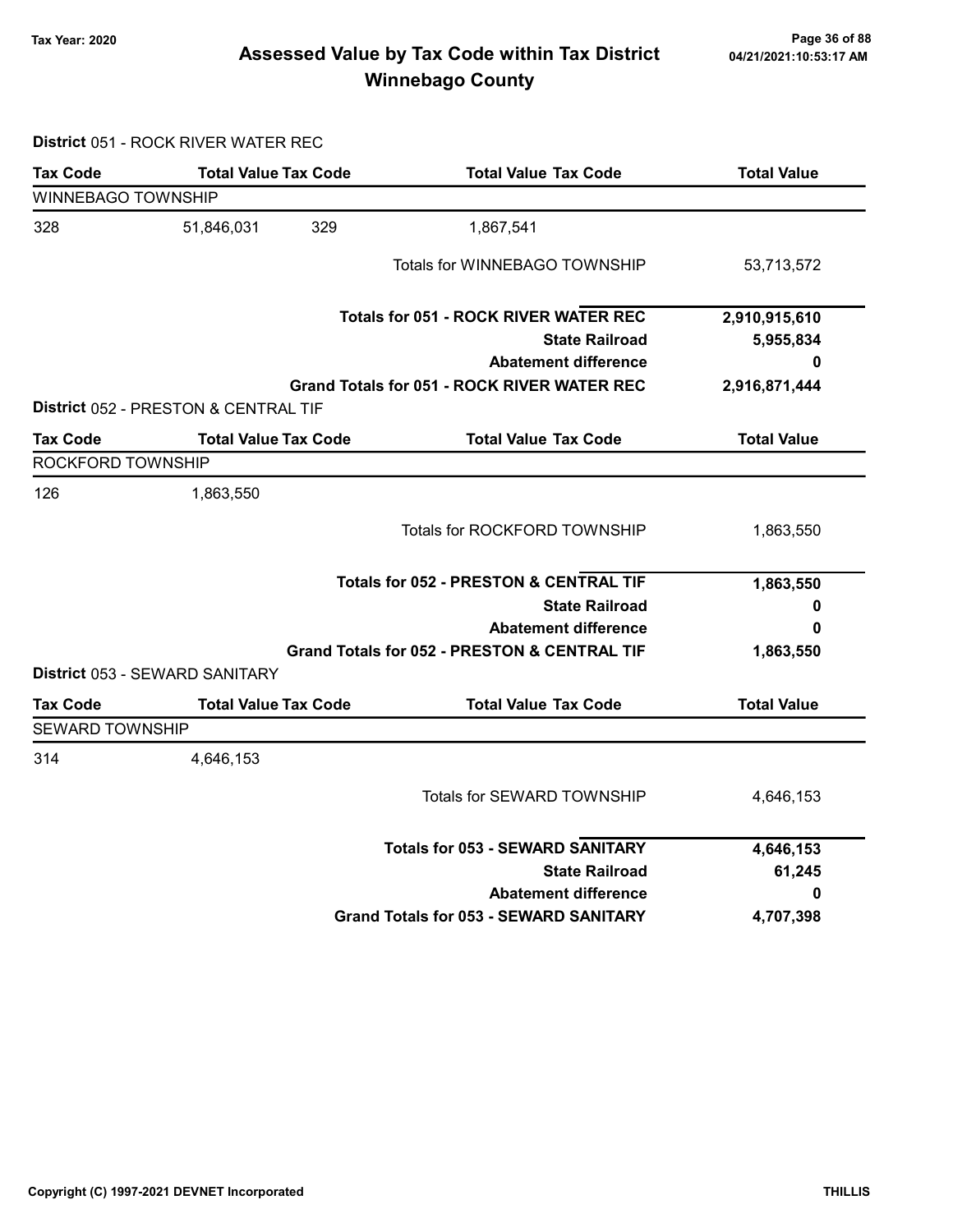# Page 37 of 88 وTax Year: 2020<br>Assessed Value by Tax Code within Tax District هو Assessed Value by Tax Code within Tax District Winnebago County

| <b>Tax Code</b>               | <b>Total Value Tax Code</b> |     | <b>Total Value Tax Code</b>                         |                             | <b>Total Value</b> |  |  |
|-------------------------------|-----------------------------|-----|-----------------------------------------------------|-----------------------------|--------------------|--|--|
| <b>CHERRY VALLEY TOWNSHIP</b> |                             |     |                                                     |                             |                    |  |  |
| 110                           | 25,636,531                  | 113 | 10,242,725                                          | 114                         | 77, 142, 385       |  |  |
| 119                           | 13,881,466                  | 120 | 3,830,108                                           | 122                         | 558,022            |  |  |
| 124                           | 7,358,371                   | 125 | 129,815                                             | 129                         | 14,082,084         |  |  |
| 366                           | 762,812                     | 367 | 118,924                                             | 386                         | 0                  |  |  |
| 396                           | 0                           | 440 | 26,485                                              |                             |                    |  |  |
|                               |                             |     | <b>Totals for CHERRY VALLEY TOWNSHIP</b>            |                             | 153,769,728        |  |  |
| ROCKFORD TOWNSHIP             |                             |     |                                                     |                             |                    |  |  |
| 003                           | 28,831,500                  | 017 | 24,887,409                                          | 072                         | 48,522             |  |  |
| 095                           | 4,748,233                   | 096 | 8,270,378                                           | 370                         | 0                  |  |  |
| 372                           | 4,110,177                   | 374 | 1,588,000                                           | 378                         | 51,522,934         |  |  |
| 393                           | 431,475                     | 394 | 0                                                   | 438                         | 568,259            |  |  |
| 439                           | 485,239                     | 441 | 448,020                                             | 452                         | 29,180             |  |  |
|                               |                             |     | <b>Totals for ROCKFORD TOWNSHIP</b>                 |                             | 125,969,326        |  |  |
|                               |                             |     | <b>Totals for 054 - CHERRY VALLEY LIBRARY</b>       |                             | 279,739,054        |  |  |
|                               |                             |     |                                                     | <b>State Railroad</b>       | 1,041,372          |  |  |
|                               |                             |     |                                                     | <b>Abatement difference</b> | 0                  |  |  |
|                               |                             |     | <b>Grand Totals for 054 - CHERRY VALLEY LIBRARY</b> |                             | 280,780,426        |  |  |

District 054 - CHERRY VALLEY LIBRARY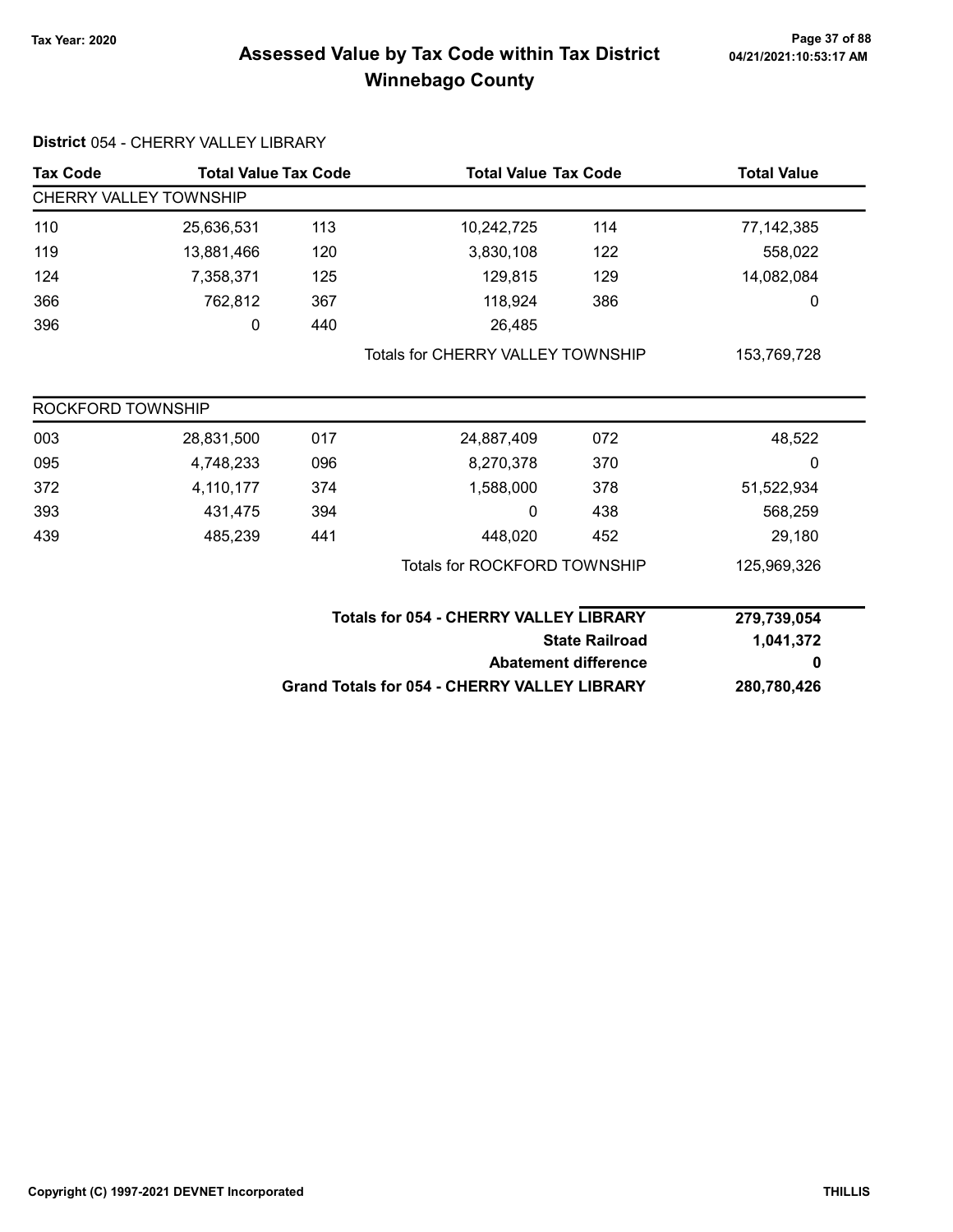# Page 38 of 88 مع Page 38 of 88<br>Assessed Value by Tax Code within Tax District مع Assessed Value by Tax Code within Tax District Winnebago County

#### District 055 - NORTH SUBURBAN LIBRARY

| <b>Tax Code</b>      | <b>Total Value Tax Code</b> |     |                                   | <b>Total Value Tax Code</b> |             |  |  |  |  |
|----------------------|-----------------------------|-----|-----------------------------------|-----------------------------|-------------|--|--|--|--|
|                      | <b>HARLEM TOWNSHIP</b>      |     |                                   |                             |             |  |  |  |  |
| 006                  | 141,758,741                 | 007 | 5,196,704                         | 012                         | 188,642     |  |  |  |  |
| 020                  | 24,300                      | 026 | 33,836,747                        | 042                         | 3,549,284   |  |  |  |  |
| 045                  | 300,304                     | 049 | 23,561,266                        | 108                         | 46,893      |  |  |  |  |
| 109                  | 33,723,313                  | 118 | 366,998                           | 130                         | 4,328,565   |  |  |  |  |
| 133                  | 113,173,016                 | 134 | 12,458                            | 135                         | 7,720,539   |  |  |  |  |
| 136                  | 28,781,631                  | 137 | 52,988,802                        | 138                         | 40,259      |  |  |  |  |
| 139                  | 8,156,252                   | 141 | 222,408                           | 142                         | 4,290       |  |  |  |  |
| 143                  | 3,036,082                   | 144 | 115,485,142                       | 145                         | 4,803,240   |  |  |  |  |
| 147                  | 71,844                      | 149 | 32,903,638                        | 151                         | 846         |  |  |  |  |
| 152                  | 4,666,230                   | 153 | 752,109                           | 158                         | 6,541,092   |  |  |  |  |
| 159                  | 249,773                     | 160 | 514,899                           | 163                         | 1,921,996   |  |  |  |  |
| 164                  | 93,113                      | 194 | 2,538,390                         | 208                         | 48,344      |  |  |  |  |
| 413                  | 508,825                     | 414 | 1,115,680                         | 416                         | 6,213,391   |  |  |  |  |
| 427                  | 10,516                      | 428 | 1,800,234                         | 429                         | 4,613       |  |  |  |  |
| 430                  | 147,019                     | 433 | 1,441,194                         | 434                         | 215,802     |  |  |  |  |
| 435                  | 6,398,846                   | 442 | 1,018,079                         | 443                         | 53,848      |  |  |  |  |
| 444                  | 14,124                      | 454 | 30,306                            |                             |             |  |  |  |  |
|                      |                             |     | <b>Totals for HARLEM TOWNSHIP</b> |                             | 650,580,627 |  |  |  |  |
| <b>OWEN TOWNSHIP</b> |                             |     |                                   |                             |             |  |  |  |  |
| 169                  | 8,229,299                   | 200 | 1,887,436                         | 358                         | $\pmb{0}$   |  |  |  |  |
| 359                  | 3,886                       | 365 | 11,674,899                        | 368                         | 0           |  |  |  |  |
| 369                  | 117,390                     |     |                                   |                             |             |  |  |  |  |
|                      |                             |     | Totals for OWEN TOWNSHIP          |                             | 21,912,910  |  |  |  |  |
| ROCKFORD TOWNSHIP    |                             |     |                                   |                             |             |  |  |  |  |
| 002                  | 110,077,232                 | 008 | 58,179,914                        | 010                         | 3,236,803   |  |  |  |  |
| 035                  | 862,145                     | 040 | 61,430                            | 044                         | 16,462      |  |  |  |  |
| 061                  | 3,036,994                   | 070 | 2,204,956                         | 076                         | 1,174,819   |  |  |  |  |
| 409                  | 11,368,388                  | 426 | 2,326,192                         | 448                         | 11,686      |  |  |  |  |
| 456                  | 4,231,422                   |     |                                   |                             |             |  |  |  |  |
|                      |                             |     | Totals for ROCKFORD TOWNSHIP      |                             | 196,788,443 |  |  |  |  |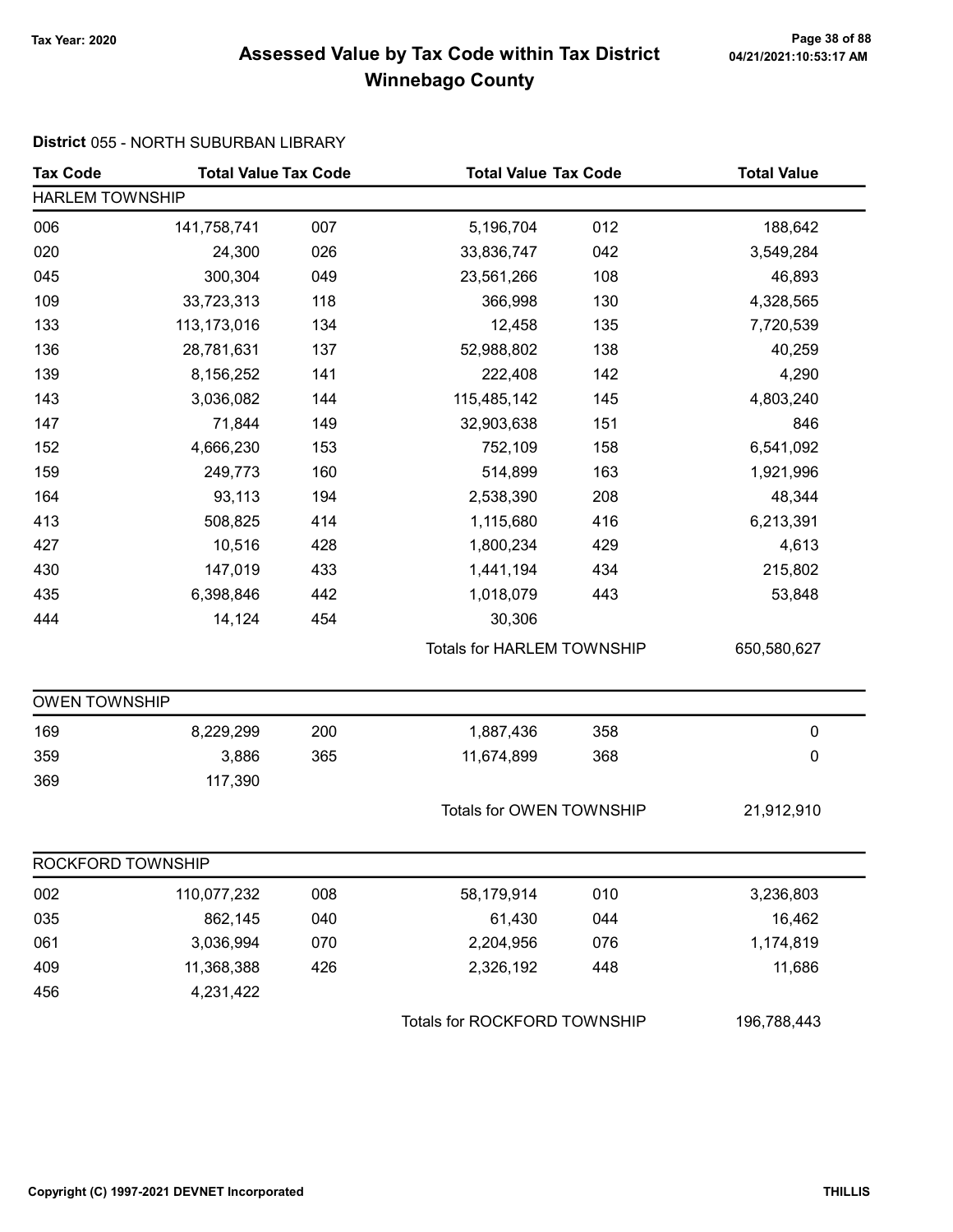# Page 39 of 88 وPage 39 of 88<br>Assessed Value by Tax Code within Tax District هو Assessed Value by Tax Code within Tax District Winnebago County

| <b>Tax Code</b>         | <b>Total Value Tax Code</b>       |     |                                                      | <b>Total Value Tax Code</b>                                             |                    |
|-------------------------|-----------------------------------|-----|------------------------------------------------------|-------------------------------------------------------------------------|--------------------|
| ROSCOE TOWNSHIP         |                                   |     |                                                      |                                                                         |                    |
| 068                     | 3,232,526                         | 176 | 375,886                                              | 178                                                                     | 14,079             |
| 179                     | 9,707,037                         | 180 | 73,777,764                                           | 181                                                                     | 148,787,944        |
| 184                     | 1,163,396                         | 185 | 12,101,995                                           | 187                                                                     | 2,860,031          |
| 188                     | 630,258                           | 189 | 73,646,488                                           | 192                                                                     | 18,509,319         |
| 198                     | 4,705,017                         | 199 | 44,182,808                                           | 209                                                                     | 44,440,264         |
| 447                     | 390,181                           |     |                                                      |                                                                         |                    |
|                         |                                   |     | Totals for ROSCOE TOWNSHIP                           |                                                                         | 438,524,993        |
|                         |                                   |     |                                                      | <b>Totals for 055 - NORTH SUBURBAN LIBRARY</b><br><b>State Railroad</b> |                    |
|                         |                                   |     |                                                      | <b>Abatement difference</b>                                             | 0                  |
|                         |                                   |     | <b>Grand Totals for 055 - NORTH SUBURBAN LIBRARY</b> |                                                                         | 1,309,008,681      |
|                         | District 056 - PECATONICA LIBRARY |     |                                                      |                                                                         |                    |
| <b>Tax Code</b>         | <b>Total Value Tax Code</b>       |     | <b>Total Value Tax Code</b>                          |                                                                         | <b>Total Value</b> |
| <b>BURRITT TOWNSHIP</b> |                                   |     |                                                      |                                                                         |                    |
| 265                     | 975,547                           | 266 | 6,582,045                                            | 267                                                                     | 1,495,127          |
| 268                     | 3,917,988                         |     |                                                      |                                                                         |                    |
|                         |                                   |     | <b>Totals for BURRITT TOWNSHIP</b>                   |                                                                         | 12,970,707         |
| <b>DURAND TOWNSHIP</b>  |                                   |     |                                                      |                                                                         |                    |
| 231                     | 130,550                           | 232 | 970,119                                              |                                                                         |                    |
|                         |                                   |     |                                                      | Totals for DURAND TOWNSHIP                                              |                    |
| PECATONICA TOWNSHIP     |                                   |     |                                                      |                                                                         |                    |
| 281                     | 47, 137, 340                      | 282 | 180,679                                              | 283                                                                     | 154,831            |
| 284                     | 36,354                            | 286 | 29,287,528                                           | 425                                                                     | 64,580             |
|                         |                                   |     | Totals for PECATONICA TOWNSHIP                       |                                                                         | 76,861,312         |
| <b>SEWARD TOWNSHIP</b>  |                                   |     |                                                      |                                                                         |                    |
| 305                     | 292,481                           | 309 | 5,831,759                                            | 312                                                                     | 1,613,628          |
|                         |                                   |     |                                                      | Totals for SEWARD TOWNSHIP                                              |                    |
|                         |                                   |     | <b>Totals for 056 - PECATONICA LIBRARY</b>           |                                                                         | 98,670,556         |
|                         |                                   |     |                                                      | <b>State Railroad</b>                                                   | 0                  |
|                         |                                   |     |                                                      | <b>Abatement difference</b>                                             | 0                  |
|                         |                                   |     | <b>Grand Totals for 056 - PECATONICA LIBRARY</b>     |                                                                         | 98,670,556         |

#### District 055 - NORTH SUBURBAN LIBRARY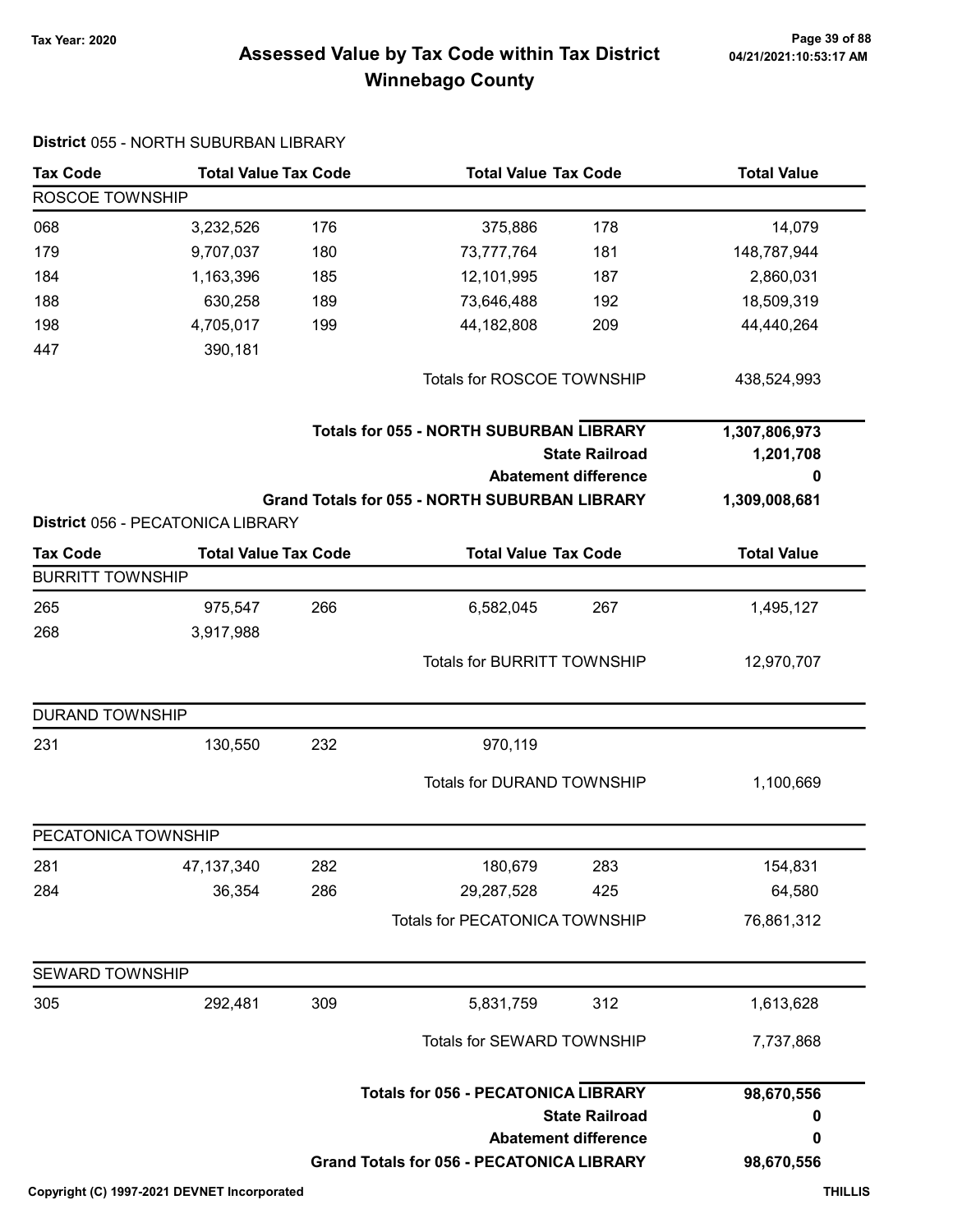# Page 40 of 88 مع Page 40 of 88<br>Assessed Value by Tax Code within Tax District مع Assessed Value by Tax Code within Tax District Winnebago County

| <b>Tax Code</b>          | <b>Total Value Tax Code</b>      |     |                                                    | <b>Total Value Tax Code</b> |                    |
|--------------------------|----------------------------------|-----|----------------------------------------------------|-----------------------------|--------------------|
| ROCKTON TOWNSHIP         |                                  |     |                                                    |                             |                    |
| 191                      | 13,364,729                       | 193 | 9,017,492                                          | 197                         | 114,056,210        |
| 202                      | 47,812,600                       | 203 | 5,086,316                                          | 204                         | 32,496             |
| 205                      | 144,698                          | 206 | 21,813,669                                         | 401                         | 3,979,992          |
| 402                      | 534,264                          | 420 | 1,718,942                                          |                             |                    |
|                          |                                  |     | <b>Totals for ROCKTON TOWNSHIP</b>                 |                             | 217,561,408        |
|                          |                                  |     | <b>Totals for 057 - TALCOTT FREE LIBRARY</b>       |                             | 217,561,408        |
|                          |                                  |     |                                                    | <b>State Railroad</b>       | 528,383            |
|                          |                                  |     |                                                    | <b>Abatement difference</b> | 0                  |
|                          |                                  |     | <b>Grand Totals for 057 - TALCOTT FREE LIBRARY</b> |                             | 218,089,791        |
|                          | District 058 - WINNEBAGO LIBRARY |     |                                                    |                             |                    |
| <b>Tax Code</b>          | <b>Total Value Tax Code</b>      |     | <b>Total Value Tax Code</b>                        |                             | <b>Total Value</b> |
| <b>BURRITT TOWNSHIP</b>  |                                  |     |                                                    |                             |                    |
| 254                      | 258,661                          | 260 | 15,291,249                                         | 263                         | 200,372            |
|                          |                                  |     | <b>Totals for BURRITT TOWNSHIP</b>                 |                             | 15,750,282         |
| <b>HARRISON TOWNSHIP</b> |                                  |     |                                                    |                             |                    |
| 248                      | 71,092                           |     |                                                    |                             |                    |
|                          |                                  |     | <b>Totals for HARRISON TOWNSHIP</b>                |                             | 71,092             |
| <b>OWEN TOWNSHIP</b>     |                                  |     |                                                    |                             |                    |
| 162                      | 542,548                          | 363 | 53,158                                             |                             |                    |
|                          |                                  |     | Totals for OWEN TOWNSHIP                           |                             | 595,706            |
| ROCKFORD TOWNSHIP        |                                  |     |                                                    |                             |                    |
| 052                      | 422,942                          | 063 | 2,287,203                                          | 069                         | 7,041,274          |
| 071                      | 11,275,754                       | 073 | 43,906                                             |                             |                    |
|                          |                                  |     | Totals for ROCKFORD TOWNSHIP                       |                             | 21,071,079         |
| <b>SEWARD TOWNSHIP</b>   |                                  |     |                                                    |                             |                    |
| 306                      | 419,447                          | 308 | 797,753                                            | 310                         | 7,890,966          |
| 311                      | 4,107,593                        | 313 | 1,857,330                                          | 314                         | 4,646,153          |
|                          |                                  |     | Totals for SEWARD TOWNSHIP                         |                             | 19,719,242         |

#### District 057 - TALCOTT FREE LIBRARY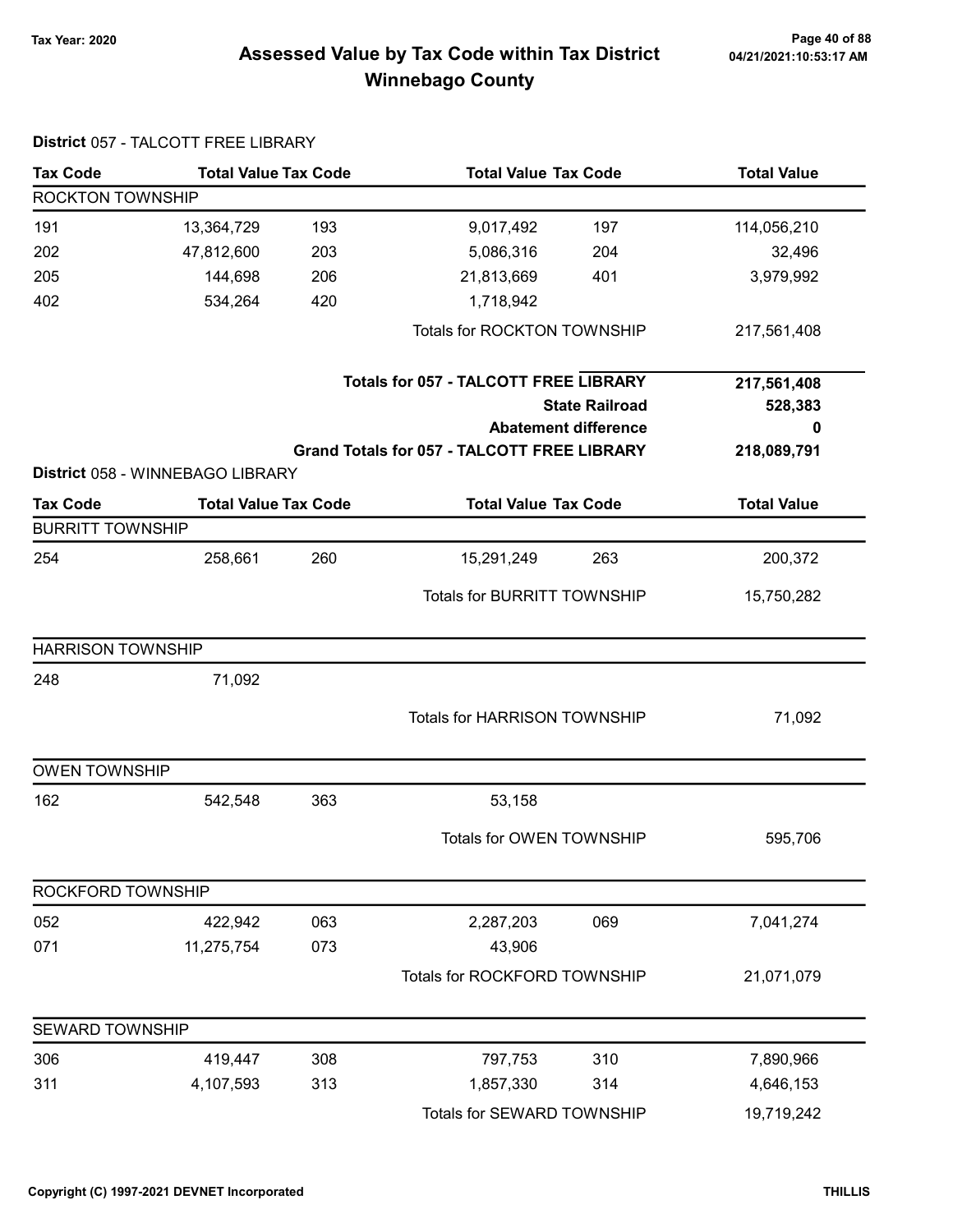# Page 41 of 88<br>Assessed Value by Tax Code within Tax District <sub>04/21/2021:10:53:17 AM</sub> Winnebago County

| <b>Tax Code</b>         | <b>Total Value Tax Code</b>          |     | <b>Total Value Tax Code</b>                     |                             | <b>Total Value</b> |  |  |
|-------------------------|--------------------------------------|-----|-------------------------------------------------|-----------------------------|--------------------|--|--|
| WINNEBAGO TOWNSHIP      |                                      |     |                                                 |                             |                    |  |  |
| 324                     | 1,854,021                            | 325 | 319,927                                         | 326                         | 49,164,959         |  |  |
| 328                     | 51,846,031                           | 329 | 1,867,541                                       |                             |                    |  |  |
|                         |                                      |     | Totals for WINNEBAGO TOWNSHIP                   |                             | 105,052,479        |  |  |
|                         |                                      |     | <b>Totals for 058 - WINNEBAGO LIBRARY</b>       |                             | 162,259,880        |  |  |
|                         |                                      |     |                                                 | <b>State Railroad</b>       | 0                  |  |  |
|                         |                                      |     |                                                 | <b>Abatement difference</b> | 0                  |  |  |
|                         | District 059 - ROCKFORD CITY LIBRARY |     | <b>Grand Totals for 058 - WINNEBAGO LIBRARY</b> |                             | 162,259,880        |  |  |
|                         |                                      |     |                                                 |                             | <b>Total Value</b> |  |  |
| <b>Tax Code</b>         | <b>Total Value Tax Code</b>          |     |                                                 | <b>Total Value Tax Code</b> |                    |  |  |
| <b>BURRITT TOWNSHIP</b> |                                      |     |                                                 |                             |                    |  |  |
| 258                     | 0                                    | 259 | $\mathbf 0$                                     |                             |                    |  |  |
|                         |                                      |     | <b>Totals for BURRITT TOWNSHIP</b>              |                             | 0                  |  |  |
| CHERRY VALLEY TOWNSHIP  |                                      |     |                                                 |                             |                    |  |  |
| 112                     | 2,489,584                            | 116 | 25,746                                          | 127                         | 128,738,162        |  |  |
| 383                     | 1,482,942                            |     |                                                 |                             |                    |  |  |
|                         |                                      |     | Totals for CHERRY VALLEY TOWNSHIP               |                             | 132,736,434        |  |  |
| <b>OWEN TOWNSHIP</b>    |                                      |     |                                                 |                             |                    |  |  |
| 046                     | 34,353                               | 146 | 18,759,846                                      | 154                         | 115,026            |  |  |
| 157                     | 85,882                               | 172 | 239,137                                         | 361                         | 4,184              |  |  |
|                         |                                      |     | Totals for OWEN TOWNSHIP                        |                             | 19,238,428         |  |  |

District 058 - WINNEBAGO LIBRARY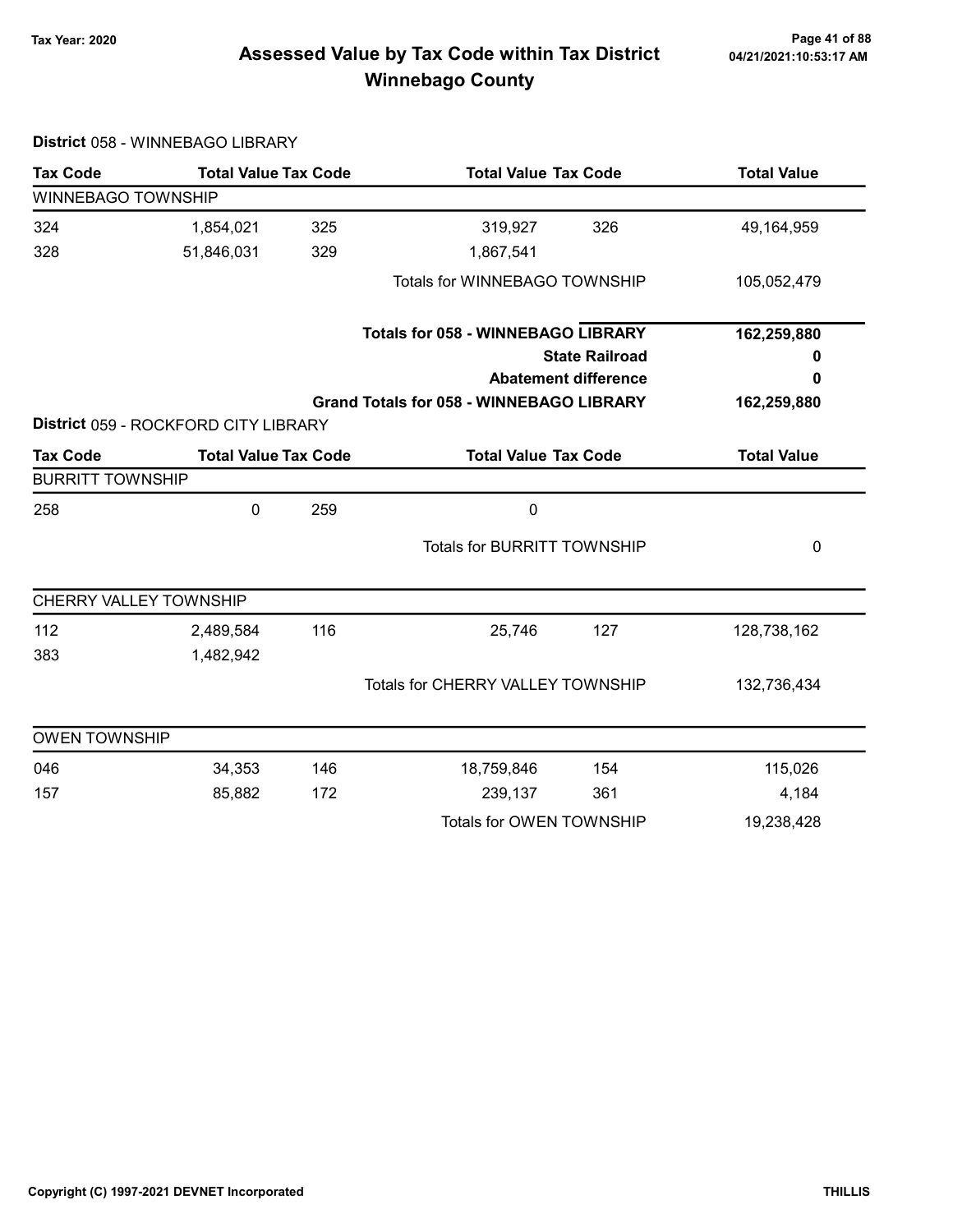#### Page 42 of 88 مع Page 42 of 88<br>Assessed Value by Tax Code within Tax District مع Assessed Value by Tax Code Winnebago County

#### Tax Code Total Value Tax Code Total Value Tax Code Total Value ROCKFORD TOWNSHIP 001 1,331,835,386 014 1,574,752 021 18,273,575 036 13,794,247 038 0 047 3,861 048 66,397 056 334,799 082 98,080 085 9,192,488 086 1,231,180 117 11,362,015 123 706,527 126 1,863,550 131 4,028 223 7,071,811 226 773,567 381 7,380,837 382 171,839 890,850 391 392 23,869,124 400 48,014 69,898 403 404 1,085,673 405 1,545,217 10,548 406 407 703,876 408 281,186 7,595,498 410 411 479 412 96,815 860,378 417 418 5,758,779 419 457,568 421 14,472,925 422 9,483,317 423 12,207,909 8,615,975 424 450 216,031 451 42,223,018 175,446 453 455 6,517,372 460 120,212 Totals for ROCKFORD TOWNSHIP 1,543,045,047 WINNEBAGO TOWNSHIP 315 73,514 51,339 327 Totals for WINNEBAGO TOWNSHIP 124,853 State Railroad Totals for 059 - ROCKFORD CITY LIBRARY Abatement difference Grand Totals for 059 - ROCKFORD CITY LIBRARY 1,695,144,762 4,458,680 0 1,699,603,442 District 060 - GREATER RKFD AIRPORT Tax Code Total Value Tax Code Total Value Tax Code Total Value Tax Code Total Value CHERRY VALLEY TOWNSHIP 110 25,636,531 111 6,186,528 112 2,489,584 113 10,242,725 77,142,385 114 115 5,832,486 116 25,746 13,881,466 119 120 3,830,108 122 558,022 124 7,358,371 125 129,815 127 128,738,162 1,834,815 128 129 14,082,084

343 577,773 383 1,482,942 386 0

District 059 - ROCKFORD CITY LIBRARY

Totals for CHERRY VALLEY TOWNSHIP 300,056,028

440 26,485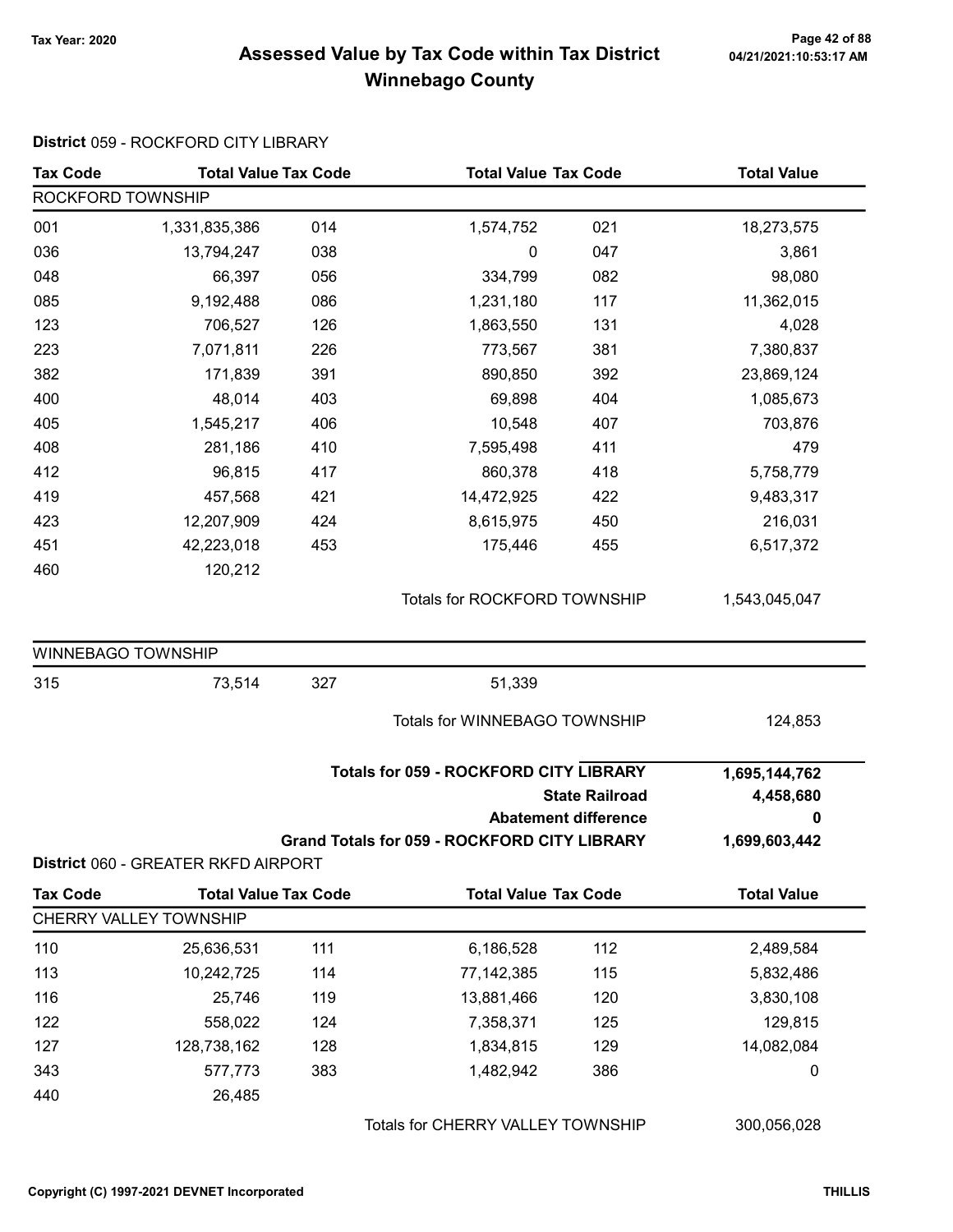# Page 43 of 88 مع Page 43 of 88<br>Assessed Value by Tax Code within Tax District مع Assessed Value by Tax Code Winnebago County

#### District 060 - GREATER RKFD AIRPORT

| <b>Tax Code</b>        | <b>Total Value Tax Code</b> |     |                                   | <b>Total Value Tax Code</b> |             |
|------------------------|-----------------------------|-----|-----------------------------------|-----------------------------|-------------|
| <b>HARLEM TOWNSHIP</b> |                             |     |                                   |                             |             |
| 006                    | 141,758,741                 | 007 | 5,196,704                         | 012                         | 188,642     |
| 019                    | 0                           | 020 | 24,300                            | 026                         | 33,836,747  |
| 042                    | 3,549,284                   | 045 | 300,304                           | 049                         | 23,561,266  |
| 078                    | 310,652                     | 108 | 46,893                            | 109                         | 33,723,313  |
| 118                    | 366,998                     | 130 | 4,328,565                         | 133                         | 113,173,016 |
| 134                    | 12,458                      | 135 | 7,720,539                         | 136                         | 28,781,631  |
| 137                    | 52,988,802                  | 138 | 40,259                            | 139                         | 8,156,252   |
| 140                    | 55,950                      | 141 | 222,408                           | 142                         | 4,290       |
| 143                    | 3,036,082                   | 144 | 115,485,142                       | 145                         | 4,803,240   |
| 147                    | 71,844                      | 149 | 32,903,638                        | 151                         | 846         |
| 152                    | 4,666,230                   | 153 | 752,109                           | 158                         | 6,541,092   |
| 159                    | 249,773                     | 160 | 514,899                           | 163                         | 1,921,996   |
| 164                    | 93,113                      | 194 | 2,538,390                         | 208                         | 48,344      |
| 413                    | 508,825                     | 414 | 1,115,680                         | 416                         | 6,213,391   |
| 427                    | 10,516                      | 428 | 1,800,234                         | 429                         | 4,613       |
| 430                    | 147,019                     | 433 | 1,441,194                         | 434                         | 215,802     |
| 435                    | 6,398,846                   | 442 | 1,018,079                         | 443                         | 53,848      |
| 444                    | 14,124                      | 454 | 30,306                            |                             |             |
|                        |                             |     | <b>Totals for HARLEM TOWNSHIP</b> |                             | 650,947,229 |
| <b>OWEN TOWNSHIP</b>   |                             |     |                                   |                             |             |
| 146                    | 18,759,846                  | 150 | 105,565                           | 154                         | 115,026     |
| 155                    | 8,348,886                   | 156 | 18,878,157                        | 157                         | 85,882      |
| 161                    | 133,041                     | 162 | 542,548                           | 165                         | 15,460,688  |
| 168                    | 0                           | 169 | 8,229,299                         | 170                         | 115,132     |
| 171                    | 146,381                     | 200 | 1,887,436                         | 358                         | 0           |
| 359                    | 3,886                       | 361 | 4,184                             | 365                         | 11,674,899  |
| 368                    | 0                           | 369 | 117,390                           |                             |             |
|                        |                             |     | Totals for OWEN TOWNSHIP          |                             | 84,608,246  |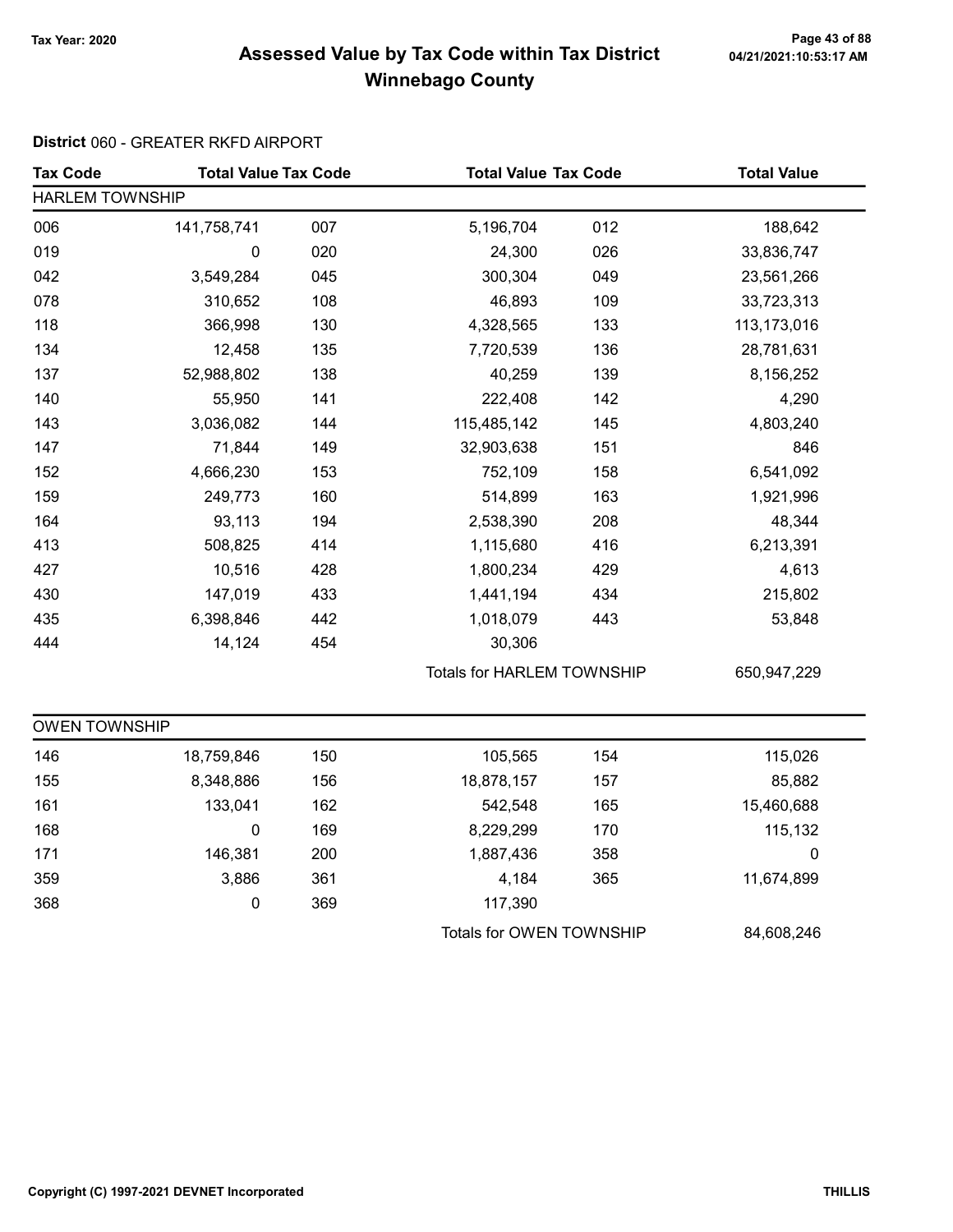#### Tax Year: 2020 Page 44 of 88 Assessed Value by Tax Code within Tax District Winnebago County

#### District 060 - GREATER RKFD AIRPORT

| <b>Tax Code</b>   | <b>Total Value Tax Code</b> |     | <b>Total Value Tax Code</b>  |     | <b>Total Value</b> |
|-------------------|-----------------------------|-----|------------------------------|-----|--------------------|
| ROCKFORD TOWNSHIP |                             |     |                              |     |                    |
| 001               | 1,331,835,386               | 002 | 110,077,232                  | 003 | 28,831,500         |
| 005               | 11,340,410                  | 008 | 58,179,914                   | 010 | 3,236,803          |
| 013               | 23,473,269                  | 014 | 1,574,752                    | 016 | 4,940              |
| 017               | 24,887,409                  | 018 | 54,336,417                   | 021 | 18,273,575         |
| 030               | 398,295                     | 031 | 4,947,008                    | 035 | 862,145            |
| 036               | 13,794,247                  | 038 | 0                            | 040 | 61,430             |
| 044               | 16,462                      | 047 | 3,861                        | 048 | 66,397             |
| 050               | 6,523,597                   | 051 | 9,755,116                    | 052 | 422,942            |
| 053               | 1,955,066                   | 056 | 334,799                      | 057 | 10,051,157         |
| 058               | 1,707,468                   | 059 | 1,536,398                    | 060 | 1,699,266          |
| 061               | 3,036,994                   | 062 | 7,328,654                    | 063 | 2,287,203          |
| 064               | 14,678,862                  | 066 | 12,991,210                   | 069 | 7,041,274          |
| 070               | 2,204,956                   | 071 | 11,275,754                   | 072 | 48,522             |
| 073               | 43,906                      | 076 | 1,174,819                    | 077 | 158,630            |
| 082               | 98,080                      | 083 | 639,997                      | 084 | 566,502            |
| 085               | 9,192,488                   | 090 | 6,701                        | 091 | 9,913,834          |
| 092               | 4,752,053                   | 093 | 1,376,647                    | 095 | 4,748,233          |
| 096               | 8,270,378                   | 099 | 5,475,152                    | 104 | 2,217,113          |
| 117               | 11,362,015                  | 123 | 706,527                      | 126 | 1,863,550          |
| 131               | 4,028                       | 223 | 7,071,811                    | 226 | 773,567            |
| 351               | 780,669                     | 370 | $\pmb{0}$                    | 372 | 4,110,177          |
| 373               | 2,038,689                   | 374 | 1,588,000                    | 378 | 51,522,934         |
| 379               | 941,550                     | 380 | 984,204                      | 381 | 7,380,837          |
| 382               | 171,839                     | 385 | 938,713                      | 391 | 890,850            |
| 392               | 23,869,124                  | 393 | 431,475                      | 394 | 0                  |
| 397               | 0                           | 400 | 48,014                       | 403 | 69,898             |
| 404               | 1,085,673                   | 405 | 1,545,217                    | 406 | 10,548             |
| 407               | 703,876                     | 408 | 281,186                      | 409 | 11,368,388         |
| 410               | 7,595,498                   | 411 | 479                          | 412 | 96,815             |
| 417               | 860,378                     | 418 | 5,758,779                    | 419 | 457,568            |
| 421               | 14,472,925                  | 422 | 9,483,317                    | 423 | 12,207,909         |
| 424               | 8,615,975                   | 426 | 2,326,192                    | 438 | 568,259            |
| 439               | 485,239                     | 441 | 448,020                      | 448 | 11,686             |
| 450               | 216,031                     | 451 | 42,223,018                   | 452 | 29,180             |
| 453               | 175,446                     | 455 | 6,517,372                    | 456 | 4,231,422          |
| 460               | 120,212                     |     |                              |     |                    |
|                   |                             |     | Totals for ROCKFORD TOWNSHIP |     | 2,079,160,302      |

Totals for 060 - GREATER RKFD AIRPORT 3,114,771,805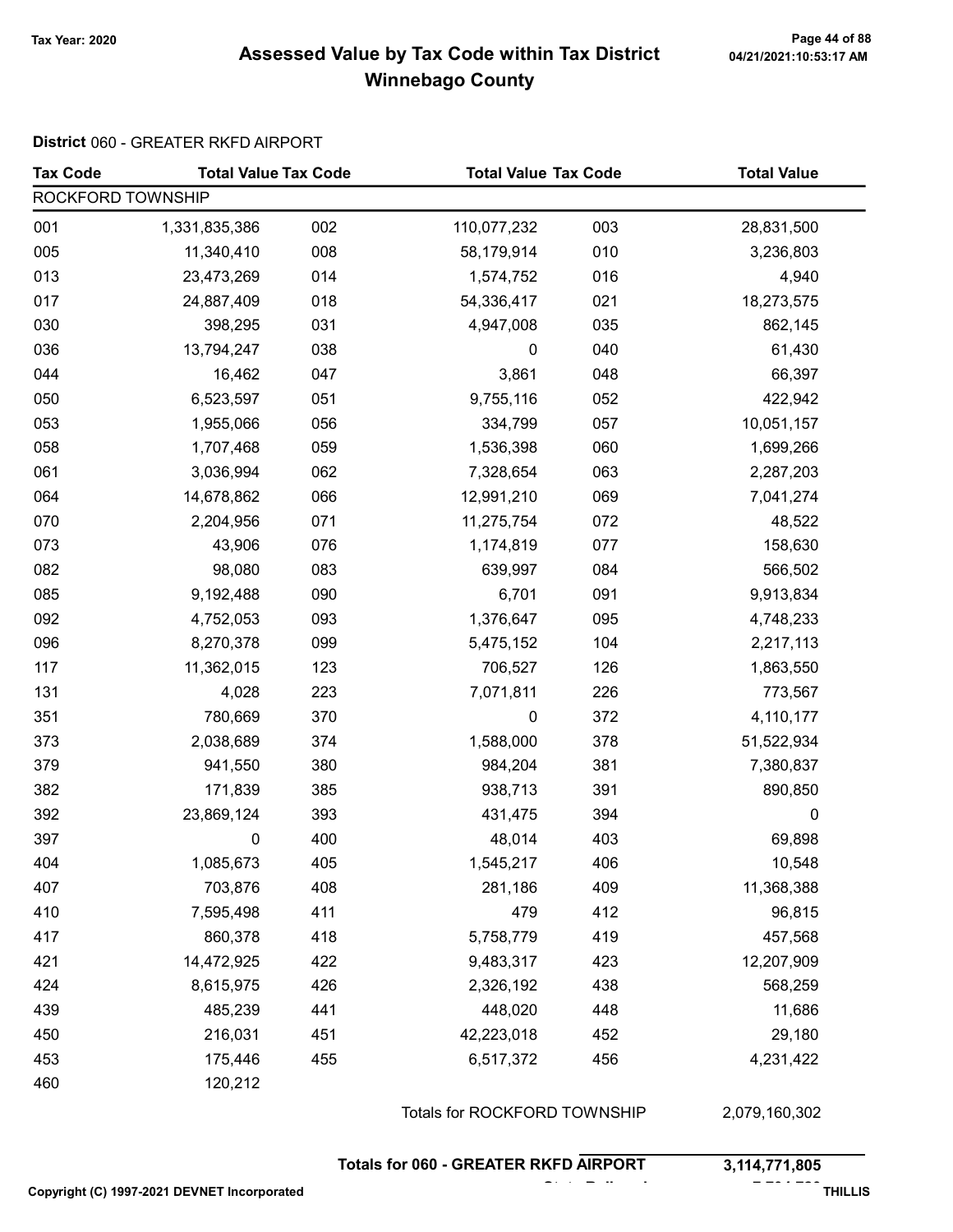# Page 45 of 88 Page 45 of 88<br>Assessed Value by Tax Code within Tax District هي Assessed Value by Tax Code within Tax District Winnebago County

|                           | District 061 - SOUTH BELOIT CITY LIBRARY |     |                                                         |                       |                    |
|---------------------------|------------------------------------------|-----|---------------------------------------------------------|-----------------------|--------------------|
| <b>Tax Code</b>           | <b>Total Value Tax Code</b>              |     | <b>Total Value Tax Code</b>                             |                       | <b>Total Value</b> |
| <b>ROCKTON TOWNSHIP</b>   |                                          |     |                                                         |                       |                    |
| 190                       | 41,641,752                               | 201 | 18,867,004                                              | 290                   | $\mathbf 0$        |
| 348                       | 60,862                                   | 458 | 5,093,391                                               |                       |                    |
|                           |                                          |     | Totals for ROCKTON TOWNSHIP                             |                       | 65,663,009         |
| ROSCOE TOWNSHIP           |                                          |     |                                                         |                       |                    |
| 175                       | 44,792,963                               | 177 | 13,785,885                                              | 347                   | 304,604            |
| 457                       | 1,644,589                                |     |                                                         |                       |                    |
|                           |                                          |     | Totals for ROSCOE TOWNSHIP                              |                       | 60,528,041         |
|                           |                                          |     | <b>Totals for 061 - SOUTH BELOIT CITY LIBRARY</b>       |                       | 126,191,050        |
|                           |                                          |     |                                                         | <b>State Railroad</b> | 1,393,787          |
|                           |                                          |     | <b>Abatement difference</b>                             |                       | 0                  |
|                           | District 062 - RKFD - WINN DRAINAGE      |     | <b>Grand Totals for 061 - SOUTH BELOIT CITY LIBRARY</b> |                       | 127,584,837        |
| <b>Tax Code</b>           | <b>Total Value Tax Code</b>              |     | <b>Total Value Tax Code</b>                             |                       | <b>Total Value</b> |
| <b>BURRITT TOWNSHIP</b>   |                                          |     |                                                         |                       |                    |
| 254                       | 258,661                                  |     |                                                         |                       |                    |
|                           |                                          |     | <b>Totals for BURRITT TOWNSHIP</b>                      |                       | 258,661            |
|                           |                                          |     |                                                         |                       |                    |
| ROCKFORD TOWNSHIP         |                                          |     |                                                         |                       |                    |
| 060                       | 1,699,266                                | 062 | 7,328,654                                               | 073                   | 43,906             |
|                           |                                          |     | Totals for ROCKFORD TOWNSHIP                            |                       | 9,071,826          |
| <b>WINNEBAGO TOWNSHIP</b> |                                          |     |                                                         |                       |                    |
| 315                       | 73,514                                   | 324 | 1,854,021                                               |                       |                    |
|                           |                                          |     | Totals for WINNEBAGO TOWNSHIP                           |                       | 1,927,535          |
|                           |                                          |     | <b>Totals for 062 - RKFD - WINN DRAINAGE</b>            |                       | 11,258,022         |
|                           |                                          |     |                                                         | <b>State Railroad</b> | 0                  |
|                           |                                          |     | <b>Abatement difference</b>                             |                       | 0                  |
|                           |                                          |     | Grand Totals for 062 - RKFD - WINN DRAINAGE             |                       | 11,258,022         |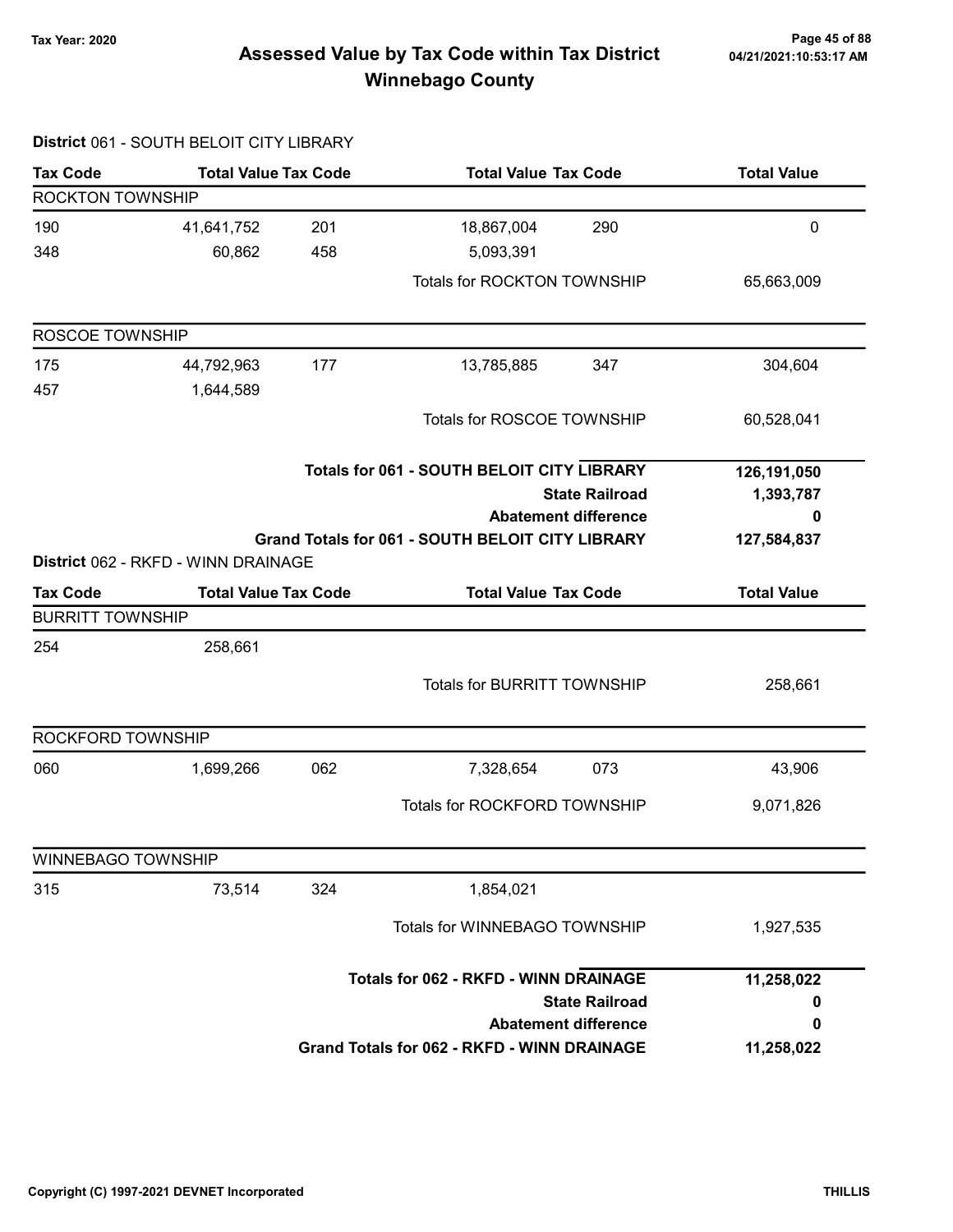# Page 46 of 88 مع Page 46 of 88<br>Assessed Value by Tax Code within Tax District مع Assessed Value by Tax Code Winnebago County

District 063 - WESTSIDE TIF #2

| <b>Tax Code</b>   | <b>Total Value Tax Code</b>                 | <b>Total Value Tax Code</b>                                | <b>Total Value</b> |
|-------------------|---------------------------------------------|------------------------------------------------------------|--------------------|
| ROCKFORD TOWNSHIP |                                             |                                                            |                    |
| 082               | 98,080                                      |                                                            |                    |
|                   |                                             | <b>Totals for ROCKFORD TOWNSHIP</b>                        | 98,080             |
|                   |                                             | Totals for 063 - WESTSIDE TIF #2                           | 98,080             |
|                   |                                             | <b>State Railroad</b>                                      | 0                  |
|                   |                                             | <b>Abatement difference</b>                                | 0                  |
|                   |                                             | Grand Totals for 063 - WESTSIDE TIF #2                     | 98,080             |
|                   | District 064 - LINCOLN-ACRES STREET LIGHT   |                                                            |                    |
| <b>Tax Code</b>   | <b>Total Value Tax Code</b>                 | <b>Total Value Tax Code</b>                                | <b>Total Value</b> |
| ROCKFORD TOWNSHIP |                                             |                                                            |                    |
| 083               | 639,997                                     |                                                            |                    |
|                   |                                             | Totals for ROCKFORD TOWNSHIP                               | 639,997            |
|                   |                                             | <b>Totals for 064 - LINCOLN-ACRES STREET LIGHT</b>         | 639,997            |
|                   |                                             | <b>State Railroad</b>                                      | 0                  |
|                   |                                             | <b>Abatement difference</b>                                | 0                  |
|                   |                                             | <b>Grand Totals for 064 - LINCOLN-ACRES STREET LIGHT</b>   | 639,997            |
|                   | District 065 - WASHINGTON PARK STREET LIGHT |                                                            |                    |
| <b>Tax Code</b>   | <b>Total Value Tax Code</b>                 | <b>Total Value Tax Code</b>                                | <b>Total Value</b> |
| ROCKFORD TOWNSHIP |                                             |                                                            |                    |
| 059               | 1,536,398                                   |                                                            |                    |
|                   |                                             | Totals for ROCKFORD TOWNSHIP                               | 1,536,398          |
|                   |                                             | <b>Totals for 065 - WASHINGTON PARK STREET LIGHT</b>       | 1,536,398          |
|                   |                                             | <b>State Railroad</b>                                      | 0                  |
|                   |                                             | <b>Abatement difference</b>                                | 0                  |
|                   |                                             | <b>Grand Totals for 065 - WASHINGTON PARK STREET LIGHT</b> | 1,536,398          |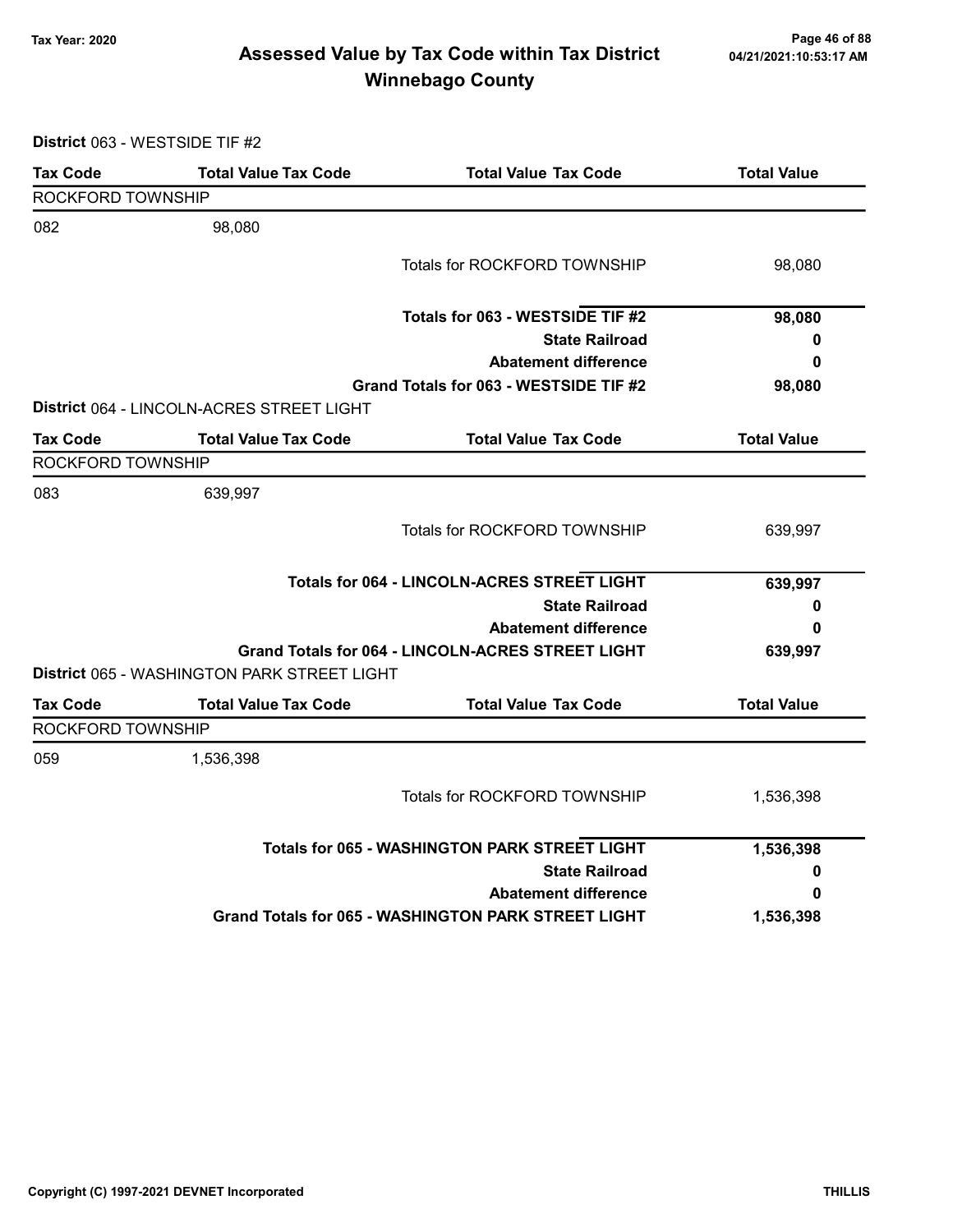# Page 47 of 88 مع Page 47 of 88<br>Assessed Value by Tax Code within Tax District مع Assessed Value by Tax Code Winnebago County

District 066 - EAST STATE & ALPINE TIF

| <b>Tax Code</b>   | <b>Total Value Tax Code</b>             | <b>Total Value Tax Code</b>                          | <b>Total Value</b> |
|-------------------|-----------------------------------------|------------------------------------------------------|--------------------|
| ROCKFORD TOWNSHIP |                                         |                                                      |                    |
| 117               | 11,362,015                              |                                                      |                    |
|                   |                                         | Totals for ROCKFORD TOWNSHIP                         | 11,362,015         |
|                   |                                         | Totals for 066 - EAST STATE & ALPINE TIF             | 11,362,015         |
|                   |                                         | <b>State Railroad</b>                                | 0                  |
|                   |                                         | <b>Abatement difference</b>                          | 0                  |
|                   |                                         | Grand Totals for 066 - EAST STATE & ALPINE TIF       | 11,362,015         |
|                   | District 067 - WEST STATE & CENTRAL TIF |                                                      |                    |
| <b>Tax Code</b>   | <b>Total Value Tax Code</b>             | <b>Total Value Tax Code</b>                          | <b>Total Value</b> |
| ROCKFORD TOWNSHIP |                                         |                                                      |                    |
| 085               | 9,192,488                               |                                                      |                    |
|                   |                                         | Totals for ROCKFORD TOWNSHIP                         | 9,192,488          |
|                   |                                         | <b>Totals for 067 - WEST STATE &amp; CENTRAL TIF</b> | 9,192,488          |
|                   |                                         | <b>State Railroad</b>                                | 0                  |
|                   |                                         | <b>Abatement difference</b>                          | 0                  |
|                   |                                         | Grand Totals for 067 - WEST STATE & CENTRAL TIF      | 9,192,488          |
|                   | District 068 - WEST STATE & KILBURN TIF |                                                      |                    |
| <b>Tax Code</b>   | <b>Total Value Tax Code</b>             | <b>Total Value Tax Code</b>                          | <b>Total Value</b> |
| ROCKFORD TOWNSHIP |                                         |                                                      |                    |
| 226               | 773,567                                 |                                                      |                    |
|                   |                                         | Totals for ROCKFORD TOWNSHIP                         | 773,567            |
|                   |                                         | Totals for 068 - WEST STATE & KILBURN TIF            | 773,567            |
|                   |                                         | <b>State Railroad</b>                                | 0                  |
|                   |                                         | <b>Abatement difference</b>                          | 0                  |
|                   |                                         | Grand Totals for 068 - WEST STATE & KILBURN TIF      | 773,567            |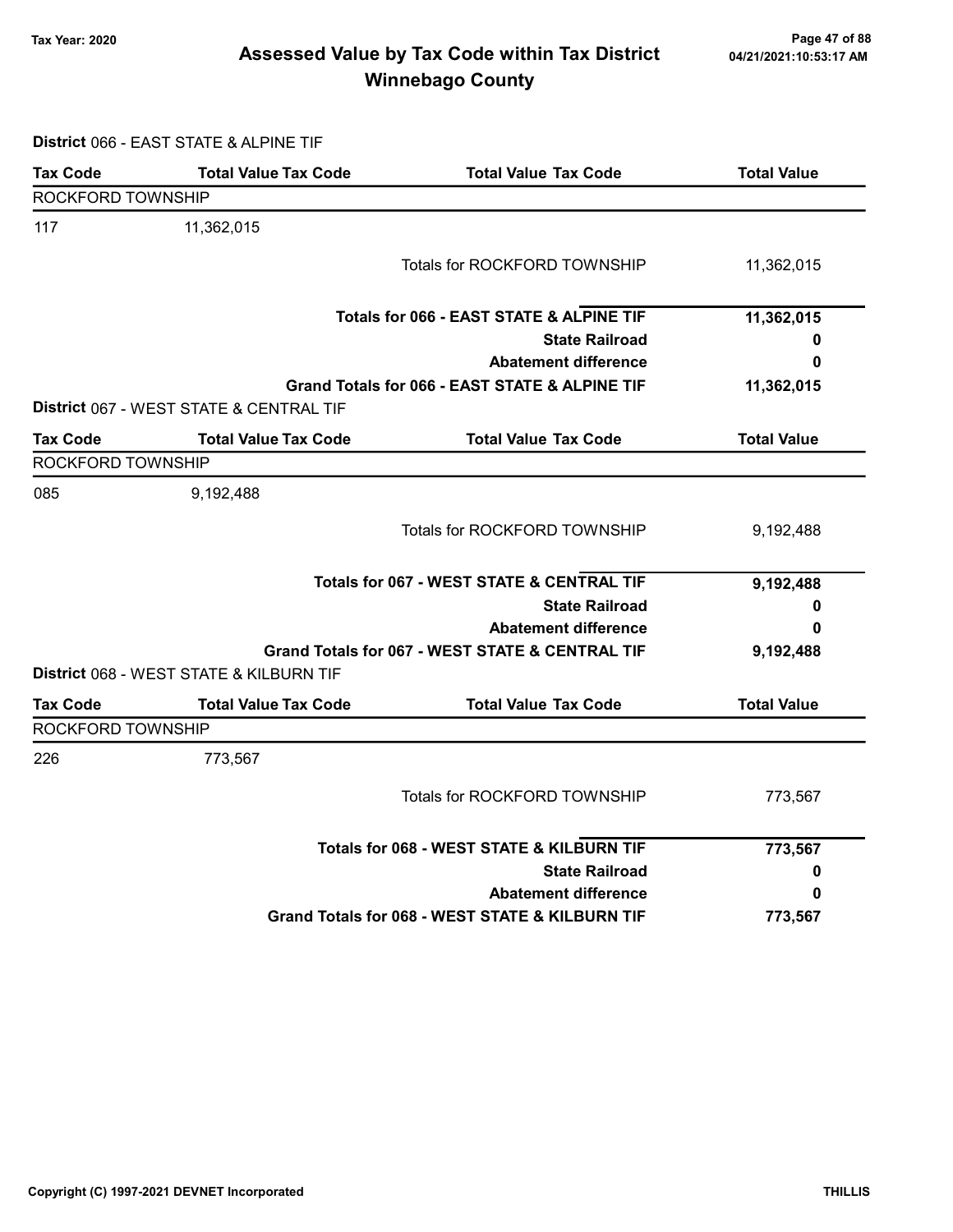# Page 48 of 88 مع Page 48 of 88<br>Assessed Value by Tax Code within Tax District مع Assessed Value by Tax Code Winnebago County

| <b>Tax Code</b>                              | <b>Total Value Tax Code</b>         |     |                                                                                          | <b>Total Value Tax Code</b>                          |                                            |  |  |
|----------------------------------------------|-------------------------------------|-----|------------------------------------------------------------------------------------------|------------------------------------------------------|--------------------------------------------|--|--|
| <b>Total Value</b><br><b>HARLEM TOWNSHIP</b> |                                     |     |                                                                                          |                                                      |                                            |  |  |
| 006                                          | 141,758,741                         | 007 | 5,196,704                                                                                | 019                                                  | $\mathbf 0$                                |  |  |
| 049                                          | 23,561,266                          | 118 | 366,998                                                                                  | 133                                                  | 113,173,016                                |  |  |
| 134                                          | 12,458                              | 137 | 52,988,802                                                                               | 139                                                  | 8,156,252                                  |  |  |
| 141                                          | 222,408                             | 142 | 4,290                                                                                    | 143                                                  | 3,036,082                                  |  |  |
| 144                                          | 115,485,142                         | 147 | 71,844                                                                                   | 149                                                  | 32,903,638                                 |  |  |
| 151                                          | 846                                 | 152 | 4,666,230                                                                                | 153                                                  | 752,109                                    |  |  |
| 158                                          | 6,541,092                           | 160 | 514,899                                                                                  | 163                                                  | 1,921,996                                  |  |  |
| 164                                          | 93,113                              | 413 | 508,825                                                                                  | 414                                                  | 1,115,680                                  |  |  |
| 416                                          | 6,213,391                           | 433 | 1,441,194                                                                                | 434                                                  | 215,802                                    |  |  |
| 435                                          | 6,398,846                           | 442 | 1,018,079                                                                                |                                                      |                                            |  |  |
|                                              |                                     |     | <b>Totals for HARLEM TOWNSHIP</b>                                                        |                                                      | 528,339,743                                |  |  |
| ROCKFORD TOWNSHIP                            |                                     |     |                                                                                          |                                                      |                                            |  |  |
| 002                                          | 110,077,232                         | 010 | 3,236,803                                                                                | 021                                                  | 18,273,575                                 |  |  |
| 035                                          | 862,145                             | 409 | 11,368,388                                                                               | 456                                                  | 4,231,422                                  |  |  |
|                                              |                                     |     | Totals for ROCKFORD TOWNSHIP                                                             |                                                      | 148,049,565                                |  |  |
|                                              |                                     |     | Totals for 070 - HARLEM SCHOOL DIST 122<br>Grand Totals for 070 - HARLEM SCHOOL DIST 122 | <b>State Railroad</b><br><b>Abatement difference</b> | 676,389,308<br>630,080<br>0<br>677,019,388 |  |  |
|                                              | District 071 - KINNIKINNICK SD #131 |     |                                                                                          |                                                      |                                            |  |  |
| <b>Tax Code</b>                              | <b>Total Value Tax Code</b>         |     | <b>Total Value Tax Code</b>                                                              |                                                      | <b>Total Value</b>                         |  |  |
| <b>HARLEM TOWNSHIP</b>                       |                                     |     |                                                                                          |                                                      |                                            |  |  |
| 136                                          | 28,781,631                          | 138 | 40,259                                                                                   |                                                      |                                            |  |  |
|                                              |                                     |     | <b>Totals for HARLEM TOWNSHIP</b>                                                        |                                                      | 28,821,890                                 |  |  |
| <b>ROCKTON TOWNSHIP</b>                      |                                     |     |                                                                                          |                                                      |                                            |  |  |
| 203                                          | 5,086,316                           | 204 | 32,496                                                                                   | 205                                                  | 144,698                                    |  |  |
| 206                                          | 21,813,669                          |     |                                                                                          |                                                      |                                            |  |  |
|                                              |                                     |     | Totals for ROCKTON TOWNSHIP                                                              |                                                      | 27,077,179                                 |  |  |

#### District 070 - HARLEM SCHOOL DIST 122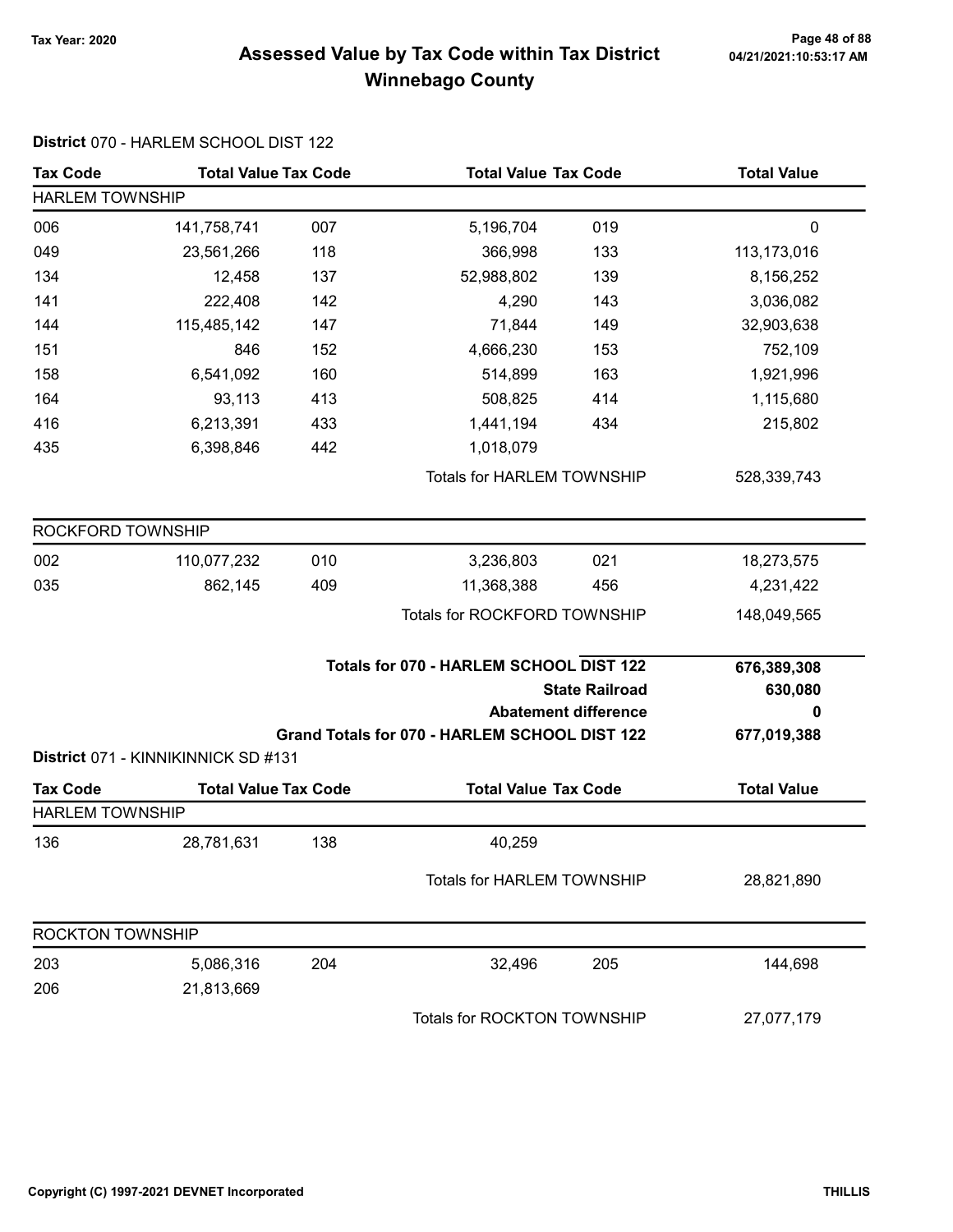# Page 49 of 88 مع Page 49 of 88<br>Assessed Value by Tax Code within Tax District مع Assessed Value by Tax Code Winnebago County

| <b>Tax Code</b>         |                                             | <b>Total Value Tax Code</b> |                                                     | <b>Total Value Tax Code</b><br><b>Total Value</b> |                    |
|-------------------------|---------------------------------------------|-----------------------------|-----------------------------------------------------|---------------------------------------------------|--------------------|
| ROSCOE TOWNSHIP         |                                             |                             |                                                     |                                                   |                    |
| 181                     | 148,787,944                                 | 185                         | 12,101,995                                          | 187                                               | 2,860,031          |
| 189                     | 73,646,488                                  | 198                         | 4,705,017                                           | 199                                               | 44,182,808         |
| 447                     | 390,181                                     |                             |                                                     |                                                   |                    |
|                         |                                             |                             | Totals for ROSCOE TOWNSHIP                          |                                                   | 286,674,464        |
|                         |                                             |                             | Totals for 071 - KINNIKINNICK SD #131               |                                                   | 342,573,533        |
|                         |                                             |                             |                                                     | <b>State Railroad</b>                             | 126,749            |
|                         |                                             |                             |                                                     | <b>Abatement difference</b>                       | 0                  |
|                         |                                             |                             | Grand Totals for 071 - KINNIKINNICK SD #131         |                                                   | 342,700,282        |
|                         | District 072 - PRAIRIE HILL SCHOOL DIST 133 |                             |                                                     |                                                   |                    |
| <b>Tax Code</b>         | <b>Total Value Tax Code</b>                 |                             | <b>Total Value Tax Code</b>                         |                                                   | <b>Total Value</b> |
| <b>ROSCOE TOWNSHIP</b>  |                                             |                             |                                                     |                                                   |                    |
| 068                     | 3,232,526                                   | 175                         | 44,792,963                                          | 176                                               | 375,886            |
| 180                     | 73,777,764                                  | 188                         | 630,258                                             | 192                                               | 18,509,319         |
|                         |                                             |                             | Totals for ROSCOE TOWNSHIP                          |                                                   | 141,318,716        |
|                         |                                             |                             | Totals for 072 - PRAIRIE HILL SCHOOL DIST 133       |                                                   | 141,318,716        |
|                         |                                             |                             |                                                     | <b>State Railroad</b>                             | 0                  |
|                         |                                             |                             |                                                     | <b>Abatement difference</b>                       | 0                  |
|                         |                                             |                             | Grand Totals for 072 - PRAIRIE HILL SCHOOL DIST 133 |                                                   | 141,318,716        |
|                         | District 073 - SHIRLAND SCHOOL DIST 134     |                             |                                                     |                                                   |                    |
| <b>Tax Code</b>         | <b>Total Value Tax Code</b>                 |                             | <b>Total Value Tax Code</b>                         |                                                   | <b>Total Value</b> |
| <b>LAONA TOWNSHIP</b>   |                                             |                             |                                                     |                                                   |                    |
| 212                     | 0                                           |                             |                                                     |                                                   |                    |
|                         |                                             |                             | Totals for LAONA TOWNSHIP                           |                                                   | 0                  |
| <b>ROCKTON TOWNSHIP</b> |                                             |                             |                                                     |                                                   |                    |
| 193                     | 9,017,492                                   |                             |                                                     |                                                   |                    |
|                         |                                             |                             | Totals for ROCKTON TOWNSHIP                         |                                                   | 9,017,492          |

District 071 - KINNIKINNICK SD #131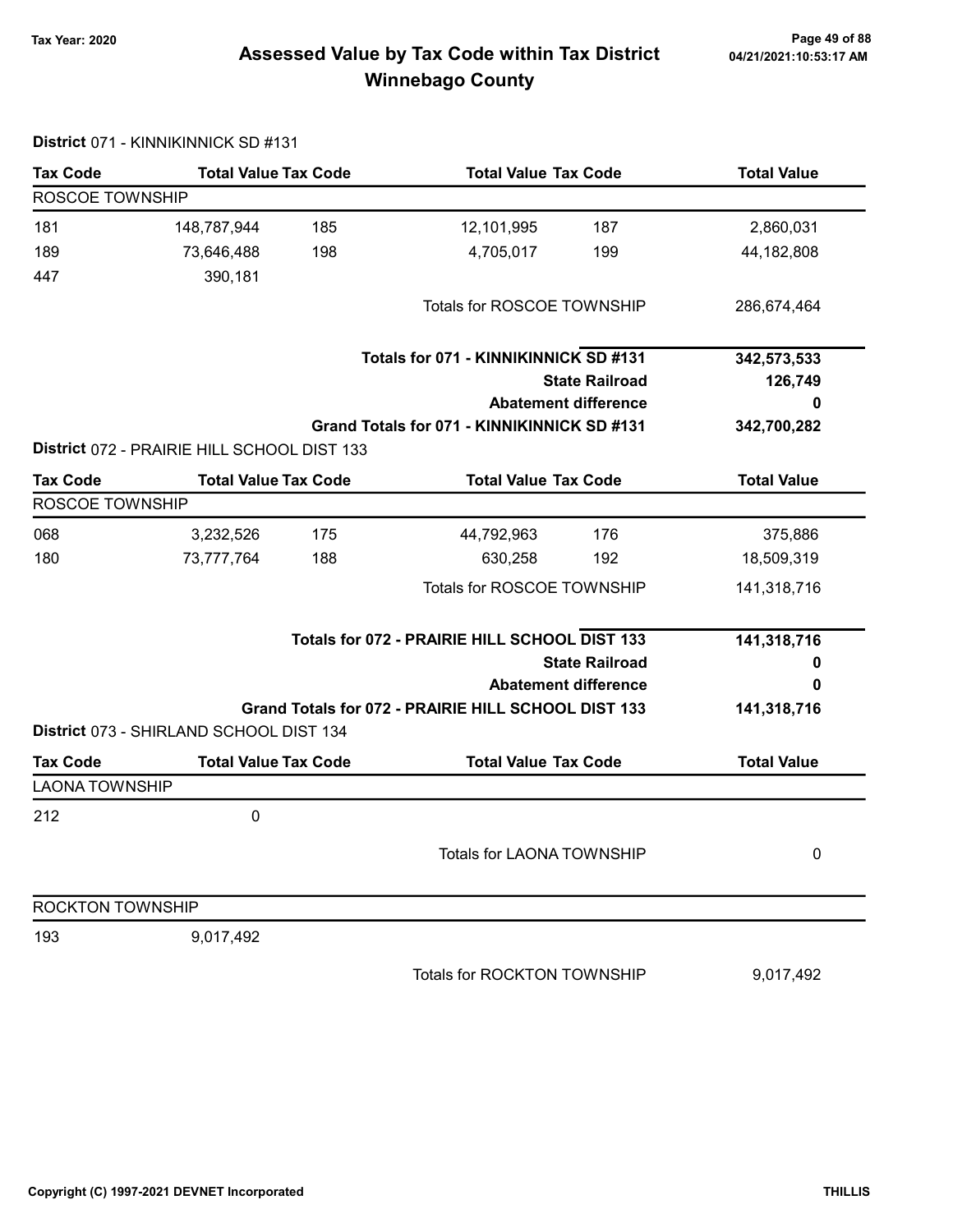# Page 50 of 88 وTax Year: 2020<br>Assessed Value by Tax Code within Tax District هو Assessed Value by Tax Code within Tax District Winnebago County

#### District 073 - SHIRLAND SCHOOL DIST 134

| <b>Tax Code</b>          | <b>Total Value Tax Code</b>            |     | <b>Total Value Tax Code</b>                     |                             | <b>Total Value</b> |
|--------------------------|----------------------------------------|-----|-------------------------------------------------|-----------------------------|--------------------|
| SHIRLAND TOWNSHIP        |                                        |     |                                                 |                             |                    |
| 210                      | $\mathbf 0$                            | 211 | $\pmb{0}$                                       | 213                         | 7,376,768          |
| 214                      | 17,562,154                             |     |                                                 |                             |                    |
|                          |                                        |     | <b>Totals for SHIRLAND TOWNSHIP</b>             |                             | 24,938,922         |
|                          |                                        |     | Totals for 073 - SHIRLAND SCHOOL DIST 134       |                             | 33,956,414         |
|                          |                                        |     |                                                 | <b>State Railroad</b>       | 0                  |
|                          |                                        |     |                                                 | <b>Abatement difference</b> | 0                  |
|                          | District 074 - ROCKTON SCHOOL DIST 140 |     | Grand Totals for 073 - SHIRLAND SCHOOL DIST 134 |                             | 33,956,414         |
| <b>Tax Code</b>          | <b>Total Value Tax Code</b>            |     | <b>Total Value Tax Code</b>                     |                             | <b>Total Value</b> |
| <b>HARRISON TOWNSHIP</b> |                                        |     |                                                 |                             |                    |
| 247                      | 7,161,542                              |     |                                                 |                             |                    |
|                          |                                        |     | <b>Totals for HARRISON TOWNSHIP</b>             |                             | 7,161,542          |
|                          |                                        |     |                                                 |                             |                    |
| <b>OWEN TOWNSHIP</b>     |                                        |     |                                                 |                             |                    |
| 161                      | 133,041                                | 165 | 15,460,688                                      | 168                         | 0                  |
| 200                      | 1,887,436                              | 362 | 1,069,660                                       | 364                         | 258,540            |
|                          |                                        |     | Totals for OWEN TOWNSHIP                        |                             | 18,809,365         |
| <b>ROCKTON TOWNSHIP</b>  |                                        |     |                                                 |                             |                    |
| 197                      | 114,056,210                            | 201 | 18,867,004                                      | 202                         | 47,812,600         |
| 401                      | 3,979,992                              | 402 | 534,264                                         | 420                         | 1,718,942          |
|                          |                                        |     | Totals for ROCKTON TOWNSHIP                     |                             | 186,969,012        |
| ROSCOE TOWNSHIP          |                                        |     |                                                 |                             |                    |
| 182                      | 682,344                                | 183 | $\pmb{0}$                                       | 196                         | 13,267             |
| 207                      | 0                                      | 209 | 44,440,264                                      |                             |                    |
|                          |                                        |     | Totals for ROSCOE TOWNSHIP                      |                             | 45, 135, 875       |
|                          |                                        |     | Totals for 074 - ROCKTON SCHOOL DIST 140        |                             | 258,075,794        |
|                          |                                        |     |                                                 | <b>State Railroad</b>       | 699,395            |
|                          |                                        |     |                                                 | <b>Abatement difference</b> | 0                  |
|                          |                                        |     | Grand Totals for 074 - ROCKTON SCHOOL DIST 140  |                             | 258,775,189        |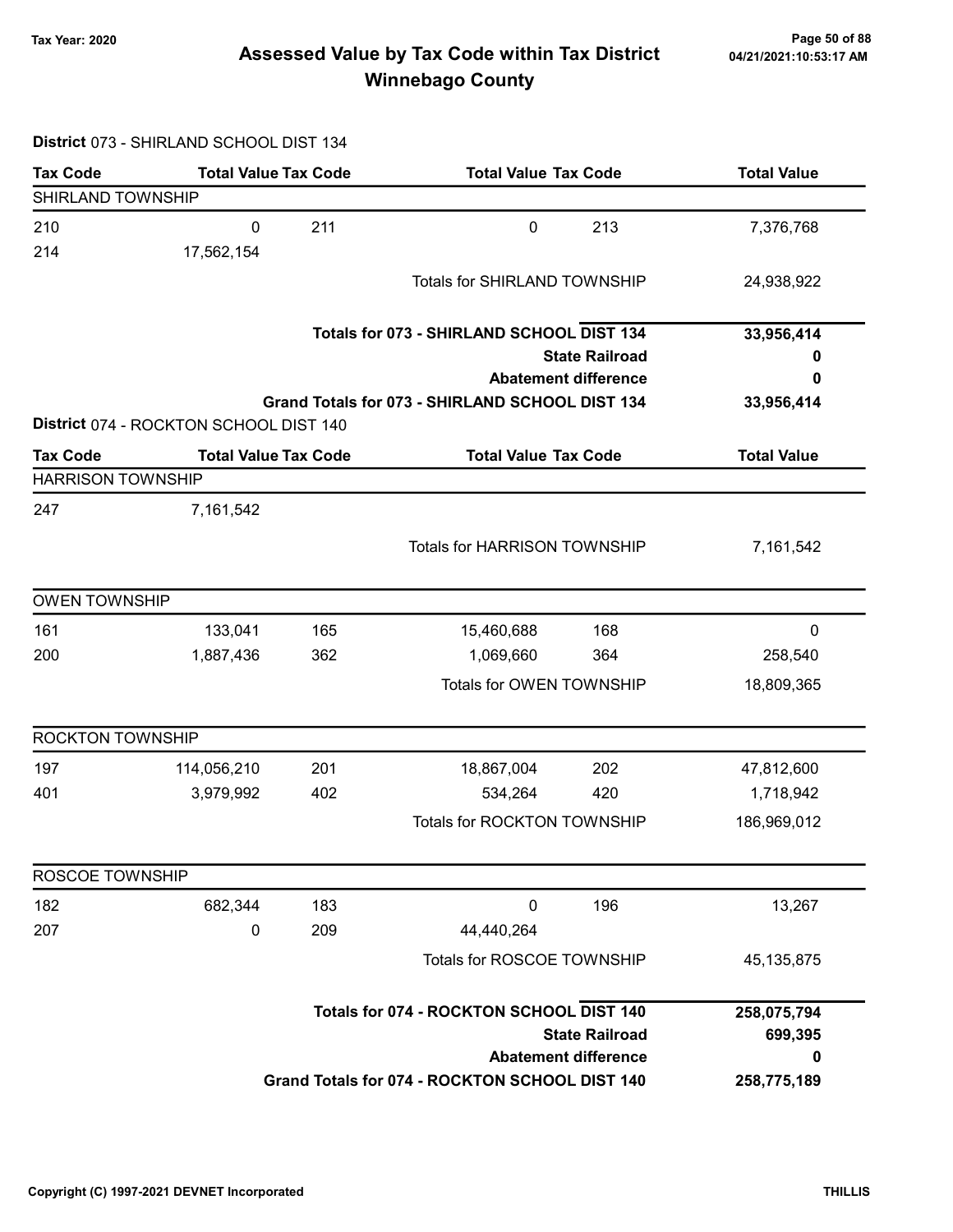# Page 51 of 88 وTax Year: 2020<br>Assessed Value by Tax Code within Tax District هو Assessed Value by Tax Code within Tax District Winnebago County

| District 075 - NORTH BOONE SD #200 |  |
|------------------------------------|--|
|------------------------------------|--|

| <b>Tax Code</b>        | <b>Total Value Tax Code</b>             |     |                                            | <b>Total Value Tax Code</b> |                    |
|------------------------|-----------------------------------------|-----|--------------------------------------------|-----------------------------|--------------------|
| ROSCOE TOWNSHIP        |                                         |     |                                            |                             |                    |
| 184                    | 1,163,396                               |     |                                            |                             |                    |
|                        |                                         |     | Totals for ROSCOE TOWNSHIP                 |                             | 1,163,396          |
|                        |                                         |     |                                            |                             |                    |
|                        |                                         |     | Totals for 075 - NORTH BOONE SD #200       |                             | 1,163,396          |
|                        |                                         |     |                                            | <b>State Railroad</b>       | 0                  |
|                        |                                         |     |                                            | <b>Abatement difference</b> | 0                  |
|                        |                                         |     | Grand Totals for 075 - NORTH BOONE SD #200 |                             | 1,163,396          |
|                        | District 076 - ROCKFORD SCHOOL DIST 205 |     |                                            |                             |                    |
| <b>Tax Code</b>        | <b>Total Value Tax Code</b>             |     | <b>Total Value Tax Code</b>                |                             | <b>Total Value</b> |
|                        | CHERRY VALLEY TOWNSHIP                  |     |                                            |                             |                    |
| 110                    | 25,636,531                              | 111 | 6,186,528                                  | 112                         | 2,489,584          |
| 113                    | 10,242,725                              | 114 | 77, 142, 385                               | 115                         | 5,832,486          |
| 116                    | 25,746                                  | 119 | 13,881,466                                 | 120                         | 3,830,108          |
| 124                    | 7,358,371                               | 125 | 129,815                                    | 127                         | 128,738,162        |
| 128                    | 1,834,815                               | 129 | 14,082,084                                 | 343                         | 577,773            |
| 366                    | 762,812                                 | 383 | 1,482,942                                  | 386                         | 0                  |
| 396                    | $\mathbf 0$                             | 440 | 26,485                                     |                             |                    |
|                        |                                         |     | Totals for CHERRY VALLEY TOWNSHIP          |                             | 300,260,818        |
| <b>HARLEM TOWNSHIP</b> |                                         |     |                                            |                             |                    |
| 012                    | 188,642                                 | 020 | 24,300                                     | 026                         | 33,836,747         |
| 042                    | 3,549,284                               | 045 | 300,304                                    | 078                         | 310,652            |
| 108                    | 46,893                                  | 109 | 33,723,313                                 | 130                         | 4,328,565          |
| 135                    | 7,720,539                               | 140 | 55,950                                     | 145                         | 4,803,240          |
| 159                    | 249,773                                 | 194 | 2,538,390                                  | 208                         | 48,344             |
| 427                    | 10,516                                  | 428 | 1,800,234                                  | 429                         | 4,613              |
| 430                    | 147,019                                 | 443 | 53,848                                     | 444                         | 14,124             |
| 454                    | 30,306                                  |     |                                            |                             |                    |
|                        |                                         |     | <b>Totals for HARLEM TOWNSHIP</b>          |                             | 93,785,596         |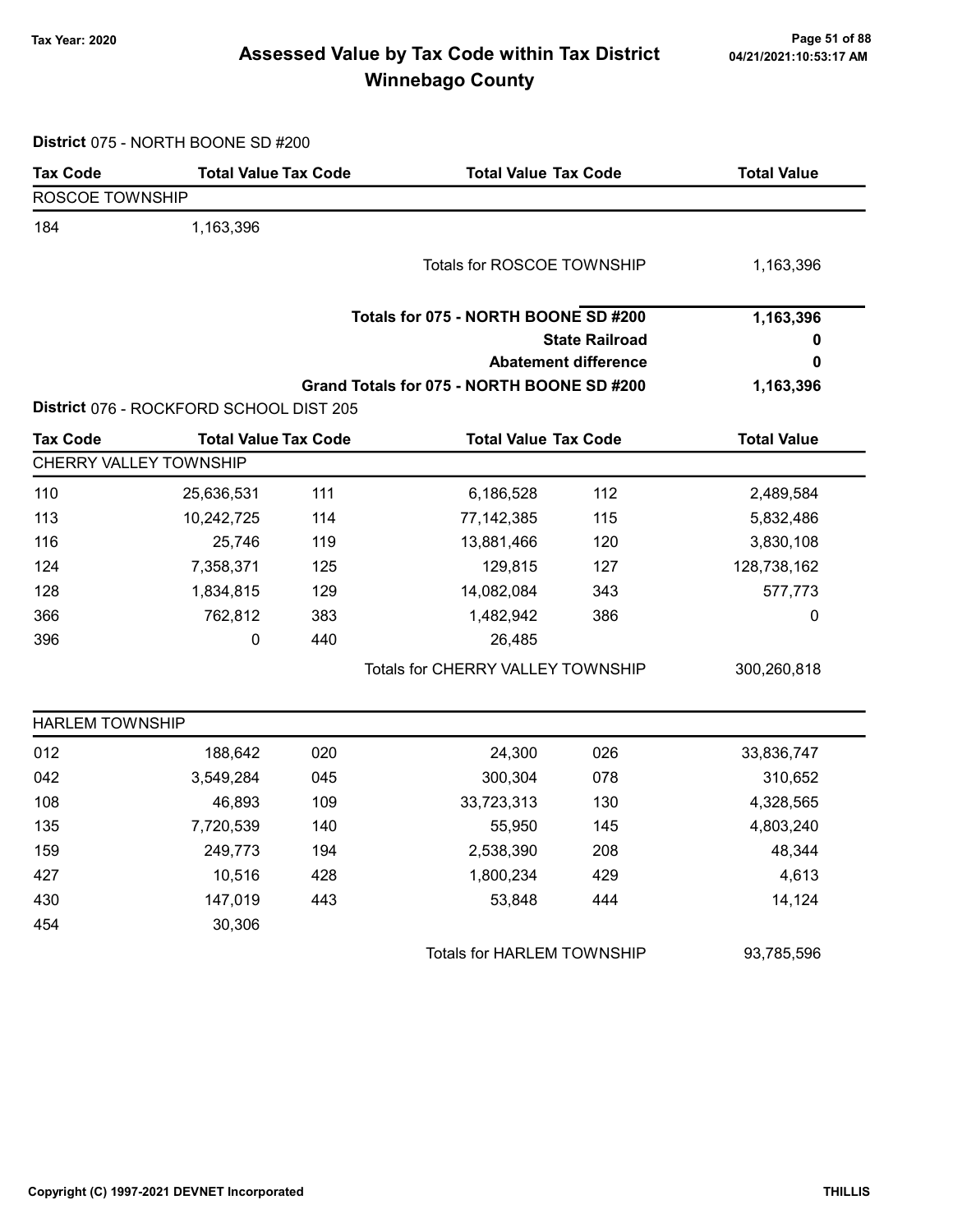# Page 52 of 88 مسمح Page 52 of 88<br>Assessed Value by Tax Code within Tax District مسمح Assessed Value by Tax Code within Tax District Winnebago County

| <b>Tax Code</b>      | <b>Total Value Tax Code</b> |     | <b>Total Value Tax Code</b> |     | <b>Total Value</b> |
|----------------------|-----------------------------|-----|-----------------------------|-----|--------------------|
| <b>OWEN TOWNSHIP</b> |                             |     |                             |     |                    |
| 046                  | 34,353                      | 146 | 18,759,846                  | 148 | 980                |
| 150                  | 105,565                     | 154 | 115,026                     | 155 | 8,348,886          |
| 156                  | 18,878,157                  | 157 | 85,882                      | 167 | 5,705,600          |
| 169                  | 8,229,299                   | 170 | 115,132                     | 171 | 146,381            |
| 172                  | 239,137                     | 358 | 0                           | 359 | 3,886              |
| 360                  | 0                           | 361 | 4.184                       | 365 | 11,674,899         |
| 368                  | 0                           | 369 | 117,390                     |     |                    |
|                      |                             |     | Totals for OWEN TOWNSHIP    |     | 72,564,603         |

District 076 - ROCKFORD SCHOOL DIST 205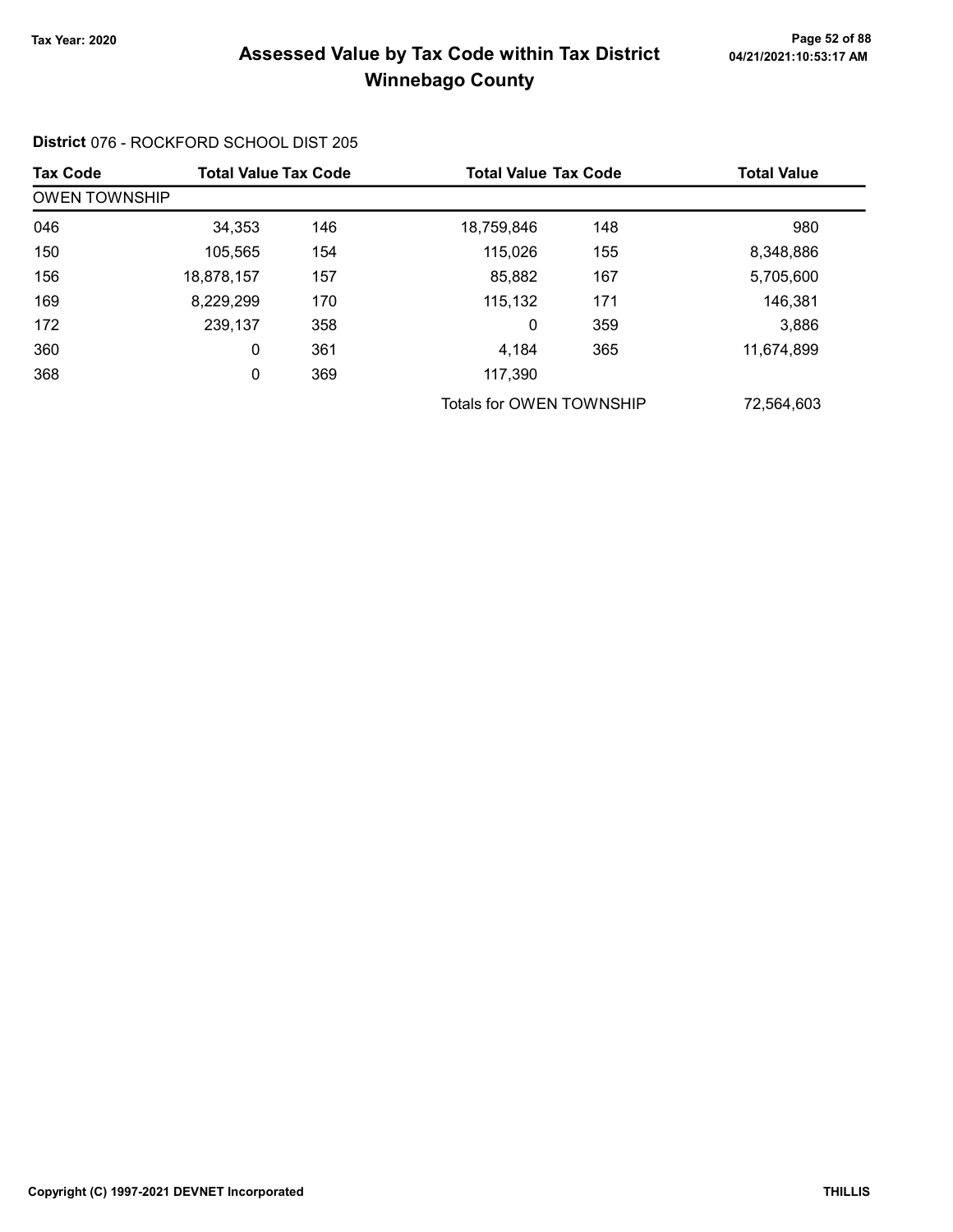# Page 53 of 88 مسمح Page 53 of 88<br>Assessed Value by Tax Code within Tax District مسمح Assessed Value by Tax Code within Tax District Winnebago County

#### District 076 - ROCKFORD SCHOOL DIST 205

| <b>Tax Code</b>   | <b>Total Value Tax Code</b> |     |                              | <b>Total Value Tax Code</b> |               |
|-------------------|-----------------------------|-----|------------------------------|-----------------------------|---------------|
| ROCKFORD TOWNSHIP |                             |     |                              |                             |               |
| 001               | 1,331,835,386               | 003 | 28,831,500                   | 005                         | 11,340,410    |
| 008               | 58,179,914                  | 013 | 23,473,269                   | 014                         | 1,574,752     |
| 016               | 4,940                       | 017 | 24,887,409                   | 018                         | 54,336,417    |
| 030               | 398,295                     | 031 | 4,947,008                    | 036                         | 13,794,247    |
| 038               | 0                           | 040 | 61,430                       | 044                         | 16,462        |
| 047               | 3,861                       | 048 | 66,397                       | 050                         | 6,523,597     |
| 051               | 9,755,116                   | 053 | 1,955,066                    | 056                         | 334,799       |
| 057               | 10,051,157                  | 058 | 1,707,468                    | 059                         | 1,536,398     |
| 060               | 1,699,266                   | 061 | 3,036,994                    | 062                         | 7,328,654     |
| 064               | 14,678,862                  | 066 | 12,991,210                   | 070                         | 2,204,956     |
| 072               | 48,522                      | 076 | 1,174,819                    | 077                         | 158,630       |
| 082               | 98,080                      | 083 | 639,997                      | 084                         | 566,502       |
| 085               | 9,192,488                   | 086 | 1,231,180                    | 090                         | 6,701         |
| 092               | 4,752,053                   | 095 | 4,748,233                    | 096                         | 8,270,378     |
| 099               | 5,475,152                   | 104 | 2,217,113                    | 117                         | 11,362,015    |
| 123               | 706,527                     | 126 | 1,863,550                    | 131                         | 4,028         |
| 223               | 7,071,811                   | 226 | 773,567                      | 370                         | 0             |
| 372               | 4,110,177                   | 373 | 2,038,689                    | 374                         | 1,588,000     |
| 378               | 51,522,934                  | 379 | 941,550                      | 380                         | 984,204       |
| 385               | 938,713                     | 391 | 890,850                      | 392                         | 23,869,124    |
| 393               | 431,475                     | 394 | 0                            | 397                         | 0             |
| 400               | 48,014                      | 403 | 69,898                       | 404                         | 1,085,673     |
| 405               | 1,545,217                   | 406 | 10,548                       | 407                         | 703,876       |
| 408               | 281,186                     | 410 | 7,595,498                    | 411                         | 479           |
| 412               | 96,815                      | 417 | 860,378                      | 418                         | 5,758,779     |
| 419               | 457,568                     | 421 | 14,472,925                   | 422                         | 9,483,317     |
| 423               | 12,207,909                  | 424 | 8,615,975                    | 426                         | 2,326,192     |
| 438               | 568,259                     | 439 | 485,239                      | 441                         | 448,020       |
| 448               | 11,686                      | 450 | 216,031                      | 451                         | 42,223,018    |
| 452               | 29,180                      | 455 | 6,517,372                    | 460                         | 120,212       |
|                   |                             |     | Totals for ROCKFORD TOWNSHIP |                             | 1,891,471,566 |

| Totals for 076 - ROCKFORD SCHOOL DIST 205       | 2,358,082,583 |
|-------------------------------------------------|---------------|
| <b>State Railroad</b>                           | 6.797.109     |
| Abatement difference                            | -102.330      |
| Grand Totals for 076 - ROCKFORD SCHOOL DIST 205 | 2.364.777.362 |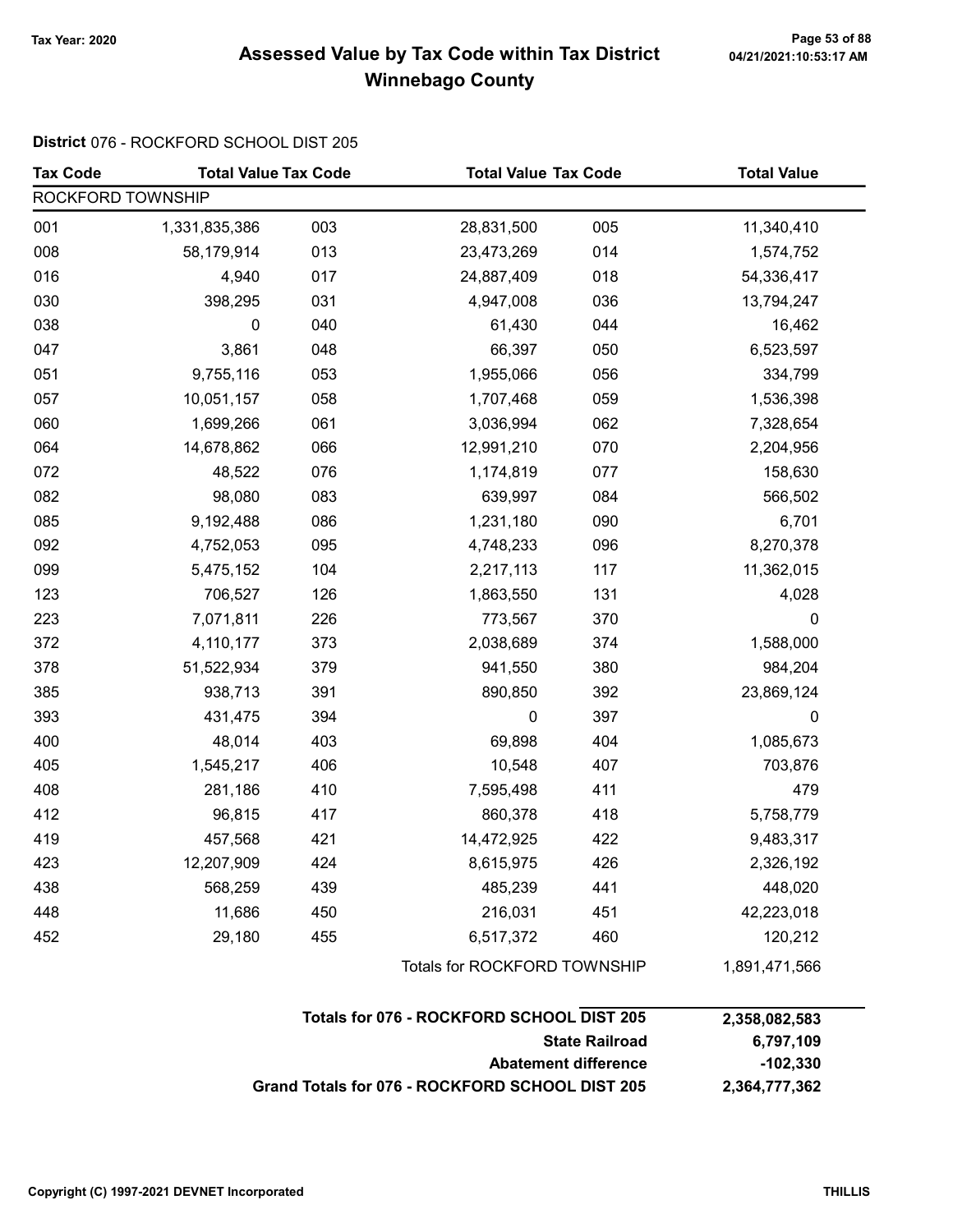# Page 54 of 88 مسمع Page 54 of 88<br>Assessed Value by Tax Code within Tax District مسمع Assessed Value by Tax Code within Tax District Winnebago County

#### District 077 - HONONEGAH HIGH SD #207

| <b>Tax Code</b>          | <b>Total Value Tax Code</b> |     |                                   | <b>Total Value Tax Code</b>         |             |
|--------------------------|-----------------------------|-----|-----------------------------------|-------------------------------------|-------------|
| <b>HARLEM TOWNSHIP</b>   |                             |     |                                   |                                     |             |
| 136                      | 28,781,631                  | 138 | 40,259                            |                                     |             |
|                          |                             |     | <b>Totals for HARLEM TOWNSHIP</b> |                                     | 28,821,890  |
| <b>HARRISON TOWNSHIP</b> |                             |     |                                   |                                     |             |
|                          |                             |     |                                   |                                     |             |
| 247                      | 7,161,542                   |     |                                   |                                     |             |
|                          |                             |     |                                   | <b>Totals for HARRISON TOWNSHIP</b> |             |
| <b>LAONA TOWNSHIP</b>    |                             |     |                                   |                                     |             |
| 212                      | 0                           |     |                                   |                                     |             |
|                          |                             |     | <b>Totals for LAONA TOWNSHIP</b>  |                                     | 0           |
| <b>OWEN TOWNSHIP</b>     |                             |     |                                   |                                     |             |
| 161                      | 133,041                     | 165 | 15,460,688                        | 168                                 | 0           |
| 200                      | 1,887,436                   | 362 | 1,069,660                         | 364                                 | 258,540     |
|                          |                             |     | Totals for OWEN TOWNSHIP          |                                     | 18,809,365  |
| ROCKTON TOWNSHIP         |                             |     |                                   |                                     |             |
| 193                      | 9,017,492                   | 197 | 114,056,210                       | 201                                 | 18,867,004  |
| 202                      | 47,812,600                  | 203 | 5,086,316                         | 204                                 | 32,496      |
| 205                      | 144,698                     | 206 | 21,813,669                        | 401                                 | 3,979,992   |
| 402                      | 534,264                     | 420 | 1,718,942                         |                                     |             |
|                          |                             |     | Totals for ROCKTON TOWNSHIP       |                                     | 223,063,683 |
| ROSCOE TOWNSHIP          |                             |     |                                   |                                     |             |
| 068                      | 3,232,526                   | 175 | 44,792,963                        | 176                                 | 375,886     |
| 180                      | 73,777,764                  | 181 | 148,787,944                       | 182                                 | 682,344     |
| 183                      | 0                           | 185 | 12,101,995                        | 187                                 | 2,860,031   |
| 188                      | 630,258                     | 189 | 73,646,488                        | 192                                 | 18,509,319  |
| 196                      | 13,267                      | 198 | 4,705,017                         | 199                                 | 44,182,808  |
| 207                      | 0                           | 209 | 44,440,264                        | 447                                 | 390,181     |
|                          |                             |     | Totals for ROSCOE TOWNSHIP        |                                     | 473,129,055 |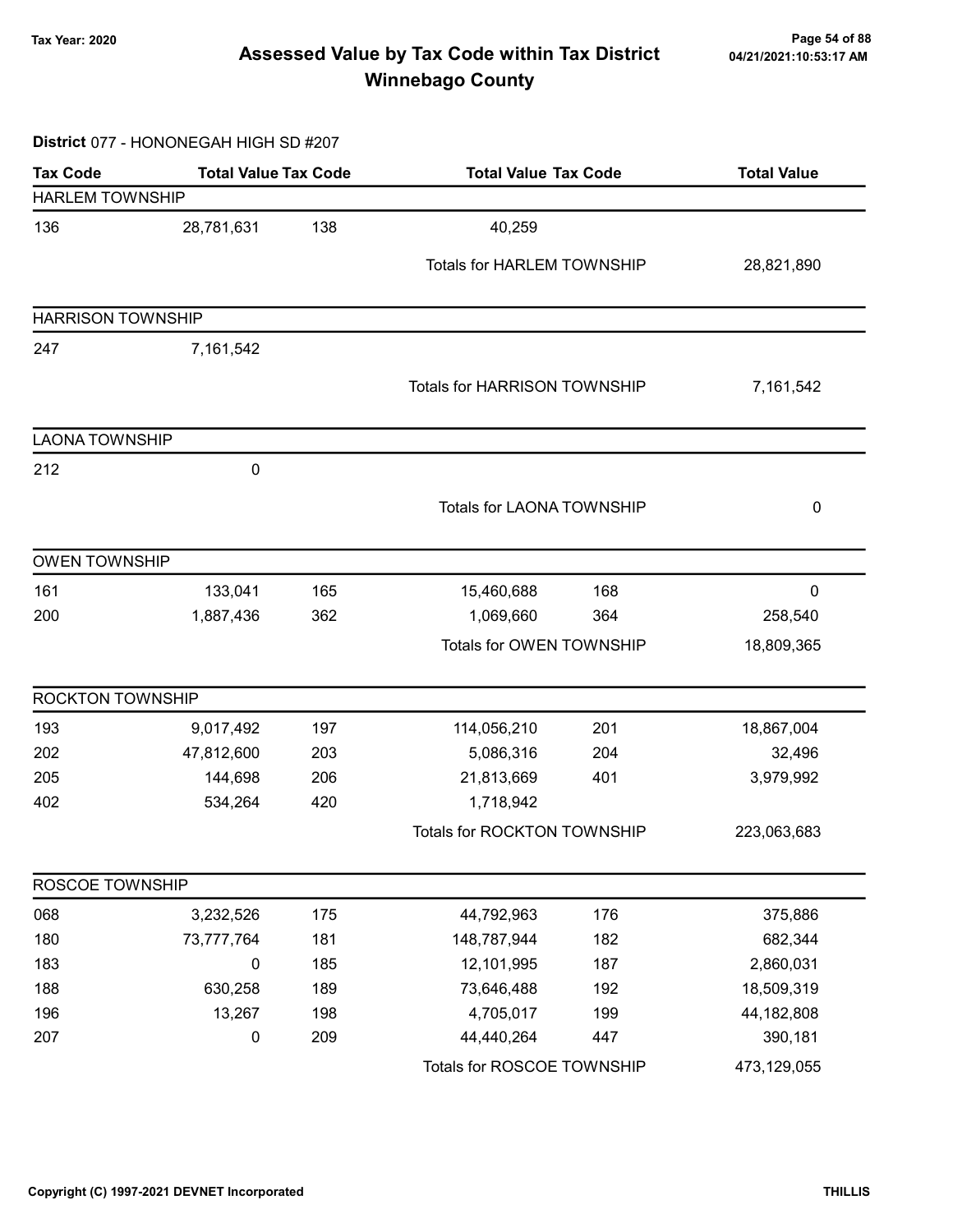# Page 55 of 88 وTax Year: 2020<br>Assessed Value by Tax Code within Tax District هو Assessed Value by Tax Code within Tax District Winnebago County

#### District 077 - HONONEGAH HIGH SD #207

| <b>Tax Code</b>                            | <b>Total Value Tax Code</b>             |                            | <b>Total Value Tax Code</b>                     |                             | <b>Total Value</b> |  |
|--------------------------------------------|-----------------------------------------|----------------------------|-------------------------------------------------|-----------------------------|--------------------|--|
| SHIRLAND TOWNSHIP                          |                                         |                            |                                                 |                             |                    |  |
| 210                                        | $\mathbf 0$                             | 211                        | $\pmb{0}$                                       | 213                         | 7,376,768          |  |
| 214                                        | 17,562,154                              |                            |                                                 |                             |                    |  |
|                                            |                                         |                            | Totals for SHIRLAND TOWNSHIP                    |                             | 24,938,922         |  |
|                                            |                                         |                            |                                                 |                             |                    |  |
|                                            |                                         |                            | Totals for 077 - HONONEGAH HIGH SD #207         |                             | 775,924,457        |  |
|                                            |                                         |                            | <b>State Railroad</b>                           | 826,144                     |                    |  |
|                                            |                                         |                            |                                                 | <b>Abatement difference</b> | 0                  |  |
|                                            |                                         |                            | Grand Totals for 077 - HONONEGAH HIGH SD #207   |                             | 776,750,601        |  |
|                                            | District 078 - MERIDIAN SCHOOL DIST 223 |                            |                                                 |                             |                    |  |
| <b>Tax Code</b>                            | <b>Total Value Tax Code</b>             |                            | <b>Total Value Tax Code</b>                     |                             | <b>Total Value</b> |  |
| ROCKFORD TOWNSHIP                          |                                         |                            |                                                 |                             |                    |  |
| 091                                        | 9,913,834                               | 093                        | 1,376,647                                       | 351                         | 780,669            |  |
| 453                                        | 175,446                                 |                            |                                                 |                             |                    |  |
|                                            |                                         |                            | Totals for ROCKFORD TOWNSHIP                    |                             | 12,246,596         |  |
|                                            |                                         |                            |                                                 |                             |                    |  |
|                                            |                                         |                            | Totals for 078 - MERIDIAN SCHOOL DIST 223       |                             | 12,246,596         |  |
| <b>State Railroad</b>                      |                                         |                            |                                                 | 51,476                      |                    |  |
|                                            |                                         |                            |                                                 | <b>Abatement difference</b> | 0                  |  |
|                                            | District 079 - SOUTH BELOIT SD #320     |                            | Grand Totals for 078 - MERIDIAN SCHOOL DIST 223 |                             | 12,298,072         |  |
|                                            |                                         |                            |                                                 |                             |                    |  |
| <b>Tax Code</b><br><b>ROCKTON TOWNSHIP</b> | <b>Total Value Tax Code</b>             |                            | <b>Total Value Tax Code</b>                     |                             | <b>Total Value</b> |  |
| 190                                        | 41,641,752                              | 191                        | 13,364,729                                      | 290                         | $\pmb{0}$          |  |
| 348                                        | 60,862                                  | 458                        | 5,093,391                                       |                             |                    |  |
|                                            |                                         |                            | <b>Totals for ROCKTON TOWNSHIP</b>              |                             |                    |  |
|                                            |                                         |                            |                                                 |                             | 60,160,734         |  |
| ROSCOE TOWNSHIP                            |                                         |                            |                                                 |                             |                    |  |
| 177                                        | 13,785,885                              | 178                        | 14,079                                          | 179                         | 9,707,037          |  |
| 347                                        | 304,604                                 | 457                        | 1,644,589                                       |                             |                    |  |
|                                            |                                         |                            |                                                 |                             |                    |  |
|                                            |                                         | Totals for ROSCOE TOWNSHIP |                                                 |                             | 25,456,194         |  |
|                                            |                                         |                            | Totals for 079 - SOUTH BELOIT SD #320           |                             | 85,616,928         |  |
|                                            |                                         |                            |                                                 | <b>State Railroad</b>       | 1,525,221          |  |
|                                            |                                         |                            |                                                 | <b>Abatement difference</b> | 0                  |  |
|                                            |                                         |                            | Grand Totals for 079 - SOUTH BELOIT SD #320     |                             | 87, 142, 149       |  |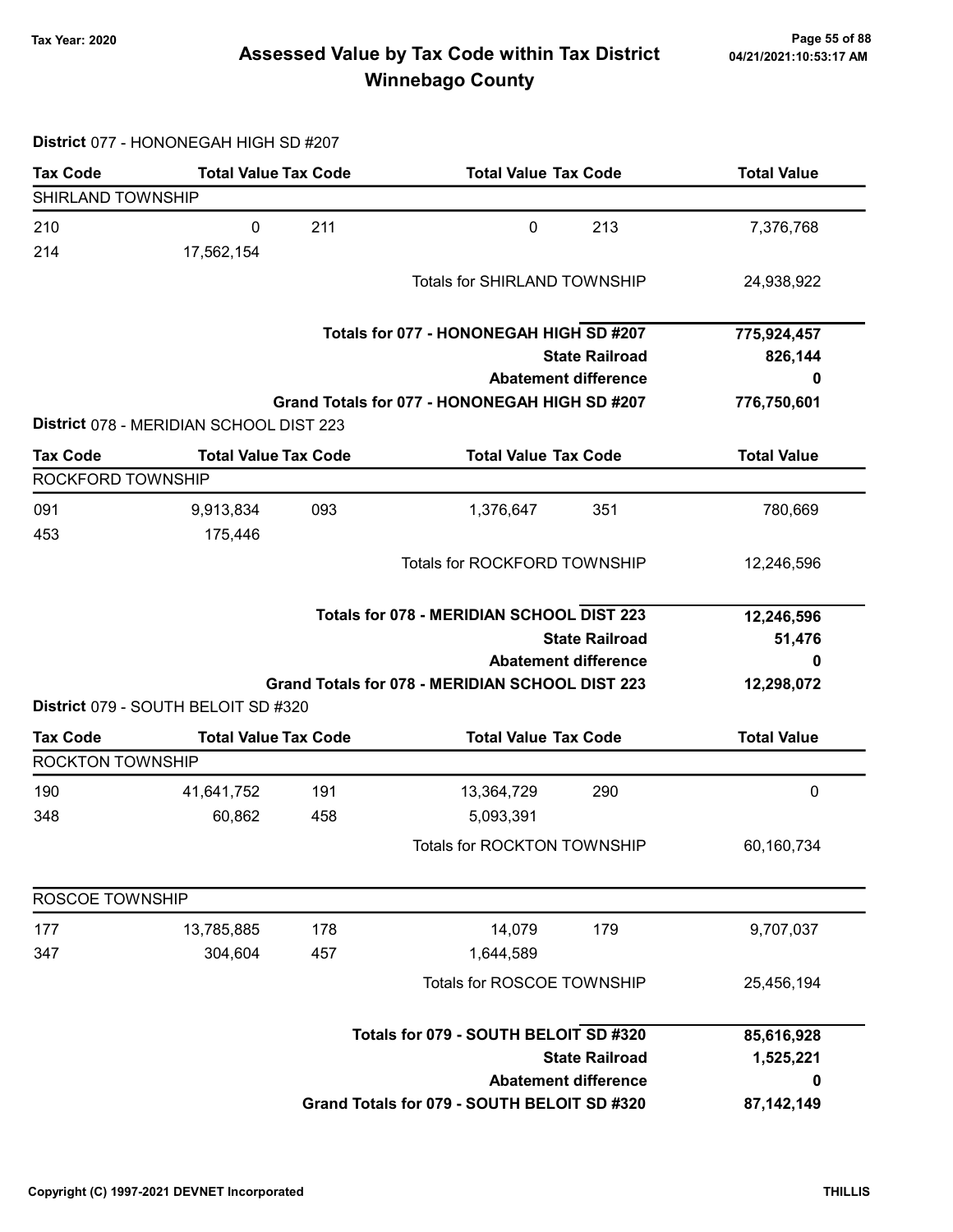# Page 56 of 88 مع Page 56 of 88<br>Assessed Value by Tax Code within Tax District مع Assessed Value by Tax Code Winnebago County

#### District 080 - PECATONICA UNIT SD #321

| <b>Tax Code</b>          | <b>Total Value Tax Code</b>        |     | <b>Total Value Tax Code</b>                                                   |     | <b>Total Value</b> |  |
|--------------------------|------------------------------------|-----|-------------------------------------------------------------------------------|-----|--------------------|--|
| <b>BURRITT TOWNSHIP</b>  |                                    |     |                                                                               |     |                    |  |
| 259                      | $\pmb{0}$                          | 266 | 6,582,045                                                                     | 268 | 3,917,988          |  |
|                          |                                    |     | Totals for BURRITT TOWNSHIP                                                   |     | 10,500,033         |  |
| DURAND TOWNSHIP          |                                    |     |                                                                               |     |                    |  |
| 232                      | 970,119                            |     |                                                                               |     |                    |  |
|                          |                                    |     | Totals for DURAND TOWNSHIP                                                    |     | 970,119            |  |
| PECATONICA TOWNSHIP      |                                    |     |                                                                               |     |                    |  |
| 281                      | 47, 137, 340                       | 284 | 36,354                                                                        | 286 | 29,287,528         |  |
| 425                      | 64,580                             |     |                                                                               |     |                    |  |
|                          |                                    |     | <b>Totals for PECATONICA TOWNSHIP</b>                                         |     | 76,525,802         |  |
| <b>SEWARD TOWNSHIP</b>   |                                    |     |                                                                               |     |                    |  |
| 305                      | 292,481                            | 309 | 5,831,759                                                                     |     |                    |  |
|                          |                                    |     | Totals for SEWARD TOWNSHIP                                                    |     | 6,124,240          |  |
|                          |                                    |     | Totals for 080 - PECATONICA UNIT SD #321                                      |     | 94,120,194         |  |
|                          |                                    |     | <b>State Railroad</b>                                                         |     | 0                  |  |
|                          |                                    |     | <b>Abatement difference</b><br>Grand Totals for 080 - PECATONICA UNIT SD #321 |     | 0<br>94,120,194    |  |
|                          | District 081 - DURAND UNIT SD #322 |     |                                                                               |     |                    |  |
| <b>Tax Code</b>          | <b>Total Value Tax Code</b>        |     | <b>Total Value Tax Code</b>                                                   |     | <b>Total Value</b> |  |
| <b>DURAND TOWNSHIP</b>   |                                    |     |                                                                               |     |                    |  |
| 228                      | 1,271,220                          | 229 | 2,001,693                                                                     | 230 | 22,103,932         |  |
| 231                      | 130,550                            | 233 | 14,473,425                                                                    | 234 | 273,465            |  |
|                          |                                    |     | Totals for DURAND TOWNSHIP                                                    |     | 40,254,285         |  |
| <b>HARRISON TOWNSHIP</b> |                                    |     |                                                                               |     |                    |  |
| 246                      | 8,997,229                          |     |                                                                               |     |                    |  |
|                          |                                    |     | Totals for HARRISON TOWNSHIP                                                  |     | 8,997,229          |  |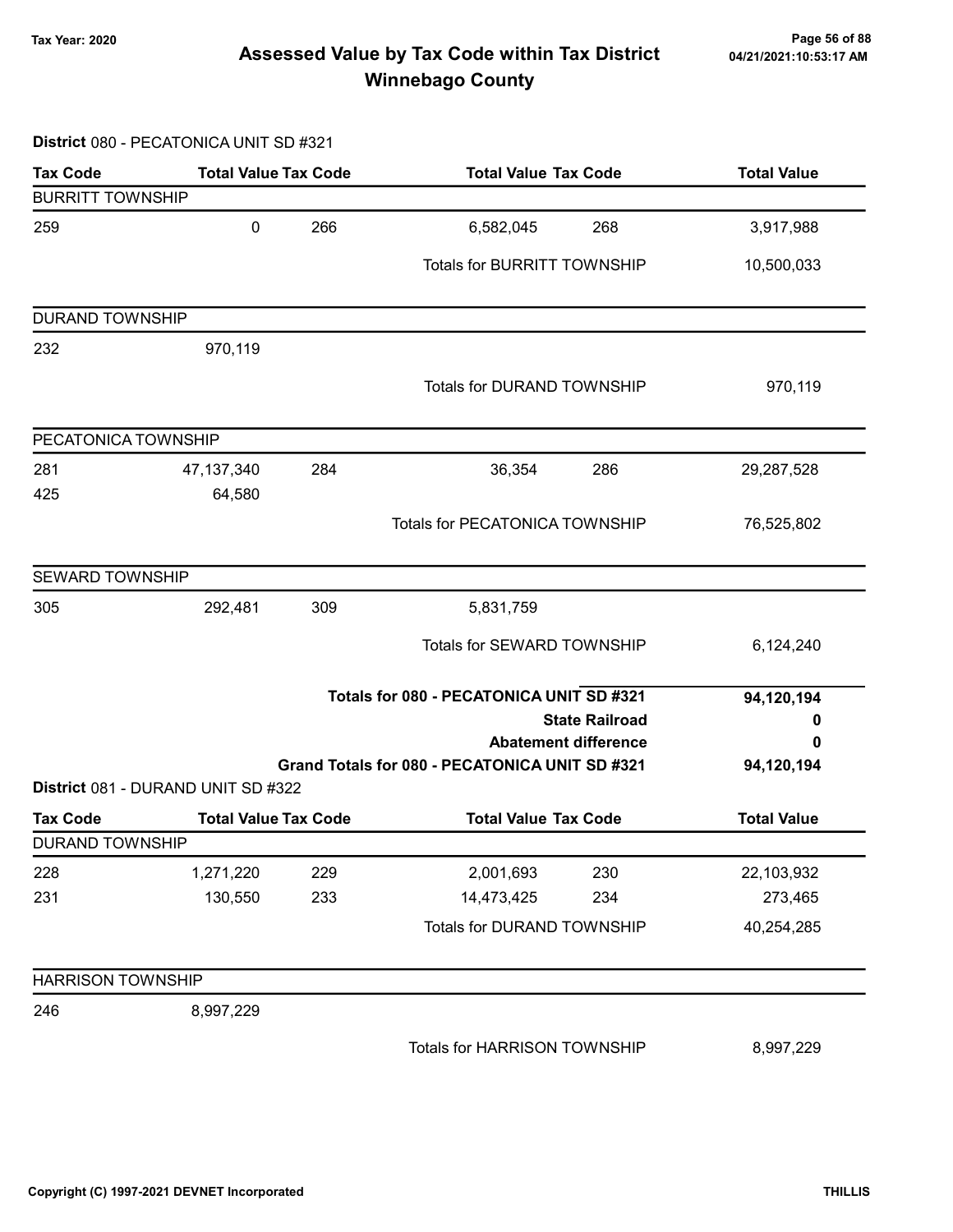# Page 57 of 88 وTax Year: 2020<br>Assessed Value by Tax Code within Tax District هو Assessed Value by Tax Code within Tax District Winnebago County

District 081 - DURAND UNIT SD #322

| <b>Tax Code</b>          | <b>Total Value Tax Code</b>           |     | <b>Total Value Tax Code</b>                |                             | <b>Total Value</b> |
|--------------------------|---------------------------------------|-----|--------------------------------------------|-----------------------------|--------------------|
| <b>LAONA TOWNSHIP</b>    |                                       |     |                                            |                             |                    |
| 220                      | 36,845,693                            |     |                                            |                             |                    |
|                          |                                       |     | <b>Totals for LAONA TOWNSHIP</b>           |                             | 36,845,693         |
|                          |                                       |     | Totals for 081 - DURAND UNIT SD #322       |                             | 86,097,207         |
|                          |                                       |     |                                            | <b>State Railroad</b>       | 0                  |
|                          |                                       |     |                                            | <b>Abatement difference</b> | 0                  |
|                          |                                       |     | Grand Totals for 081 - DURAND UNIT SD #322 |                             | 86,097,207         |
|                          | District 082 - WINNEBAGO UNIT SD #323 |     |                                            |                             |                    |
| <b>Tax Code</b>          | <b>Total Value Tax Code</b>           |     | <b>Total Value Tax Code</b>                |                             | <b>Total Value</b> |
| <b>BURRITT TOWNSHIP</b>  |                                       |     |                                            |                             |                    |
| 254                      | 258,661                               | 258 | $\mathbf 0$                                | 260                         | 15,291,249         |
| 262                      | 191,736                               | 263 | 200,372                                    | 265                         | 975,547            |
| 267                      | 1,495,127                             |     |                                            |                             |                    |
|                          |                                       |     | <b>Totals for BURRITT TOWNSHIP</b>         |                             | 18,412,692         |
| <b>HARRISON TOWNSHIP</b> |                                       |     |                                            |                             |                    |
| 248                      | 71,092                                |     |                                            |                             |                    |
|                          |                                       |     | Totals for HARRISON TOWNSHIP               |                             | 71,092             |
| <b>OWEN TOWNSHIP</b>     |                                       |     |                                            |                             |                    |
| 162                      | 542,548                               | 363 | 53,158                                     |                             |                    |
|                          |                                       |     | Totals for OWEN TOWNSHIP                   |                             | 595,706            |
| PECATONICA TOWNSHIP      |                                       |     |                                            |                             |                    |
| 282                      | 180,679                               | 283 | 154,831                                    |                             |                    |
|                          |                                       |     | Totals for PECATONICA TOWNSHIP             |                             | 335,510            |
| ROCKFORD TOWNSHIP        |                                       |     |                                            |                             |                    |
| 052                      | 422,942                               | 063 | 2,287,203                                  | 069                         | 7,041,274          |
| 071                      | 11,275,754                            | 073 | 43,906                                     | 381                         | 7,380,837          |
| 382                      | 171,839                               |     |                                            |                             |                    |
|                          |                                       |     | Totals for ROCKFORD TOWNSHIP               |                             | 28,623,755         |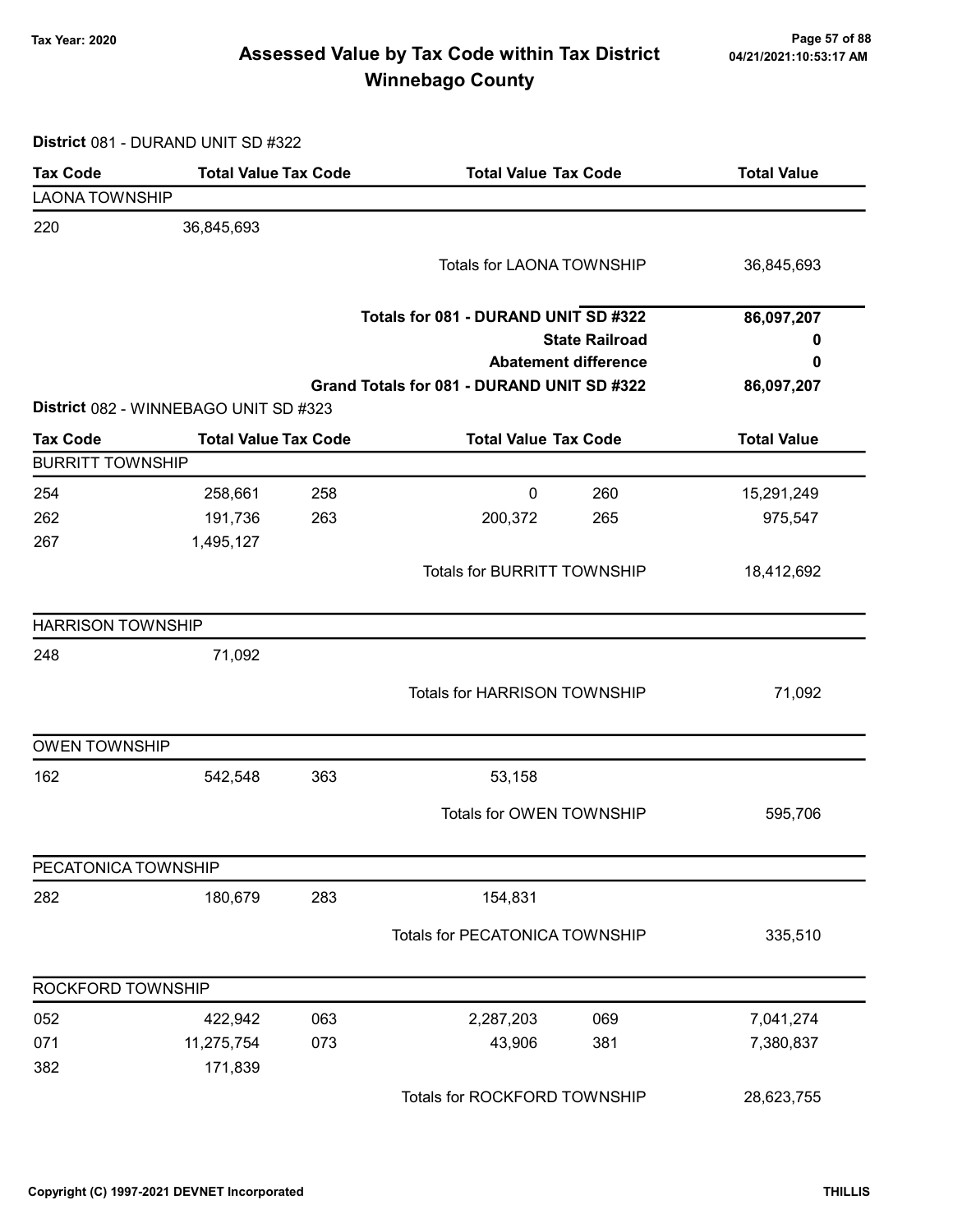# Page 58 of 88 مسمح Page 58 of 88<br>Assessed Value by Tax Code within Tax District مسمد Assessed Value by Tax Code within Tax District Winnebago County

|                         | District 082 - WINNEBAGO UNIT SD #323   |     |                                                 |                             |                    |
|-------------------------|-----------------------------------------|-----|-------------------------------------------------|-----------------------------|--------------------|
| <b>Tax Code</b>         | <b>Total Value Tax Code</b>             |     | <b>Total Value Tax Code</b>                     |                             | <b>Total Value</b> |
| <b>SEWARD TOWNSHIP</b>  |                                         |     |                                                 |                             |                    |
| 306                     | 419,447                                 | 308 | 797,753                                         | 310                         | 7,890,966          |
| 311                     | 4,107,593                               | 312 | 1,613,628                                       | 313                         | 1,857,330          |
| 314                     | 4,646,153                               |     |                                                 |                             |                    |
|                         |                                         |     | Totals for SEWARD TOWNSHIP                      |                             | 21,332,870         |
| WINNEBAGO TOWNSHIP      |                                         |     |                                                 |                             |                    |
| 315                     | 73,514                                  | 324 | 1,854,021                                       | 325                         | 319,927            |
| 326                     | 49,164,959                              | 327 | 51,339                                          | 328                         | 51,846,031         |
| 329                     | 1,867,541                               |     |                                                 |                             |                    |
|                         |                                         |     | Totals for WINNEBAGO TOWNSHIP                   |                             | 105, 177, 332      |
|                         |                                         |     | Totals for 082 - WINNEBAGO UNIT SD #323         |                             | 174,548,957        |
|                         |                                         |     |                                                 | <b>State Railroad</b>       | 1,436,812          |
|                         |                                         |     |                                                 | <b>Abatement difference</b> | 0                  |
|                         |                                         |     | Grand Totals for 082 - WINNEBAGO UNIT SD #323   |                             | 175,985,769        |
|                         | District 083 - HIAWATHA SCHOOL DIST 426 |     |                                                 |                             |                    |
| <b>Tax Code</b>         | <b>Total Value Tax Code</b>             |     | <b>Total Value Tax Code</b>                     |                             | <b>Total Value</b> |
|                         | CHERRY VALLEY TOWNSHIP                  |     |                                                 |                             |                    |
| 122                     | 558,022                                 | 367 | 118,924                                         |                             |                    |
|                         |                                         |     | <b>Totals for CHERRY VALLEY TOWNSHIP</b>        |                             | 676,946            |
|                         |                                         |     | Totals for 083 - HIAWATHA SCHOOL DIST 426       |                             | 676,946            |
|                         |                                         |     |                                                 | <b>State Railroad</b>       | 0                  |
|                         |                                         |     |                                                 | <b>Abatement difference</b> | 0                  |
|                         | District 084 - COMMUNITY COLLEGE 511    |     | Grand Totals for 083 - HIAWATHA SCHOOL DIST 426 |                             | 676,946            |
| <b>Tax Code</b>         | <b>Total Value Tax Code</b>             |     | <b>Total Value Tax Code</b>                     |                             | <b>Total Value</b> |
| <b>BURRITT TOWNSHIP</b> |                                         |     |                                                 |                             |                    |
| 254                     | 258,661                                 | 258 | 0                                               | 259                         | 0                  |
| 260                     | 15,291,249                              | 262 | 191,736                                         | 263                         | 200,372            |
| 265                     | 975,547                                 | 266 | 6,582,045                                       | 267                         | 1,495,127          |
| 268                     | 3,917,988                               |     |                                                 |                             |                    |
|                         |                                         |     | Totals for BURRITT TOWNSHIP                     |                             | 28,912,725         |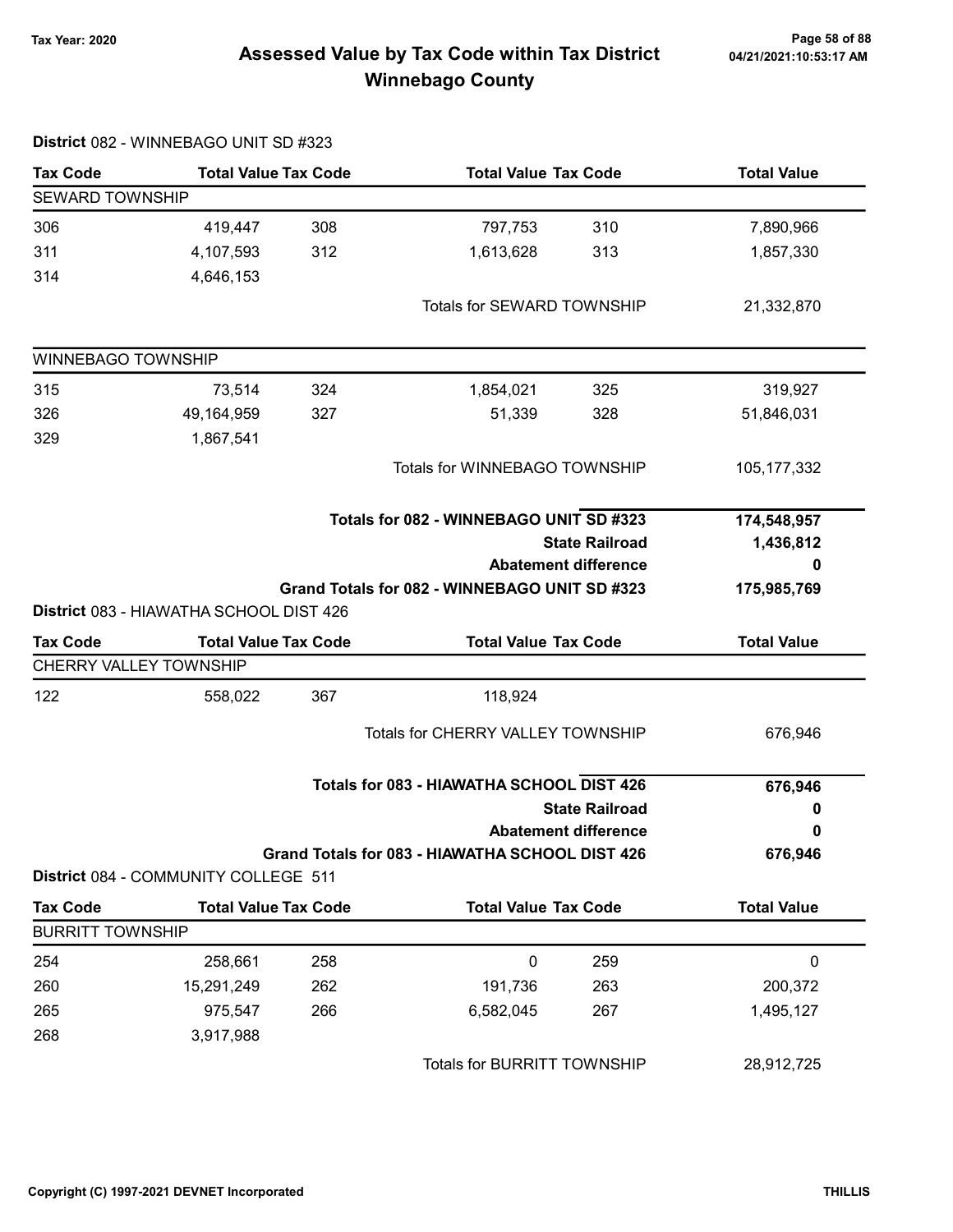District 084 - COMMUNITY COLLEGE 511

# Page 59 of 88 وTax Year: 2020<br>Assessed Value by Tax Code within Tax District هو Assessed Value by Tax Code within Tax District Winnebago County

| <b>Tax Code</b>        | <b>Total Value Tax Code</b><br><b>Total Value Tax Code</b> |     | <b>Total Value</b>                |     |             |
|------------------------|------------------------------------------------------------|-----|-----------------------------------|-----|-------------|
|                        | CHERRY VALLEY TOWNSHIP                                     |     |                                   |     |             |
| 110                    | 25,636,531                                                 | 111 | 6,186,528                         | 112 | 2,489,584   |
| 113                    | 10,242,725                                                 | 114 | 77,142,385                        | 115 | 5,832,486   |
| 116                    | 25,746                                                     | 119 | 13,881,466                        | 120 | 3,830,108   |
| 124                    | 7,358,371                                                  | 125 | 129,815                           | 127 | 128,738,162 |
| 128                    | 1,834,815                                                  | 129 | 14,082,084                        | 343 | 577,773     |
| 366                    | 762,812                                                    | 383 | 1,482,942                         | 386 | 0           |
| 396                    | 0                                                          | 440 | 26,485                            |     |             |
|                        |                                                            |     | Totals for CHERRY VALLEY TOWNSHIP |     | 300,260,818 |
| <b>DURAND TOWNSHIP</b> |                                                            |     |                                   |     |             |
| 228                    | 1,271,220                                                  | 229 | 2,001,693                         | 230 | 22,103,932  |
| 231                    | 130,550                                                    | 232 | 970,119                           | 233 | 14,473,425  |
| 234                    | 273,465                                                    |     |                                   |     |             |
|                        |                                                            |     | Totals for DURAND TOWNSHIP        |     | 41,224,404  |
| <b>HARLEM TOWNSHIP</b> |                                                            |     |                                   |     |             |
| 006                    | 141,758,741                                                | 007 | 5,196,704                         | 012 | 188,642     |
| 019                    | 0                                                          | 020 | 24,300                            | 026 | 33,836,747  |
| 042                    | 3,549,284                                                  | 045 | 300,304                           | 049 | 23,561,266  |
| 078                    | 310,652                                                    | 108 | 46,893                            | 109 | 33,723,313  |
| 118                    | 366,998                                                    | 130 | 4,328,565                         | 133 | 113,173,016 |
| 134                    | 12,458                                                     | 135 | 7,720,539                         | 136 | 28,781,631  |
| 137                    | 52,988,802                                                 | 138 | 40,259                            | 139 | 8,156,252   |
| 140                    | 55,950                                                     | 141 | 222,408                           | 142 | 4,290       |
| 143                    | 3,036,082                                                  | 144 | 115,485,142                       | 145 | 4,803,240   |
| 147                    | 71,844                                                     | 149 | 32,903,638                        | 151 | 846         |
| 152                    | 4,666,230                                                  | 153 | 752,109                           | 158 | 6,541,092   |
| 159                    | 249,773                                                    | 160 | 514,899                           | 163 | 1,921,996   |
| 164                    | 93,113                                                     | 194 | 2,538,390                         | 208 | 48,344      |
| 413                    | 508,825                                                    | 414 | 1,115,680                         | 416 | 6,213,391   |
| 427                    | 10,516                                                     | 428 | 1,800,234                         | 429 | 4,613       |
| 430                    | 147,019                                                    | 433 | 1,441,194                         | 434 | 215,802     |
| 435                    | 6,398,846                                                  | 442 | 1,018,079                         | 443 | 53,848      |
| 444                    | 14,124                                                     | 454 | 30,306                            |     |             |
|                        |                                                            |     | Totals for HARLEM TOWNSHIP        |     | 650,947,229 |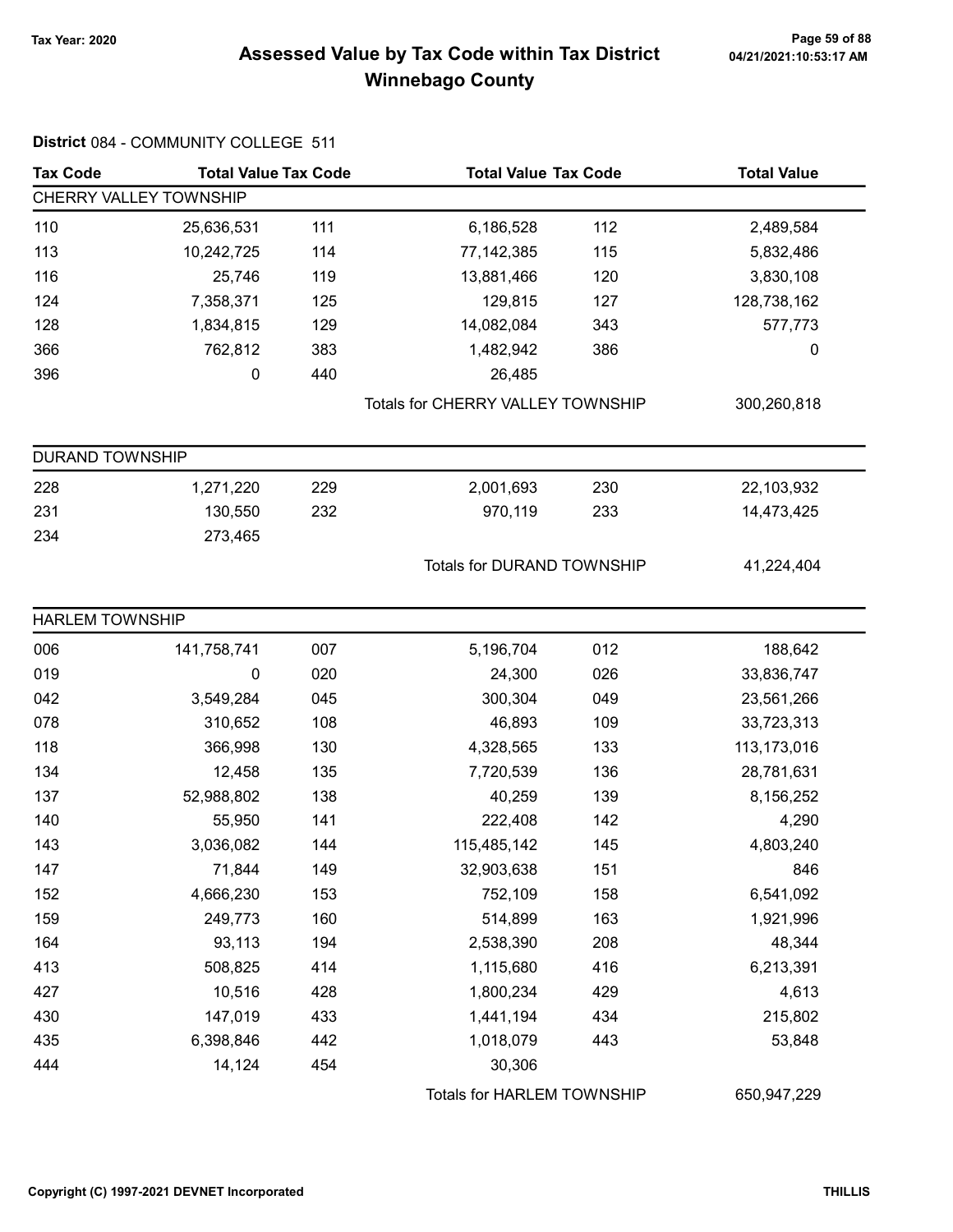# Page 60 of 88 وTax Year: 2020<br>Assessed Value by Tax Code within Tax District هو Assessed Value by Tax Code within Tax District Winnebago County

#### District 084 - COMMUNITY COLLEGE 511

| <b>Tax Code</b>          | <b>Total Value Tax Code</b> |     | <b>Total Value Tax Code</b>           |     | <b>Total Value</b> |  |
|--------------------------|-----------------------------|-----|---------------------------------------|-----|--------------------|--|
| <b>HARRISON TOWNSHIP</b> |                             |     |                                       |     |                    |  |
| 246                      | 8,997,229                   | 247 | 7,161,542                             | 248 | 71,092             |  |
|                          |                             |     | Totals for HARRISON TOWNSHIP          |     | 16,229,863         |  |
| <b>LAONA TOWNSHIP</b>    |                             |     |                                       |     |                    |  |
| 212                      | $\pmb{0}$                   | 220 | 36,845,693                            |     |                    |  |
|                          |                             |     | Totals for LAONA TOWNSHIP             |     | 36,845,693         |  |
| <b>OWEN TOWNSHIP</b>     |                             |     |                                       |     |                    |  |
| 046                      | 34,353                      | 146 | 18,759,846                            | 148 | 980                |  |
| 150                      | 105,565                     | 154 | 115,026                               | 155 | 8,348,886          |  |
| 156                      | 18,878,157                  | 157 | 85,882                                | 161 | 133,041            |  |
| 162                      | 542,548                     | 165 | 15,460,688                            | 167 | 5,705,600          |  |
| 168                      | 0                           | 169 | 8,229,299                             | 170 | 115,132            |  |
| 171                      | 146,381                     | 172 | 239,137                               | 200 | 1,887,436          |  |
| 358                      | 0                           | 359 | 3,886                                 | 360 | 0                  |  |
| 361                      | 4,184                       | 362 | 1,069,660                             | 363 | 53,158             |  |
| 364                      | 258,540                     | 365 | 11,674,899                            | 368 | $\mathbf 0$        |  |
| 369                      | 117,390                     |     |                                       |     |                    |  |
|                          |                             |     | Totals for OWEN TOWNSHIP              |     | 91,969,674         |  |
| PECATONICA TOWNSHIP      |                             |     |                                       |     |                    |  |
| 281                      | 47, 137, 340                | 282 | 180,679                               | 283 | 154,831            |  |
| 284                      | 36,354                      | 286 | 29,287,528                            | 425 | 64,580             |  |
|                          |                             |     | <b>Totals for PECATONICA TOWNSHIP</b> |     | 76,861,312         |  |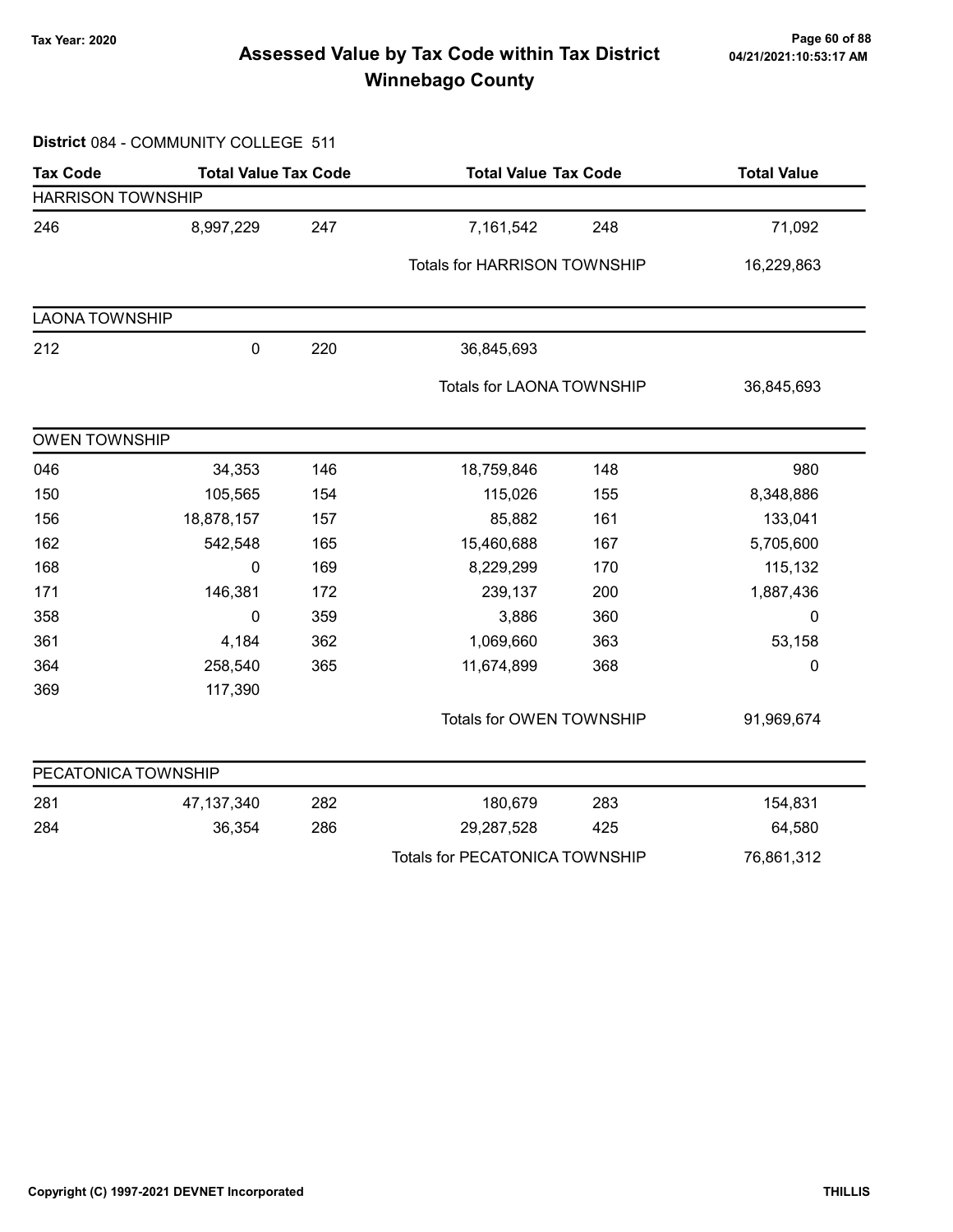# Tax Year: 2020 Page 61 of 88 Assessed Value by Tax Code within Tax District Winnebago County

#### District 084 - COMMUNITY COLLEGE 511

| <b>Tax Code</b>   | <b>Total Value Tax Code</b> |     | <b>Total Value Tax Code</b>  |     | <b>Total Value</b> |
|-------------------|-----------------------------|-----|------------------------------|-----|--------------------|
| ROCKFORD TOWNSHIP |                             |     |                              |     |                    |
| 001               | 1,331,835,386               | 002 | 110,077,232                  | 003 | 28,831,500         |
| 005               | 11,340,410                  | 008 | 58,179,914                   | 010 | 3,236,803          |
| 013               | 23,473,269                  | 014 | 1,574,752                    | 016 | 4,940              |
| 017               | 24,887,409                  | 018 | 54,336,417                   | 021 | 18,273,575         |
| 030               | 398,295                     | 031 | 4,947,008                    | 035 | 862,145            |
| 036               | 13,794,247                  | 038 | 0                            | 040 | 61,430             |
| 044               | 16,462                      | 047 | 3,861                        | 048 | 66,397             |
| 050               | 6,523,597                   | 051 | 9,755,116                    | 052 | 422,942            |
| 053               | 1,955,066                   | 056 | 334,799                      | 057 | 10,051,157         |
| 058               | 1,707,468                   | 059 | 1,536,398                    | 060 | 1,699,266          |
| 061               | 3,036,994                   | 062 | 7,328,654                    | 063 | 2,287,203          |
| 064               | 14,678,862                  | 066 | 12,991,210                   | 069 | 7,041,274          |
| 070               | 2,204,956                   | 071 | 11,275,754                   | 072 | 48,522             |
| 073               | 43,906                      | 076 | 1,174,819                    | 077 | 158,630            |
| 082               | 98,080                      | 083 | 639,997                      | 084 | 566,502            |
| 085               | 9,192,488                   | 086 | 1,231,180                    | 090 | 6,701              |
| 091               | 9,913,834                   | 092 | 4,752,053                    | 093 | 1,376,647          |
| 095               | 4,748,233                   | 096 | 8,270,378                    | 099 | 5,475,152          |
| 104               | 2,217,113                   | 117 | 11,362,015                   | 123 | 706,527            |
| 126               | 1,863,550                   | 131 | 4,028                        | 223 | 7,071,811          |
| 226               | 773,567                     | 351 | 780,669                      | 370 | 0                  |
| 372               | 4,110,177                   | 373 | 2,038,689                    | 374 | 1,588,000          |
| 378               | 51,522,934                  | 379 | 941,550                      | 380 | 984,204            |
| 381               | 7,380,837                   | 382 | 171,839                      | 385 | 938,713            |
| 391               | 890,850                     | 392 | 23,869,124                   | 393 | 431,475            |
| 394               | 0                           | 397 | 0                            | 400 | 48,014             |
| 403               | 69,898                      | 404 | 1,085,673                    | 405 | 1,545,217          |
| 406               | 10,548                      | 407 | 703,876                      | 408 | 281,186            |
| 409               | 11,368,388                  | 410 | 7,595,498                    | 411 | 479                |
| 412               | 96,815                      | 417 | 860,378                      | 418 | 5,758,779          |
| 419               | 457,568                     | 421 | 14,472,925                   | 422 | 9,483,317          |
| 423               | 12,207,909                  | 424 | 8,615,975                    | 426 | 2,326,192          |
| 438               | 568,259                     | 439 | 485,239                      | 441 | 448,020            |
| 448               | 11,686                      | 450 | 216,031                      | 451 | 42,223,018         |
| 452               | 29,180                      | 453 | 175,446                      | 455 | 6,517,372          |
| 456               | 4,231,422                   | 460 | 120,212                      |     |                    |
|                   |                             |     | Totals for ROCKFORD TOWNSHIP |     | 2,080,391,482      |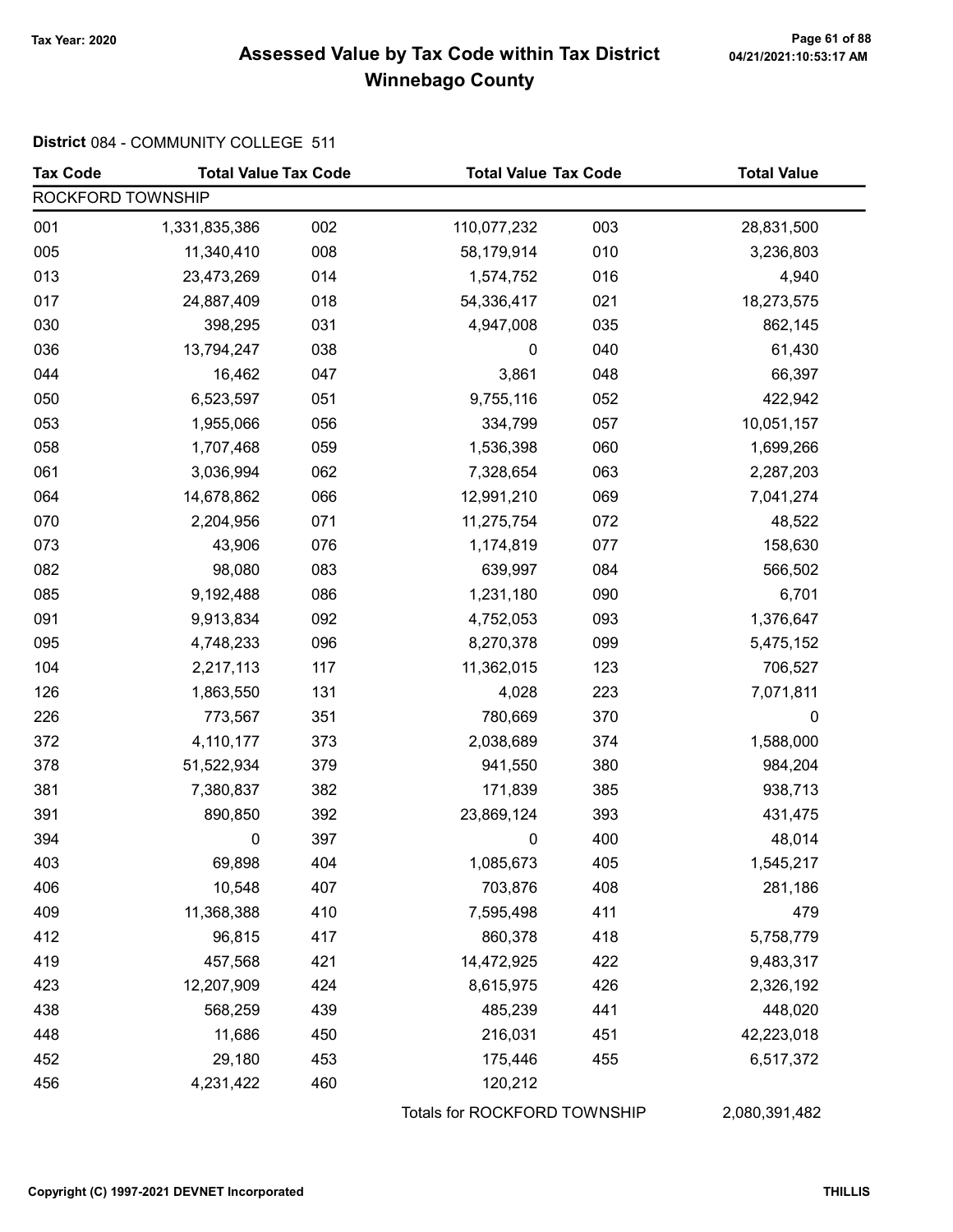District 084 - COMMUNITY COLLEGE 511

# Page 62 of 88 مسمح Page 62 of 88<br>Assessed Value by Tax Code within Tax District مسمح Assessed Value by Tax Code within Tax District Winnebago County

| <b>Tax Code</b>         | <b>Total Value Tax Code</b> |     | <b>Total Value Tax Code</b>  |     | <b>Total Value</b> |
|-------------------------|-----------------------------|-----|------------------------------|-----|--------------------|
| <b>ROCKTON TOWNSHIP</b> |                             |     |                              |     |                    |
| 190                     | 41,641,752                  | 191 | 13,364,729                   | 193 | 9,017,492          |
| 197                     | 114,056,210                 | 201 | 18,867,004                   | 202 | 47,812,600         |
| 203                     | 5,086,316                   | 204 | 32,496                       | 205 | 144,698            |
| 206                     | 21,813,669                  | 290 | $\mathbf 0$                  | 348 | 60,862             |
| 401                     | 3,979,992                   | 402 | 534,264                      | 420 | 1,718,942          |
| 458                     | 5,093,391                   |     |                              |     |                    |
|                         |                             |     | Totals for ROCKTON TOWNSHIP  |     | 283,224,417        |
| ROSCOE TOWNSHIP         |                             |     |                              |     |                    |
| 068                     | 3,232,526                   | 175 | 44,792,963                   | 176 | 375,886            |
| 177                     | 13,785,885                  | 178 | 14,079                       | 179 | 9,707,037          |
| 180                     | 73,777,764                  | 181 | 148,787,944                  | 182 | 682,344            |
| 183                     | $\pmb{0}$                   | 184 | 1,163,396                    | 185 | 12,101,995         |
| 187                     | 2,860,031                   | 188 | 630,258                      | 189 | 73,646,488         |
| 192                     | 18,509,319                  | 196 | 13,267                       | 198 | 4,705,017          |
| 199                     | 44,182,808                  | 207 | 0                            | 209 | 44,440,264         |
| 347                     | 304,604                     | 447 | 390,181                      | 457 | 1,644,589          |
|                         |                             |     | Totals for ROSCOE TOWNSHIP   |     | 499,748,645        |
| <b>SEWARD TOWNSHIP</b>  |                             |     |                              |     |                    |
| 305                     | 292,481                     | 306 | 419,447                      | 308 | 797,753            |
| 309                     | 5,831,759                   | 310 | 7,890,966                    | 311 | 4,107,593          |
| 312                     | 1,613,628                   | 313 | 1,857,330                    | 314 | 4,646,153          |
|                         |                             |     | Totals for SEWARD TOWNSHIP   |     | 27,457,110         |
| SHIRLAND TOWNSHIP       |                             |     |                              |     |                    |
| 210                     | $\pmb{0}$                   | 211 | $\mathbf 0$                  | 213 | 7,376,768          |
| 214                     | 17,562,154                  |     |                              |     |                    |
|                         |                             |     | Totals for SHIRLAND TOWNSHIP |     | 24,938,922         |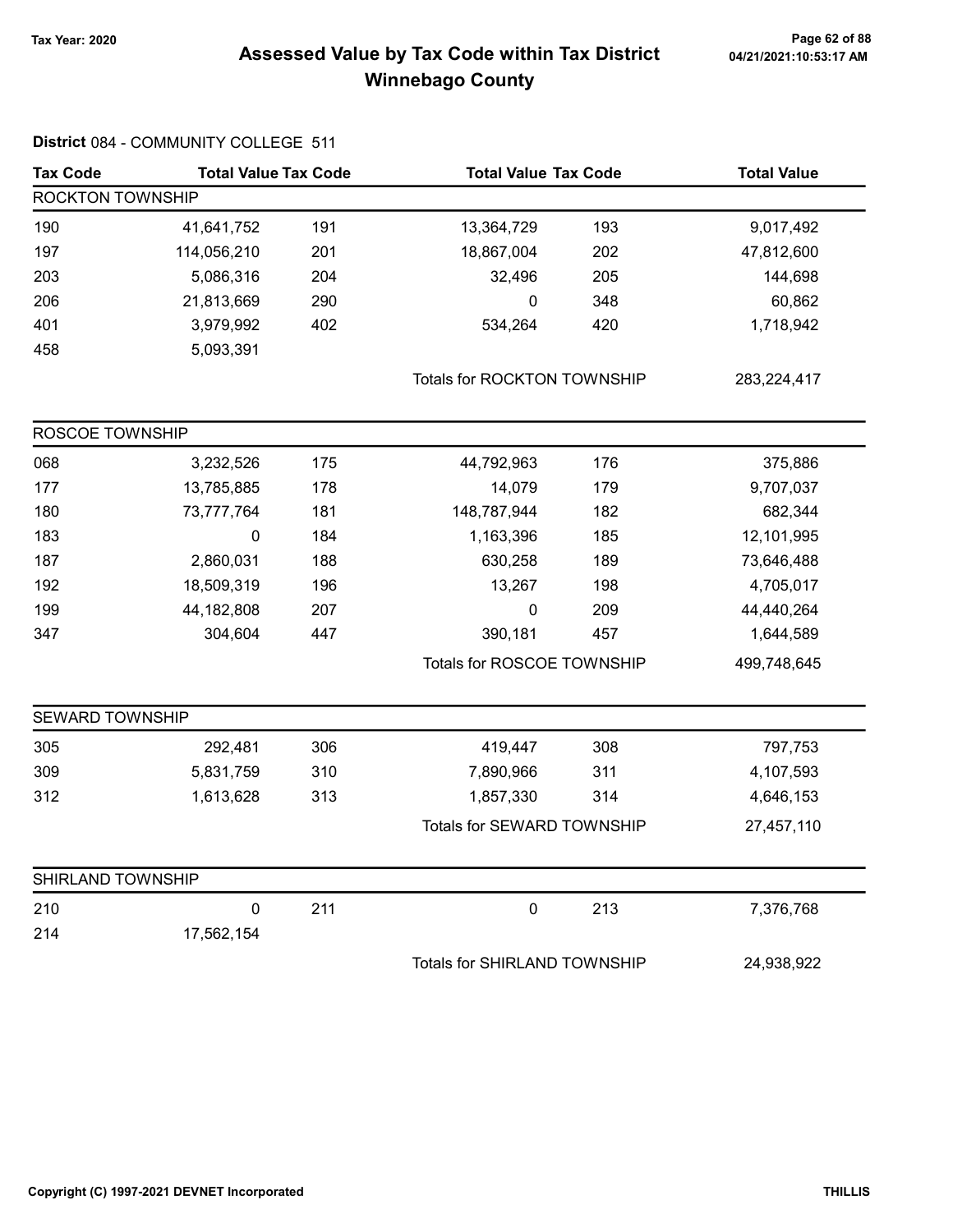# Page 63 of 88 مسمح Page 63 of 88<br>Assessed Value by Tax Code within Tax District مسمح Assessed Value by Tax Code within Tax District Winnebago County

| <b>Tax Code</b>           | <b>Total Value Tax Code</b>            |     | <b>Total Value Tax Code</b>                    | <b>Total Value</b> |
|---------------------------|----------------------------------------|-----|------------------------------------------------|--------------------|
| <b>WINNEBAGO TOWNSHIP</b> |                                        |     |                                                |                    |
| 315                       | 73,514                                 | 324 | 325<br>1,854,021                               | 319,927            |
| 326                       | 49,164,959                             | 327 | 51,339<br>328                                  | 51,846,031         |
| 329                       | 1,867,541                              |     |                                                |                    |
|                           |                                        |     | Totals for WINNEBAGO TOWNSHIP                  | 105, 177, 332      |
|                           |                                        |     | Totals for 084 - COMMUNITY COLLEGE 511         | 4,264,189,626      |
|                           |                                        |     | <b>State Railroad</b>                          | 11,266,842         |
|                           |                                        |     | <b>Abatement difference</b>                    | 0                  |
|                           | District 085 - COMMUNITY COLLEGE 523   |     | Grand Totals for 084 - COMMUNITY COLLEGE 511   | 4,275,456,468      |
| <b>Tax Code</b>           | <b>Total Value Tax Code</b>            |     | <b>Total Value Tax Code</b>                    | <b>Total Value</b> |
|                           | CHERRY VALLEY TOWNSHIP                 |     |                                                |                    |
| 122                       | 558,022                                | 367 | 118,924                                        |                    |
|                           |                                        |     | Totals for CHERRY VALLEY TOWNSHIP              | 676,946            |
|                           |                                        |     | <b>Totals for 085 - COMMUNITY COLLEGE 523</b>  | 676,946            |
|                           |                                        |     | <b>State Railroad</b>                          | 0                  |
|                           |                                        |     | <b>Abatement difference</b>                    | 0                  |
|                           |                                        |     | Grand Totals for 085 - COMMUNITY COLLEGE 523   | 676,946            |
|                           | District 088 - NORTH MAIN & AUBURN TIF |     |                                                |                    |
| <b>Tax Code</b>           | <b>Total Value Tax Code</b>            |     | <b>Total Value Tax Code</b>                    | <b>Total Value</b> |
| ROCKFORD TOWNSHIP         |                                        |     |                                                |                    |
| 086                       | 1,231,180                              |     |                                                |                    |
|                           |                                        |     | Totals for ROCKFORD TOWNSHIP                   | 1,231,180          |
|                           |                                        |     | Totals for 088 - NORTH MAIN & AUBURN TIF       | 1,231,180          |
|                           |                                        |     | <b>State Railroad</b>                          | 0                  |
|                           |                                        |     | <b>Abatement difference</b>                    | 0                  |
|                           |                                        |     | Grand Totals for 088 - NORTH MAIN & AUBURN TIF | 1,231,180          |

#### District 084 - COMMUNITY COLLEGE 511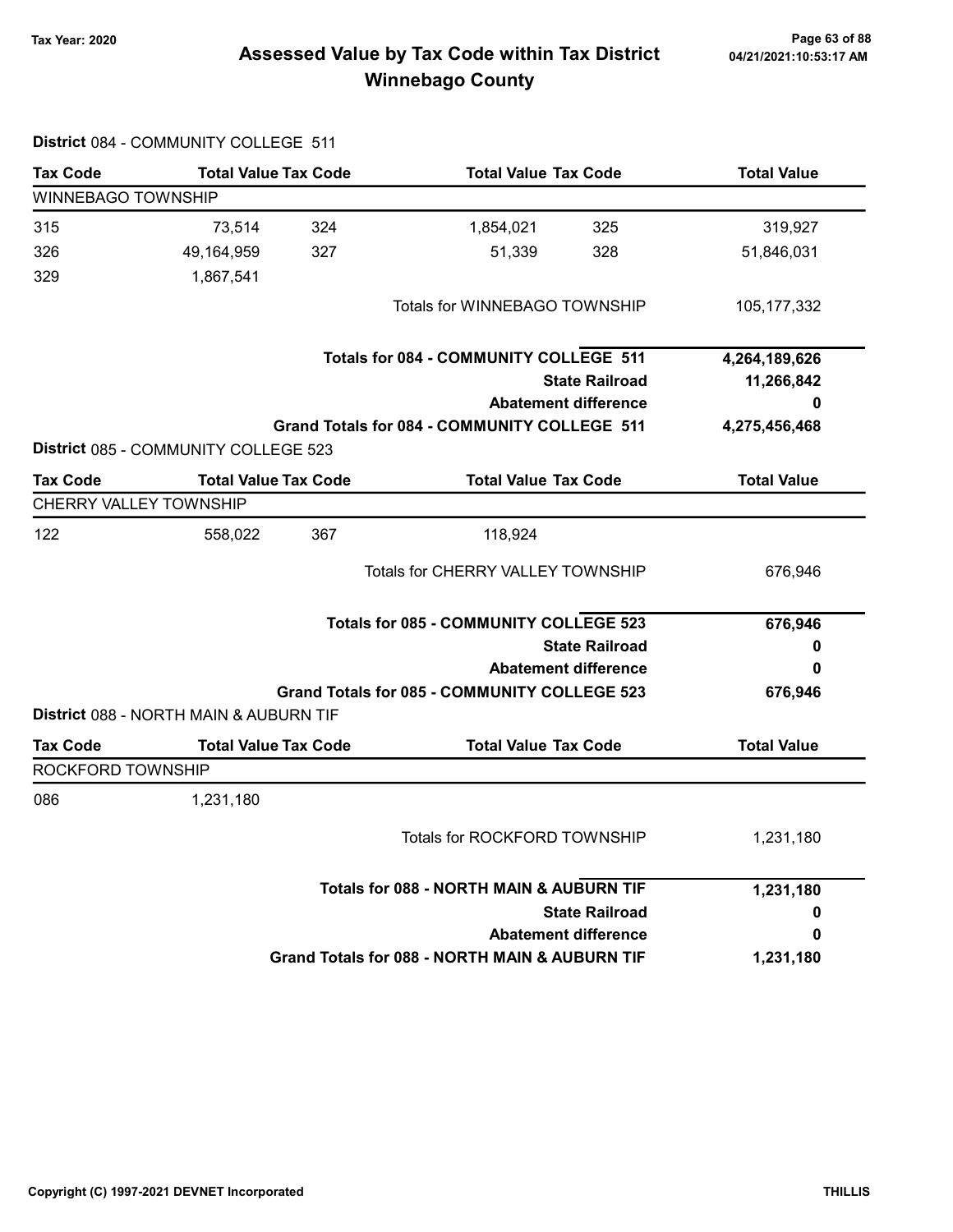# Page 64 of 88 مع Page 64 of 88<br>Assessed Value by Tax Code within Tax District مع Assessed Value by Tax Code Winnebago County

District 089 - JACKSON SCHOOL TIF

| <b>Tax Code</b>   | <b>Total Value Tax Code</b>               | <b>Total Value Tax Code</b>                      | <b>Total Value</b> |
|-------------------|-------------------------------------------|--------------------------------------------------|--------------------|
| ROCKFORD TOWNSHIP |                                           |                                                  |                    |
| 223               | 7,071,811                                 |                                                  |                    |
|                   |                                           | <b>Totals for ROCKFORD TOWNSHIP</b>              | 7,071,811          |
|                   |                                           | Totals for 089 - JACKSON SCHOOL TIF              | 7,071,811          |
|                   |                                           | <b>State Railroad</b>                            | 0                  |
|                   |                                           | <b>Abatement difference</b>                      | 0                  |
|                   |                                           | <b>Grand Totals for 089 - JACKSON SCHOOL TIF</b> | 7,071,811          |
|                   | District 093 - NORTH MAIN TIF             |                                                  |                    |
| <b>Tax Code</b>   | <b>Total Value Tax Code</b>               | <b>Total Value Tax Code</b>                      | <b>Total Value</b> |
| ROCKFORD TOWNSHIP |                                           |                                                  |                    |
| 391               | 890,850                                   |                                                  |                    |
|                   |                                           | Totals for ROCKFORD TOWNSHIP                     | 890,850            |
|                   |                                           | <b>Totals for 093 - NORTH MAIN TIF</b>           | 890,850            |
|                   |                                           | <b>State Railroad</b>                            | 0                  |
|                   |                                           | <b>Abatement difference</b>                      | 0                  |
|                   |                                           | <b>Grand Totals for 093 - NORTH MAIN TIF</b>     | 890,850            |
|                   | <b>District</b> 094 - GLOBAL TRADE TIF #1 |                                                  |                    |
| <b>Tax Code</b>   | <b>Total Value Tax Code</b>               | <b>Total Value Tax Code</b>                      | <b>Total Value</b> |
| ROCKFORD TOWNSHIP |                                           |                                                  |                    |
| 392               | 23,869,124                                |                                                  |                    |
|                   |                                           | Totals for ROCKFORD TOWNSHIP                     | 23,869,124         |
|                   |                                           | Totals for 094 - GLOBAL TRADE TIF #1             | 23,869,124         |
|                   |                                           | <b>State Railroad</b>                            | 0                  |
|                   |                                           | <b>Abatement difference</b>                      | 0                  |
|                   |                                           | Grand Totals for 094 - GLOBAL TRADE TIF #1       | 23,869,124         |
|                   |                                           |                                                  |                    |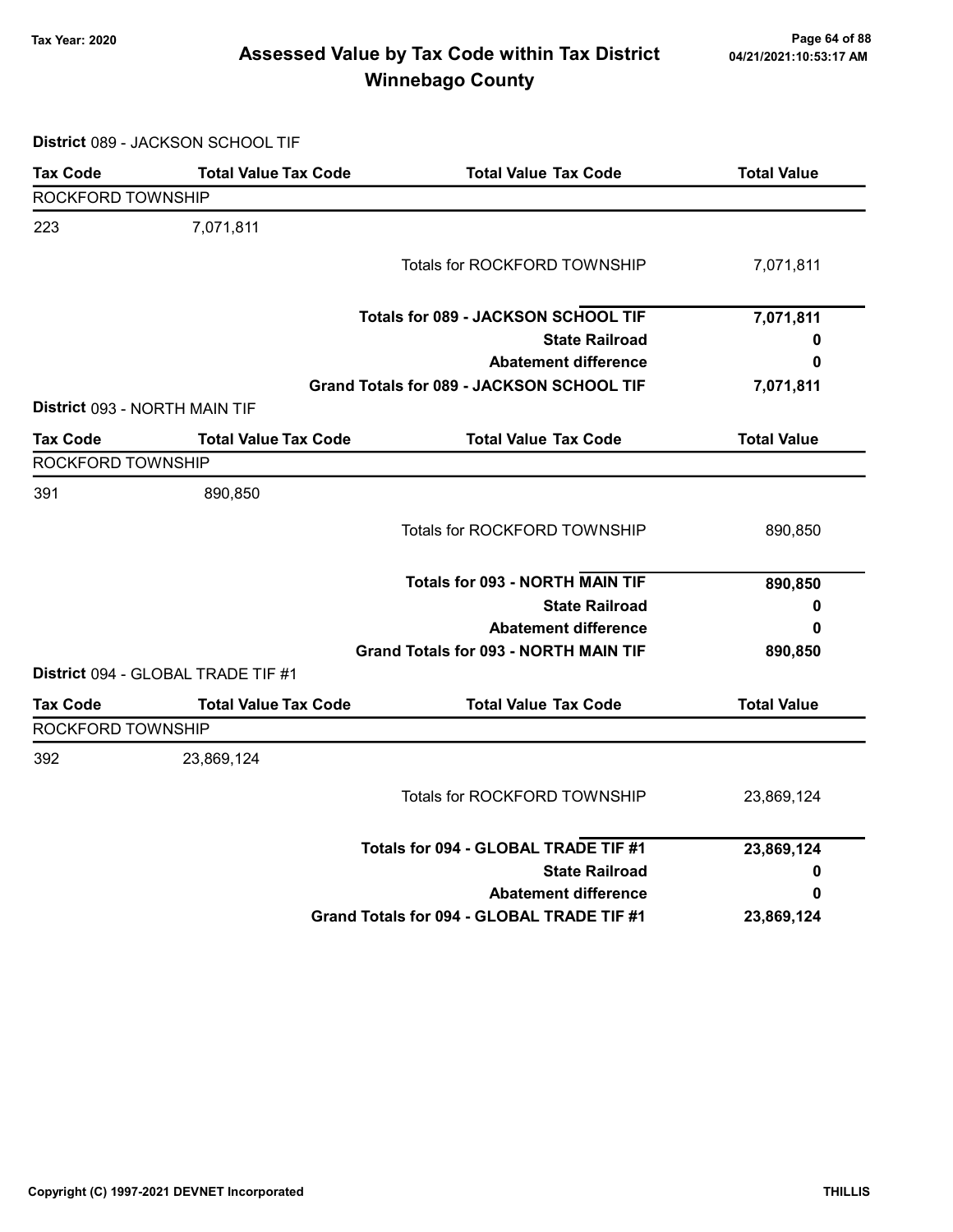# Page 65 of 88 وTax Year: 2020<br>Assessed Value by Tax Code within Tax District هو Assessed Value by Tax Code within Tax District Winnebago County

District 098 - MACHESNEY PARK TIF

| <b>Tax Code</b>          | <b>Total Value Tax Code</b>                    |                                          | <b>Total Value Tax Code</b>                      |                             | <b>Total Value</b> |
|--------------------------|------------------------------------------------|------------------------------------------|--------------------------------------------------|-----------------------------|--------------------|
| <b>HARLEM TOWNSHIP</b>   |                                                |                                          |                                                  |                             |                    |
| 118                      | 366,998                                        | 141                                      | 222,408                                          |                             |                    |
|                          |                                                |                                          | <b>Totals for HARLEM TOWNSHIP</b>                |                             | 589,406            |
|                          |                                                |                                          |                                                  |                             |                    |
|                          |                                                |                                          | <b>Totals for 098 - MACHESNEY PARK TIF</b>       |                             | 589,406            |
|                          |                                                |                                          |                                                  | <b>State Railroad</b>       | 0                  |
|                          |                                                |                                          |                                                  | <b>Abatement difference</b> | 0                  |
|                          |                                                |                                          | <b>Grand Totals for 098 - MACHESNEY PARK TIF</b> |                             | 589,406            |
|                          | District 101 - BU/HA/SH MULTI TOWNSHIP         |                                          |                                                  |                             |                    |
| <b>Tax Code</b>          | <b>Total Value Tax Code</b>                    |                                          | <b>Total Value Tax Code</b>                      |                             | <b>Total Value</b> |
| <b>BURRITT TOWNSHIP</b>  |                                                |                                          |                                                  |                             |                    |
| 254                      | 258,661                                        | 258                                      | $\mathbf 0$                                      | 259                         | $\pmb{0}$          |
| 260                      | 15,291,249                                     | 262                                      | 191,736                                          | 263                         | 200,372            |
| 265                      | 975,547                                        | 266                                      | 6,582,045                                        | 267                         | 1,495,127          |
| 268                      | 3,917,988                                      |                                          |                                                  |                             |                    |
|                          |                                                |                                          | <b>Totals for BURRITT TOWNSHIP</b>               |                             | 28,912,725         |
| <b>HARRISON TOWNSHIP</b> |                                                |                                          |                                                  |                             |                    |
| 246                      | 8,997,229                                      | 247                                      | 7,161,542                                        | 248                         | 71,092             |
|                          |                                                |                                          | Totals for HARRISON TOWNSHIP                     |                             | 16,229,863         |
| SHIRLAND TOWNSHIP        |                                                |                                          |                                                  |                             |                    |
| 213                      | 7,376,768                                      | 214                                      | 17,562,154                                       |                             |                    |
|                          |                                                |                                          | Totals for SHIRLAND TOWNSHIP                     |                             | 24,938,922         |
|                          |                                                | Totals for 101 - BU/HA/SH MULTI TOWNSHIP |                                                  |                             | 70,081,510         |
|                          |                                                |                                          |                                                  | <b>State Railroad</b>       | 0                  |
|                          | <b>Abatement difference</b>                    |                                          |                                                  |                             | 0                  |
|                          | Grand Totals for 101 - BU/HA/SH MULTI TOWNSHIP |                                          |                                                  | 70,081,510                  |                    |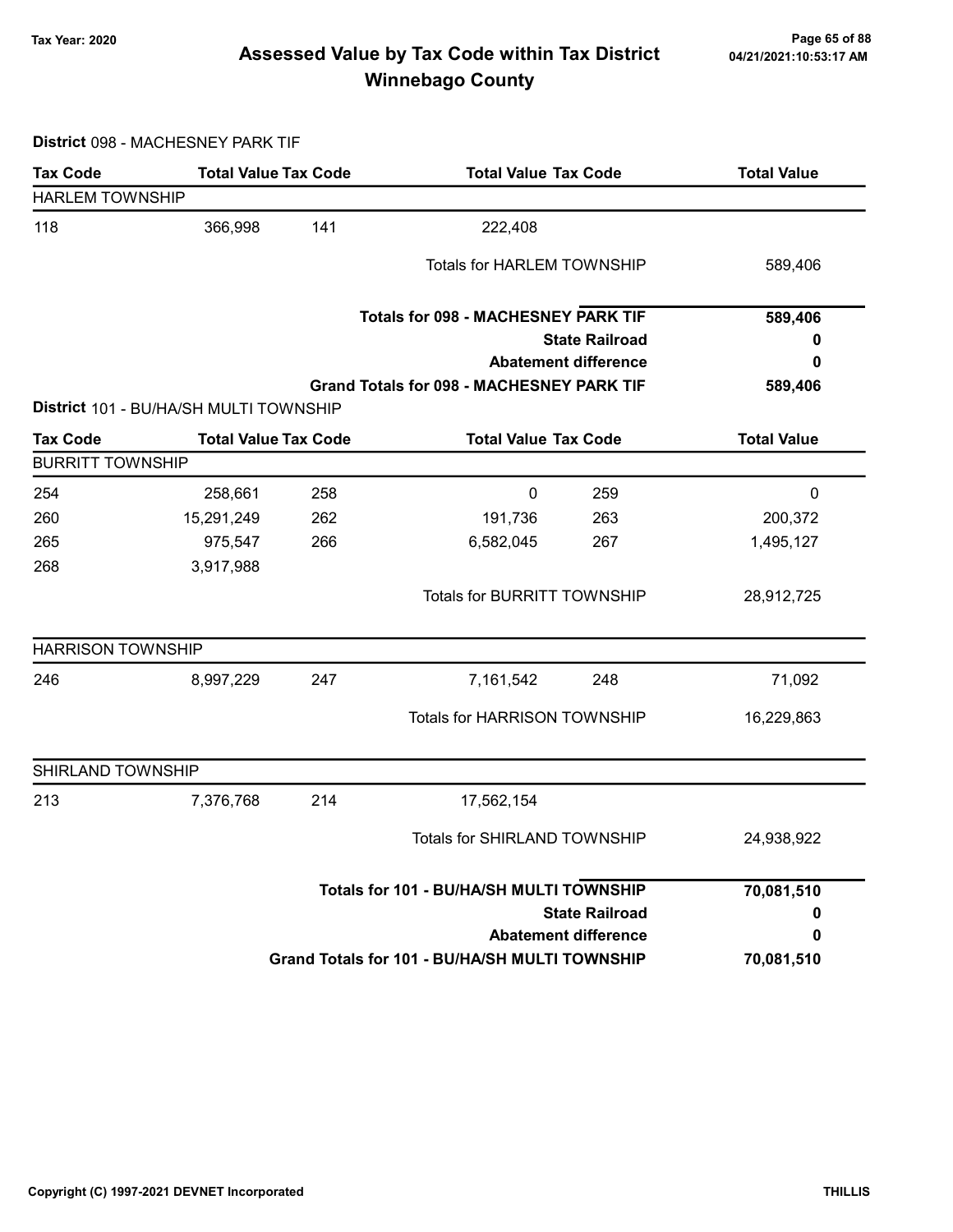# Page 66 of 88 مع Page 66 of 88<br>Assessed Value by Tax Code within Tax District مع Assessed Value by Tax Code Winnebago County

|                        | District 102 - DU/LA MULTI TOWNSHIP |                                             |                    |
|------------------------|-------------------------------------|---------------------------------------------|--------------------|
| <b>Tax Code</b>        | <b>Total Value Tax Code</b>         | <b>Total Value Tax Code</b>                 | <b>Total Value</b> |
| <b>DURAND TOWNSHIP</b> |                                     |                                             |                    |
| 228                    | 1,271,220<br>229                    | 2,001,693<br>230                            | 22,103,932         |
| 231                    | 232<br>130,550                      | 970,119<br>233                              | 14,473,425         |
| 234                    | 273,465                             |                                             |                    |
|                        |                                     | <b>Totals for DURAND TOWNSHIP</b>           | 41,224,404         |
| <b>LAONA TOWNSHIP</b>  |                                     |                                             |                    |
| 220                    | 36,845,693                          |                                             |                    |
|                        |                                     | <b>Totals for LAONA TOWNSHIP</b>            | 36,845,693         |
|                        |                                     | Totals for 102 - DU/LA MULTI TOWNSHIP       | 78,070,097         |
|                        |                                     | <b>State Railroad</b>                       | 0                  |
|                        |                                     | <b>Abatement difference</b>                 | 0                  |
|                        | District 104 - SOUTH ROCKFORD TIF   | Grand Totals for 102 - DU/LA MULTI TOWNSHIP | 78,070,097         |
| <b>Tax Code</b>        | <b>Total Value Tax Code</b>         | <b>Total Value Tax Code</b>                 | <b>Total Value</b> |
| ROCKFORD TOWNSHIP      |                                     |                                             |                    |
| 014                    | 1,574,752                           |                                             |                    |
|                        |                                     | <b>Totals for ROCKFORD TOWNSHIP</b>         | 1,574,752          |
|                        |                                     | Totals for 104 - SOUTH ROCKFORD TIF         | 1,574,752          |
|                        |                                     | <b>State Railroad</b>                       | 0                  |
|                        |                                     | <b>Abatement difference</b>                 | 0                  |
|                        |                                     | Grand Totals for 104 - SOUTH ROCKFORD TIF   | 1,574,752          |
|                        | District 105 - LINCOLNWOOD TIF      |                                             |                    |
| <b>Tax Code</b>        | <b>Total Value Tax Code</b>         | <b>Total Value Tax Code</b>                 | <b>Total Value</b> |
| ROCKFORD TOWNSHIP      |                                     |                                             |                    |
| 047                    | 3,861                               |                                             |                    |
|                        |                                     | <b>Totals for ROCKFORD TOWNSHIP</b>         | 3,861              |
|                        |                                     | <b>Totals for 105 - LINCOLNWOOD TIF</b>     | 3,861              |
|                        |                                     | <b>State Railroad</b>                       | 0                  |
|                        |                                     | <b>Abatement difference</b>                 | 0                  |
|                        |                                     | Grand Totals for 105 - LINCOLNWOOD TIF      | 3,861              |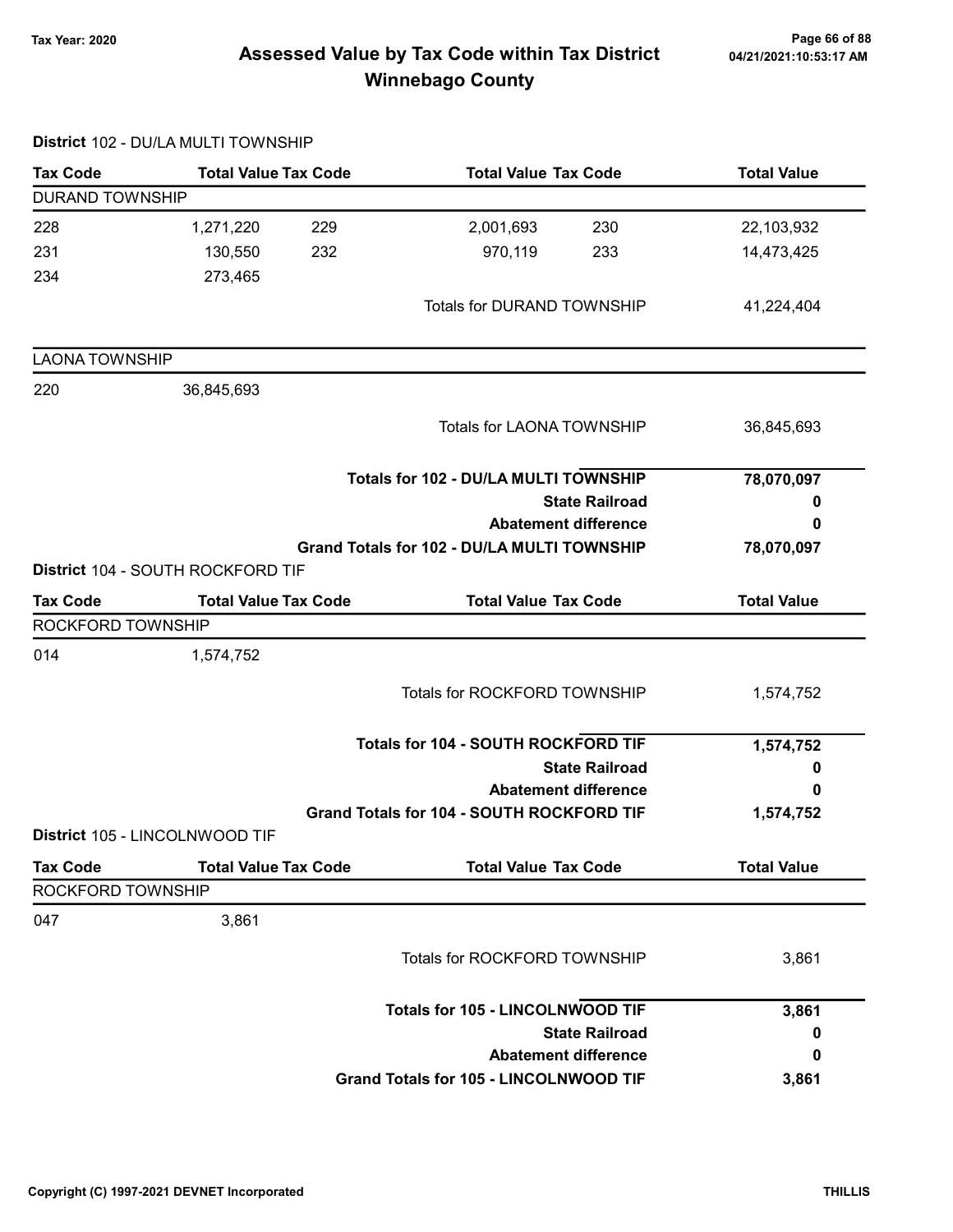# Page 67 of 88 وTax Year: 2020<br>Assessed Value by Tax Code within Tax District هو Assessed Value by Tax Code within Tax District Winnebago County

District 106 - DURAND VILLAGE TIF

| <b>Tax Code</b>        | <b>Total Value Tax Code</b>            | <b>Total Value Tax Code</b>                           | <b>Total Value</b> |
|------------------------|----------------------------------------|-------------------------------------------------------|--------------------|
| <b>DURAND TOWNSHIP</b> |                                        |                                                       |                    |
| 228                    | 1,271,220                              |                                                       |                    |
|                        |                                        | <b>Totals for DURAND TOWNSHIP</b>                     | 1,271,220          |
|                        |                                        | <b>Totals for 106 - DURAND VILLAGE TIF</b>            | 1,271,220          |
|                        |                                        | <b>State Railroad</b>                                 | 0                  |
|                        |                                        | <b>Abatement difference</b>                           | 0                  |
|                        | District 107 - SPRINGFIELD CORNERS TIF | <b>Grand Totals for 106 - DURAND VILLAGE TIF</b>      | 1,271,220          |
| Tax Code               | <b>Total Value Tax Code</b>            | <b>Total Value Tax Code</b>                           | <b>Total Value</b> |
| ROCKFORD TOWNSHIP      |                                        |                                                       |                    |
| 048                    | 66,397                                 |                                                       |                    |
|                        |                                        | Totals for ROCKFORD TOWNSHIP                          | 66,397             |
|                        |                                        | <b>Totals for 107 - SPRINGFIELD CORNERS TIF</b>       | 66,397             |
|                        |                                        | <b>State Railroad</b>                                 | 0                  |
|                        |                                        | <b>Abatement difference</b>                           | 0                  |
|                        |                                        | <b>Grand Totals for 107 - SPRINGFIELD CORNERS TIF</b> | 66,397             |
|                        | District 109 - COUNTRY OAKS SSA        |                                                       |                    |
| <b>Tax Code</b>        | <b>Total Value Tax Code</b>            | <b>Total Value Tax Code</b>                           | <b>Total Value</b> |
| ROCKFORD TOWNSHIP      |                                        |                                                       |                    |
| 056                    | 334,799                                |                                                       |                    |
|                        |                                        | Totals for ROCKFORD TOWNSHIP                          | 334,799            |
|                        |                                        | <b>Totals for 109 - COUNTRY OAKS SSA</b>              | 334,799            |
|                        |                                        | <b>State Railroad</b>                                 | 0                  |
|                        |                                        | <b>Abatement difference</b>                           | 0                  |
|                        |                                        | <b>Grand Totals for 109 - COUNTRY OAKS SSA</b>        | 334,799            |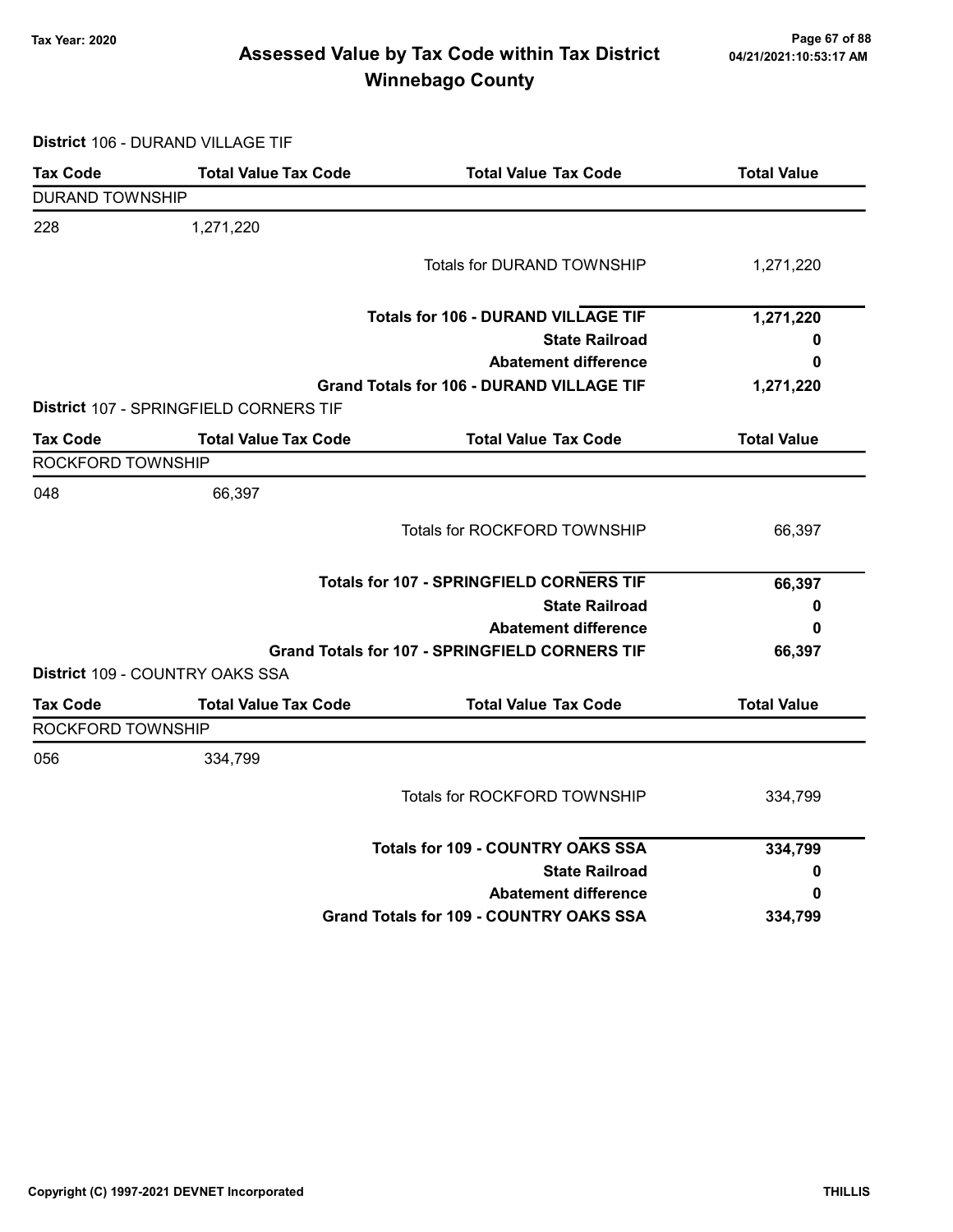District 110 - BURRITT TWSP ROAD

# Page 68 of 88 وTax Year: 2020<br>Assessed Value by Tax Code within Tax District مa/21/2021:10:53:17 AM Winnebago County

| <b>Tax Code</b>         | <b>Total Value Tax Code</b>            |     |                                                       | <b>Total Value Tax Code</b> |                    |
|-------------------------|----------------------------------------|-----|-------------------------------------------------------|-----------------------------|--------------------|
| <b>BURRITT TOWNSHIP</b> |                                        |     |                                                       |                             |                    |
| 254                     | 258,661                                | 258 | $\mathbf 0$                                           | 259                         | 0                  |
| 260                     | 15,291,249                             | 262 | 191,736                                               | 263                         | 200,372            |
| 265                     | 975,547                                | 266 | 6,582,045                                             | 267                         | 1,495,127          |
| 268                     | 3,917,988                              |     |                                                       |                             |                    |
|                         |                                        |     | <b>Totals for BURRITT TOWNSHIP</b>                    |                             | 28,912,725         |
|                         |                                        |     | <b>Totals for 110 - BURRITT TWSP ROAD</b>             |                             | 28,912,725         |
|                         |                                        |     |                                                       | <b>State Railroad</b>       | 0                  |
|                         |                                        |     |                                                       | <b>Abatement difference</b> | 0                  |
|                         |                                        |     | <b>Grand Totals for 110 - BURRITT TWSP ROAD</b>       |                             | 28,912,725         |
|                         | District 111 - CHERRY VALLEY TWSP ROAD |     |                                                       |                             |                    |
| <b>Tax Code</b>         | <b>Total Value Tax Code</b>            |     | <b>Total Value Tax Code</b>                           |                             | <b>Total Value</b> |
|                         | CHERRY VALLEY TOWNSHIP                 |     |                                                       |                             |                    |
| 110                     | 25,636,531                             | 111 | 6,186,528                                             | 112                         | 2,489,584          |
| 113                     | 10,242,725                             | 114 | 77,142,385                                            | 115                         | 5,832,486          |
| 116                     | 25,746                                 | 119 | 13,881,466                                            | 120                         | 3,830,108          |
| 122                     | 558,022                                | 124 | 7,358,371                                             | 125                         | 129,815            |
| 127                     | 128,738,162                            | 128 | 1,834,815                                             | 129                         | 14,082,084         |
| 343                     | 577,773                                | 366 | 762,812                                               | 367                         | 118,924            |
| 383                     | 1,482,942                              | 386 | $\pmb{0}$                                             | 396                         | 0                  |
| 440                     | 26,485                                 |     |                                                       |                             |                    |
|                         |                                        |     | Totals for CHERRY VALLEY TOWNSHIP                     |                             | 300,937,764        |
|                         |                                        |     | <b>Totals for 111 - CHERRY VALLEY TWSP ROAD</b>       |                             | 300,937,764        |
|                         |                                        |     |                                                       | <b>State Railroad</b>       | 1,650,260          |
|                         |                                        |     |                                                       | <b>Abatement difference</b> | 0                  |
|                         |                                        |     | <b>Grand Totals for 111 - CHERRY VALLEY TWSP ROAD</b> |                             | 302,588,024        |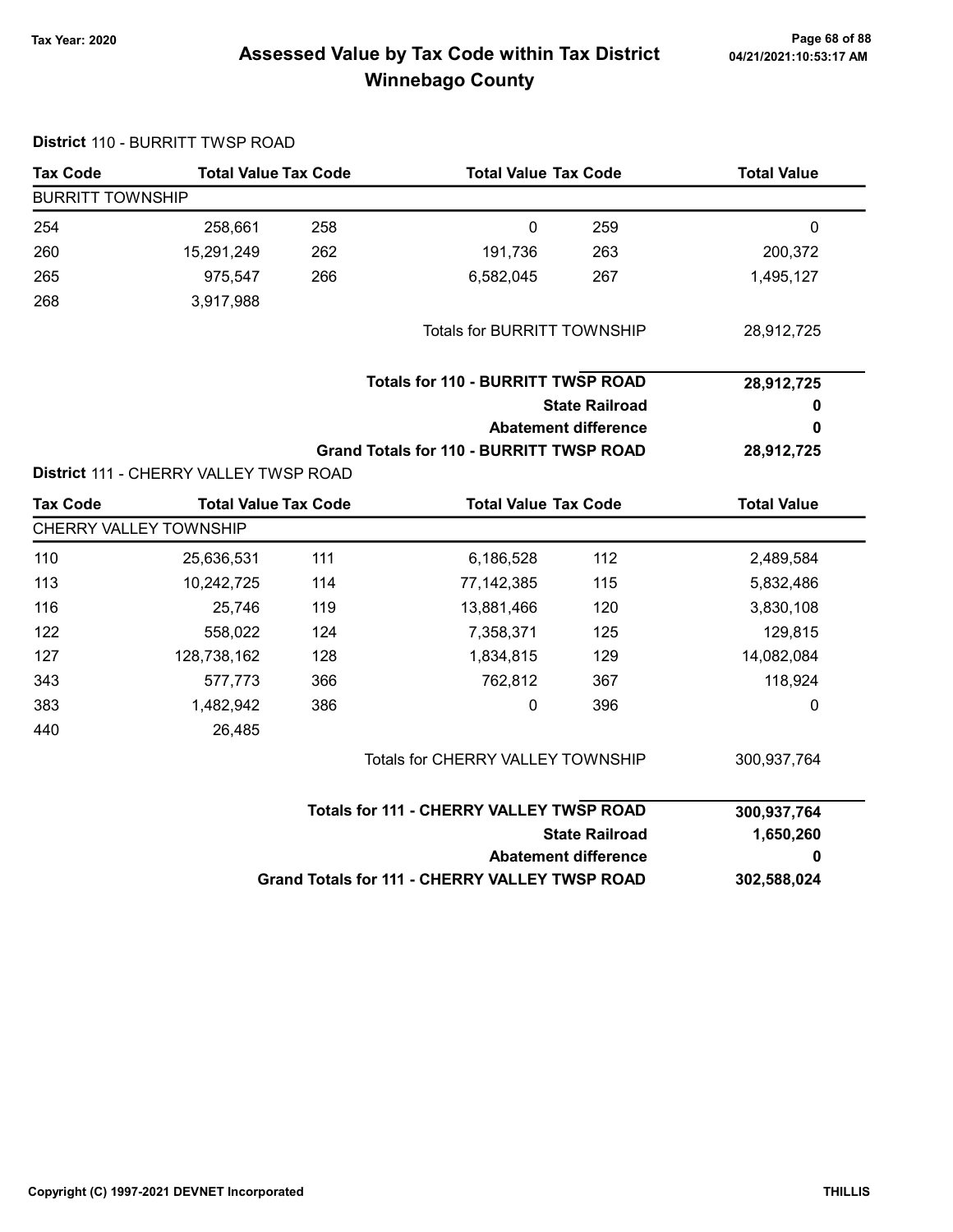# 04/21/2021:10:53:17 AM

# Page 69 of 88 وTax Year: 2020<br>Assessed Value by Tax Code within Tax District هو Assessed Value by Tax Code within Tax District Winnebago County

|                        | District 112 - DURAND TWSP ROAD |     |                                                |                       |                    |
|------------------------|---------------------------------|-----|------------------------------------------------|-----------------------|--------------------|
| <b>Tax Code</b>        | <b>Total Value Tax Code</b>     |     | <b>Total Value Tax Code</b>                    |                       | <b>Total Value</b> |
| <b>DURAND TOWNSHIP</b> |                                 |     |                                                |                       |                    |
| 228                    | 1,271,220                       | 229 | 2,001,693                                      | 230                   | 22,103,932         |
| 231                    | 130,550                         | 232 | 970,119                                        | 233                   | 14,473,425         |
| 234                    | 273,465                         |     |                                                |                       |                    |
|                        |                                 |     | Totals for DURAND TOWNSHIP                     |                       | 41,224,404         |
|                        |                                 |     | <b>Totals for 112 - DURAND TWSP ROAD</b>       |                       | 41,224,404         |
|                        |                                 |     |                                                | <b>State Railroad</b> | 0                  |
|                        |                                 |     | <b>Abatement difference</b>                    |                       | 0                  |
|                        |                                 |     | <b>Grand Totals for 112 - DURAND TWSP ROAD</b> |                       | 41,224,404         |
|                        | District 113 - HARLEM TWSP ROAD |     |                                                |                       |                    |
| <b>Tax Code</b>        | <b>Total Value Tax Code</b>     |     | <b>Total Value Tax Code</b>                    |                       | <b>Total Value</b> |
| <b>HARLEM TOWNSHIP</b> |                                 |     |                                                |                       |                    |
| 006                    | 141,758,741                     | 007 | 5,196,704                                      | 012                   | 188,642            |
| 019                    | 0                               | 020 | 24,300                                         | 026                   | 33,836,747         |
| 042                    | 3,549,284                       | 045 | 300,304                                        | 049                   | 23,561,266         |
| 078                    | 310,652                         | 108 | 46,893                                         | 109                   | 33,723,313         |
| 118                    | 366,998                         | 130 | 4,328,565                                      | 133                   | 113,173,016        |
| 134                    | 12,458                          | 135 | 7,720,539                                      | 136                   | 28,781,631         |
| 137                    | 52,988,802                      | 138 | 40,259                                         | 139                   | 8,156,252          |
| 140                    | 55,950                          | 141 | 222,408                                        | 142                   | 4,290              |
| 143                    | 3,036,082                       | 144 | 115,485,142                                    | 145                   | 4,803,240          |
| 147                    | 71,844                          | 149 | 32,903,638                                     | 151                   | 846                |
| 152                    | 4,666,230                       | 153 | 752,109                                        | 158                   | 6,541,092          |
| 159                    | 249,773                         | 160 | 514,899                                        | 163                   | 1,921,996          |
| 164                    | 93,113                          | 194 | 2,538,390                                      | 208                   | 48,344             |
| 413                    | 508,825                         | 414 | 1,115,680                                      | 416                   | 6,213,391          |
| 427                    | 10,516                          | 428 | 1,800,234                                      | 429                   | 4,613              |
| 430                    | 147,019                         | 433 | 1,441,194                                      | 434                   | 215,802            |
| 435                    | 6,398,846                       | 442 | 1,018,079                                      | 443                   | 53,848             |
| 444                    | 14,124                          | 454 | 30,306                                         |                       |                    |
|                        |                                 |     | Totals for HARLEM TOWNSHIP                     |                       | 650,947,229        |
|                        |                                 |     | <b>Totals for 113 - HARLEM TWSP ROAD</b>       |                       | 650,947,229        |
|                        |                                 |     |                                                | <b>State Railroad</b> | 0                  |
|                        |                                 |     | <b>Abatement difference</b>                    |                       | 0                  |
|                        |                                 |     | <b>Grand Totals for 113 - HARLEM TWSP ROAD</b> |                       | 650,947,229        |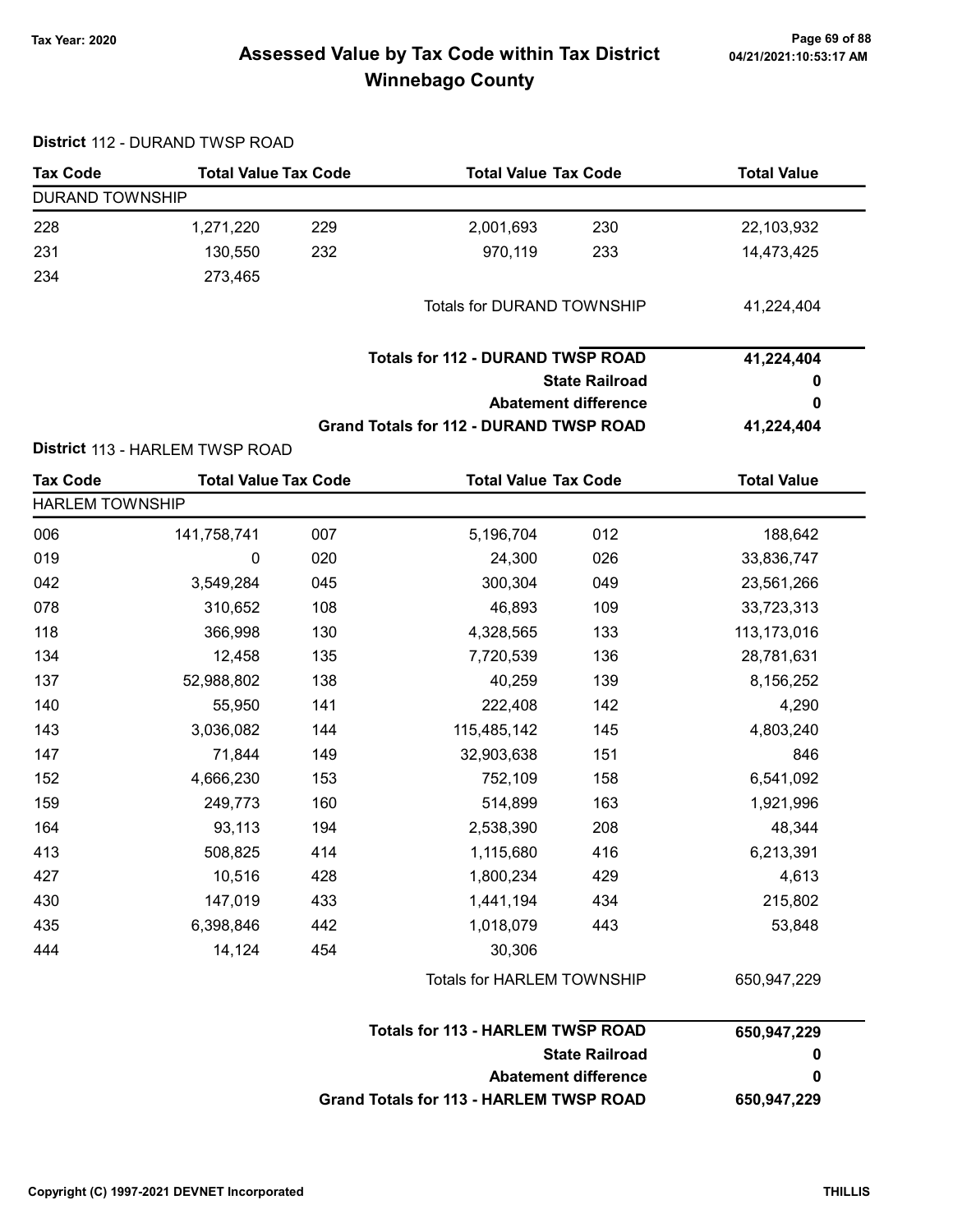# Page 70 of 88 Page 70 of 88<br>Assessed Value by Tax Code within Tax District هو Assessed Value by Tax Code within Tax District Winnebago County

#### District 114 - HARRISON TWSP ROAD

| <b>Tax Code</b>                         | <b>Total Value Tax Code</b>    |     | <b>Total Value Tax Code</b>                      |                             | <b>Total Value</b> |
|-----------------------------------------|--------------------------------|-----|--------------------------------------------------|-----------------------------|--------------------|
| <b>HARRISON TOWNSHIP</b>                |                                |     |                                                  |                             |                    |
| 246                                     | 8,997,229                      | 247 | 7,161,542                                        | 248                         | 71,092             |
|                                         |                                |     | <b>Totals for HARRISON TOWNSHIP</b>              |                             | 16,229,863         |
|                                         |                                |     | <b>Totals for 114 - HARRISON TWSP ROAD</b>       |                             | 16,229,863         |
|                                         |                                |     |                                                  | <b>State Railroad</b>       | o                  |
|                                         |                                |     |                                                  | <b>Abatement difference</b> | 0                  |
|                                         | District 115 - LAONA TWSP ROAD |     | <b>Grand Totals for 114 - HARRISON TWSP ROAD</b> |                             | 16,229,863         |
| <b>Tax Code</b>                         | <b>Total Value Tax Code</b>    |     |                                                  | <b>Total Value Tax Code</b> |                    |
| <b>LAONA TOWNSHIP</b>                   |                                |     |                                                  |                             |                    |
| 212                                     | 0                              | 220 | 36,845,693                                       |                             |                    |
|                                         |                                |     | <b>Totals for LAONA TOWNSHIP</b>                 |                             | 36,845,693         |
|                                         |                                |     | <b>Totals for 115 - LAONA TWSP ROAD</b>          |                             | 36,845,693         |
|                                         |                                |     |                                                  | <b>State Railroad</b>       | 0                  |
|                                         |                                |     |                                                  | <b>Abatement difference</b> | 0                  |
|                                         |                                |     | Grand Totals for 115 - LAONA TWSP ROAD           |                             | 36,845,693         |
|                                         | District 116 - OWEN TWSP ROAD  |     |                                                  |                             |                    |
| <b>Tax Code</b><br><b>OWEN TOWNSHIP</b> | <b>Total Value Tax Code</b>    |     | <b>Total Value Tax Code</b>                      |                             | <b>Total Value</b> |
| 046                                     | 34,353                         | 146 | 18,759,846                                       | 148                         | 980                |
| 150                                     | 105,565                        | 154 | 115,026                                          | 155                         | 8,348,886          |
| 156                                     | 18,878,157                     | 157 | 85,882                                           | 161                         | 133,041            |
| 162                                     | 542,548                        | 165 | 15,460,688                                       | 167                         | 5,705,600          |
| 168                                     | $\overline{\phantom{0}}$       | 169 | 8,229,299                                        | 170                         | 115,132            |
| 171                                     | 146,381                        | 172 | 239,137                                          | 200                         | 1,887,436          |
| 358                                     | 0                              | 359 | 3,886                                            | 360                         | 0                  |
| 361                                     | 4,184                          | 362 | 1,069,660                                        | 363                         | 53,158             |
| 364                                     | 258,540                        | 365 | 11,674,899                                       | 368                         | 0                  |
| 369                                     | 117,390                        |     |                                                  |                             |                    |
|                                         |                                |     | Totals for OWEN TOWNSHIP                         |                             | 91,969,674         |
|                                         |                                |     | <b>Totals for 116 - OWEN TWSP ROAD</b>           |                             | 91,969,674         |
|                                         |                                |     |                                                  | <b>State Railroad</b>       | 647,872            |
|                                         |                                |     |                                                  | <b>Abatement difference</b> | 0                  |
|                                         |                                |     | Grand Totals for 116 - OWEN TWSP ROAD            |                             | 92,617,546         |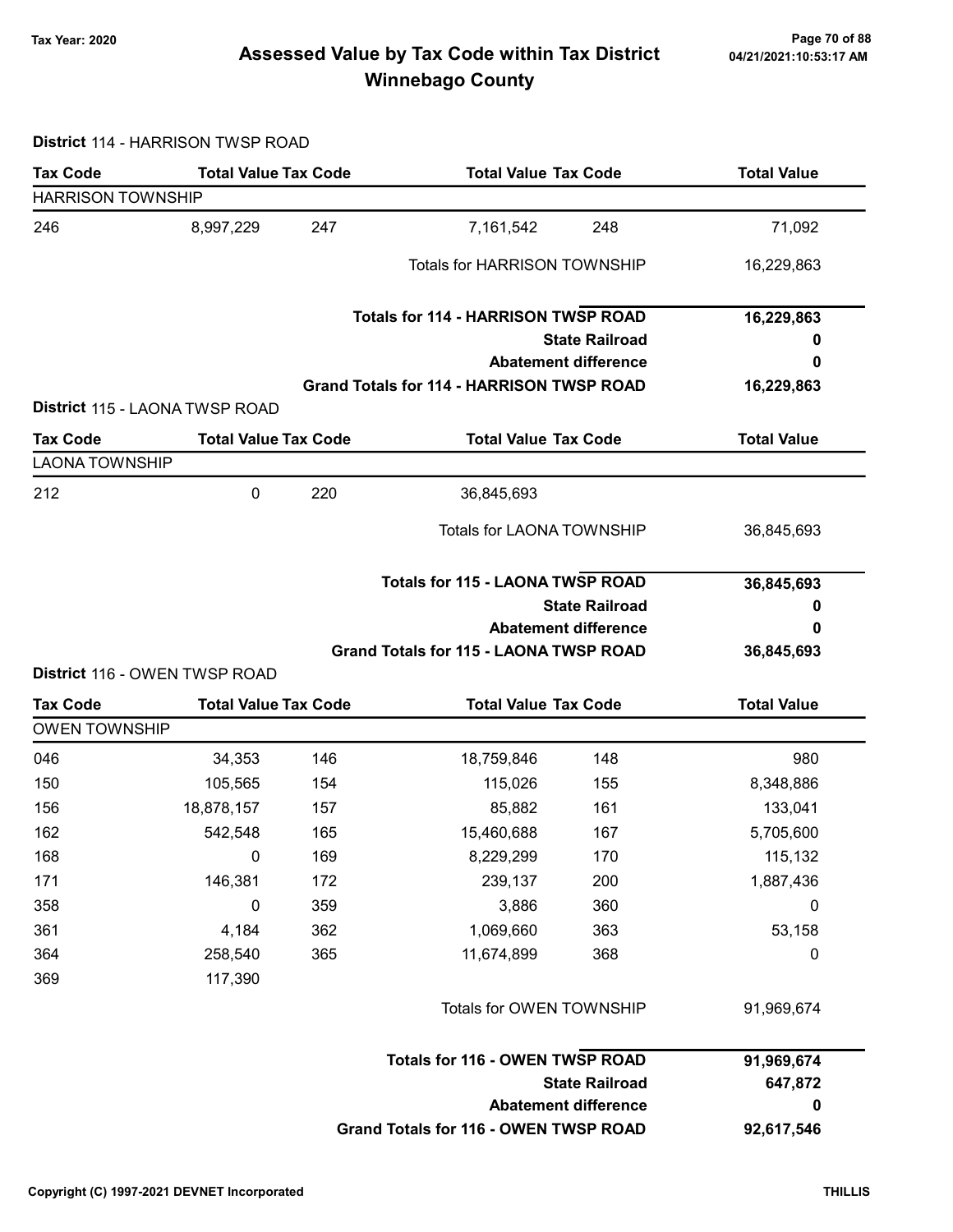# Page 71 of 88 مع Page 71 of 88<br>Assessed Value by Tax Code within Tax District مع Assessed Value by Tax Code Winnebago County

#### District 117 - PECATONICA TWSP ROAD

| <b>Tax Code</b>     |            | <b>Total Value Tax Code</b><br><b>Total Value Tax Code</b><br><b>Total Value</b> |                                                    |                       |            |  |
|---------------------|------------|----------------------------------------------------------------------------------|----------------------------------------------------|-----------------------|------------|--|
| PECATONICA TOWNSHIP |            |                                                                                  |                                                    |                       |            |  |
| 281                 | 47,137,340 | 282                                                                              | 180,679                                            | 283                   | 154,831    |  |
| 284                 | 36,354     | 286                                                                              | 29,287,528                                         | 425                   | 64,580     |  |
|                     |            |                                                                                  | Totals for PECATONICA TOWNSHIP                     |                       | 76,861,312 |  |
|                     |            |                                                                                  | <b>Totals for 117 - PECATONICA TWSP ROAD</b>       |                       | 76,861,312 |  |
|                     |            |                                                                                  |                                                    | <b>State Railroad</b> | 0          |  |
|                     |            |                                                                                  | <b>Abatement difference</b>                        |                       | 0          |  |
|                     |            |                                                                                  | <b>Grand Totals for 117 - PECATONICA TWSP ROAD</b> |                       | 76,861,312 |  |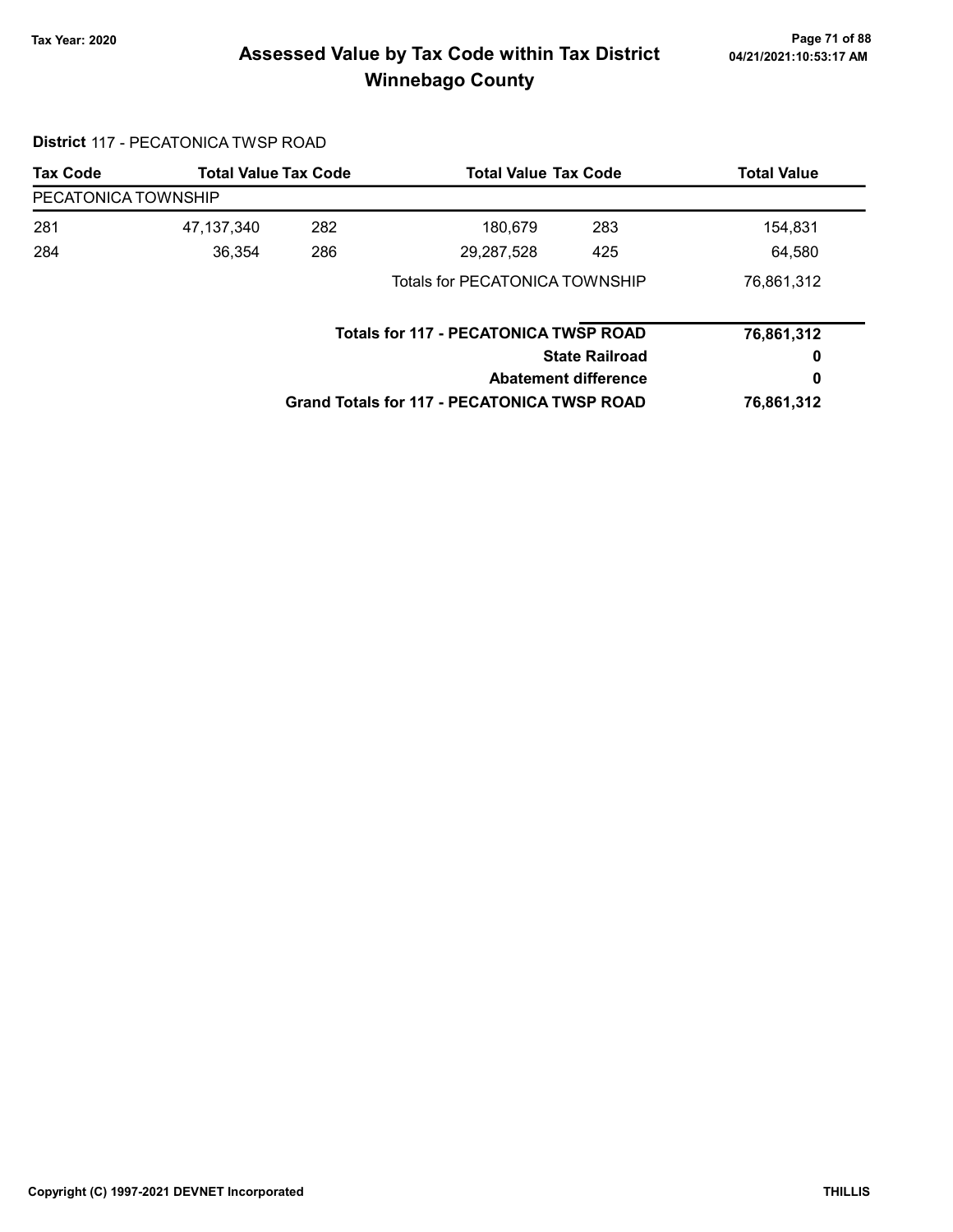# Page 72 of 88 مسمح Page 72 of 88<br>Assessed Value by Tax Code within Tax District مسمح Assessed Value by Tax Code within Tax District Winnebago County

#### District 118 - ROCKFORD TWSP ROAD

| <b>Tax Code</b>   | <b>Total Value Tax Code</b> |     |                              | <b>Total Value Tax Code</b>                |               |  |
|-------------------|-----------------------------|-----|------------------------------|--------------------------------------------|---------------|--|
| ROCKFORD TOWNSHIP |                             |     |                              |                                            |               |  |
| 001               | 1,331,835,386               | 002 | 110,077,232                  | 003                                        | 28,831,500    |  |
| 005               | 11,340,410                  | 008 | 58,179,914                   | 010                                        | 3,236,803     |  |
| 013               | 23,473,269                  | 014 | 1,574,752                    | 016                                        | 4,940         |  |
| 017               | 24,887,409                  | 018 | 54,336,417                   | 021                                        | 18,273,575    |  |
| 030               | 398,295                     | 031 | 4,947,008                    | 035                                        | 862,145       |  |
| 036               | 13,794,247                  | 038 | $\mathbf 0$                  | 040                                        | 61,430        |  |
| 044               | 16,462                      | 047 | 3,861                        | 048                                        | 66,397        |  |
| 050               | 6,523,597                   | 051 | 9,755,116                    | 052                                        | 422,942       |  |
| 053               | 1,955,066                   | 056 | 334,799                      | 057                                        | 10,051,157    |  |
| 058               | 1,707,468                   | 059 | 1,536,398                    | 060                                        | 1,699,266     |  |
| 061               | 3,036,994                   | 062 | 7,328,654                    | 063                                        | 2,287,203     |  |
| 064               | 14,678,862                  | 066 | 12,991,210                   | 069                                        | 7,041,274     |  |
| 070               | 2,204,956                   | 071 | 11,275,754                   | 072                                        | 48,522        |  |
| 073               | 43,906                      | 076 | 1,174,819                    | 077                                        | 158,630       |  |
| 082               | 98,080                      | 083 | 639,997                      | 084                                        | 566,502       |  |
| 085               | 9,192,488                   | 086 | 1,231,180                    | 090                                        | 6,701         |  |
| 091               | 9,913,834                   | 092 | 4,752,053                    | 093                                        | 1,376,647     |  |
| 095               | 4,748,233                   | 096 | 8,270,378                    | 099                                        | 5,475,152     |  |
| 104               | 2,217,113                   | 117 | 11,362,015                   | 123                                        | 706,527       |  |
| 126               | 1,863,550                   | 131 | 4,028                        | 223                                        | 7,071,811     |  |
| 226               | 773,567                     | 351 | 780,669                      | 370                                        | $\mathbf 0$   |  |
| 372               | 4,110,177                   | 373 | 2,038,689                    | 374                                        | 1,588,000     |  |
| 378               | 51,522,934                  | 379 | 941,550                      | 380                                        | 984,204       |  |
| 381               | 7,380,837                   | 382 | 171,839                      | 385                                        | 938,713       |  |
| 391               | 890,850                     | 392 | 23,869,124                   | 393                                        | 431,475       |  |
| 394               | 0                           | 397 | 0                            | 400                                        | 48,014        |  |
| 403               | 69,898                      | 404 | 1,085,673                    | 405                                        | 1,545,217     |  |
| 406               | 10,548                      | 407 | 703,876                      | 408                                        | 281,186       |  |
| 409               | 11,368,388                  | 410 | 7,595,498                    | 411                                        | 479           |  |
| 412               | 96,815                      | 417 | 860,378                      | 418                                        | 5,758,779     |  |
| 419               | 457,568                     | 421 | 14,472,925                   | 422                                        | 9,483,317     |  |
| 423               | 12,207,909                  | 424 | 8,615,975                    | 426                                        | 2,326,192     |  |
| 438               | 568,259                     | 439 | 485,239                      | 441                                        | 448,020       |  |
| 448               | 11,686                      | 450 | 216,031                      | 451                                        | 42,223,018    |  |
| 452               | 29,180                      | 453 | 175,446                      | 455                                        | 6,517,372     |  |
| 456               | 4,231,422                   | 460 | 120,212                      |                                            |               |  |
|                   |                             |     | Totals for ROCKFORD TOWNSHIP |                                            | 2,080,391,482 |  |
|                   |                             |     |                              | <b>Totals for 118 - ROCKFORD TWSP ROAD</b> |               |  |

Copyright (C) 1997-2021 DEVNET Incorporated 5,406,588 THILLIS

State Railroad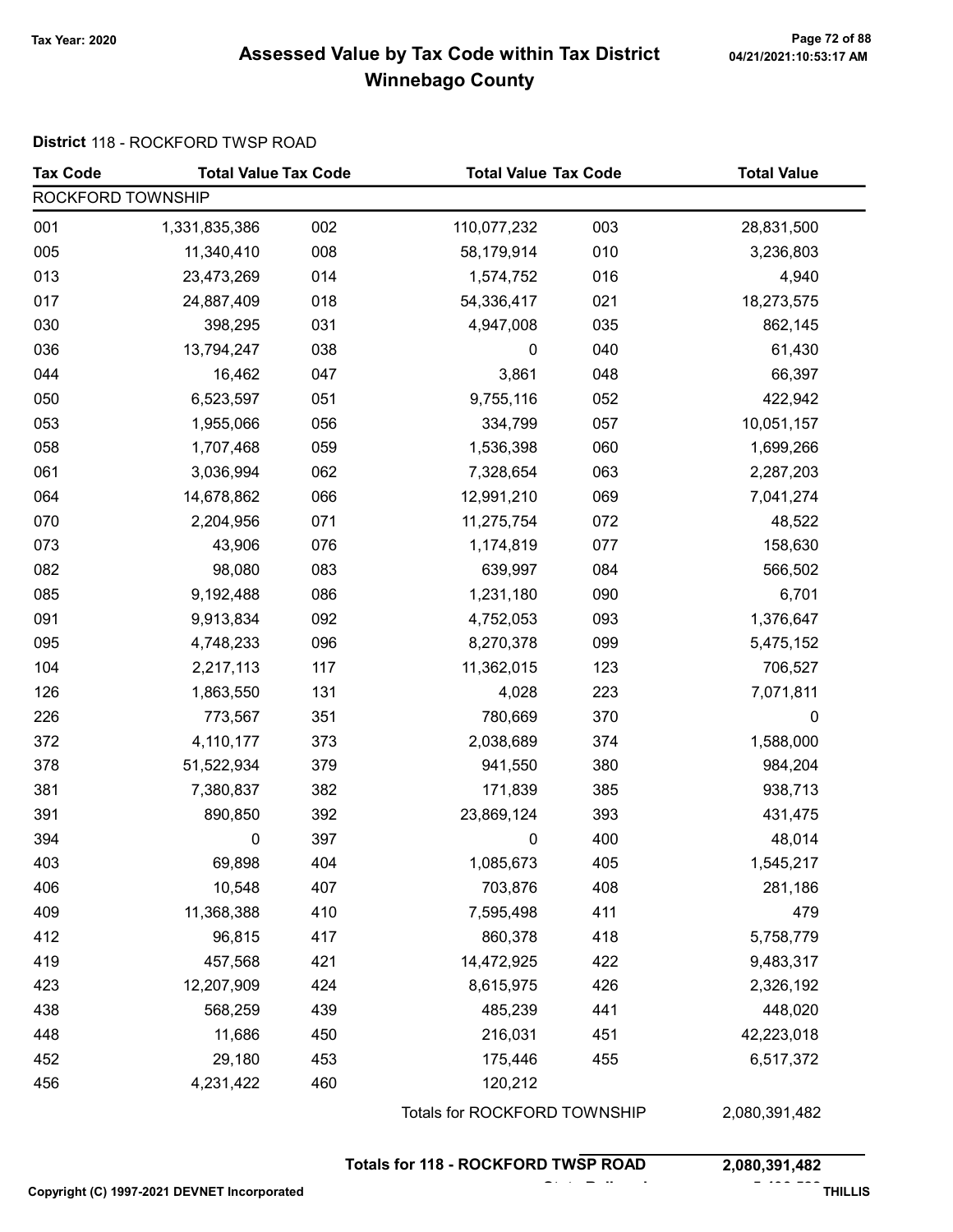### Page 73 of 88 و Tax Year: 2020<br>Assessed Value by Tax Code within Tax District هو Assessed Value by Tax Code within Tax District Winnebago County

| DISTILI 119 - RUUNTUN TWOP RUAD<br><b>Tax Code</b> | <b>Total Value Tax Code</b>     |     | <b>Total Value Tax Code</b>                     |                                                      | <b>Total Value</b>     |
|----------------------------------------------------|---------------------------------|-----|-------------------------------------------------|------------------------------------------------------|------------------------|
| ROCKTON TOWNSHIP                                   |                                 |     |                                                 |                                                      |                        |
| 190                                                | 41,641,752                      | 191 | 13,364,729                                      | 193                                                  | 9,017,492              |
| 197                                                | 114,056,210                     | 201 | 18,867,004                                      | 202                                                  | 47,812,600             |
| 203                                                | 5,086,316                       | 204 | 32,496                                          | 205                                                  | 144,698                |
| 206                                                | 21,813,669                      | 290 | 0                                               | 348                                                  | 60,862                 |
| 401                                                | 3,979,992                       | 402 | 534,264                                         | 420                                                  | 1,718,942              |
| 458                                                | 5,093,391                       |     |                                                 |                                                      |                        |
|                                                    |                                 |     | Totals for ROCKTON TOWNSHIP                     |                                                      | 283,224,417            |
|                                                    |                                 |     | <b>Totals for 119 - ROCKTON TWSP ROAD</b>       |                                                      | 283,224,417            |
|                                                    |                                 |     |                                                 | <b>State Railroad</b>                                | 1,418,224              |
|                                                    |                                 |     |                                                 | <b>Abatement difference</b>                          | 0                      |
|                                                    |                                 |     | <b>Grand Totals for 119 - ROCKTON TWSP ROAD</b> |                                                      | 284,642,641            |
|                                                    | District 120 - ROSCOE TWSP ROAD |     |                                                 |                                                      |                        |
| <b>Tax Code</b>                                    | <b>Total Value Tax Code</b>     |     | <b>Total Value Tax Code</b>                     |                                                      | <b>Total Value</b>     |
| ROSCOE TOWNSHIP                                    |                                 |     |                                                 |                                                      |                        |
| 068                                                | 3,232,526                       | 175 | 44,792,963                                      | 176                                                  | 375,886                |
| 177                                                | 13,785,885                      | 178 | 14,079                                          | 179                                                  | 9,707,037              |
| 180                                                | 73,777,764                      | 181 | 148,787,944                                     | 182                                                  | 682,344                |
| 183                                                | $\mathbf 0$                     | 184 | 1,163,396                                       | 185                                                  | 12,101,995             |
|                                                    |                                 |     |                                                 |                                                      |                        |
| 187                                                | 2,860,031                       | 188 | 630,258                                         | 189                                                  | 73,646,488             |
| 192                                                | 18,509,319                      | 196 | 13,267                                          | 198                                                  | 4,705,017              |
| 199                                                | 44,182,808                      | 207 | 0                                               | 209                                                  | 44,440,264             |
| 347                                                | 304,604                         | 447 | 390,181                                         | 457                                                  | 1,644,589              |
|                                                    |                                 |     | Totals for ROSCOE TOWNSHIP                      |                                                      | 499,748,645            |
|                                                    |                                 |     | Totals for 120 - ROSCOE TWSP ROAD               |                                                      |                        |
|                                                    |                                 |     |                                                 | <b>State Railroad</b><br><b>Abatement difference</b> | 499,748,645<br>862,983 |

#### District 119 - ROCKTON TWSP ROAD

Grand Totals for 120 - ROSCOE TWSP ROAD 500,611,628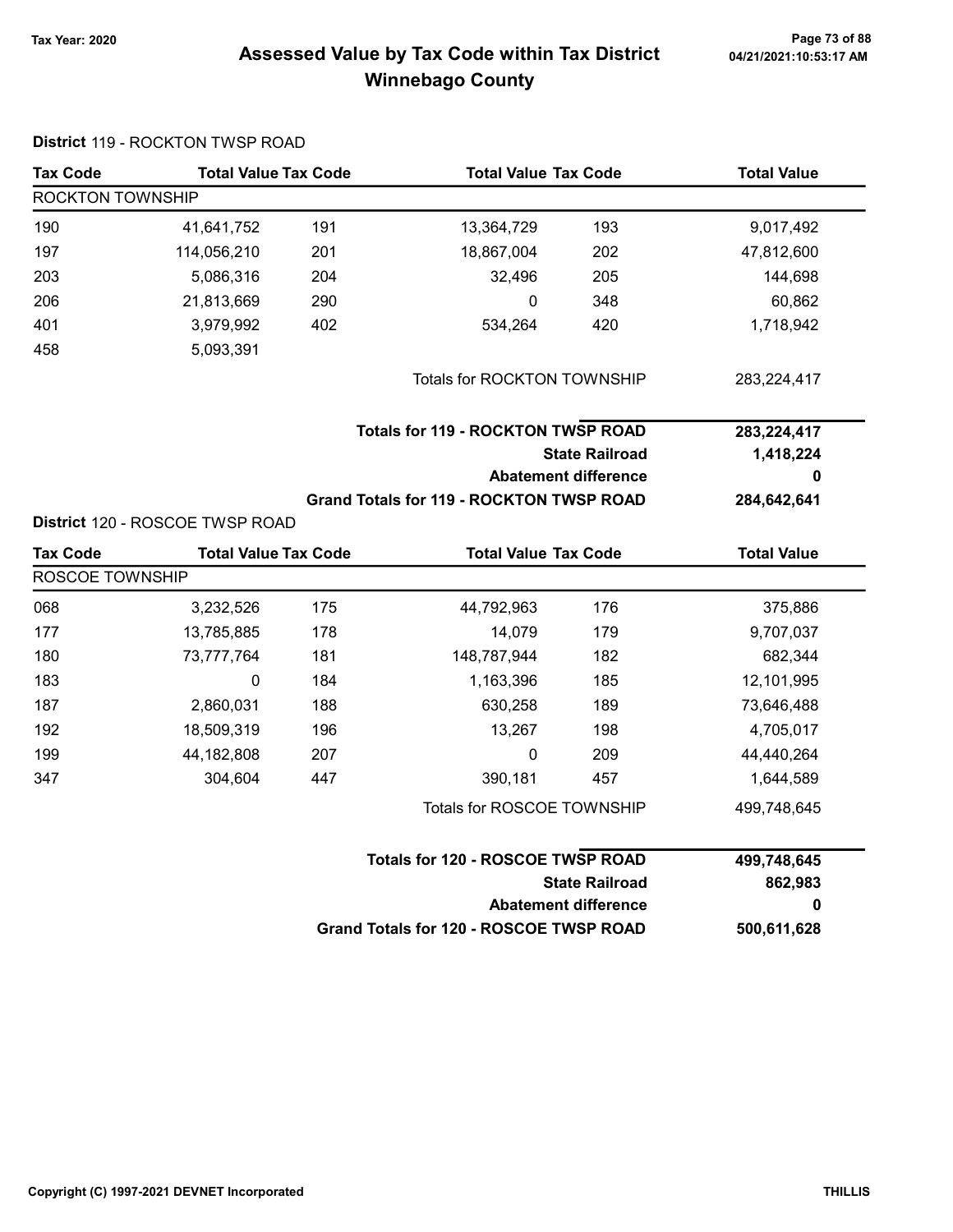District 121 - SEWARD TWSP ROAD

### Page 74 of 88 مع Page 74 of 88<br>Assessed Value by Tax Code within Tax District مع Assessed Value by Tax Code Winnebago County

| <b>Tax Code</b>           | <b>Total Value Tax Code</b>              |     | <b>Total Value Tax Code</b>                       |                       | <b>Total Value</b> |
|---------------------------|------------------------------------------|-----|---------------------------------------------------|-----------------------|--------------------|
| <b>SEWARD TOWNSHIP</b>    |                                          |     |                                                   |                       |                    |
| 305                       | 292,481                                  | 306 | 419,447                                           | 308                   | 797,753            |
| 309                       | 5,831,759                                | 310 | 7,890,966                                         | 311                   | 4,107,593          |
| 312                       | 1,613,628                                | 313 | 1,857,330                                         | 314                   | 4,646,153          |
|                           |                                          |     | Totals for SEWARD TOWNSHIP                        |                       | 27,457,110         |
|                           |                                          |     | <b>Totals for 121 - SEWARD TWSP ROAD</b>          |                       | 27,457,110         |
|                           |                                          |     |                                                   | <b>State Railroad</b> | 688,877            |
|                           |                                          |     | <b>Abatement difference</b>                       |                       | 0                  |
|                           |                                          |     | <b>Grand Totals for 121 - SEWARD TWSP ROAD</b>    |                       | 28, 145, 987       |
|                           | <b>District 122 - SHIRLAND TWSP ROAD</b> |     |                                                   |                       |                    |
| <b>Tax Code</b>           | <b>Total Value Tax Code</b>              |     | <b>Total Value Tax Code</b>                       |                       | <b>Total Value</b> |
| SHIRLAND TOWNSHIP         |                                          |     |                                                   |                       |                    |
| 210                       | $\mathbf 0$                              | 211 | $\mathbf 0$                                       | 213                   | 7,376,768          |
| 214                       | 17,562,154                               |     |                                                   |                       |                    |
|                           |                                          |     | <b>Totals for SHIRLAND TOWNSHIP</b>               |                       | 24,938,922         |
|                           |                                          |     | <b>Totals for 122 - SHIRLAND TWSP ROAD</b>        |                       | 24,938,922         |
|                           |                                          |     |                                                   | <b>State Railroad</b> | 0                  |
|                           |                                          |     | <b>Abatement difference</b>                       |                       | 0                  |
|                           |                                          |     | <b>Grand Totals for 122 - SHIRLAND TWSP ROAD</b>  |                       | 24,938,922         |
|                           | District 123 - WINNEBAGO TWSP ROAD       |     |                                                   |                       |                    |
| <b>Tax Code</b>           | <b>Total Value Tax Code</b>              |     | <b>Total Value Tax Code</b>                       |                       | <b>Total Value</b> |
| <b>WINNEBAGO TOWNSHIP</b> |                                          |     |                                                   |                       |                    |
| 315                       | 73,514                                   | 324 | 1,854,021                                         | 325                   | 319,927            |
| 326                       | 49,164,959                               | 327 | 51,339                                            | 328                   | 51,846,031         |
| 329                       | 1,867,541                                |     |                                                   |                       |                    |
|                           |                                          |     | Totals for WINNEBAGO TOWNSHIP                     |                       | 105, 177, 332      |
|                           |                                          |     | <b>Totals for 123 - WINNEBAGO TWSP ROAD</b>       |                       | 105, 177, 332      |
|                           |                                          |     |                                                   | <b>State Railroad</b> | 592,038            |
|                           |                                          |     | <b>Abatement difference</b>                       |                       | 0                  |
|                           |                                          |     | <b>Grand Totals for 123 - WINNEBAGO TWSP ROAD</b> |                       | 105,769,370        |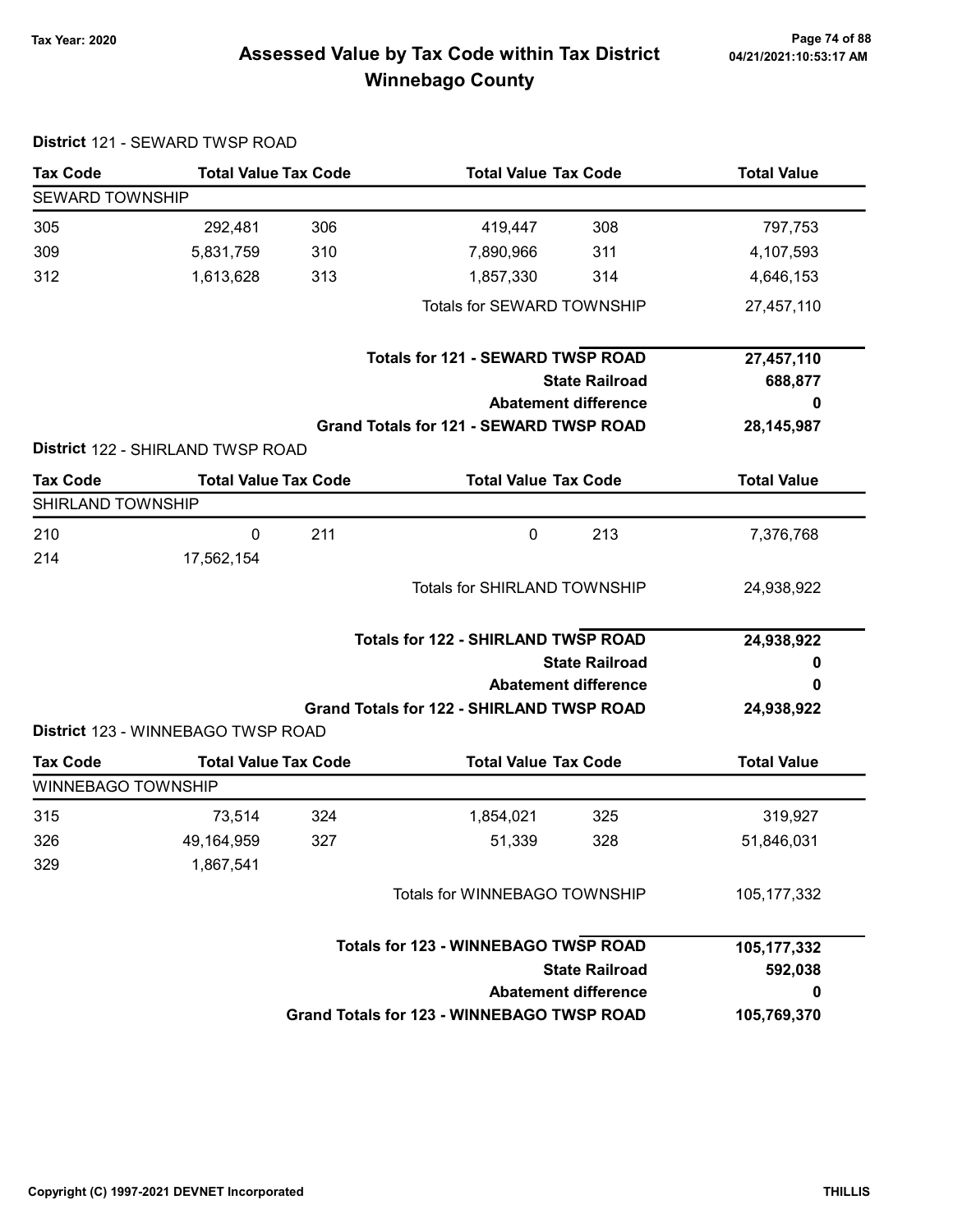## Page 75 of 88 وTax Year: 2020<br>Assessed Value by Tax Code within Tax District هو Assessed Value by Tax Code within Tax District

|                         | District 124 - PE/SE MULTI TOWNSHIP |     |                                                    |                       |                    |
|-------------------------|-------------------------------------|-----|----------------------------------------------------|-----------------------|--------------------|
| <b>Tax Code</b>         | <b>Total Value Tax Code</b>         |     | <b>Total Value Tax Code</b>                        |                       | <b>Total Value</b> |
| PECATONICA TOWNSHIP     |                                     |     |                                                    |                       |                    |
| 281                     | 47, 137, 340                        | 282 | 180,679                                            | 283                   | 154,831            |
| 284                     | 36,354                              | 286 | 29,287,528                                         | 425                   | 64,580             |
|                         |                                     |     | <b>Totals for PECATONICA TOWNSHIP</b>              |                       | 76,861,312         |
| <b>SEWARD TOWNSHIP</b>  |                                     |     |                                                    |                       |                    |
| 305                     | 292,481                             | 306 | 419,447                                            | 308                   | 797,753            |
| 309                     | 5,831,759                           | 310 | 7,890,966                                          | 311                   | 4,107,593          |
| 312                     | 1,613,628                           | 313 | 1,857,330                                          | 314                   | 4,646,153          |
|                         |                                     |     | <b>Totals for SEWARD TOWNSHIP</b>                  |                       | 27,457,110         |
|                         |                                     |     | <b>Totals for 124 - PE/SE MULTI TOWNSHIP</b>       |                       | 104,318,422        |
|                         |                                     |     |                                                    | <b>State Railroad</b> | 0                  |
|                         |                                     |     | <b>Abatement difference</b>                        |                       | 0                  |
|                         |                                     |     | <b>Grand Totals for 124 - PE/SE MULTI TOWNSHIP</b> |                       | 104,318,422        |
|                         | District 125 - WAGON WHEEL TIF      |     |                                                    |                       |                    |
| <b>Tax Code</b>         | <b>Total Value Tax Code</b>         |     | <b>Total Value Tax Code</b>                        |                       | <b>Total Value</b> |
| <b>ROCKTON TOWNSHIP</b> |                                     |     |                                                    |                       |                    |
| 402                     | 534,264                             |     |                                                    |                       |                    |
|                         |                                     |     | <b>Totals for ROCKTON TOWNSHIP</b>                 |                       | 534,264            |
|                         |                                     |     | <b>Totals for 125 - WAGON WHEEL TIF</b>            |                       | 534,264            |
|                         |                                     |     |                                                    | <b>State Railroad</b> | 0                  |
|                         |                                     |     | <b>Abatement difference</b>                        |                       | 0                  |
|                         |                                     |     | Grand Totals for 125 - WAGON WHEEL TIF             |                       | 534,264            |
|                         | District 126 - RIVER OAKS TIF       |     |                                                    |                       |                    |
| <b>Tax Code</b>         | <b>Total Value Tax Code</b>         |     | <b>Total Value Tax Code</b>                        |                       | <b>Total Value</b> |
| ROCKFORD TOWNSHIP       |                                     |     |                                                    |                       |                    |
| 403                     | 69,898                              |     |                                                    |                       |                    |
|                         |                                     |     | <b>Totals for ROCKFORD TOWNSHIP</b>                |                       | 69,898             |
|                         |                                     |     | <b>Totals for 126 - RIVER OAKS TIF</b>             |                       | 69,898             |
|                         |                                     |     |                                                    | <b>State Railroad</b> | 0                  |
|                         |                                     |     | <b>Abatement difference</b>                        |                       | 0                  |
|                         |                                     |     | Grand Totals for 126 - RIVER OAKS TIF              |                       | 69,898             |

# Winnebago County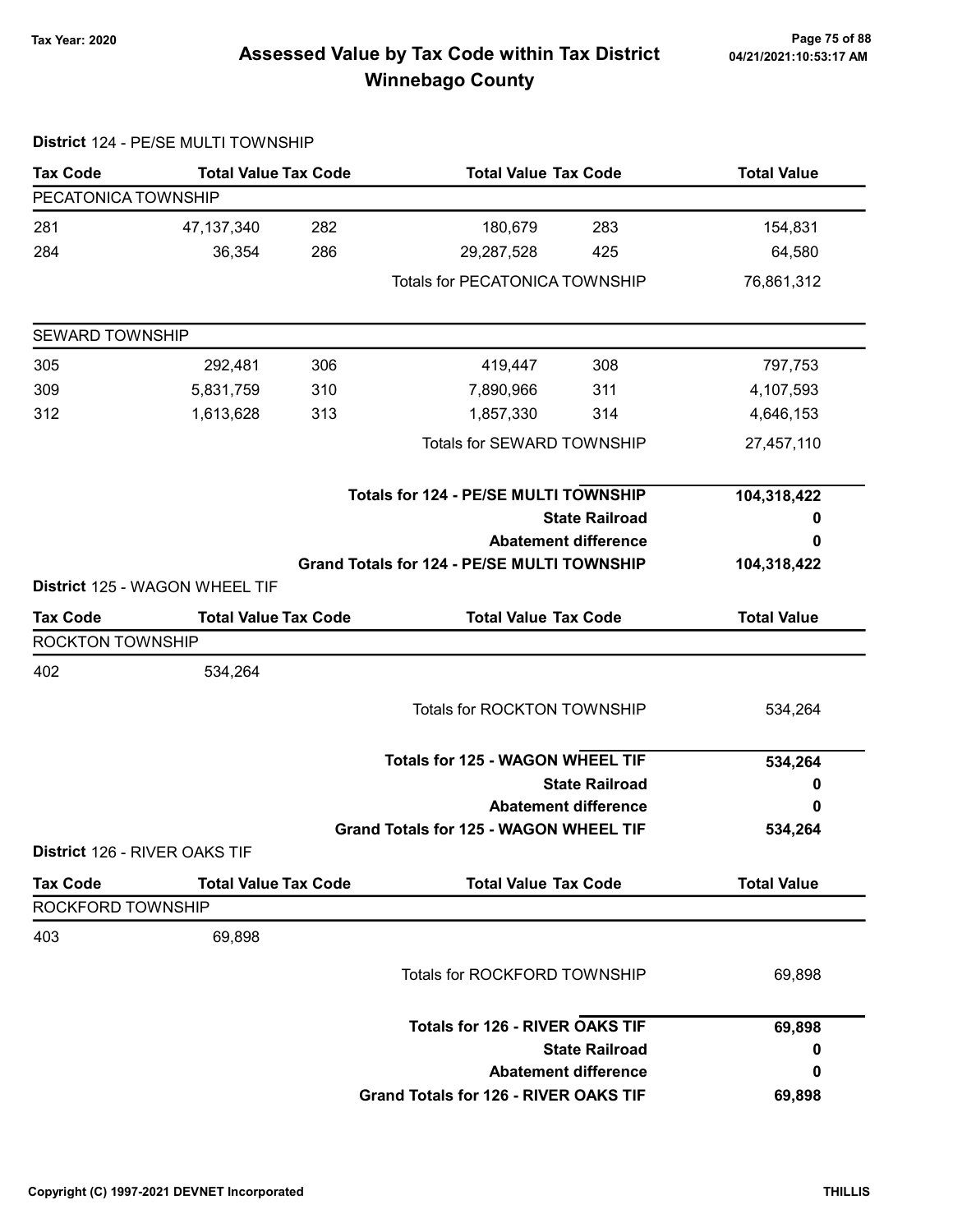### Page 76 of 88 مع Page 76 of 88<br>Assessed Value by Tax Code within Tax District مع Assessed Value by Tax Code within Tax District Winnebago County

District 127 - GARRISON SCHOOL TIF

| <b>Tax Code</b>   | <b>Total Value Tax Code</b>                         | <b>Total Value Tax Code</b>                           | <b>Total Value</b> |
|-------------------|-----------------------------------------------------|-------------------------------------------------------|--------------------|
| ROCKFORD TOWNSHIP |                                                     |                                                       |                    |
| 404               | 1,085,673                                           |                                                       |                    |
|                   |                                                     | <b>Totals for ROCKFORD TOWNSHIP</b>                   | 1,085,673          |
|                   |                                                     | <b>Totals for 127 - GARRISON SCHOOL TIF</b>           | 1,085,673          |
|                   |                                                     | <b>State Railroad</b>                                 | 0                  |
|                   |                                                     | <b>Abatement difference</b>                           | 0                  |
|                   |                                                     | Grand Totals for 127 - GARRISON SCHOOL TIF            | 1,085,673          |
|                   | <b>District 128 - KISHWAUKEE &amp; HARRISON TIF</b> |                                                       |                    |
| Tax Code          | <b>Total Value Tax Code</b>                         | <b>Total Value Tax Code</b>                           | <b>Total Value</b> |
| ROCKFORD TOWNSHIP |                                                     |                                                       |                    |
| 405               | 1,545,217                                           |                                                       |                    |
|                   |                                                     | Totals for ROCKFORD TOWNSHIP                          | 1,545,217          |
|                   |                                                     | <b>Totals for 128 - KISHWAUKEE &amp; HARRISON TIF</b> | 1,545,217          |
|                   |                                                     | <b>State Railroad</b>                                 | 0                  |
|                   |                                                     | <b>Abatement difference</b>                           | 0                  |
|                   |                                                     | Grand Totals for 128 - KISHWAUKEE & HARRISON TIF      | 1,545,217          |
|                   | District 129 - LINCOLNWOOD TIF #2                   |                                                       |                    |
| <b>Tax Code</b>   | <b>Total Value Tax Code</b>                         | <b>Total Value Tax Code</b>                           | <b>Total Value</b> |
| ROCKFORD TOWNSHIP |                                                     |                                                       |                    |
| 406               | 10,548                                              |                                                       |                    |
|                   |                                                     | Totals for ROCKFORD TOWNSHIP                          | 10,548             |
|                   |                                                     | Totals for 129 - LINCOLNWOOD TIF #2                   | 10,548             |
|                   |                                                     | <b>State Railroad</b>                                 | 0                  |
|                   |                                                     | <b>Abatement difference</b>                           | 0                  |
|                   |                                                     | Grand Totals for 129 - LINCOLNWOOD TIF #2             | 10,548             |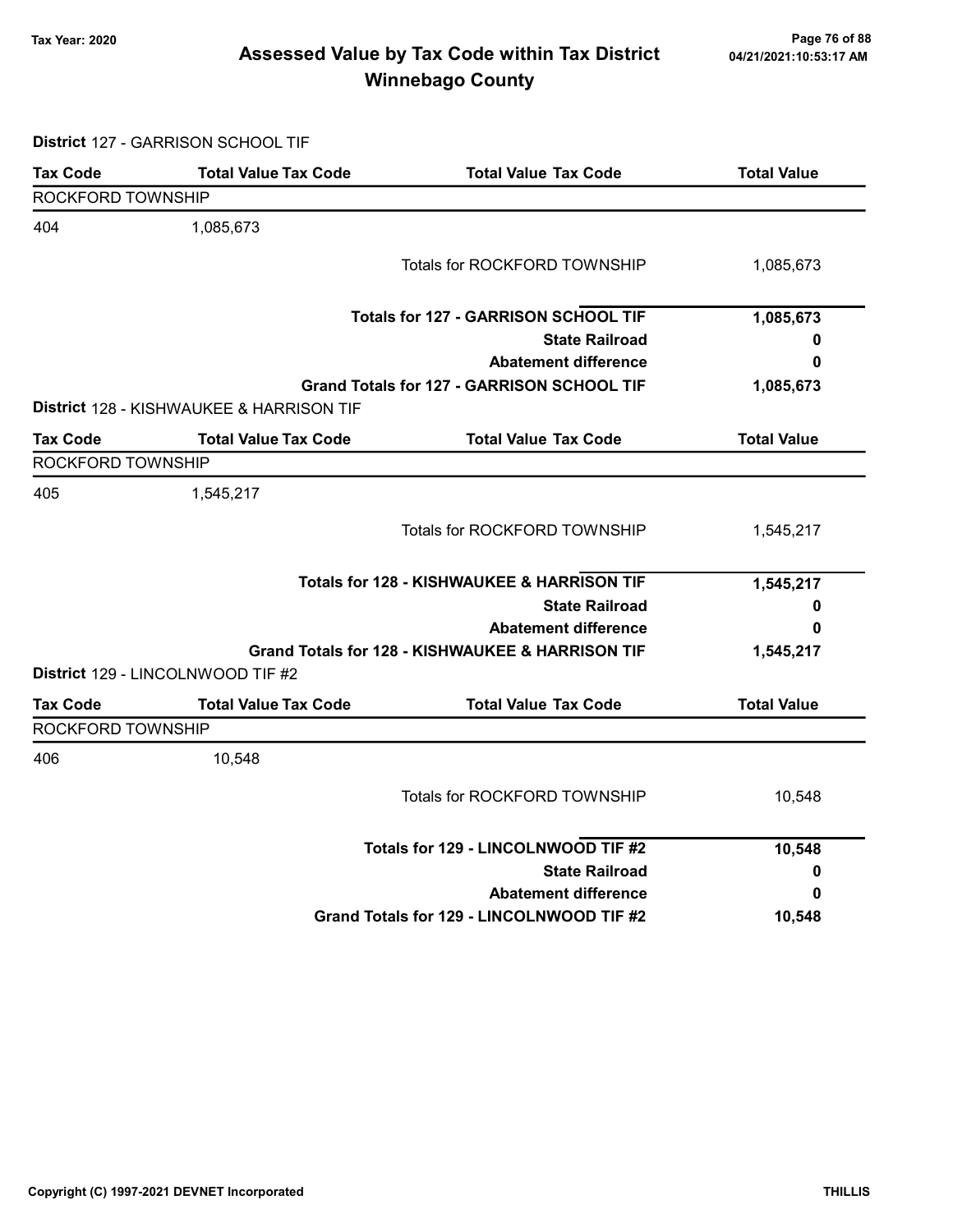### Page 77 of 88 مسلم Page 77 of 88<br>Assessed Value by Tax Code within Tax District مسلم 121/2021:10:53:17 Am Winnebago County

District 130 - HOPE VI TIF

| <b>Tax Code</b>   | <b>Total Value Tax Code</b>             | <b>Total Value Tax Code</b>                     | <b>Total Value</b> |
|-------------------|-----------------------------------------|-------------------------------------------------|--------------------|
| ROCKFORD TOWNSHIP |                                         |                                                 |                    |
| 407               | 703,876                                 |                                                 |                    |
|                   |                                         | Totals for ROCKFORD TOWNSHIP                    | 703,876            |
|                   |                                         | Totals for 130 - HOPE VI TIF                    | 703,876            |
|                   |                                         | <b>State Railroad</b>                           | 0                  |
|                   |                                         | <b>Abatement difference</b>                     | 0                  |
|                   |                                         | Grand Totals for 130 - HOPE VI TIF              | 703,876            |
|                   | District 132 - NORTH 2ND TIF LOVES PARK |                                                 |                    |
| <b>Tax Code</b>   | <b>Total Value Tax Code</b>             | <b>Total Value Tax Code</b>                     | <b>Total Value</b> |
| ROCKFORD TOWNSHIP |                                         |                                                 |                    |
| 409               | 11,368,388                              |                                                 |                    |
|                   |                                         | Totals for ROCKFORD TOWNSHIP                    | 11,368,388         |
|                   |                                         | Totals for 132 - NORTH 2ND TIF LOVES PARK       | 11,368,388         |
|                   |                                         | <b>State Railroad</b>                           | 0                  |
|                   |                                         | <b>Abatement difference</b>                     | 0                  |
|                   | District 133 - GLOBAL TRADE TIF #2      | Grand Totals for 132 - NORTH 2ND TIF LOVES PARK | 11,368,388         |
| <b>Tax Code</b>   | <b>Total Value Tax Code</b>             | <b>Total Value Tax Code</b>                     | <b>Total Value</b> |
| ROCKFORD TOWNSHIP |                                         |                                                 |                    |
| 410               | 7,595,498                               | 411<br>479                                      |                    |
|                   |                                         | Totals for ROCKFORD TOWNSHIP                    | 7,595,977          |
|                   |                                         | Totals for 133 - GLOBAL TRADE TIF #2            | 7,595,977          |
|                   |                                         | <b>State Railroad</b>                           | 0                  |
|                   |                                         | <b>Abatement difference</b>                     | 0                  |
|                   |                                         | Grand Totals for 133 - GLOBAL TRADE TIF #2      | 7,595,977          |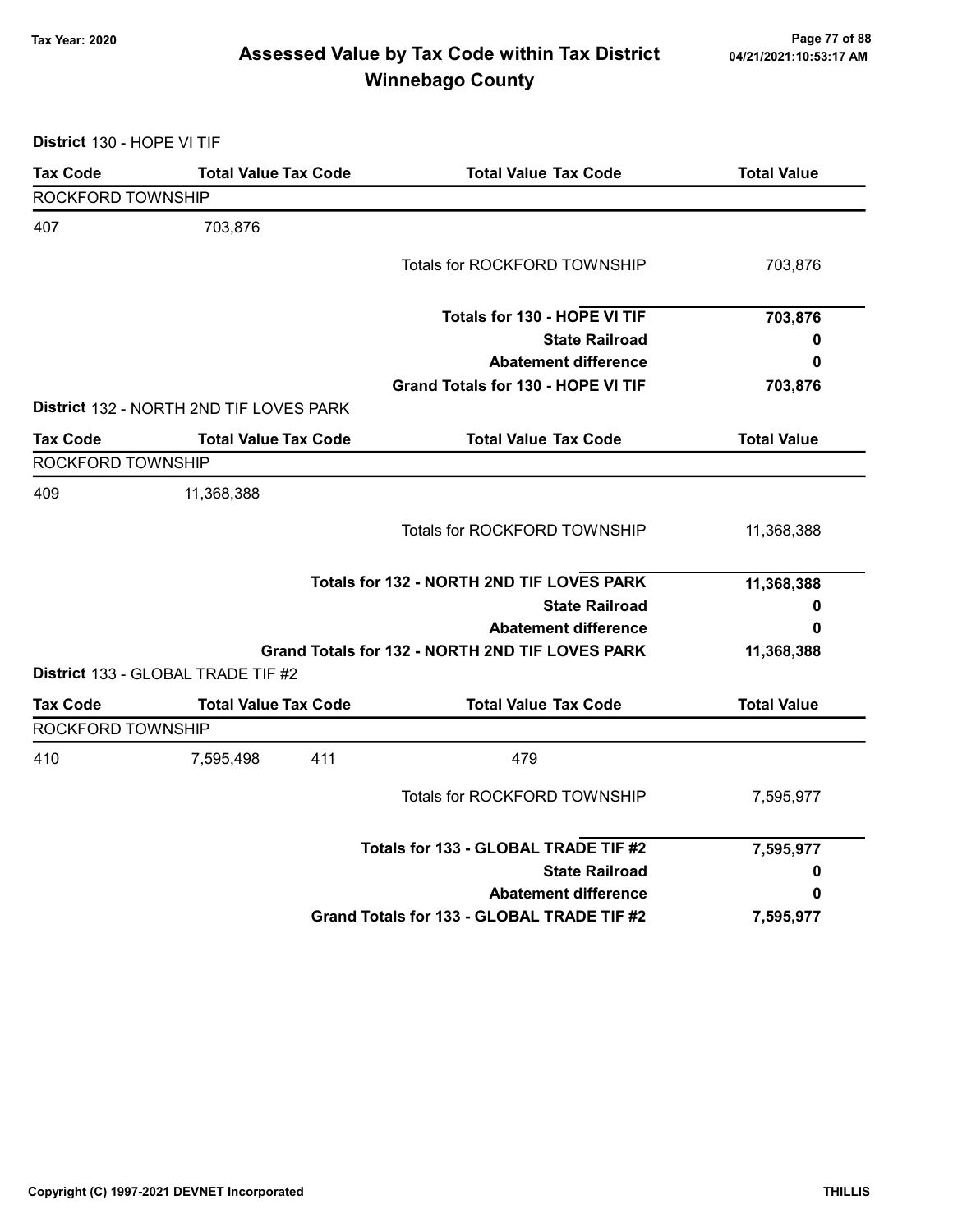### Page 78 of 88 وTax Year: 2020<br>Assessed Value by Tax Code within Tax District هو Assessed Value by Tax Code within Tax District Winnebago County

#### District 134 - ASSISTED LIVING/ RIVER HOUSING TIF

| <b>Tax Code</b>        | <b>Total Value Tax Code</b>                 |     | <b>Total Value Tax Code</b>                               | <b>Total Value</b> |
|------------------------|---------------------------------------------|-----|-----------------------------------------------------------|--------------------|
| ROCKFORD TOWNSHIP      |                                             |     |                                                           |                    |
| 412                    | 96,815                                      |     |                                                           |                    |
|                        |                                             |     | Totals for ROCKFORD TOWNSHIP                              | 96,815             |
|                        |                                             |     | Totals for 134 - ASSISTED LIVING/ RIVER HOUSING TIF       | 96,815             |
|                        |                                             |     | <b>State Railroad</b>                                     | 0                  |
|                        |                                             |     | <b>Abatement difference</b>                               | 0                  |
|                        |                                             |     | Grand Totals for 134 - ASSISTED LIVING/ RIVER HOUSING TIF | 96,815             |
|                        | District 135 - NORTH 2ND TIF MACHESNEY PARK |     |                                                           |                    |
| <b>Tax Code</b>        | <b>Total Value Tax Code</b>                 |     | <b>Total Value Tax Code</b>                               | <b>Total Value</b> |
| <b>HARLEM TOWNSHIP</b> |                                             |     |                                                           |                    |
| 413                    | 508,825                                     | 414 | 1,115,680<br>416                                          | 6,213,391          |
|                        |                                             |     | <b>Totals for HARLEM TOWNSHIP</b>                         | 7,837,896          |
|                        |                                             |     | Totals for 135 - NORTH 2ND TIF MACHESNEY PARK             | 7,837,896          |
|                        |                                             |     | <b>State Railroad</b>                                     | 0                  |
|                        |                                             |     | <b>Abatement difference</b>                               | 0                  |
|                        |                                             |     | Grand Totals for 135 - NORTH 2ND TIF MACHESNEY PARK       | 7,837,896          |
|                        | <b>District 136 - HARVEST HILLS SSA</b>     |     |                                                           |                    |
| <b>Tax Code</b>        | <b>Total Value Tax Code</b>                 |     | <b>Total Value Tax Code</b>                               | <b>Total Value</b> |
| ROCKFORD TOWNSHIP      |                                             |     |                                                           |                    |
| 070                    | 2,204,956                                   | 076 | 1,174,819<br>077                                          | 158,630            |
|                        |                                             |     | Totals for ROCKFORD TOWNSHIP                              | 3,538,405          |
|                        |                                             |     | <b>Totals for 136 - HARVEST HILLS SSA</b>                 | 3,538,405          |
|                        |                                             |     | <b>State Railroad</b>                                     | 0                  |
|                        |                                             |     | <b>Abatement difference</b>                               | 0                  |
|                        |                                             |     | <b>Grand Totals for 136 - HARVEST HILLS SSA</b>           | 3,538,405          |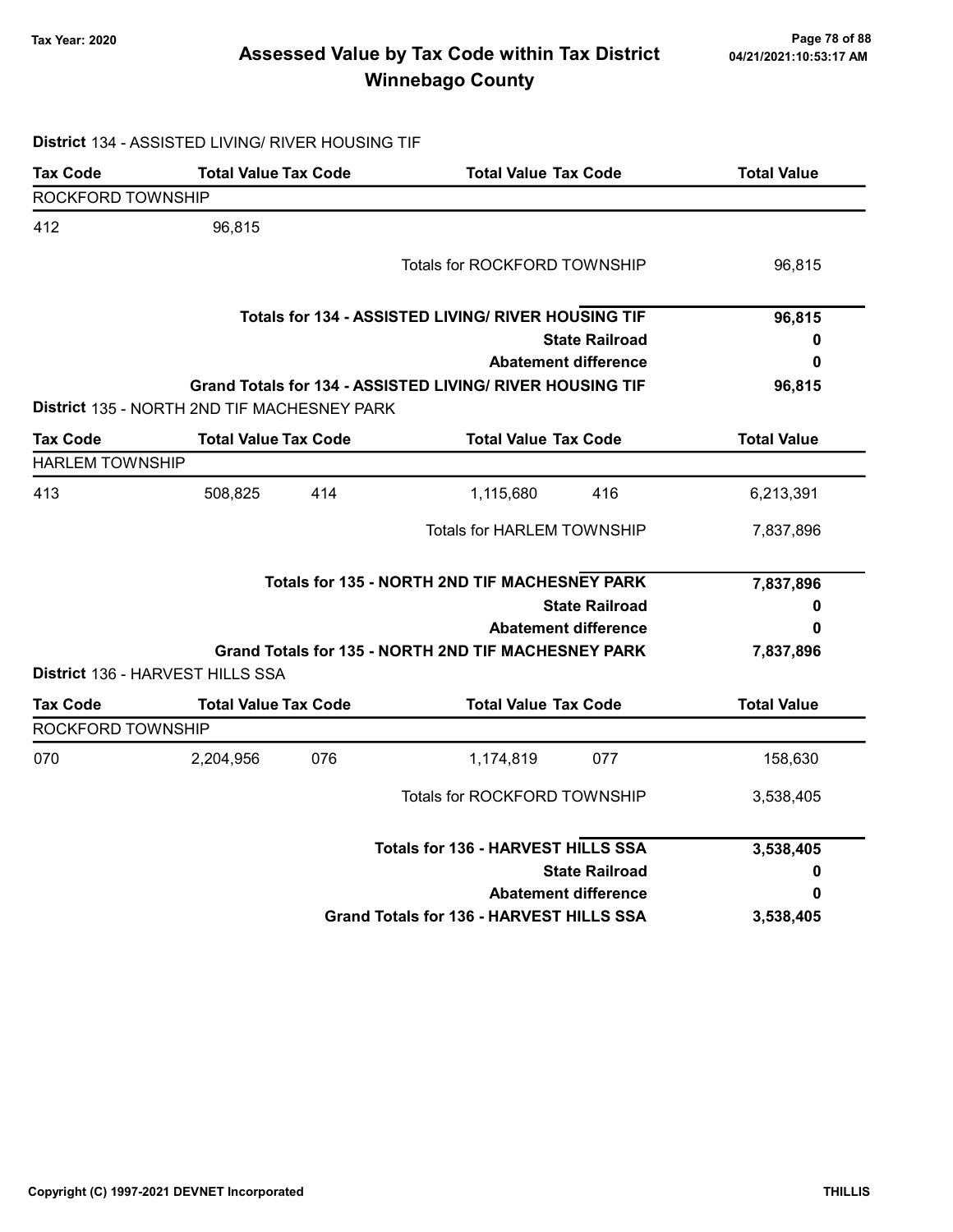### Page 79 of 88 مع Page 79 of 88<br>Assessed Value by Tax Code within Tax District مع Assessed Value by Tax Code within Tax District Winnebago County

District 137 - MAIN & WHITMAN TIF

| <b>Tax Code</b>            | <b>Total Value Tax Code</b>                 | <b>Total Value Tax Code</b>                         | <b>Total Value</b> |
|----------------------------|---------------------------------------------|-----------------------------------------------------|--------------------|
| ROCKFORD TOWNSHIP          |                                             |                                                     |                    |
| 417                        | 860,378                                     |                                                     |                    |
|                            |                                             | <b>Totals for ROCKFORD TOWNSHIP</b>                 | 860,378            |
|                            |                                             | <b>Totals for 137 - MAIN &amp; WHITMAN TIF</b>      | 860,378            |
|                            |                                             | <b>State Railroad</b>                               | 0                  |
|                            |                                             | <b>Abatement difference</b>                         | 0                  |
|                            |                                             | Grand Totals for 137 - MAIN & WHITMAN TIF           | 860,378            |
| District 138 - MIDTOWN TIF |                                             |                                                     |                    |
| <b>Tax Code</b>            | <b>Total Value Tax Code</b>                 | <b>Total Value Tax Code</b>                         | <b>Total Value</b> |
| ROCKFORD TOWNSHIP          |                                             |                                                     |                    |
| 418                        | 5,758,779                                   |                                                     |                    |
|                            |                                             | Totals for ROCKFORD TOWNSHIP                        | 5,758,779          |
|                            |                                             | <b>Totals for 138 - MIDTOWN TIF</b>                 | 5,758,779          |
|                            |                                             | <b>State Railroad</b>                               | 0                  |
|                            |                                             | <b>Abatement difference</b>                         | 0                  |
|                            |                                             | <b>Grand Totals for 138 - MIDTOWN TIF</b>           | 5,758,779          |
|                            | District 139 - KISHWAUKEE & HARRISON TIF #2 |                                                     |                    |
| <b>Tax Code</b>            | <b>Total Value Tax Code</b>                 | <b>Total Value Tax Code</b>                         | <b>Total Value</b> |
| ROCKFORD TOWNSHIP          |                                             |                                                     |                    |
| 419                        | 457,568                                     |                                                     |                    |
|                            |                                             | <b>Totals for ROCKFORD TOWNSHIP</b>                 | 457,568            |
|                            |                                             | Totals for 139 - KISHWAUKEE & HARRISON TIF #2       | 457,568            |
|                            |                                             | <b>State Railroad</b>                               | 0                  |
|                            |                                             | <b>Abatement difference</b>                         | 0                  |
|                            |                                             | Grand Totals for 139 - KISHWAUKEE & HARRISON TIF #2 | 457,568            |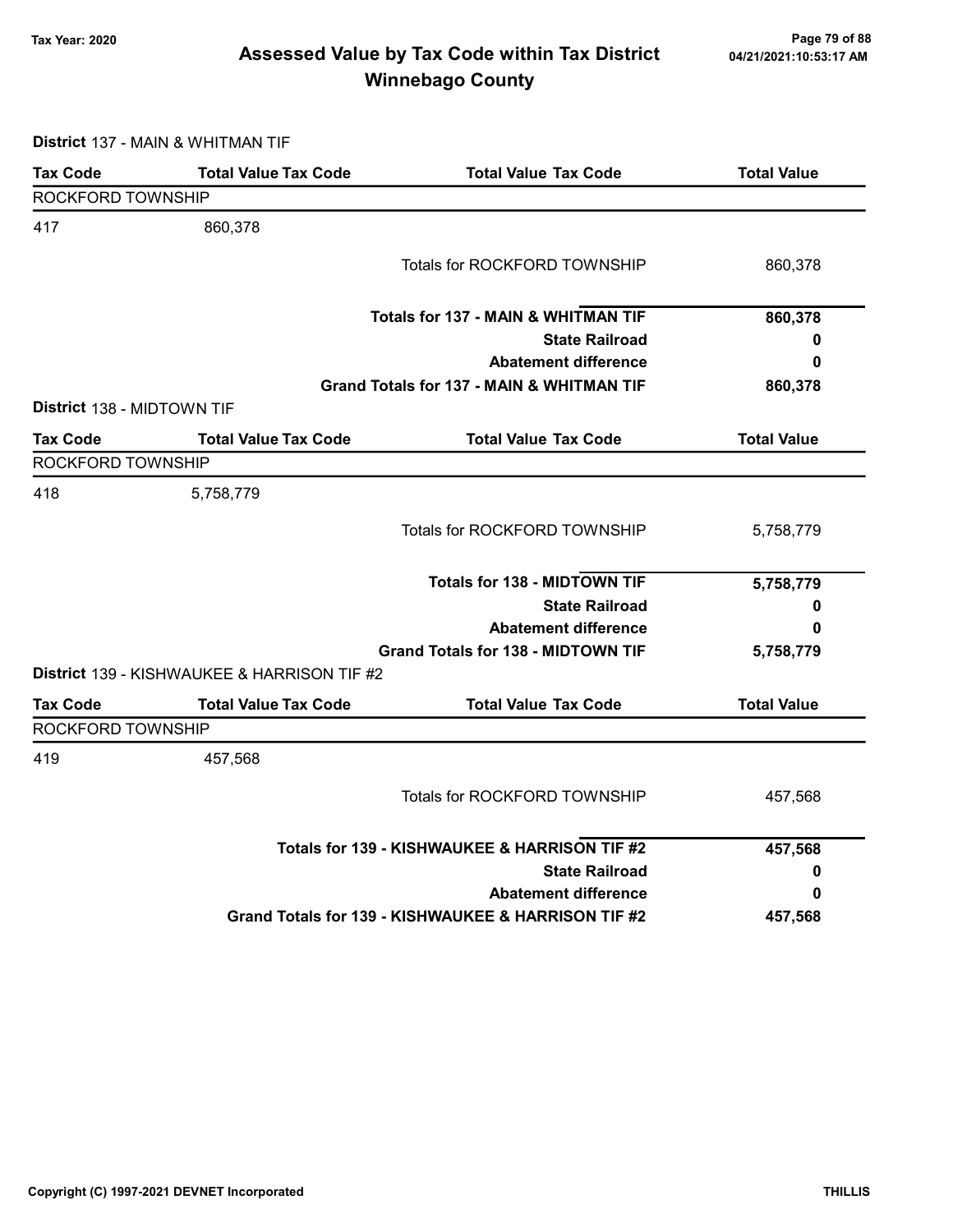### Page 80 of 88 وTax Year: 2020<br>Assessed Value by Tax Code within Tax District هو Assessed Value by Tax Code within Tax District Winnebago County

District 140 - FORMER BELOIT CORP TIF

| <b>Tax Code</b>         | <b>Total Value Tax Code</b>                    | <b>Total Value Tax Code</b>                            | <b>Total Value</b> |
|-------------------------|------------------------------------------------|--------------------------------------------------------|--------------------|
| <b>ROCKTON TOWNSHIP</b> |                                                |                                                        |                    |
| 420                     | 1,718,942                                      |                                                        |                    |
|                         |                                                | Totals for ROCKTON TOWNSHIP                            | 1,718,942          |
|                         |                                                | <b>Totals for 140 - FORMER BELOIT CORP TIF</b>         | 1,718,942          |
|                         |                                                | <b>State Railroad</b>                                  | 0                  |
|                         |                                                | <b>Abatement difference</b>                            | 0                  |
|                         |                                                | <b>Grand Totals for 140 - FORMER BELOIT CORP TIF</b>   | 1,718,942          |
|                         | District 141 - GLOBAL TRADE TIF #3             |                                                        |                    |
| Tax Code                | <b>Total Value Tax Code</b>                    | <b>Total Value Tax Code</b>                            | <b>Total Value</b> |
| ROCKFORD TOWNSHIP       |                                                |                                                        |                    |
| 421                     | 14,472,925                                     |                                                        |                    |
|                         |                                                | Totals for ROCKFORD TOWNSHIP                           | 14,472,925         |
|                         |                                                | Totals for 141 - GLOBAL TRADE TIF #3                   | 14,472,925         |
|                         |                                                | <b>State Railroad</b>                                  | 0                  |
|                         |                                                | <b>Abatement difference</b>                            | 0                  |
|                         |                                                | Grand Totals for 141 - GLOBAL TRADE TIF #3             | 14,472,925         |
|                         | <b>District 142 - RIVER DISTRICT NORTH TIF</b> |                                                        |                    |
| <b>Tax Code</b>         | <b>Total Value Tax Code</b>                    | <b>Total Value Tax Code</b>                            | <b>Total Value</b> |
| ROCKFORD TOWNSHIP       |                                                |                                                        |                    |
| 422                     | 9,483,317                                      |                                                        |                    |
|                         |                                                | Totals for ROCKFORD TOWNSHIP                           | 9,483,317          |
|                         |                                                | <b>Totals for 142 - RIVER DISTRICT NORTH TIF</b>       | 9,483,317          |
|                         |                                                | <b>State Railroad</b>                                  | 0                  |
|                         |                                                | <b>Abatement difference</b>                            | 0                  |
|                         |                                                | <b>Grand Totals for 142 - RIVER DISTRICT NORTH TIF</b> | 9,483,317          |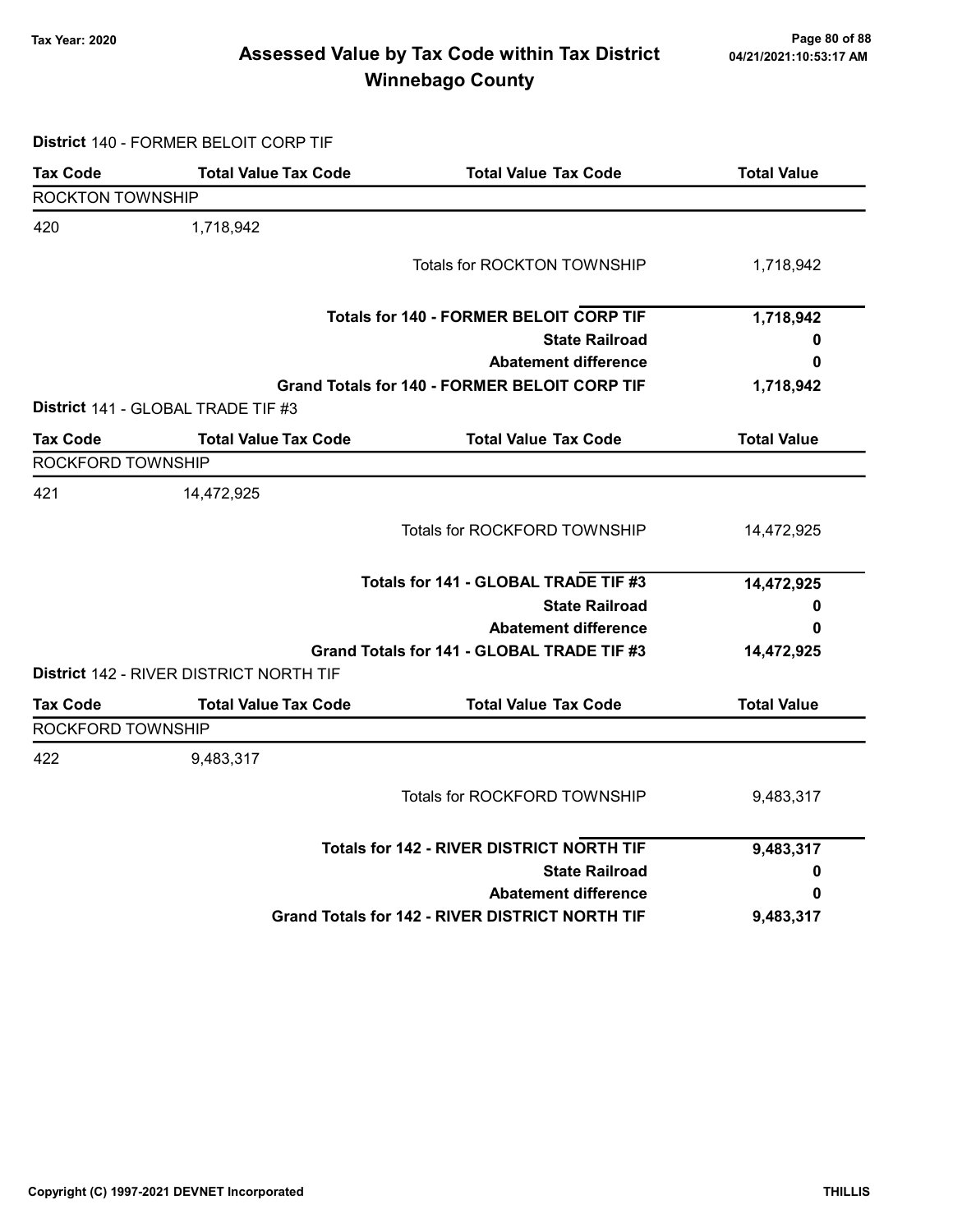### Page 81 of 88 وTax Year: 2020<br>Assessed Value by Tax Code within Tax District هو Assessed Value by Tax Code within Tax District Winnebago County

District 143 - BROADWAY TIF

| <b>Tax Code</b>               | <b>Total Value Tax Code</b>                      | <b>Total Value Tax Code</b>                       | <b>Total Value</b> |
|-------------------------------|--------------------------------------------------|---------------------------------------------------|--------------------|
| ROCKFORD TOWNSHIP             |                                                  |                                                   |                    |
| 423                           | 12,207,909                                       |                                                   |                    |
|                               |                                                  | Totals for ROCKFORD TOWNSHIP                      | 12,207,909         |
|                               |                                                  |                                                   |                    |
|                               |                                                  | <b>Totals for 143 - BROADWAY TIF</b>              | 12,207,909         |
|                               |                                                  | <b>State Railroad</b>                             | 0                  |
|                               |                                                  | <b>Abatement difference</b>                       | 0                  |
|                               |                                                  | <b>Grand Totals for 143 - BROADWAY TIF</b>        | 12,207,909         |
| District 144 - EAST RIVER TIF |                                                  |                                                   |                    |
| <b>Tax Code</b>               | <b>Total Value Tax Code</b>                      | <b>Total Value Tax Code</b>                       | <b>Total Value</b> |
| ROCKFORD TOWNSHIP             |                                                  |                                                   |                    |
| 424                           | 8,615,975                                        |                                                   |                    |
|                               |                                                  | Totals for ROCKFORD TOWNSHIP                      | 8,615,975          |
|                               |                                                  |                                                   |                    |
|                               |                                                  | <b>Totals for 144 - EAST RIVER TIF</b>            | 8,615,975          |
|                               |                                                  | <b>State Railroad</b>                             | 0                  |
|                               |                                                  | <b>Abatement difference</b>                       | 0                  |
|                               |                                                  | <b>Grand Totals for 144 - EAST RIVER TIF</b>      | 8,615,975          |
|                               | <b>District 145 - SUMNER ROAD / GROVE ST TIF</b> |                                                   |                    |
| <b>Tax Code</b>               | <b>Total Value Tax Code</b>                      | <b>Total Value Tax Code</b>                       | <b>Total Value</b> |
| PECATONICA TOWNSHIP           |                                                  |                                                   |                    |
| 425                           | 64,580                                           |                                                   |                    |
|                               |                                                  | <b>Totals for PECATONICA TOWNSHIP</b>             | 64,580             |
|                               |                                                  |                                                   |                    |
|                               |                                                  | Totals for 145 - SUMNER ROAD / GROVE ST TIF       | 64,580             |
|                               |                                                  | <b>State Railroad</b>                             | 0                  |
|                               |                                                  | <b>Abatement difference</b>                       | 0                  |
|                               |                                                  | Grand Totals for 145 - SUMNER ROAD / GROVE ST TIF | 64,580             |
|                               | District 146 - LOVES PARK CORP CENTER TIF        |                                                   |                    |
| <b>Tax Code</b>               | <b>Total Value Tax Code</b>                      | <b>Total Value Tax Code</b>                       | <b>Total Value</b> |
| <b>HARLEM TOWNSHIP</b>        |                                                  |                                                   |                    |
| 427                           | 10,516<br>428                                    | 1,800,234                                         |                    |
|                               |                                                  | <b>Totals for HARLEM TOWNSHIP</b>                 | 1,810,750          |
|                               |                                                  |                                                   |                    |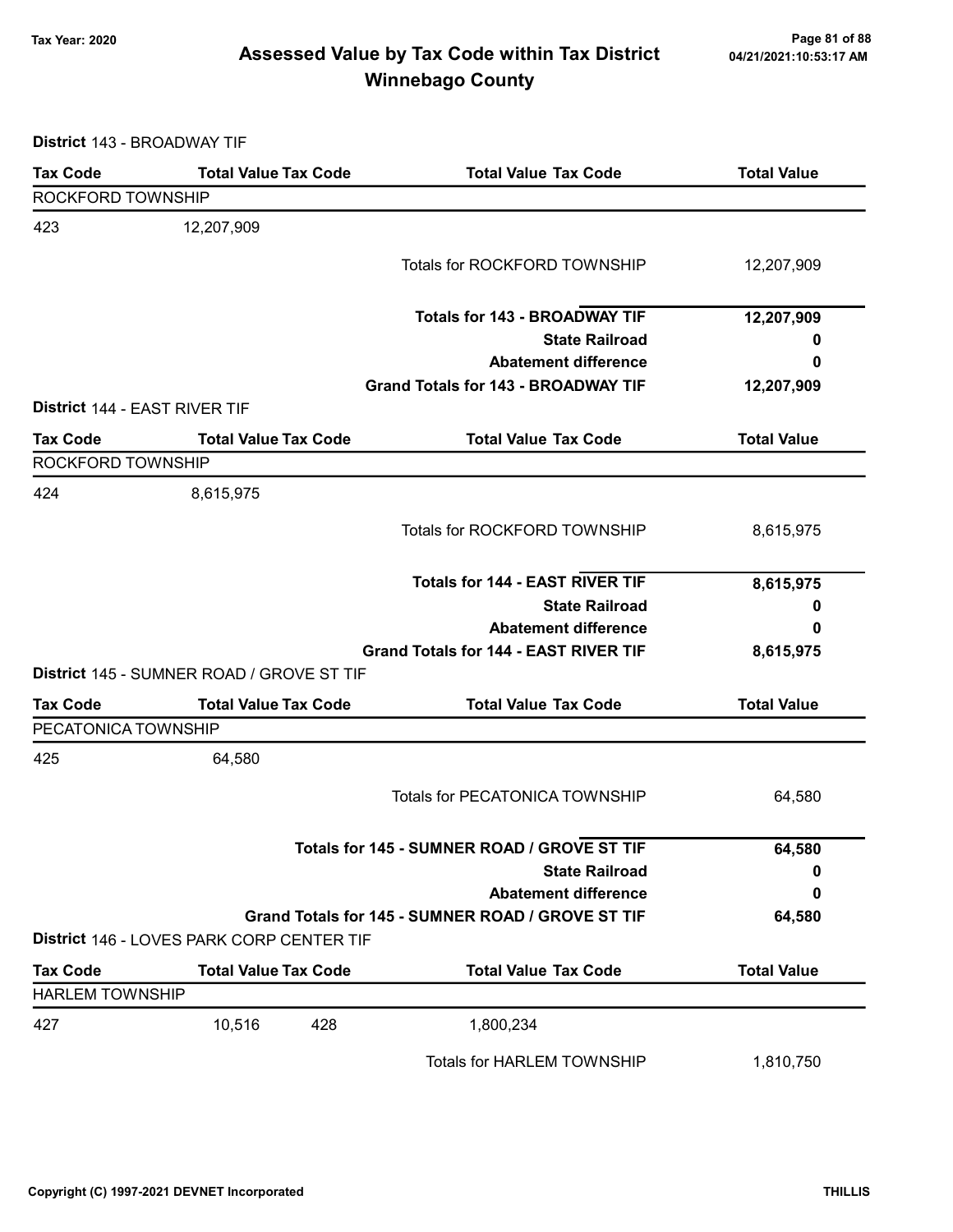### Page 82 of 88 مسمح Page 82 of 88<br>Assessed Value by Tax Code within Tax District مسمح Assessed Value by Tax Code within Tax District Winnebago County

# District 146 - LOVES PARK CORP CENTER TIF

| <b>Tax Code</b>        | <b>Total Value Tax Code</b>           | <b>Total Value Tax Code</b>                              | <b>Total Value</b> |
|------------------------|---------------------------------------|----------------------------------------------------------|--------------------|
| ROCKFORD TOWNSHIP      |                                       |                                                          |                    |
| 426                    | 2,326,192                             |                                                          |                    |
|                        |                                       | <b>Totals for ROCKFORD TOWNSHIP</b>                      | 2,326,192          |
|                        |                                       | <b>Totals for 146 - LOVES PARK CORP CENTER TIF</b>       | 4,136,942          |
|                        |                                       | <b>State Railroad</b>                                    | 0                  |
|                        |                                       | <b>Abatement difference</b>                              | 0                  |
|                        | District 147 - WESTSTONE TIF          | <b>Grand Totals for 146 - LOVES PARK CORP CENTER TIF</b> | 4,136,942          |
| <b>Tax Code</b>        | <b>Total Value Tax Code</b>           | <b>Total Value Tax Code</b>                              | <b>Total Value</b> |
| <b>HARLEM TOWNSHIP</b> |                                       |                                                          |                    |
| 429                    | 4,613<br>430                          | 147,019                                                  |                    |
|                        |                                       | <b>Totals for HARLEM TOWNSHIP</b>                        | 151,632            |
|                        |                                       | <b>Totals for 147 - WESTSTONE TIF</b>                    | 151,632            |
|                        |                                       | <b>State Railroad</b>                                    | 0                  |
|                        |                                       | <b>Abatement difference</b>                              | 0                  |
|                        |                                       | <b>Grand Totals for 147 - WESTSTONE TIF</b>              | 151,632            |
|                        | District 148 - NORTH WILLOW CREEK TIF |                                                          |                    |
| <b>Tax Code</b>        | <b>Total Value Tax Code</b>           | <b>Total Value Tax Code</b>                              | <b>Total Value</b> |
| <b>HARLEM TOWNSHIP</b> |                                       |                                                          |                    |
| 433                    | 1,441,194                             |                                                          |                    |
|                        |                                       | <b>Totals for HARLEM TOWNSHIP</b>                        | 1,441,194          |
|                        |                                       | <b>Totals for 148 - NORTH WILLOW CREEK TIF</b>           | 1,441,194          |
|                        |                                       | <b>State Railroad</b>                                    | 0                  |
|                        |                                       | <b>Abatement difference</b>                              | 0                  |
|                        |                                       | <b>Grand Totals for 148 - NORTH WILLOW CREEK TIF</b>     | 1,441,194          |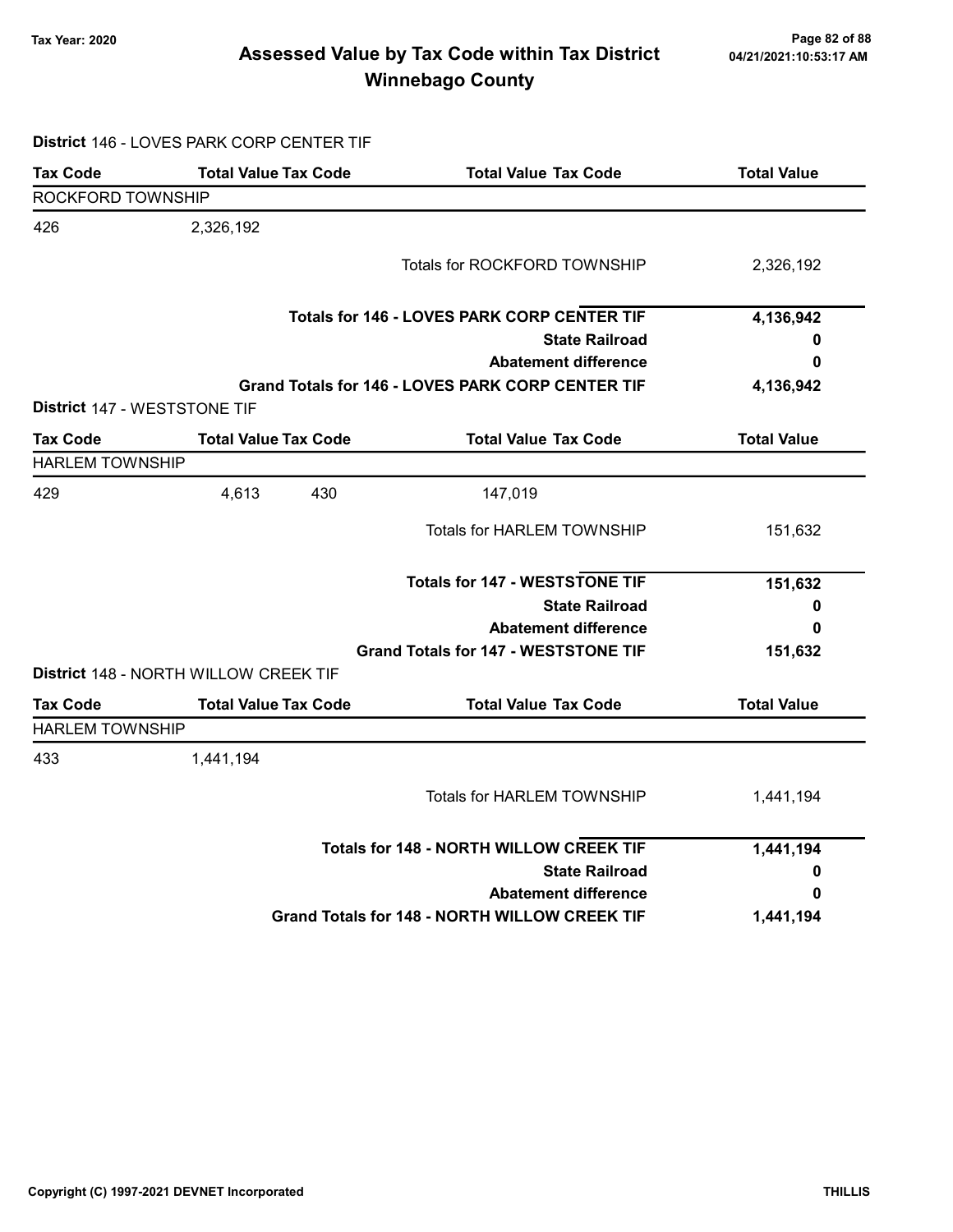### Page 83 of 88 مسمح Page 83 of 88<br>Assessed Value by Tax Code within Tax District مسمح Assessed Value by Tax Code within Tax District Winnebago County

#### District 149 - SOUTH WILLOW CREEK TIF

| <b>Tax Code</b>                                  | <b>Total Value Tax Code</b>               | <b>Total Value Tax Code</b>                          | <b>Total Value</b> |
|--------------------------------------------------|-------------------------------------------|------------------------------------------------------|--------------------|
| <b>HARLEM TOWNSHIP</b>                           |                                           |                                                      |                    |
| 434                                              | 435<br>215,802                            | 6,398,846                                            |                    |
|                                                  |                                           | <b>Totals for HARLEM TOWNSHIP</b>                    | 6,614,648          |
|                                                  |                                           | <b>Totals for 149 - SOUTH WILLOW CREEK TIF</b>       | 6,614,648          |
|                                                  |                                           | <b>State Railroad</b>                                | U                  |
|                                                  |                                           | <b>Abatement difference</b>                          | 0                  |
|                                                  | District 150 - GLOBAL TRADEPARK SOUTH TIF | <b>Grand Totals for 149 - SOUTH WILLOW CREEK TIF</b> | 6,614,648          |
| <b>Tax Code</b>                                  | <b>Total Value Tax Code</b>               | <b>Total Value Tax Code</b>                          | <b>Total Value</b> |
| ROCKFORD TOWNSHIP                                |                                           |                                                      |                    |
| 453                                              | 175,446                                   |                                                      |                    |
|                                                  |                                           | Totals for ROCKFORD TOWNSHIP                         | 175,446            |
|                                                  |                                           | Totals for 150 - GLOBAL TRADEPARK SOUTH TIF          | 175,446            |
|                                                  |                                           | <b>State Railroad</b>                                | 0                  |
|                                                  |                                           | <b>Abatement difference</b>                          | 0                  |
|                                                  |                                           | Grand Totals for 150 - GLOBAL TRADEPARK SOUTH TIF    | 175,446            |
|                                                  | District 151 - I-39 / BAXTER ROAD TIF     |                                                      |                    |
| <b>Tax Code</b><br><b>CHERRY VALLEY TOWNSHIP</b> | <b>Total Value Tax Code</b>               | <b>Total Value Tax Code</b>                          | <b>Total Value</b> |
| 440                                              | 26,485                                    |                                                      |                    |
|                                                  |                                           | Totals for CHERRY VALLEY TOWNSHIP                    | 26,485             |
|                                                  |                                           |                                                      |                    |
|                                                  |                                           |                                                      |                    |
|                                                  |                                           |                                                      |                    |
|                                                  | 568,259<br>439                            | 485,239<br>441                                       | 448,020            |
|                                                  | 29,180                                    |                                                      |                    |
|                                                  |                                           | Totals for ROCKFORD TOWNSHIP                         | 1,530,698          |
| ROCKFORD TOWNSHIP<br>438<br>452                  |                                           | Totals for 151 - I-39 / BAXTER ROAD TIF              |                    |
|                                                  |                                           | <b>State Railroad</b>                                | 1,557,183<br>0     |
|                                                  |                                           | <b>Abatement difference</b>                          | 0                  |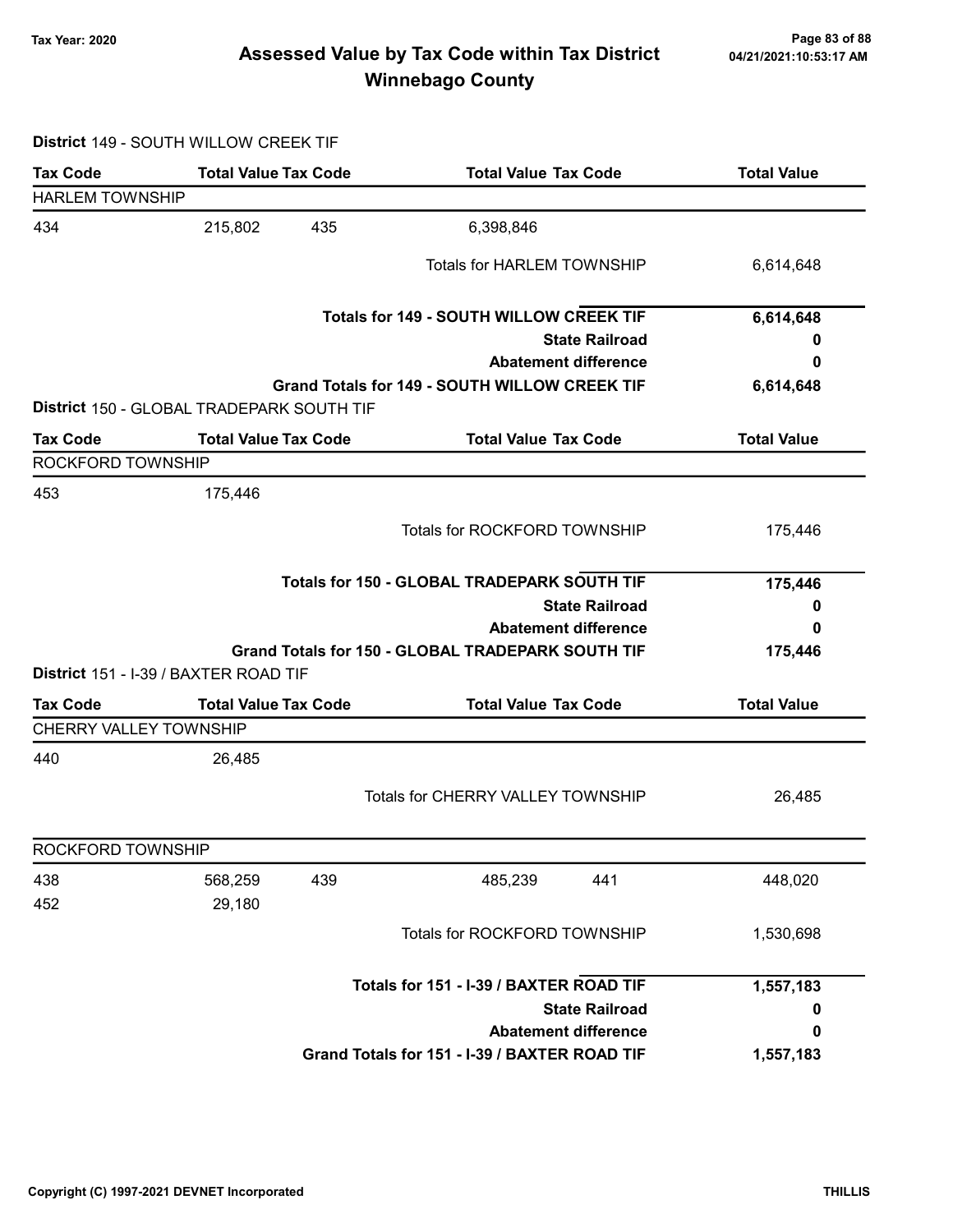### Page 84 of 88 مع Page 84 of 88<br>Assessed Value by Tax Code within Tax District مع Assessed Value by Tax Code within Tax District Winnebago County

District 152 - ZENITH CUTTER TIF

| <b>Tax Code</b>        | <b>Total Value Tax Code</b>               | <b>Total Value Tax Code</b>                              | <b>Total Value</b> |
|------------------------|-------------------------------------------|----------------------------------------------------------|--------------------|
| <b>HARLEM TOWNSHIP</b> |                                           |                                                          |                    |
| 442                    | 1,018,079                                 |                                                          |                    |
|                        |                                           | <b>Totals for HARLEM TOWNSHIP</b>                        | 1,018,079          |
|                        |                                           |                                                          |                    |
|                        |                                           | <b>Totals for 152 - ZENITH CUTTER TIF</b>                | 1,018,079          |
|                        |                                           | <b>State Railroad</b>                                    | 0                  |
|                        |                                           | <b>Abatement difference</b>                              | 0                  |
|                        |                                           | <b>Grand Totals for 152 - ZENITH CUTTER TIF</b>          | 1,018,079          |
|                        | District 153 - SPRING CREEK LAKES TIF     |                                                          |                    |
| <b>Tax Code</b>        | <b>Total Value Tax Code</b>               | <b>Total Value Tax Code</b>                              | <b>Total Value</b> |
| <b>HARLEM TOWNSHIP</b> |                                           |                                                          |                    |
| 443                    | 53,848<br>444                             | 14,124<br>454                                            | 30,306             |
|                        |                                           | Totals for HARLEM TOWNSHIP                               | 98,278             |
|                        |                                           |                                                          |                    |
| ROCKFORD TOWNSHIP      |                                           |                                                          |                    |
| 448                    | 11,686                                    |                                                          |                    |
|                        |                                           | Totals for ROCKFORD TOWNSHIP                             | 11,686             |
|                        |                                           |                                                          |                    |
|                        |                                           | <b>Totals for 153 - SPRING CREEK LAKES TIF</b>           | 109,964            |
|                        |                                           | <b>State Railroad</b>                                    | 0                  |
|                        |                                           | <b>Abatement difference</b>                              | 0                  |
|                        |                                           | Grand Totals for 153 - SPRING CREEK LAKES TIF            | 109,964            |
|                        | District 154 - FORMER WARNER ELECTRIC TIF |                                                          |                    |
| <b>Tax Code</b>        | <b>Total Value Tax Code</b>               | <b>Total Value Tax Code</b>                              | <b>Total Value</b> |
| ROSCOE TOWNSHIP        |                                           |                                                          |                    |
| 447                    | 390,181                                   |                                                          |                    |
|                        |                                           | Totals for ROSCOE TOWNSHIP                               | 390,181            |
|                        |                                           |                                                          |                    |
|                        |                                           | <b>Totals for 154 - FORMER WARNER ELECTRIC TIF</b>       | 390,181            |
|                        |                                           | <b>State Railroad</b>                                    | 0                  |
|                        |                                           | <b>Abatement difference</b>                              | 0                  |
|                        |                                           | <b>Grand Totals for 154 - FORMER WARNER ELECTRIC TIF</b> | 390,181            |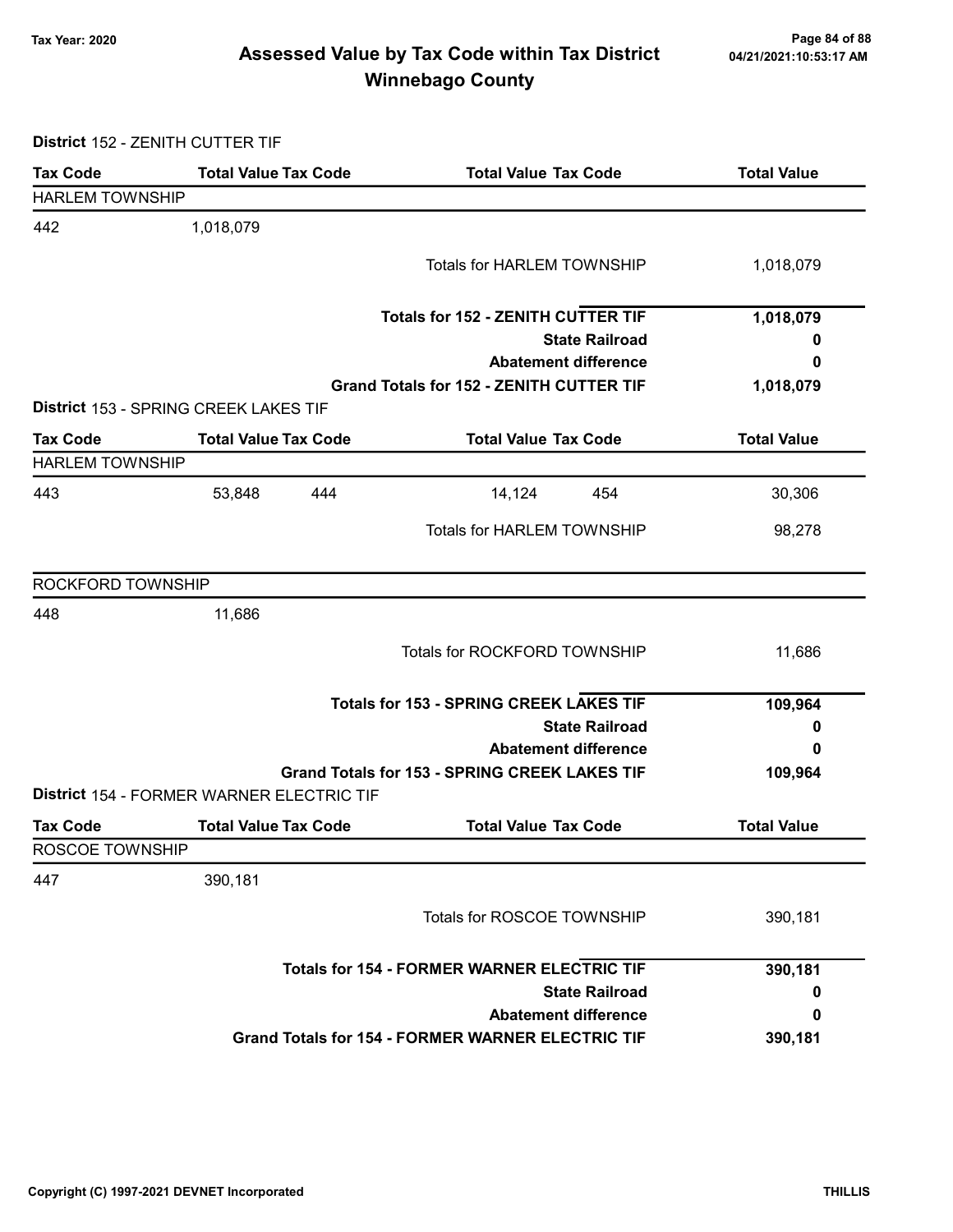### Page 85 of 88 وTax Year: 2020<br>Assessed Value by Tax Code within Tax District هو Assessed Value by Tax Code within Tax District Winnebago County

#### District 156 - OLDE RIVER RIDGE PLAT 6 SSA

| <b>Tax Code</b>      | <b>Total Value Tax Code</b>                    | <b>Total Value Tax Code</b>                            | <b>Total Value</b> |
|----------------------|------------------------------------------------|--------------------------------------------------------|--------------------|
| <b>OWEN TOWNSHIP</b> |                                                |                                                        |                    |
| 358                  | $\mathbf 0$<br>359                             | 3,886                                                  |                    |
|                      |                                                | Totals for OWEN TOWNSHIP                               | 3,886              |
|                      |                                                | Totals for 156 - OLDE RIVER RIDGE PLAT 6 SSA           | 3,886              |
|                      |                                                | <b>State Railroad</b>                                  | 0                  |
|                      |                                                | <b>Abatement difference</b>                            | 0                  |
|                      | District 157 - JEFFERSON / NORTH 3RD ST TIF    | Grand Totals for 156 - OLDE RIVER RIDGE PLAT 6 SSA     | 3,886              |
| <b>Tax Code</b>      | <b>Total Value Tax Code</b>                    | <b>Total Value Tax Code</b>                            | <b>Total Value</b> |
| ROCKFORD TOWNSHIP    |                                                |                                                        |                    |
| 450                  | 216,031                                        |                                                        |                    |
|                      |                                                | Totals for ROCKFORD TOWNSHIP                           | 216,031            |
|                      |                                                | Totals for 157 - JEFFERSON / NORTH 3RD ST TIF          | 216,031            |
|                      |                                                | <b>State Railroad</b>                                  | 0                  |
|                      |                                                | <b>Abatement difference</b>                            | 0                  |
|                      | District 159 - MULFORD & EAST STATE STREET TIF | Grand Totals for 157 - JEFFERSON / NORTH 3RD ST TIF    | 216,031            |
| <b>Tax Code</b>      | <b>Total Value Tax Code</b>                    | <b>Total Value Tax Code</b>                            | <b>Total Value</b> |
| ROCKFORD TOWNSHIP    |                                                |                                                        |                    |
| 451                  | 42,223,018                                     |                                                        |                    |
|                      |                                                | <b>Totals for ROCKFORD TOWNSHIP</b>                    | 42,223,018         |
|                      |                                                | Totals for 159 - MULFORD & EAST STATE STREET TIF       | 42,223,018         |
|                      |                                                | <b>State Railroad</b>                                  | 0                  |
|                      |                                                | <b>Abatement difference</b>                            | 0                  |
|                      |                                                | Grand Totals for 159 - MULFORD & EAST STATE STREET TIF | 42,223,018         |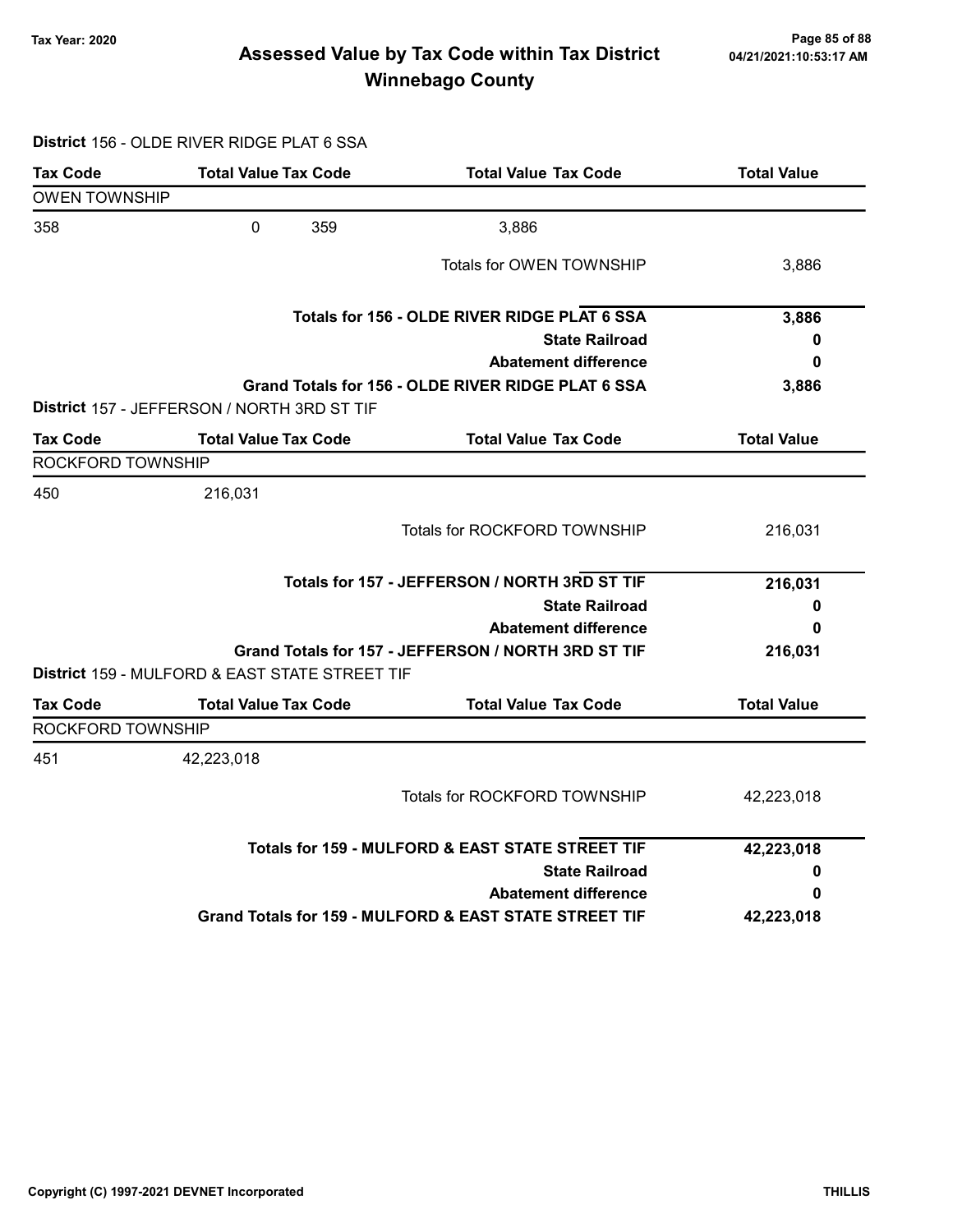### Page 86 of 88 وTax Year: 2020<br>Assessed Value by Tax Code within Tax District مa/21/2021:10:53:17 AM Winnebago County

District 164 - AUBURN STREET TIF

| <b>Tax Code</b>         | <b>Total Value Tax Code</b>                   | <b>Total Value Tax Code</b>                         | <b>Total Value</b> |  |  |
|-------------------------|-----------------------------------------------|-----------------------------------------------------|--------------------|--|--|
| ROCKFORD TOWNSHIP       |                                               |                                                     |                    |  |  |
| 455                     | 6,517,372                                     |                                                     |                    |  |  |
|                         |                                               | Totals for ROCKFORD TOWNSHIP                        | 6,517,372          |  |  |
|                         |                                               |                                                     |                    |  |  |
|                         |                                               | <b>Totals for 164 - AUBURN STREET TIF</b>           | 6,517,372          |  |  |
|                         |                                               | <b>State Railroad</b>                               | 0                  |  |  |
|                         |                                               | <b>Abatement difference</b>                         | 0                  |  |  |
|                         |                                               | <b>Grand Totals for 164 - AUBURN STREET TIF</b>     | 6,517,372          |  |  |
|                         | District 165 - FOREST HILLS ROAD TIF          |                                                     |                    |  |  |
| <b>Tax Code</b>         | <b>Total Value Tax Code</b>                   | <b>Total Value Tax Code</b>                         | <b>Total Value</b> |  |  |
| ROCKFORD TOWNSHIP       |                                               |                                                     |                    |  |  |
| 456                     | 4,231,422                                     |                                                     |                    |  |  |
|                         |                                               | Totals for ROCKFORD TOWNSHIP                        | 4,231,422          |  |  |
|                         |                                               |                                                     |                    |  |  |
|                         | <b>Totals for 165 - FOREST HILLS ROAD TIF</b> | 4,231,422                                           |                    |  |  |
|                         |                                               | <b>State Railroad</b>                               | 0                  |  |  |
|                         | <b>Abatement difference</b>                   |                                                     |                    |  |  |
|                         |                                               | <b>Grand Totals for 165 - FOREST HILLS ROAD TIF</b> | 4,231,422          |  |  |
|                         | District 166 - GARDNER / BLACKHAWK TIF        |                                                     |                    |  |  |
| <b>Tax Code</b>         | <b>Total Value Tax Code</b>                   | <b>Total Value Tax Code</b>                         | <b>Total Value</b> |  |  |
| <b>ROCKTON TOWNSHIP</b> |                                               |                                                     |                    |  |  |
| 348                     | 60,862<br>458                                 | 5,093,391                                           |                    |  |  |
|                         |                                               | Totals for ROCKTON TOWNSHIP                         |                    |  |  |
|                         |                                               |                                                     | 5, 154, 253        |  |  |
| ROSCOE TOWNSHIP         |                                               |                                                     |                    |  |  |
| 347                     | 457<br>304,604                                | 1,644,589                                           |                    |  |  |
|                         |                                               | Totals for ROSCOE TOWNSHIP                          | 1,949,193          |  |  |
|                         |                                               |                                                     |                    |  |  |
|                         |                                               | Totals for 166 - GARDNER / BLACKHAWK TIF            |                    |  |  |
|                         |                                               | <b>State Railroad</b>                               | 0                  |  |  |
|                         |                                               | <b>Abatement difference</b>                         | 0                  |  |  |
|                         |                                               | Grand Totals for 166 - GARDNER / BLACKHAWK TIF      | 7,103,446          |  |  |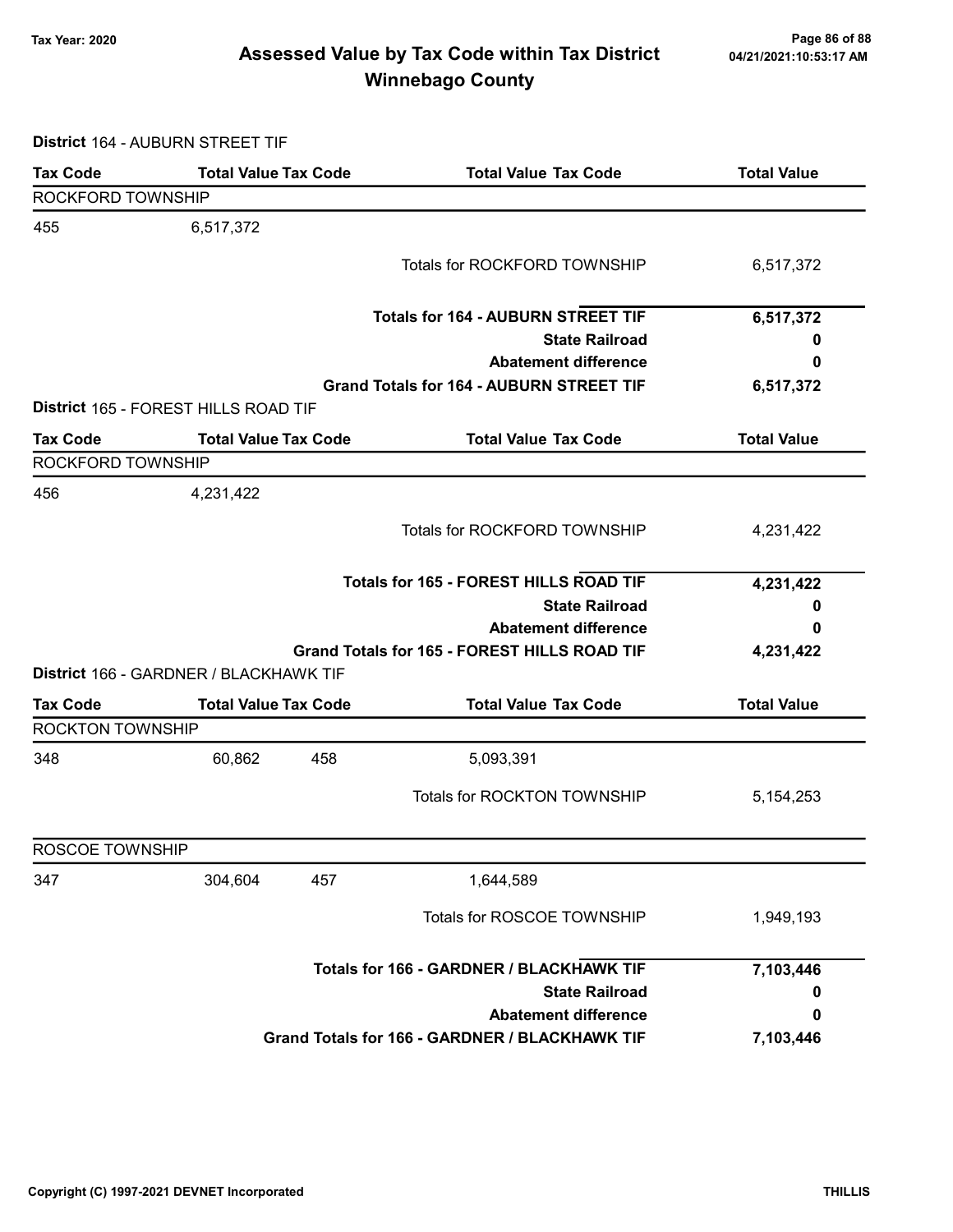### Page 87 of 88 وTax Year: 2020<br>Assessed Value by Tax Code within Tax District هو Assessed Value by Tax Code within Tax District Winnebago County

# District 167 - VILLAGE OF ROCKTON DOWNTOWN TIF

| <b>Tax Code</b>         | <b>Total Value Tax Code</b>       | <b>Total Value Tax Code</b>                            | <b>Total Value</b> |
|-------------------------|-----------------------------------|--------------------------------------------------------|--------------------|
| <b>ROCKTON TOWNSHIP</b> |                                   |                                                        |                    |
| 401                     | 3,979,992                         |                                                        |                    |
|                         |                                   | Totals for ROCKTON TOWNSHIP                            | 3,979,992          |
|                         |                                   | Totals for 167 - VILLAGE OF ROCKTON DOWNTOWN TIF       | 3,979,992          |
|                         |                                   | <b>State Railroad</b>                                  | 0                  |
|                         |                                   | <b>Abatement difference</b>                            | 0                  |
|                         | District 168 - AMEROCK HOTEL TIF  | Grand Totals for 167 - VILLAGE OF ROCKTON DOWNTOWN TIF | 3,979,992          |
| <b>Tax Code</b>         | <b>Total Value Tax Code</b>       | <b>Total Value Tax Code</b>                            | <b>Total Value</b> |
| ROCKFORD TOWNSHIP       |                                   |                                                        |                    |
| 460                     | 120,212                           |                                                        |                    |
|                         |                                   | Totals for ROCKFORD TOWNSHIP                           | 120,212            |
|                         |                                   | <b>Totals for 168 - AMEROCK HOTEL TIF</b>              | 120,212            |
|                         |                                   | <b>State Railroad</b>                                  | 0                  |
|                         |                                   | <b>Abatement difference</b>                            | 0                  |
|                         | District 169 - SOUTH BELOIT SSA 5 | <b>Grand Totals for 168 - AMEROCK HOTEL TIF</b>        | 120,212            |
| <b>Tax Code</b>         | <b>Total Value Tax Code</b>       | <b>Total Value Tax Code</b>                            | <b>Total Value</b> |
| ROCKTON TOWNSHIP        |                                   |                                                        |                    |
| 348                     | 60,862                            |                                                        |                    |
|                         |                                   | Totals for ROCKTON TOWNSHIP                            | 60,862             |
|                         |                                   | Totals for 169 - SOUTH BELOIT SSA 5                    | 60,862             |
|                         |                                   | <b>State Railroad</b>                                  | 0                  |
|                         |                                   | <b>Abatement difference</b>                            | 0                  |
|                         |                                   | Grand Totals for 169 - SOUTH BELOIT SSA 5              | 60,862             |